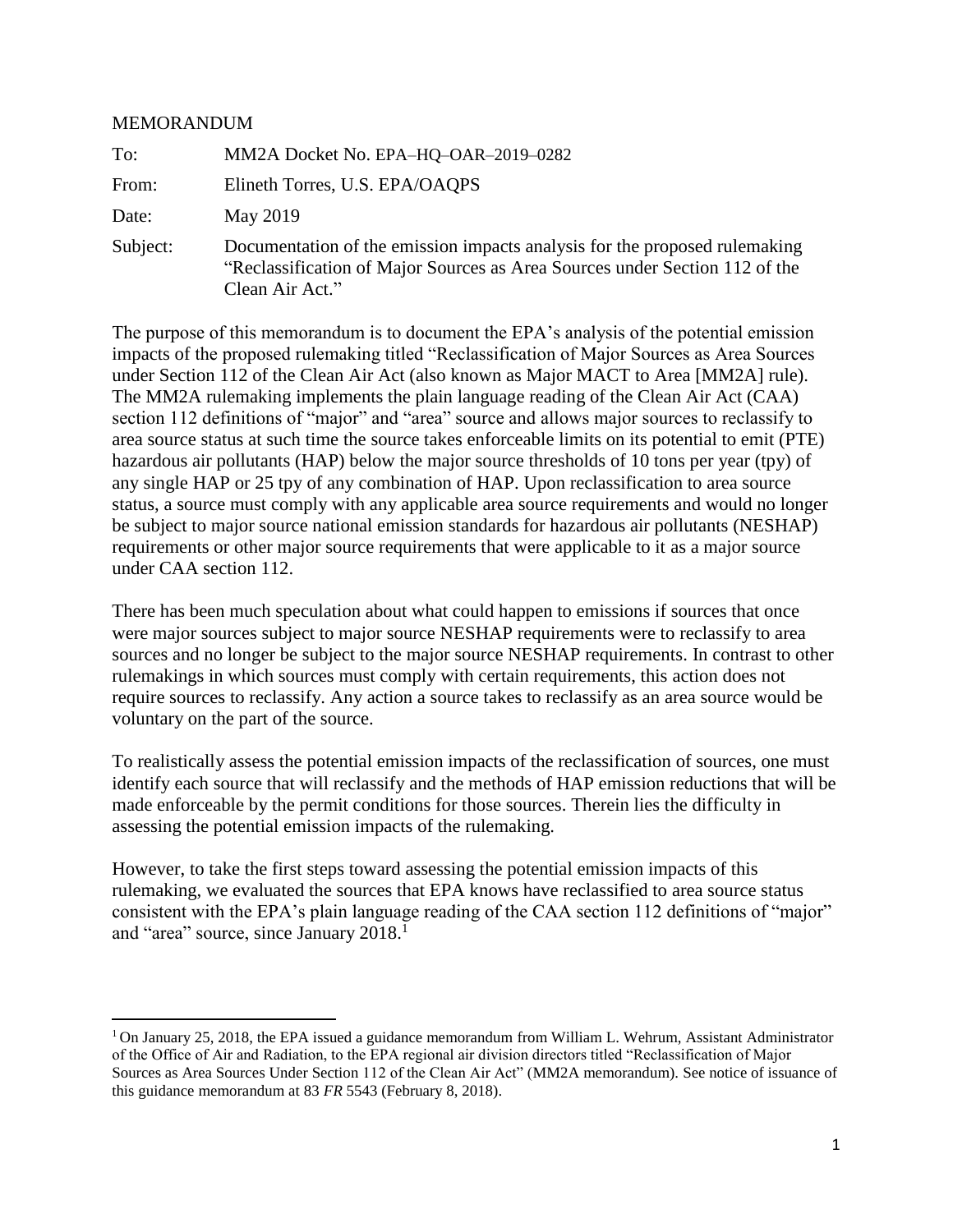As of March 2019, EPA knew of 34 sources that had reclassified to area source status or were in the process of reclassifying to area source status since January 2018.<sup>2</sup> Focusing our analysis on the sources that have reclassified provides a representation of the potential real-world impact of the reclassification of sources by looking at the facts and circumstances of actual reclassification actions. Any other analyses may be informative in some respects but are only illustrative and speculative in nature and can only present a range of possible outcomes.

Section I of this memorandum presents a review and analysis of the reclassification actions. In addition to this review, EPA performed an illustrative analysis of emissions impacts for six source categories; Section II of this memorandum presents this illustrative analysis. Each section presents the methods EPA used to assess potential emission impacts and the results of the analyses.

#### **I. Review of Reclassification Actions**

As of March 2019, EPA knew of 34 sources that had reclassified to area source status or were in the process of reclassifying to area source status since January 2018. Table 1 presents a list of sources reviewed for this analysis and the status of their reclassification as of April 2019. Of the 34 sources reviewed for this analysis, 21 sources can be classified as coating type sources; five as oil and gas sources; four as fuel combustion/boiler sources; three as chemical sources and one as heavy industry.

| <b>Facility Name</b>                                     | <b>Status of Reclassification</b> |  |  |  |  |  |
|----------------------------------------------------------|-----------------------------------|--|--|--|--|--|
| <b>Coating Sources</b>                                   |                                   |  |  |  |  |  |
| 2700 Real Estate Holdings<br>1)                          | Final                             |  |  |  |  |  |
| Arkwright Advanced Coatings Inc.<br>2)                   | Final                             |  |  |  |  |  |
| 3)<br>Bemis Films                                        | Final                             |  |  |  |  |  |
| Bemis Wisconsin, LLC - New London<br>4)                  | Draft                             |  |  |  |  |  |
| Fairhaven Shipyard Companies, Inc., North Shipyard<br>5) | Final                             |  |  |  |  |  |
| Geiger International, Inc.<br>6)                         | Final                             |  |  |  |  |  |
| Heritage Home Group, LLC – Hickory NC<br>7)              | Final                             |  |  |  |  |  |
| Heritage Home Group, LLC - Lenoir Plant<br>8)            | Final                             |  |  |  |  |  |
| Herman Miller, Inc.<br>9)                                | Final                             |  |  |  |  |  |
| 10) Highland Industries Inc. Cheraw                      | Final                             |  |  |  |  |  |
| 11) IAC Iowa City, LLC                                   | Final                             |  |  |  |  |  |

#### **Table 1: List of Reclassifications**

<sup>&</sup>lt;sup>2</sup> The EPA had an initial list of 37 reclassifications. Per the review of these actions, we determined that for one source the plain language reading of the CAA section  $112(a)(1)$  and  $(a)(2)$  discussed in the MM2A memorandum and the withdrawal of the 1995 "Once-In, Always-In" policy had no impact on whether the source could have reclassified. We also determined that two other facilities originally included were never major sources for HAP, and as such did not actually reclassify under MM2A. Therefore, we do not include these three sources in the analysis presented here.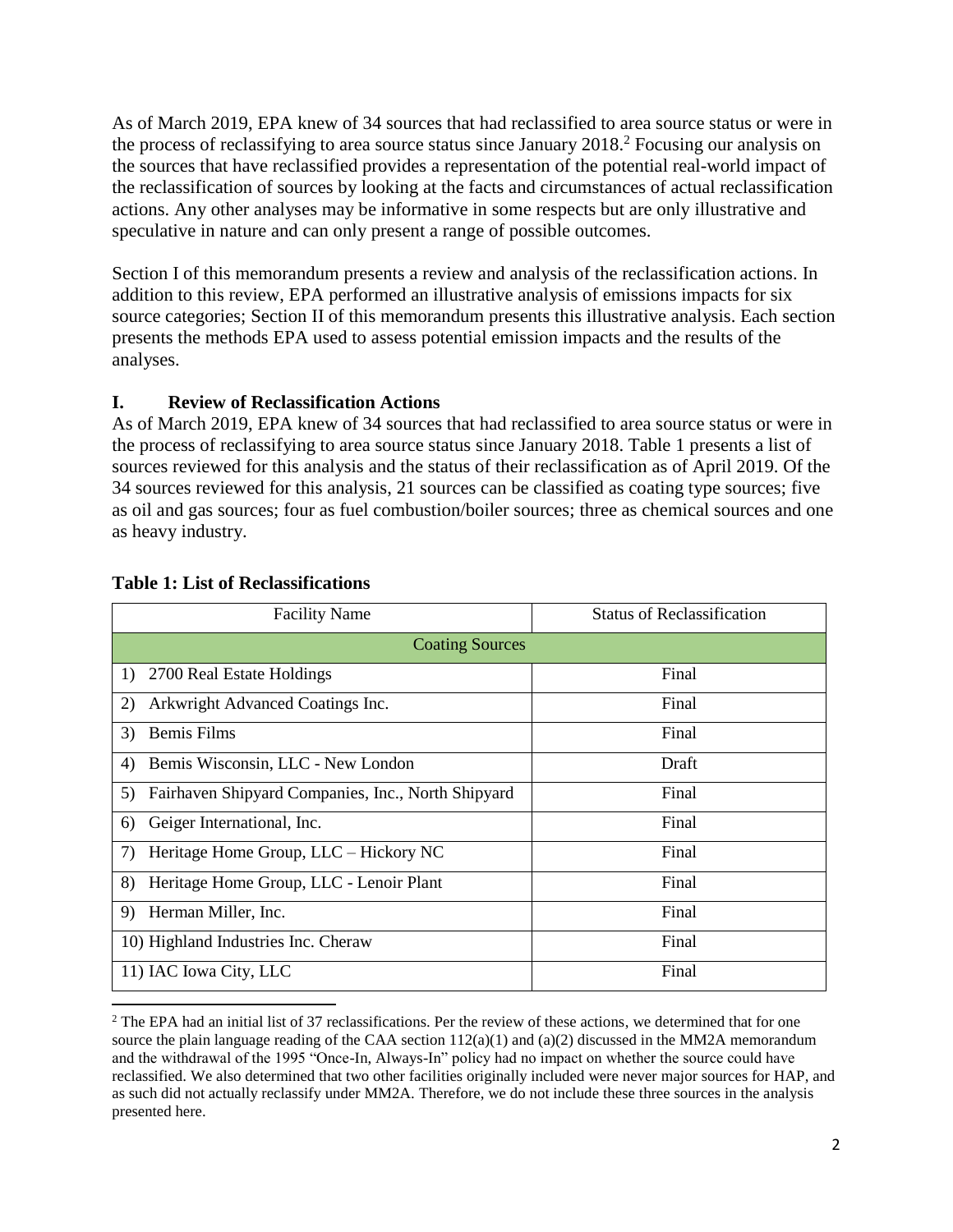| 12) Kimball Office Salem Wood Office Furniture                                                         | Final |  |  |  |  |  |  |
|--------------------------------------------------------------------------------------------------------|-------|--|--|--|--|--|--|
| 13) Mapes Panels, LCC                                                                                  | Final |  |  |  |  |  |  |
| 14) Meridian Manufacturing Group                                                                       | Final |  |  |  |  |  |  |
| 15) Novel Iron Works                                                                                   | Final |  |  |  |  |  |  |
| 16) Shelburne Shipyard Incorporated                                                                    | Final |  |  |  |  |  |  |
| 17) Talaria Company, LLC d/b/a The Hinckley Company                                                    | Final |  |  |  |  |  |  |
| 18) Tower Industries, Ltd                                                                              | Final |  |  |  |  |  |  |
| 19) TruStile Doors of Iowa                                                                             | Final |  |  |  |  |  |  |
| 20) Vacuum Orna-Metal, Inc                                                                             | Final |  |  |  |  |  |  |
| 21) Vanguard National Trailer Corporation                                                              | Final |  |  |  |  |  |  |
| Oil and Gas                                                                                            |       |  |  |  |  |  |  |
| 22) Andeavor Field Services, LLC<br>Ponderosa Compressor Station (Ponderosa)                           | Final |  |  |  |  |  |  |
| 23) Catamount Energy Partners, LLC - Ignacio Gas<br><b>Treating Plant</b>                              | Final |  |  |  |  |  |  |
| 24) Crescent Point Energy Corporation -<br>Ute Tribal Compressor Station                               | Draft |  |  |  |  |  |  |
| 25) Denbury Onshore LLC, Little Creek EOR Facility                                                     | Final |  |  |  |  |  |  |
| 26) WGR Operating, LP's Granger Gas Plant, Section 16<br>(sweet gas processing)                        | Final |  |  |  |  |  |  |
| <b>Fuel Combustion/Boilers</b>                                                                         |       |  |  |  |  |  |  |
| 27) City of Columbia - Municipal Power Plant                                                           | Final |  |  |  |  |  |  |
| 28) Holland Board of Public Works - James DeYoung<br>Generating Station and Wastewater Treatment Plant | Final |  |  |  |  |  |  |
| 29) MidAmerican Energy Company - Riverside<br><b>Generating Station</b>                                | Final |  |  |  |  |  |  |
| 30) UniFirst Corporation Pontiac MI                                                                    | Final |  |  |  |  |  |  |
| Chemicals                                                                                              |       |  |  |  |  |  |  |
| 31) Citgo Petroleum Corporation                                                                        | Final |  |  |  |  |  |  |
| 32) Ross Incineration Services                                                                         | Final |  |  |  |  |  |  |
| 33) Transmontaigne, Evansville Terminal                                                                | Final |  |  |  |  |  |  |
| <b>Heavy Industry</b>                                                                                  |       |  |  |  |  |  |  |
| 34) Mississippi Lime Company - Verona Plant                                                            | Final |  |  |  |  |  |  |

## **A. Methods**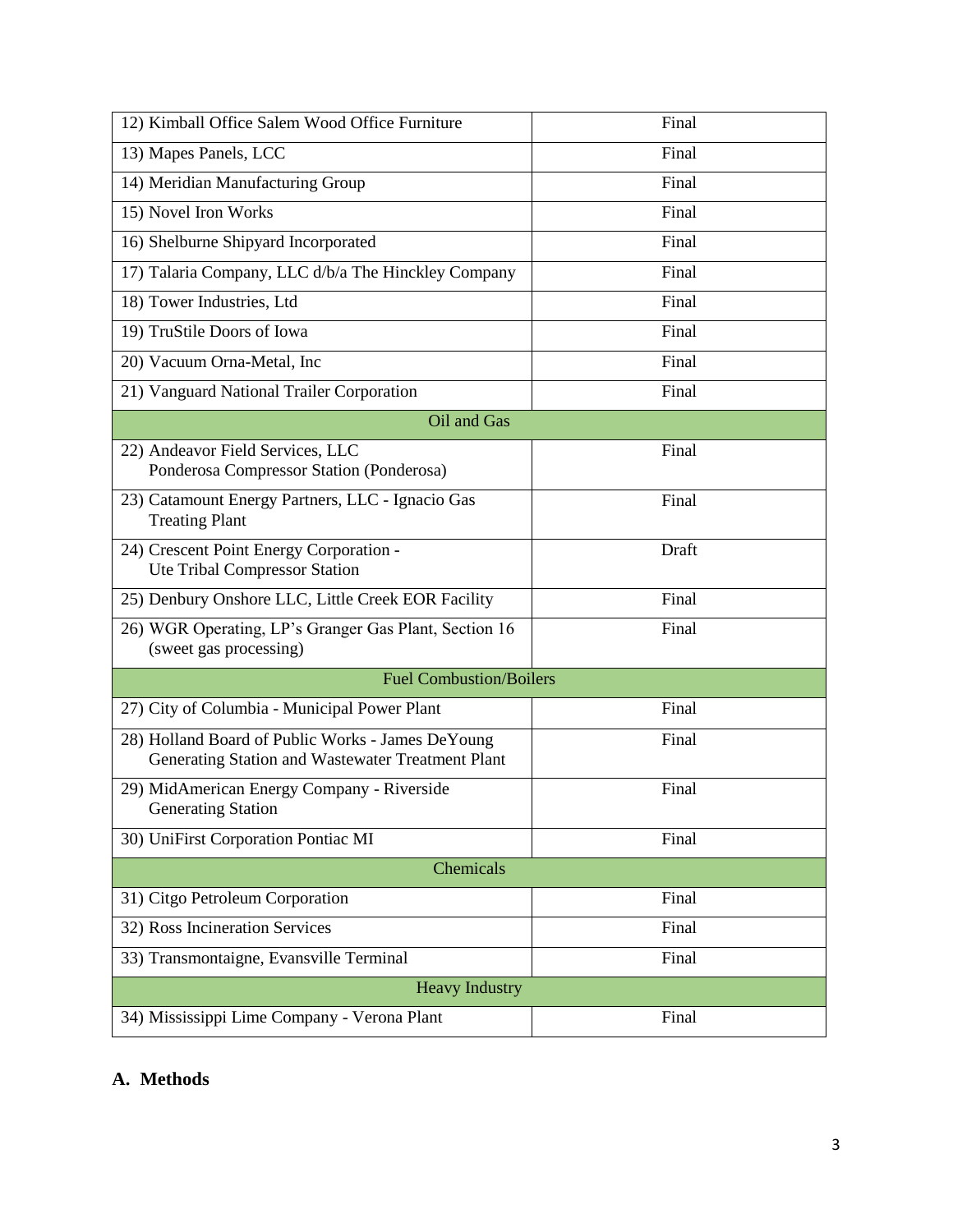Below we present the methods used to assess potential emission impacts from the reclassification of the 34 facilities presented in Table 1. We compiled the list in Table 1 primarily from the reclassification actions (i.e., permit actions) received by EPA's regional offices and shared with the EPA's Office of Air and Radiation as of March 2019. 3

#### 1) **Facility Matching**

- EPA matched the facilities in Table 1 to their corresponding EPA Facility Registry Service identification number (FRS ID) and Emissions Inventory System (EIS) ID.
- Consistent with the cost analysis for the rulemaking<sup>4</sup>, EPA obtained whole-facility HAP emissions data for each facility, where available. Emissions data were obtained from the 2014 NEI and from the RTR modeling file if available for a particular source. EPA also obtained more recent emissions data for some facilities if data were available in the Emissions Inventory System (EIS) Gateway.
- We were not able to find/match the FRS ID/EIS ID for the following two facilities: Crescent Point Energy Corp - Ute Tribal Compressor Station; and Geiger International, Inc.
- No NEI emissions data were available for the following 9 facilities: Bemis Films; Bemis Wisconsin, LLC; Crescent Point Energy Corp - Ute Tribal Compressor Station; Geiger International, Inc.; Mapes Panels, LLC; Shelburne Shipyard, Inc.; Tower Industries, Ltd., Transmontaigne Evansville Terminal; and Vacuum Orna-Metal, Inc.

#### 2) **Permit Review**

- EPA reviewed the documents associated with the reclassification of these sources. Reclassification documents included: Minor Source Permits, Tribal New Source Review Permits, Federally Enforceable State Operating Permits, Title V Permits, Permit Revocation Letters and their corresponding statement of basis (where available).
- The following information was obtained from the permit documents, where available:
	- i) Any previous applicable major source NESHAP subparts and major source NESHAP compliance method/strategy (i.e., control technology, work practice, process design, use of compliant materials, etc.) used to meet the major source requirements.
	- ii) Any previous applicable area source NESHAP subparts and any new applicable area source NESHAP subparts.
	- iii) Unrestricted HAP PTE prior reclassification and restricted HAP PTE postreclassification.
	- iv) Any enforceable HAP PTE limitations existing prior to the MM2A memo (including the method to determine compliance and corresponding monitoring, recordkeeping and reporting (MRR) requirements).
	- v) New enforceable HAP PTE limitations (including the method to determine compliance and corresponding MRR) and whether the facilities will continue to use

<sup>3</sup> The review of the permit actions presented in this memorandum for purposes of the MM2A rulemaking does not represent a formal review on the part of EPA for these permit actions.

<sup>4</sup> See Cost Analysis Memorandum, Brian Palmer, Eastern Research Group (ERG) to Eric Goehl, Elineth Torres, Brian Shrager, and Larry Sorrels, U.S. EPA. Documentation of the cost savings analysis for the proposed rulemaking "Reclassification of Major Sources as Area Sources Under Section 112 of the Clean Air Act." May 2019.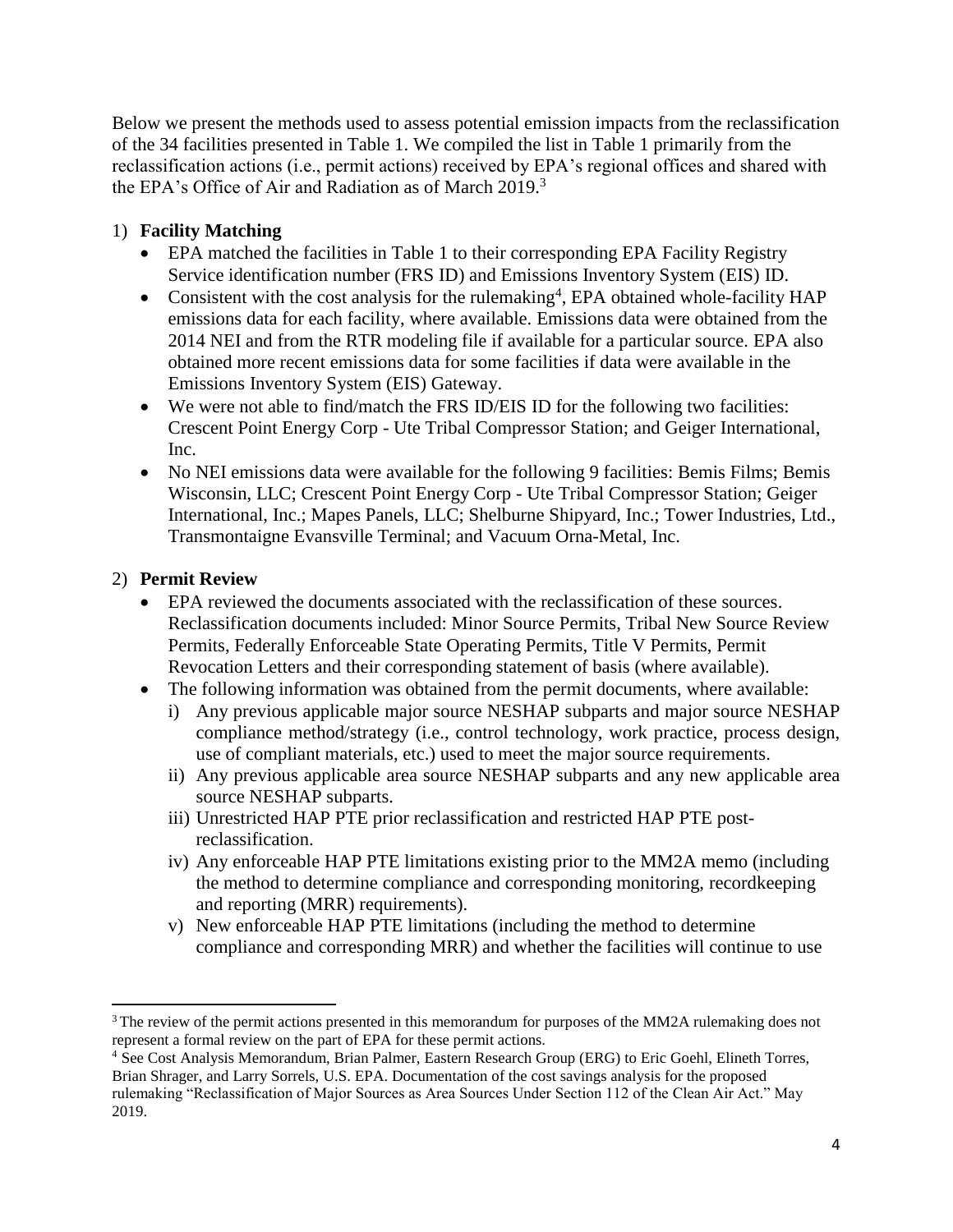the same method of compliance they used to meet the applicable major source requirements after reclassification.

• A summary of information obtained from the review of permit actions can be found Appendix A.

#### 3) **Assessing Potential for Emission Impacts**

- To assess potential for emission impacts due to the reclassification, EPA focused the review on the enforceable conditions associated with the HAP PTE limitations for the emission units previously subject to major source NESHAP requirements and whether the sources that reclassified will continue to use the major source NESHAP compliance method/strategy for these emission units as an enforceable condition on the source's PTE after reclassification.
- Below we present the main compliance methods/strategies and how we assessed potential for emission impacts due to the reclassification for the sources under review.
	- i) **Use of compliant materials** (i.e., use of low-HAP/no-HAP coating/resins formulations, pollution prevention measures)
		- The use of compliant materials is one of the compliance options sources use to comply with many major source NESHAP requirements. This compliance method is more prevalent for coating source NESHAP categories. In general, sources comply by applying materials that meet the emission limits, either individually or collectively, during each compliance period. Sources demonstrate compliance by showing that the organic HAP content of each coating/thinners/additives/resin used is less than or equal to the applicable limitation.
		- A discussion with EPA's technical lead for the coating source categories indicated that a source that reclassifies to area source status after being in compliance with major source NESHAP requirements through the use of compliant materials is highly unlikely to change their formulations from a low/no HAP content to a higher HAP content (e.g., switching from powder coatings back to liquid coatings). This change is unlikely because a change to higher HAP content formulation could also lead to an increase in VOC emissions, to VOC regulations and OSHA regulations being applicable to the source and to an increase in costs associated with the disposal of the hazardous waste.
		- EPA has no reason to believe and does not expect that sources that have employed the use of pollution prevention measures (low-HAP/no-HAP coatings) as their compliance method to meet previous applicable major source NESHAP requirements and have reformulated their products accordingly will change their formulations and products as a result of a change in status.
		- For these types of sources, if permits reflect the use of compliant materials (i.e.*,* low-HAP or no-HAP coatings/resins) as the method of compliance with the PTE limitations, EPA assumed no potential for emissions increases due to the reclassification.
	- ii) **Use of add-on emission control equipment** (i.e., fabric filters, catalytic oxidizers, regenerative thermal oxidizers [RTO])
		- The use of add-on control equipment is one of the compliance options sources can use to comply with major source NESHAP requirements. In general, sources that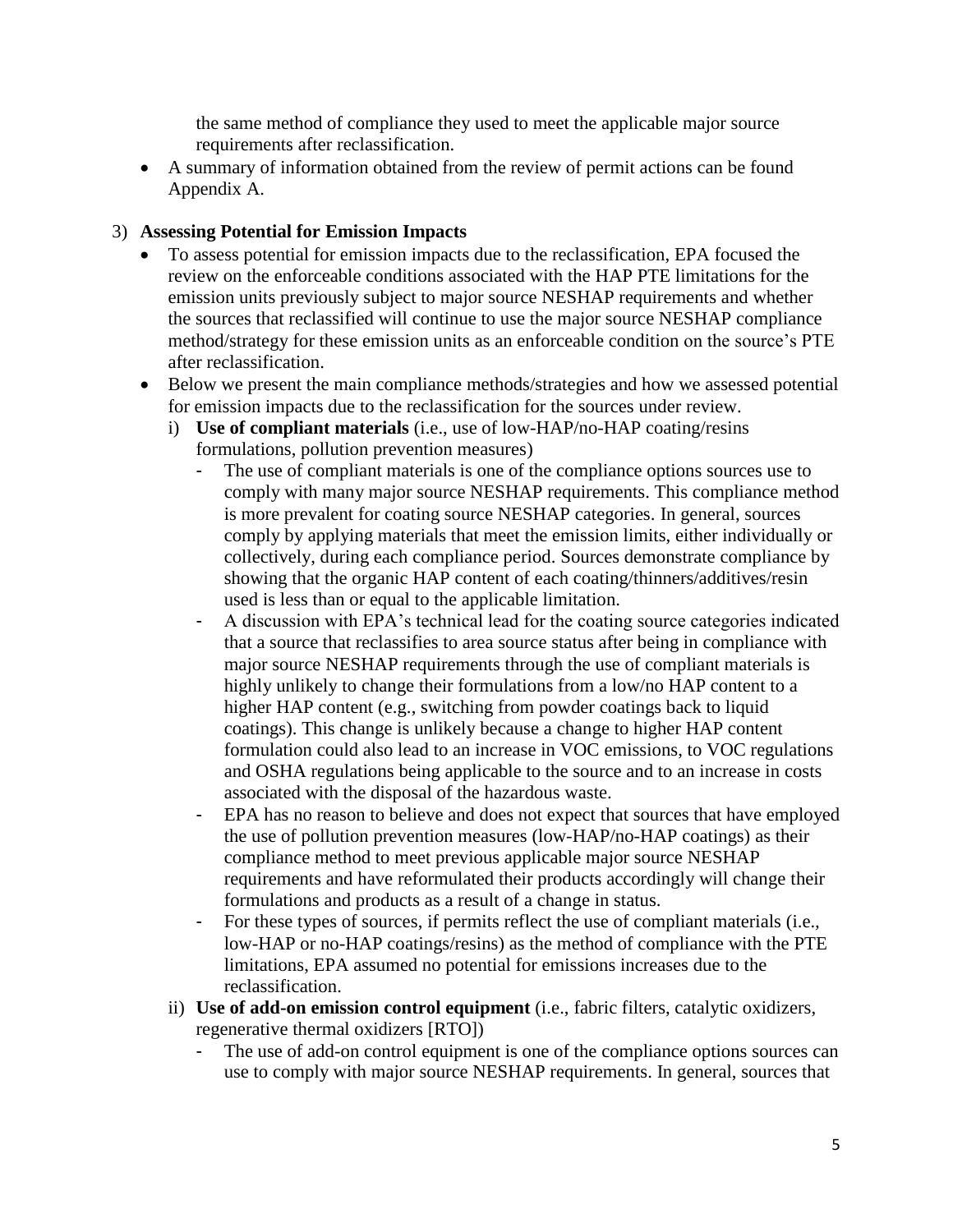comply using an add-on control demonstrate compliance by meeting certain operating limits/parameters established during performance tests.

- For sources relying on emission control equipment, EPA focused the review on those sources that used "adjustable" emission control equipment as the compliance method for previously applicable major source NESHAP requirements.
- Adjustable controls are those for which important operating parameters (e.g.*,* combustion temperature) can be potentially adjusted, which could lead to a potential change in the HAP emission control level.
- For our analysis, we viewed particulate controls for inorganic HAP (e.g., fabric filters, electrostatic precipitators) as not adjustable, but controls for organic HAP or acid gases (e.g., RTO, caustic scrubbers, wet scrubbers) as controls that potentially could be adjustable.
- For sources employing adjustable emission controls, EPA reviewed the permit enforceable limitations associated with the use of the emission control, including operating parameters.
	- If the permit conditions reflect the use of the same control equipment and operating parameters as when the source was subject to major source NESHAP requirements, EPA assumed no potential for emissions increases due to the reclassification.
	- If permit conditions reflect the use of the same control equipment but a change in operating parameters (e.g., change in monitoring device, change in monitoring frequency), EPA assessed whether the change in operating parameters could potentially lead to a change in HAP emission control level and could potentially lead to an increase of HAP emissions.
- iii) **Use of work practices** (i.e., tanks design, leak detection and repair)
	- The use of work practices is another form of compliance that is used for some major source NESHAP requirements.
	- For sources employing work practices, EPA focused on whether the work practice requirements previously applicable to the source changed when the source reclassified.
		- If the permit conditions reflect the same work practice requirements, EPA assumed no potential for emissions increases due to the reclassification.
		- If the permit conditions reflect a change in the work practice requirements, EPA assessed whether the change could potentially lead to a change in HAP emission control level and could potentially lead to an increase of HAP emissions.
- iv) **Operational restrictions** (i.e., restriction on amount of fuel burned)
	- When reclassifying, a source can opt to place new operational limitations into their operation that were not required for the source to comply with previously applicable major source NESHAP requirements.
	- For these types of reclassifications, EPA assessed whether these new operational restrictions will lead to additional emission reductions.
- v) **Process changes** (i.e., removal of processes, change in fuel)
	- Many sources have made process changes and have reclassified as true area sources (HAP PTE is below the major source thresholds and source does not rely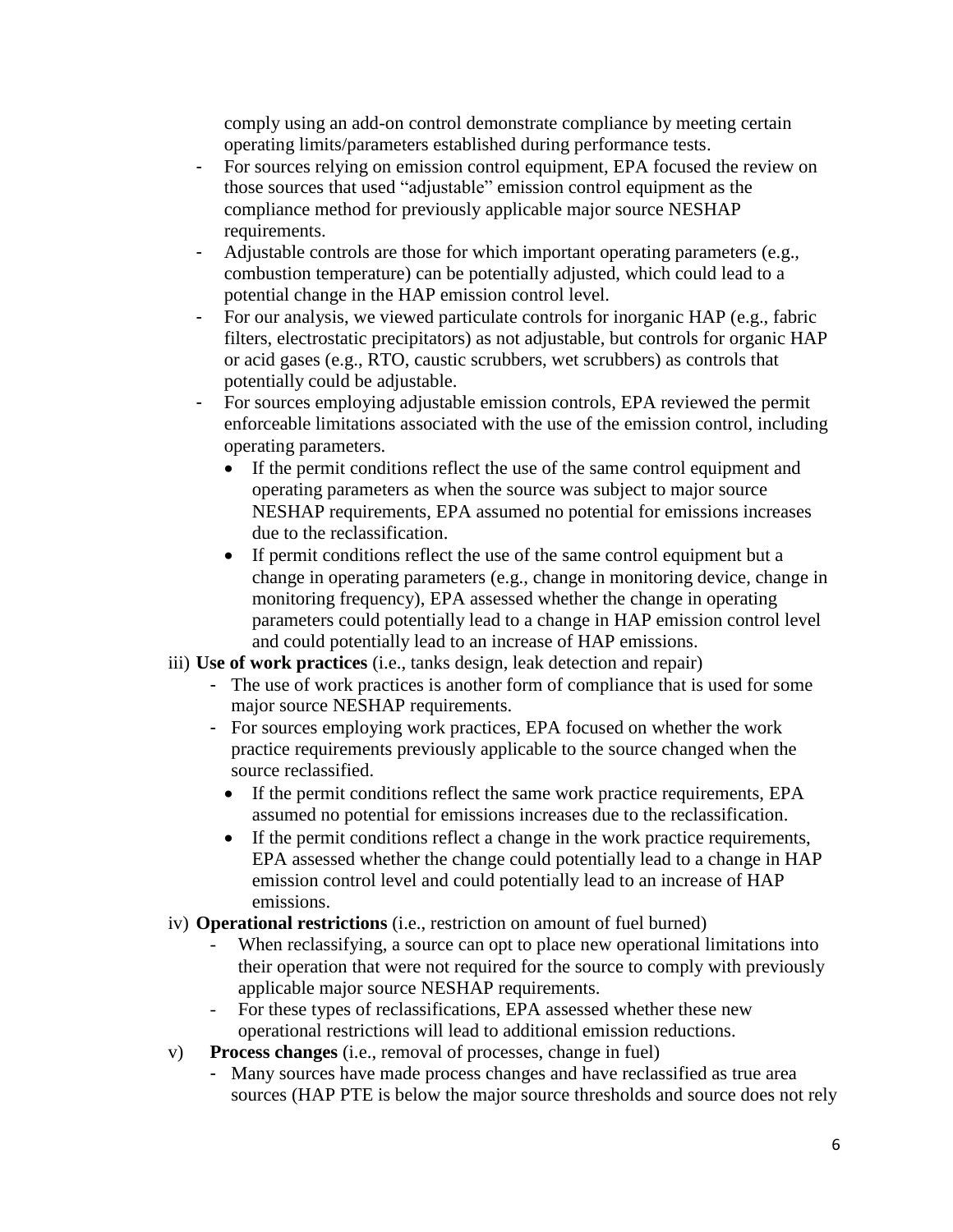on any physical or operational limits, including the use of pollution control equipment to constrain their emissions). EPA determined that the reclassification of such sources will not lead to emissions increases.

#### **B. Results from the Review of Reclassification Actions**

As described in the previous section, EPA focused the review of the reclassification actions on the enforceable conditions associated with the method of compliance for the HAP PTE limitations for the emission units previously subject to major source NESHAP subparts. EPA reviewed the reclassification actions to determine whether the sources will continue to use the same method of compliance used to meet major source NESHAP requirements as an enforceable condition after reclassification. Our review of these permitting actions supports the conclusion that sources that reclassify to area source status would in most cases achieve and maintain area source status by operating the emission controls or continuing to implement the practices they used to comply with the major source NESHAP requirements.

Below are the general observations from the review and analysis of these 34 reclassifications. A summary of the findings from the review of permits associated with the reclassification of these 34 sources is presented in Table 2 and in more detail in Appendix A. Even though these 34 reclassifications represent a small subset of the sources that could potentially reclassify, the general findings provide information regarding the type of sources that most likely will be interested in pursuing reclassification to area source status, their potential compliance methods, and potential impact on emissions resulting from the reclassification to area source status.

- Of the 34 sources reviewed for this analysis, 21 can be classified as coating type sources (*see* Facilities # 1-21 on Table 2); five as oil and gas sources (Facilities # 22-26 on Table 2); four as fuel combustion/boiler sources (Facilities # 27-30 on Table 2); three as chemical sources (Facilities #31-33 on Table 2) and one as heavy industry (Facility #34). Coincidentally, 11 of the sources are owned by small businesses or entities as defined by the Small Business Administration  $(SBA)$ <sup>5</sup>
- Of the 25 sources for which we had 2014 NEI emissions data, 22 had actual emissions below the major source thresholds prior to the reclassification. For the three sources with HAP emissions above the major source thresholds per 2014 NEI data, more recent emissions data available show HAP emissions were below the major area source thresholds at the time of the reclassification.
- Of the 21 coating sources, 20 used compliant materials (low-HAP/no-HAP) to meet applicable major source requirements before reclassification, and their continued use of compliant materials is an enforceable condition after reclassification. Only one source (Facility #13) used an RTO to meet applicable major source requirements and maintain compliance before and after reclassification.
- All five oil and gas sources relied on the use of control technologies (oxidation catalyst [enclosed combustion device] and flares) to meet applicable major source requirements before reclassification, and their continued use is an enforceable condition to maintain compliance after reclassification. One of these sources (Facility #25) took additional

l <sup>5</sup> The details of our analysis of business and entity size are included in the spreadsheet titled, *Analysis of MM2A Reclassifications for Small Business Determination*.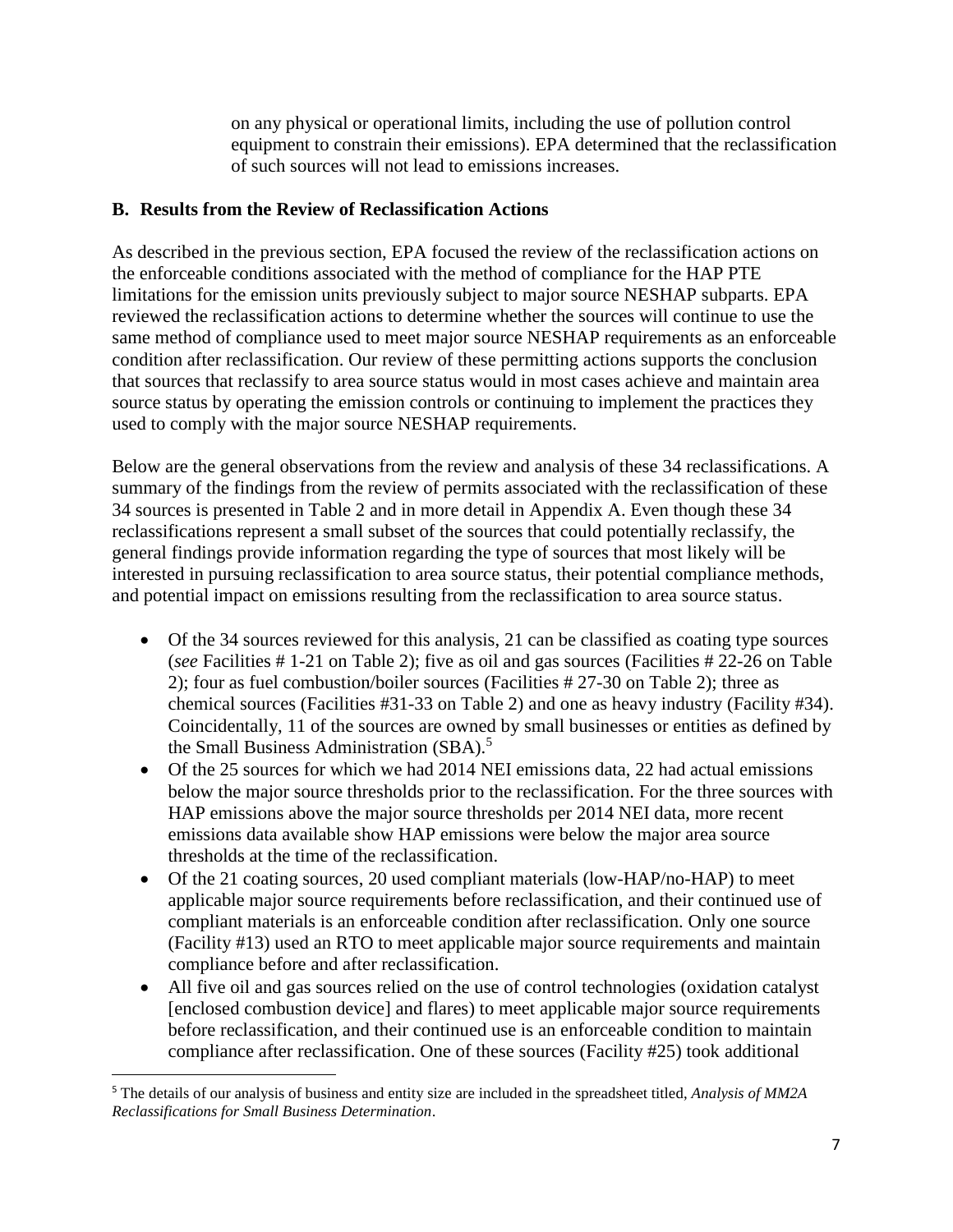restrictions on the amount of gas vented to the atmosphere to reclassify to area source status.

- Of the four fuel combustion/boiler sources, one ceased combustion of coal, one ceased operation of boilers, and two had restrictions on the usage of natural gas as their mechanism to meet applicable major source standards before reclassification and as an enforceable condition to maintain compliance after reclassification.
- Of the three chemical sources, two are gasoline distribution sources (Facilities #31 and #33) that relied on vapor flare/vapor combustion to meet applicable major source requirements before reclassification, and these controls are enforceable conditions to maintain compliance after reclassification. The remaining source is an incinerator (Facility #32). The incinerator is still subject to the same requirements for 40 CFR 63 subpart EEEE and reclassified for purposes of applicability with 40 CFR subpart DD (off-site waste recovery operations). For purposes of the reclassification, this source relied on control technologies (fixed roofs with closed vents systems routed to carbon absorption units) to meet applicable major source requirements before reclassification, and the source will continue to use these technologies under an enforceable condition to maintain compliance after reclassification.
- The source of the heavy industry type is a lime manufacturing plant (Facility #34). After reclassification, this source remains subject to other regulatory requirements, including PM emission limitations, use of a baghouse, and monitored opacity as an operating limit via operation of a continuous opacity monitoring system (COMS).
- Of the 34 reclassifications, six sources are now classified as true area sources<sup>6</sup> because these sources are no longer physically or operationally able to emit HAP above the major source thresholds.
- Of the 28 sources with PTE limitations, six sources had obtained HAP PTE limitations before January 2018 (existing PTE limitations) while 22 obtained the limitations after January 2018 (aka new PTE limitations).

In general, we don't expect emissions increases from those sources using compliant materials (low-HAP/no-HAP) to maintain compliance after reclassification. In our permit review, we found one permit for one source previously subject to 40 CFR 63 subpart MMMM using compliant coatings to maintain compliance that indicated the source wanted to leave open the option to use paints containing metal fabrication HAP (MFHAP). 40 CFR 63 subpart MMMM only regulates organic HAP. The permit for this source includes operational limitations (limits on amount of paint used at the facility) and HAP emission limits from the previously affected subpart MMMM sources of 3.8 tpy single HAP and 4.8 tpy total HAP and total facility HAP limits of 4.9 tpy single HAP and 5.9 tpy total HAP. In addition to these HAP PTE limitations, this source is now subject to the metal fabrication and finishing area source NESHAP (40 CFR 63 subpart XXXXXX [subpart 6X]), whenever using spray material containing MFHAP as defined in 40 CFR §63.11522. Subpart 6X includes monitoring and work practice requirements for the spray booths, work practice and opacity monitoring requirements for welding areas and work practice requirements for their plasma table. All potential metal HAP emissions are controlled because the equipment standards and management practices requirements of subpart

<sup>6</sup> Any source that needs a physical or operational limit on its maximum capacity to emit, including requirements for the use of air pollution control equipment or restrictions on the hours of operations or on the type or amount of material combusted, stored, or processed, is not a true area source.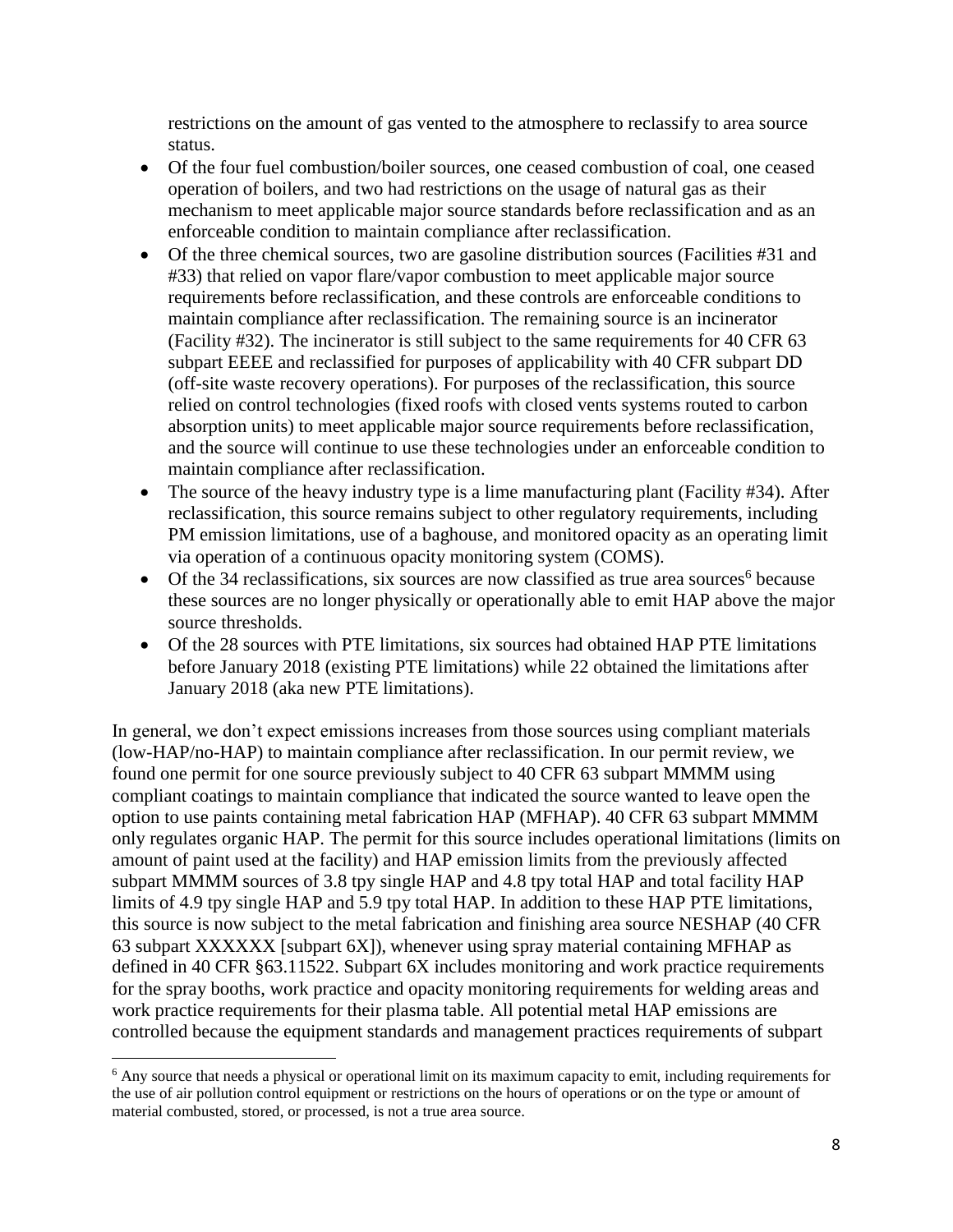6X control particulate matter as a surrogate for MFHAP. Subpart 6X requires spray booths to be fitted with filter technology demonstrated to achieve at least 98% control efficiency of paint overspray (arrestance). Given these requirements, we don't expect emission increases from the reclassification of this source.

For the coating source using an RTO (Facility #13) to maintain compliance, we reviewed the operating parameters associated with the enforceable conditions in the permit. We found that the operating parameters for the use of the RTO were the same before and after reclassification, ensuring a HAP destruction efficiency of 95%. The permit for this source requires the use of an RTO as a federally enforceable permit requirement. The average combustion chamber temperature must remain at or above the level established during a manufacturer performance test or at the level recorded during the most recent valid performance test. This will require the source to maintain the RTO combustion chamber temperature at a level that ensures adequate control to remain a minor HAP source. We don't expect emissions increases resulting from the reclassification of this facility.

The five oil and gas sources (facilities #22-26) that reclassified relied on the use of control technologies to meet emissions requirements before and maintain compliance after reclassification. Four of these facilities (#22, #24, #25 and #26) were subject to the major source requirements of the Oil and Natural Gas Production NESHAP while one facility (#23) was subject to the major source requirements of the Stationary Reciprocating Internal Combustion Engines (RICE) NESHAP. The facility (#23) subject to the major source RICE NESHAP requirements replaced old engines with new engines equipped with an enclosed combustion device designed to reduce HAP emissions (formaldehyde) by 90%. We don't expect emissions increases resulting from the reclassification of this facility. Of the four facilities that were subject to the major source requirements of the Oil and Natural Gas Production NESHAP, two (#22 and #26) relied on the use of flares and enclosed combustion devices to meet the applicable major source emissions requirements before reclassification, and their continued use of these control technologies is required as an enforceable condition to maintain compliance after reclassification. The permit for another facility (#24) as proposed will impose enforceable emissions restrictions for an existing installed and operating emissions unit and associated voluntarily installed and operated control device. The enforceable conditions include the operation of an enclosed combustor to control the Volatile Organic Compound (VOC) and HAP emissions from a triethylene glycol (TEG) dehydrator still vent. If the enforceable conditions are finalized, we don't expect emissions increases resulting from the reclassification of this facility. The last facility in the oil and gas category (#25) took additional enforceable limits on the amount of low-pressure relief gas vented to the atmosphere to ensure emissions of the individual HAP 2,2,4-trimethylpentane (largest individual HAP for the gas compression/venting operation) emissions are below 10 tpy. This enforceable limitation ensures HAP emissions do not increase because of the modification to vent the low-pressure gas directly to the atmosphere instead of being recovered in a vapor recovery unit. Without the enforceable limitations in the amount of low-pressure relief gas vented to the atmosphere, emissions from the gas compression/venting would have increased (uncontrolled PTE) to 10.3 tpy for largest individual HAP. The actions taken by this facility to reclassify to area source status resulted in emission reductions.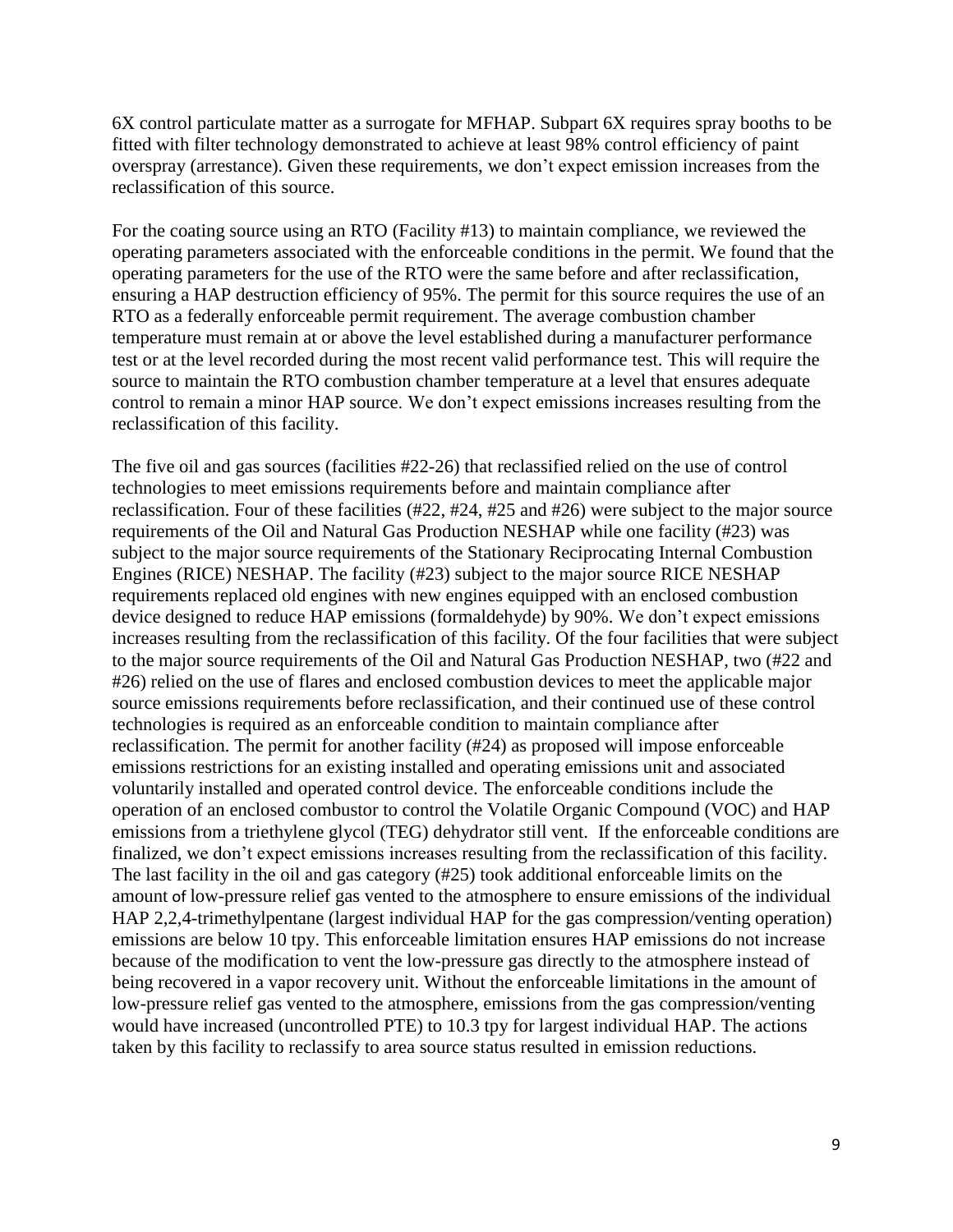Regarding the reclassification of the four fuel combustion/boiler sources (Facilities # 27-30 on Table 2), three (#27, #28, #29) had emissions above the major source thresholds as reported in the 2014 NEI. To reclassify, these sources either ceased combustion of coal, ceased operation of boilers, and/or obtained restrictions on the usage of natural gas. The actions taken by these three sources to reclassify resulted in a reduction of HAP emissions. Another source (#30) relied on material limits and operational restrictions on natural gas usage to meet the applicable major source requirements and the continued use of these compliance methods is required by an enforceable condition after the reclassification. Thus, the EPA does not expect emission increases from the reclassification of this source.

Two of the chemical sources are gasoline distribution facilities (Facilities # 31 and #33 on Table 2). These facilities were subject to 40 CFR 63 subpart R and relied on vapor flare/vapor combustion to meet emissions requirements before and maintain compliance after reclassification. Per the permit review, the operation of the vapor flare/vapor combustor is required at all times when the facility's loading racks are loading gasoline into transports. These sources are now subject to 40 CFR subpart 63 BBBBBB, the area source rule that regulates emissions from tanks, transfer racks, roof landings and maintenance. The permit for one of these two sources (#31) specifies that the vapor combustor unit (VCU) is no longer subject to continuous monitoring of temperature and removed the requirement to obtain approval prior to changing the minimum operating temperature of the VCU. The specific conditions of the permit require the facility to continuously monitor the presence of the VCU pilot flame and to automatically prevent truck loading operations at any time that the pilot flame is absent. For this facility, we reviewed the specific permit requirements, including for the VCU, to assess whether the changes in operating parameters could potentially impact emission control. The permit for this facility includes a requirement for annual periodic testing in addition to the continuous pilot flame monitoring to ensure that the enclosed combustor is operational when loading operations occur. The annual performance test in conjunction with the monitoring of the presence of the flame act together to ensure proper operation and performance of the emission controls. We therefore do not expect emission increases due to the reclassification of this source. The other gasoline distribution facility (#33) continues to be subject to flare operating and monitoring requirements in 40 CFR 60 subpart XX (New Source Performance Standards for Bulk Gasoline Terminals). The flare operating and monitoring requirements in 40 CFR 60 subpart XX are identical to those in 40 CFR 63 subpart R. This permit also requires testing for specific HAP associated with the vapor combustor to ensure operation and performance. We do not expect emission increases due to the reclassification of this source.

As for the incinerator (Facility #32 on Table 2), the source continues to be subject to the same requirements for 40 CFR 63 subpart EEEE and reclassified for purposes of applicability with 40 CFR subpart DD (off-site waste recovery operations), which covers emissions from tanks and equipment leaks. This source relied on control technologies (fixed roofs with closed vents systems routed to carbon absorption units) as their method of compliance before reclassification and is required by an enforceable condition to continue to operate the same control technologies after reclassification. The source is also subject to Resource Conservation and Recovery Act (RCRA) regulation/permit requirements. The RCRA permit for this facility requires the source to control emissions by venting the tanks through closed vent systems to carbon adsorption units designed and operated to recover the organic vapors vented to them with an efficiency of 95% or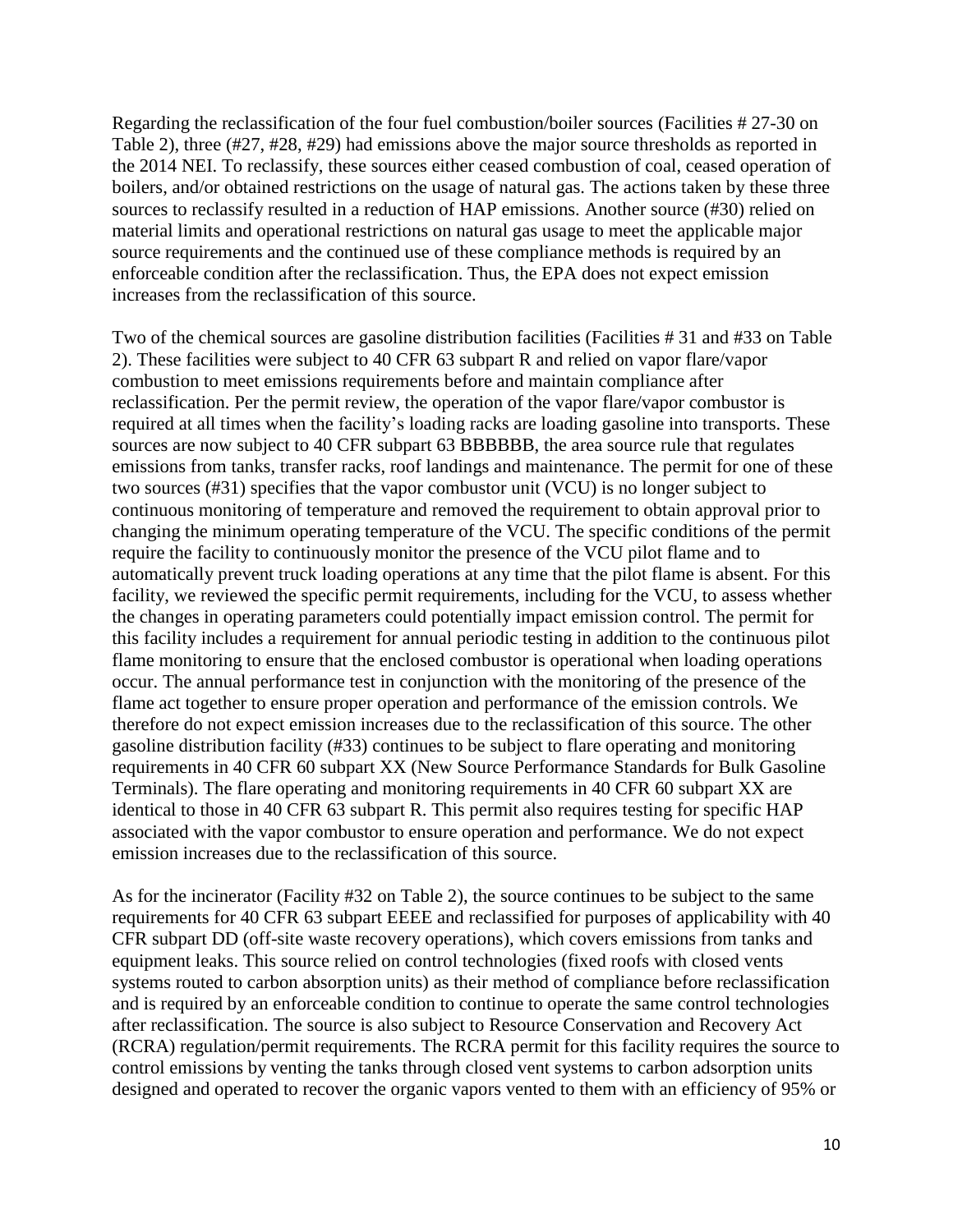greater by weight. The tanks must be covered by a fixed roof and vented directly through the closed vent system to a control device. Therefore, we don't expect emissions increases due to the reclassification of this source.

As for the lime manufacturing plant (Facility #34 on Table 2), after reclassification this source remains subject to other regulatory requirements, including PM emission limitations, the use of a baghouse, and a requirement to monitor opacity as an operating limit via a continuous opacity monitoring system (COMS). Because of the inherent scrubbing properties of lime and the requirements for the use of a baghouse, we don't expect emissions increases resulting from the reclassification of this facility.

Table 2 presents a summary of the findings from the review of permits associated with the reclassification of 34 sources. The table presents the status of the reclassification, the reported 2014 NEI emissions for each facility's single largest HAP and total HAP in tons per year (tpy), previously known applicable major source NESHAP and the main compliance strategy for the applicable major source NESHAP before the reclassification. Table 2 also shows whether the source reclassified as a true area source, whether the source had obtained HAP PTE limitations before January 2018 (existing PTE limitations) or whether the source obtained new HAP PTE limitations after January 2018, and the method of compliance stated in the permit to meet HAP PTE limitations after reclassification. The last column of Table 2 shows the results of EPA's assessment of emission changes due to the reclassification of these sources.

The detailed summary and assessment for each of the 34 reclassifications reviewed for this analysis can be found in Appendix A.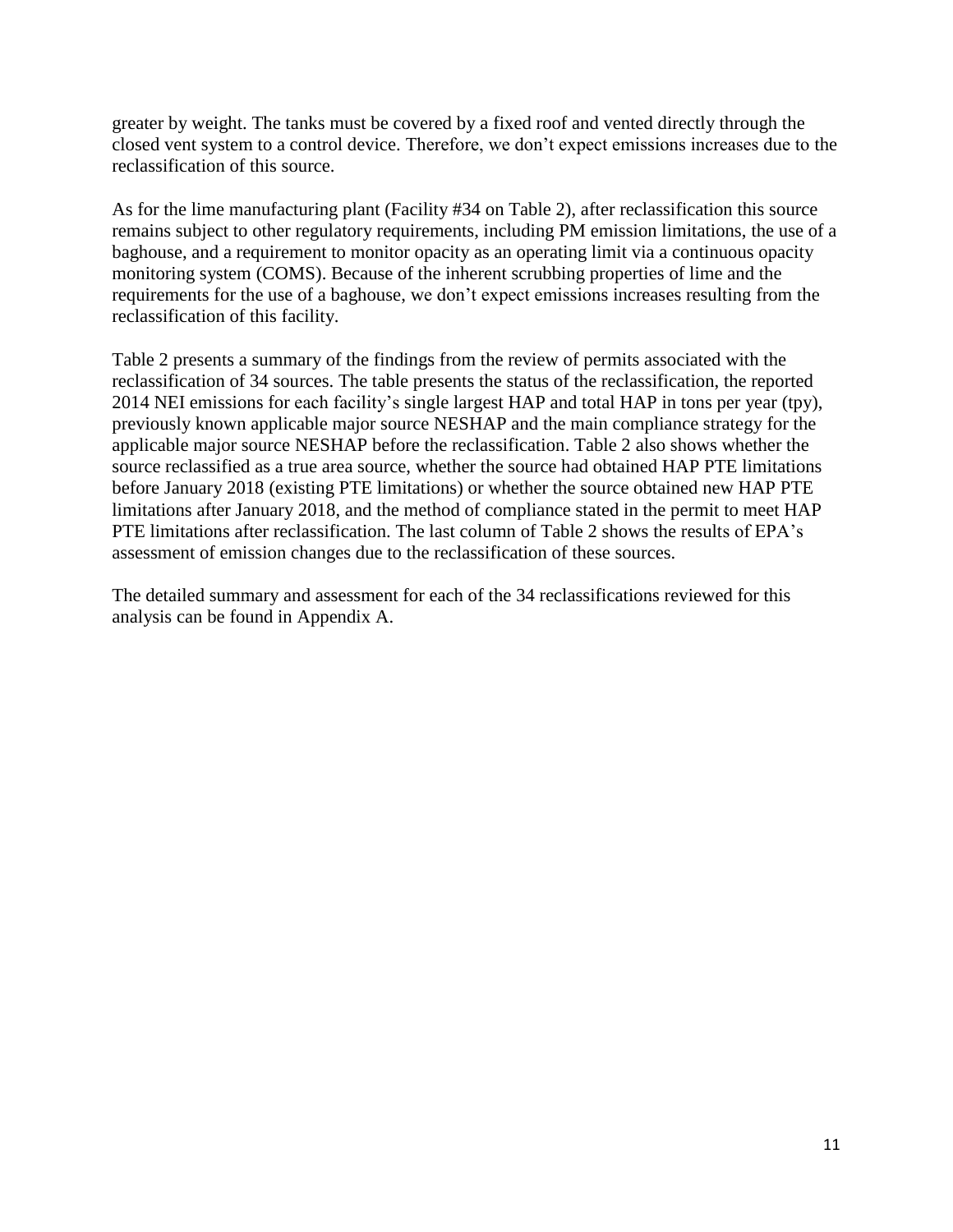|    | <b>Facility Name</b>                                                             | <b>Status of</b><br><b>Reclassification</b> | 2014<br><b>Emissions</b><br>$(tpy)$ : Single<br><b>Largest HAP;</b><br><b>Total HAP-</b><br><b>2014 NEI</b> | <b>Previously Applicable</b><br><b>Major Source NESHAP -</b><br>40 CFR 63 Subpart | <b>Method of</b><br><b>Compliance for Major</b><br><b>Source NESHAP</b><br><b>Before</b><br><b>Reclassification</b> | <b>Type of</b><br><b>Reclassification (true</b><br>area; existing PTE<br>limitations; new PTE<br>limitations) | <b>Method of Compliance</b><br>for HAP PTE<br><b>Limitations</b>                                  | <b>Results of Analysis of</b><br><b>Emission Changes due</b><br>to Reclassification |
|----|----------------------------------------------------------------------------------|---------------------------------------------|-------------------------------------------------------------------------------------------------------------|-----------------------------------------------------------------------------------|---------------------------------------------------------------------------------------------------------------------|---------------------------------------------------------------------------------------------------------------|---------------------------------------------------------------------------------------------------|-------------------------------------------------------------------------------------|
|    |                                                                                  |                                             |                                                                                                             |                                                                                   | <b>Coating Sources</b>                                                                                              |                                                                                                               |                                                                                                   |                                                                                     |
| 1) | 2700 Real<br>Estate Holdings,<br>Elkhart, IN                                     | Final                                       | 0.01; 0.01                                                                                                  | Subpart MMMM (Surface<br><b>Coating for Miscellaneous</b><br>Parts and Products)  | Compliant materials                                                                                                 | True area                                                                                                     | Permanent operational<br>changes (removal of<br>emission units) and use of<br>compliant materials | No change                                                                           |
| 2) | Arkwright<br>Advanced<br>Coatings,<br>Fiskeville/Cove<br>ntry, RI                | Final                                       | 0.12; 0.15                                                                                                  | Subpart JJJJ (Paper and<br>Other Web Coating)                                     | Compliant materials                                                                                                 | True area                                                                                                     | Permanent operational<br>changes (removal of<br>emission units)                                   | No change                                                                           |
| 3) | Bemis Films,<br>Oshkosh, WI                                                      | Final                                       | Not available<br>(n/a)                                                                                      | Subpart KK- (Printing and<br>Publishing) and subpart<br><b>DDDDD</b> (Boilers)    | Compliant materials                                                                                                 | <b>New PTE limitations</b>                                                                                    | Compliant materials                                                                               | No change                                                                           |
| 4) | Bemis<br>Wisconsin LLC<br>- New London,<br>WI                                    | Draft                                       | n/a                                                                                                         | Subpart KK- (Printing and<br>Publishing) and subpart<br><b>DDDDD</b> (Boilers)    | Compliant materials                                                                                                 | New PTE limitations                                                                                           | Compliant materials                                                                               | No change                                                                           |
| 5) | Fairhaven<br>Shipyard<br>Companies,<br>Inc., North<br>Shipyard,<br>Fairhaven, MA | Final                                       | 2.05; 2.05                                                                                                  | Subpart II (Shipbuilding)                                                         | Compliant materials                                                                                                 | <b>Existing PTE</b><br>limitations                                                                            | Compliant materials                                                                               | No change                                                                           |

**Table 2: Summary of the findings from the review of permits associated with the reclassification of 34 sources**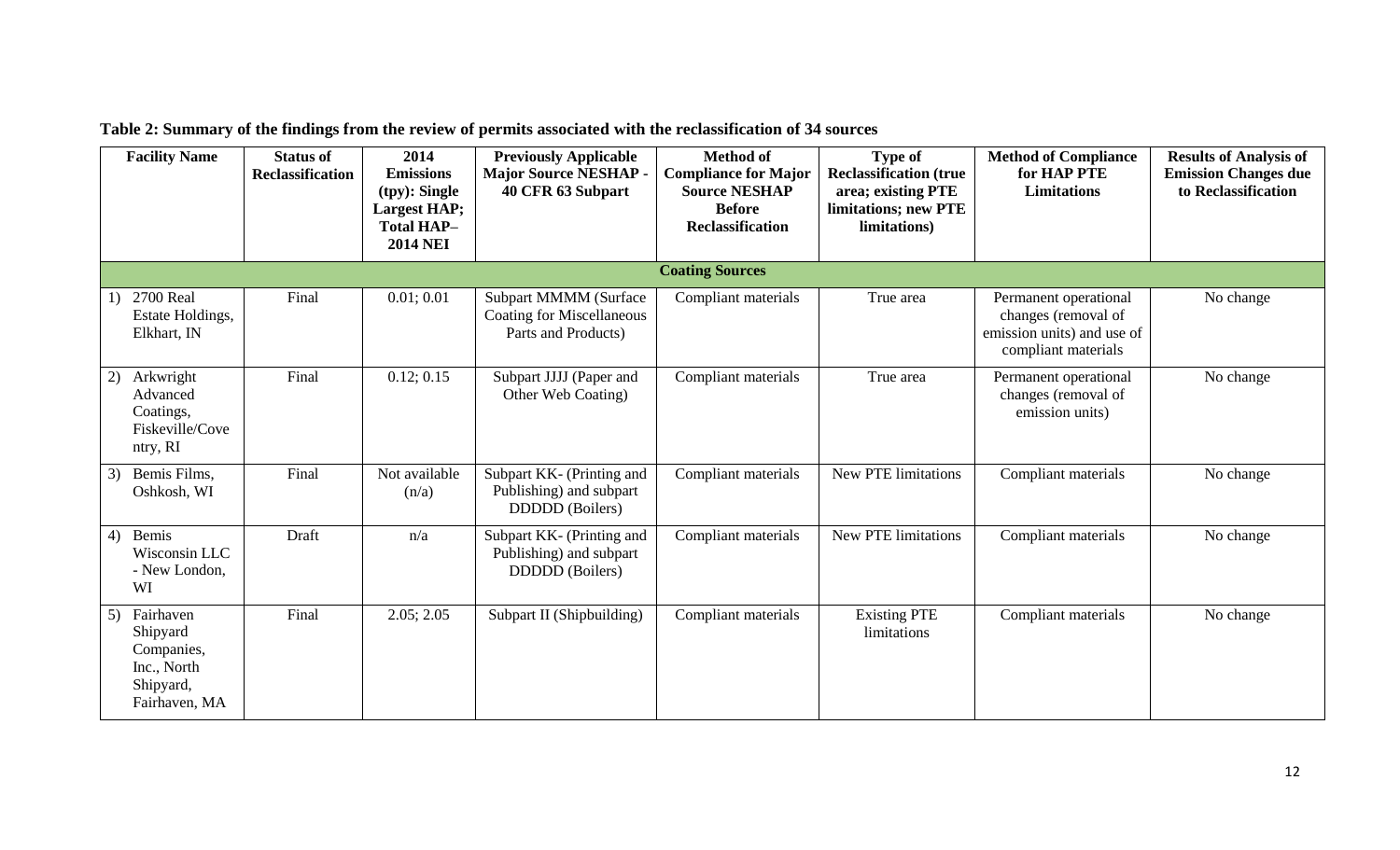| 6) Geiger<br>International,<br>Atlanta, GA                            | Final | n/a<br>permit<br>emission data<br>$(2018) - 0.4/0.4$ | Subpart JJ (Wood<br>Furniture)                                                                                                                     | Compliant materials                                                                             | New PTE limitations                | Compliant materials                                                                                                  | No change |
|-----------------------------------------------------------------------|-------|------------------------------------------------------|----------------------------------------------------------------------------------------------------------------------------------------------------|-------------------------------------------------------------------------------------------------|------------------------------------|----------------------------------------------------------------------------------------------------------------------|-----------|
| Heritage Home<br>7)<br>Group LLC -<br>Hickory, NC                     | Final | 4.18; 6.48                                           | Subpart JJ (Wood<br>Furniture), Subpart DDDD<br>(Plywood and Composite<br>Wood Products)                                                           | Compliant materials                                                                             | <b>Existing PTE</b><br>limitations | Compliant materials                                                                                                  | No change |
| Heritage Home<br>8)<br>Group LLC -<br>Lenoir, NC                      | Final | 6.74; 14.48                                          | Subpart JJ (Wood<br>Furniture), Subpart DDDD<br>(Plywood and Composite<br>Wood Products), and case-<br>by-case MACT (Boilers)                      | Compliant materials                                                                             | New PTE limitations                | Compliant materials                                                                                                  | No change |
| 9) Herman Miller,<br>Inc., Zeeland,<br>MI                             | Final | 0.37; 0.47                                           | Subpart JJ (Wood<br>Furniture)                                                                                                                     | Compliant materials                                                                             | <b>New PTE limitations</b>         | Compliant materials                                                                                                  | No change |
| 10) Highland<br>Industries, Inc.<br>Cheraw, SC                        | Final | 0.32; 0.80                                           | Subpart OOOO (Printing,<br>Coating, and Dyeing of<br>Fabric and Other Textiles)                                                                    | Compliant materials                                                                             | True area                          | Compliant materials                                                                                                  | No change |
| 11) IAC Iowa City<br>LLC, Iowa City,<br>IA                            | Final | 2.16; 2.50                                           | <b>Subpart PPPP (Plastic</b><br>Parts and Products)                                                                                                | Compliant materials                                                                             | <b>New PTE limitations</b>         | Compliant materials                                                                                                  | No change |
| 12) Kimball Office<br>Salem Wood<br>Office<br>Furniture,<br>Salem, IN | Final | 0.05; 0.05                                           | Subpart JJ (Wood<br>Furniture)                                                                                                                     | Compliant materials                                                                             | <b>New PTE limitations</b>         | Compliant materials                                                                                                  | No change |
| 13) Mapes Panels,<br>LCC, Lincoln,<br><b>NE</b>                       | Final | n/a                                                  | Subpart MMMM (Surface<br><b>Coating of Miscellaneous</b><br>Metal Parts and Products),<br>Subpart PPPP (Surface<br><b>Coating of Plastic Parts</b> | Permanent total<br>enclosure and RTO<br>with minimum<br>destruction/removal<br>efficiency of 95 | New PTE limitations                | Operational limits,<br>permanent total enclosure<br>and RTO with minimum<br>destruction/removal<br>efficiency of 95% | No change |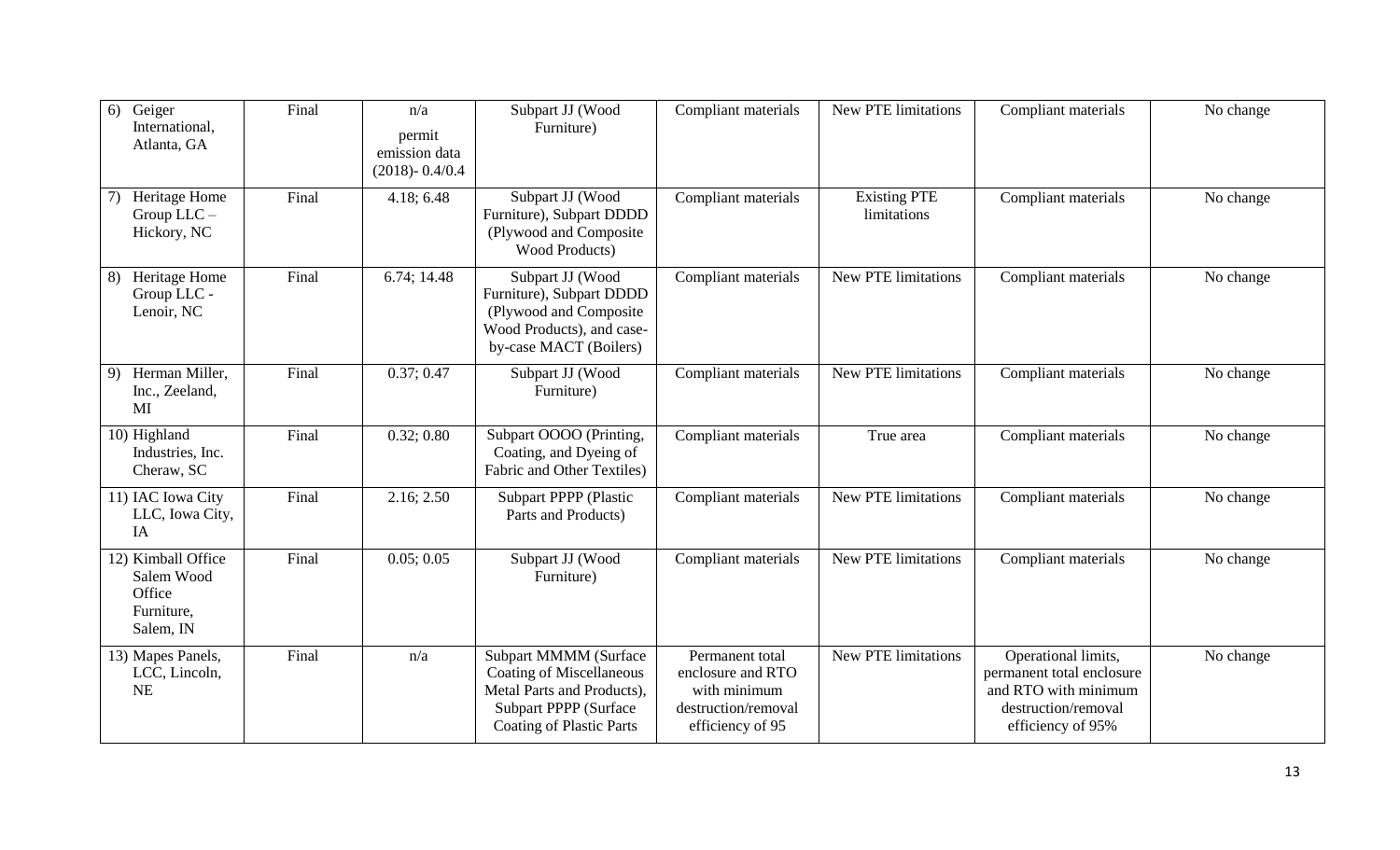|                                                             |       |            | and Products), and Subpart<br>QQQQ (Wood Building<br>Products Surface Coating)  |                     |                                    |                                                                   |           |
|-------------------------------------------------------------|-------|------------|---------------------------------------------------------------------------------|---------------------|------------------------------------|-------------------------------------------------------------------|-----------|
| 14) Meridian<br>Manufacturing<br>Group, Storm<br>Lake, IA   | Final | 1.23; 1.61 | Subpart MMMM<br>(Miscellaneous Metal<br>Parts and Products Surface<br>Coating)  | Compliant materials | New PTE limitations                | Compliant materials and<br>operational limits for<br>spray booths | No change |
| 15) Novel Iron<br>Works,<br>Greenland, NH                   | Final | 0.12; 0.28 | Subpart MMMM<br>(Miscellaneous Metal<br>Parts and Products Surface<br>Coating)  | Compliant materials | <b>New PTE limitations</b>         | Compliant materials                                               | No change |
| 16) Shelburne<br>Shipyard<br>Incorporated,<br>Shelburne, VT | Final | n/a        | Subpart II (Ship Building<br>and ship Repair Surface<br>Coatings)               | Compliant materials | New PTE limitations                | Compliant materials                                               | No change |
| 17) Talaria<br>Company, LLC,<br>Trenton, ME                 | Final | 4.59; 9.24 | Subpart VVVV (Boat<br>Manufacturing                                             | Compliant materials | New PTE limitations                | Compliant materials                                               | No change |
| 18) Tower<br>Industries, Ltd,<br>Massillon, OH              | Final | n/a        | Subpart WWWW<br>(Reinforced Plastic<br>Composites Production) <sup>7</sup>      | Compliant materials | <b>Existing PTE</b><br>limitations | Compliant materials                                               | No change |
| 19) TruStile Doors<br>of Iowa,<br>Northwood, IA             | Final | 0.40; 0.72 | Subpart QQQQ (Surface<br>Coating of Wood Building<br>Products)                  | Compliant materials | New PTE limitations                | Compliant materials and<br>operational limits for<br>spray booths | No change |
| 20) Vacuum Orna-<br>Metal, Inc.<br>Romulus, MI              | Final | n/a        | <b>Subpart PPPP (Surface</b><br><b>Coating of Plastic Parts</b><br>and Products | Compliant materials | New PTE limitations                | Compliant materials and<br>material limits                        | No change |

<sup>&</sup>lt;sup>7</sup> As discussed in the MM2A proposal preamble, 40 CFR 63, subpart WWWW (Reinforced Plastic Composite Production) contains a regulatory provision that reflects the 1995 OIAI policy. The EPA is proposing to revise Table 2 of subpart WWWW by removing the date after which a major source cannot become an area source. The existing provision will remain in effect until such time as it is revised or removed by final agency action.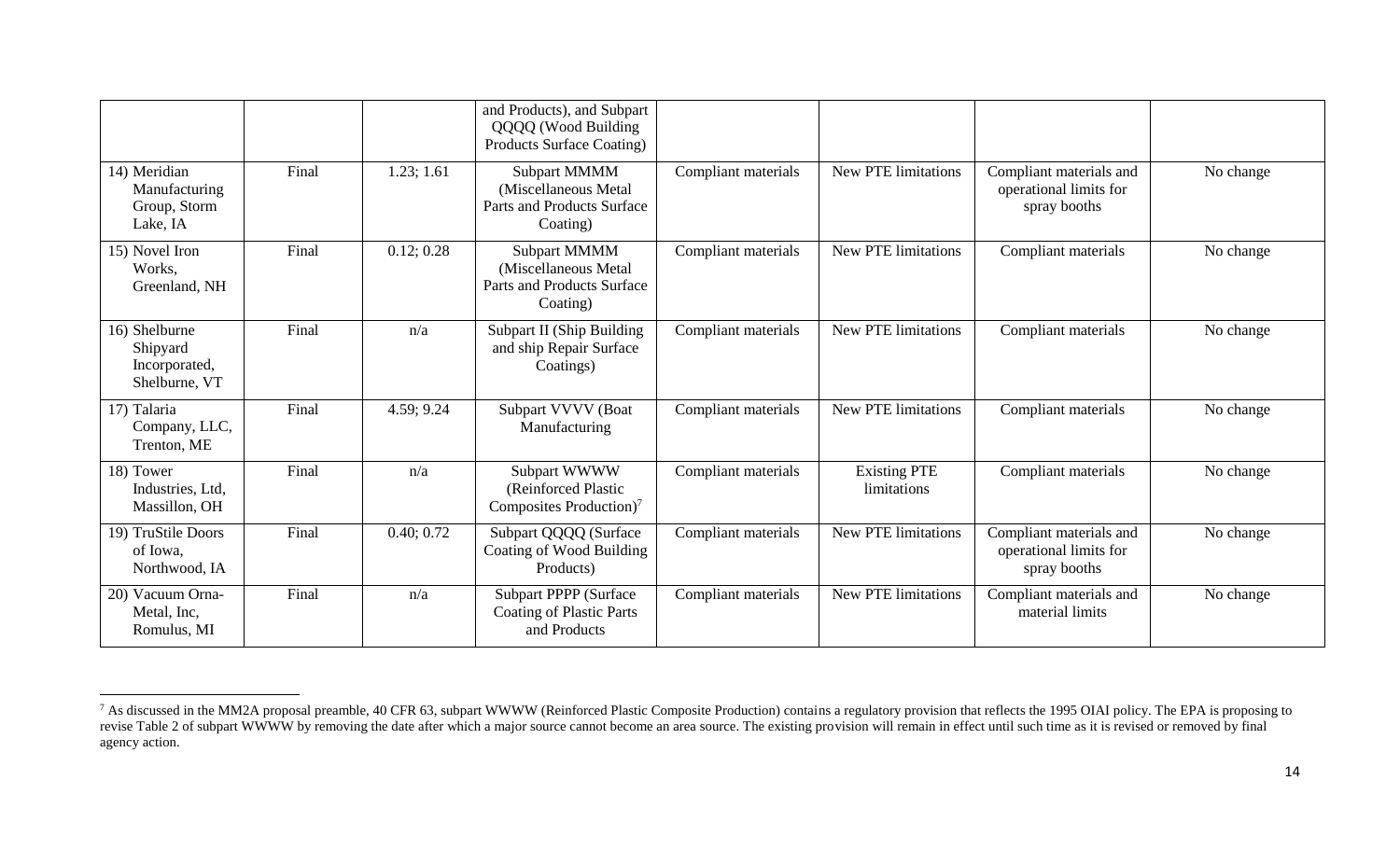| 21) Vanguard<br><b>National Trailer</b><br>Corporation,<br>Monon, IN                                                                              | Final | 0.30; 0.32  | Subpart MMMM<br>(Miscellaneous Metal<br>Parts and Products)         | Compliant materials                                                                                                                                  | True area                          | Permanent operational<br>changes (removal of<br>emission units) and<br>Compliant materials                                            | No change |
|---------------------------------------------------------------------------------------------------------------------------------------------------|-------|-------------|---------------------------------------------------------------------|------------------------------------------------------------------------------------------------------------------------------------------------------|------------------------------------|---------------------------------------------------------------------------------------------------------------------------------------|-----------|
|                                                                                                                                                   |       |             |                                                                     | <b>Oil and Gas</b>                                                                                                                                   |                                    |                                                                                                                                       |           |
| 22) Andeavor Field<br>Services, LLC<br>Ponderosa<br>Compressor<br><b>Station</b><br>(Ponderosa),<br>Uintah and<br>Ouray Indian<br>Reservation, UT | Final | 9.50; 14.16 | Subpart HH (Oil and<br><b>Natural Gas Production</b><br>Facilities) | Control technology<br>(flare and enclosed<br>combustion device)                                                                                      | <b>Existing PTE</b><br>limitations | Control technology<br>(flare and enclosed<br>combustion device)                                                                       | No change |
| 23) Catamount<br>Energy Partners,<br>LLC - Ignacio<br><b>Gas Treating</b><br>Plant, Colorado<br>Southern Ute<br>Indian<br>Reservation             | Final | 1.52; 2.76  | Subpart ZZZZ (RICE)                                                 | Replaced uncontrolled<br>engines with new<br>engines designed with<br>control technology<br>(catalytic oxidizer) to<br>reduce formaldehyde<br>by 90% | New PTE limitations                | Control technology<br>(engine designed with<br>catalytic oxidizer to<br>reduce formaldehyde by<br>90%) and operational<br>limitations | No change |
| 24) Crescent Point<br>Energy<br>Corporation<br>Ute Tribal<br>Compressor<br>Station,<br>Duchesne<br>County, Ute<br>Indian Tribe,<br><b>UT</b>      | Draft | n/a         | Subpart HH (Oil and<br><b>Natural Gas Production</b><br>Facilities) | Control technology<br>(enclosed combustion<br>device)                                                                                                | New PTE limitations                | Control technology<br>(enclosed combustion<br>device)                                                                                 | No change |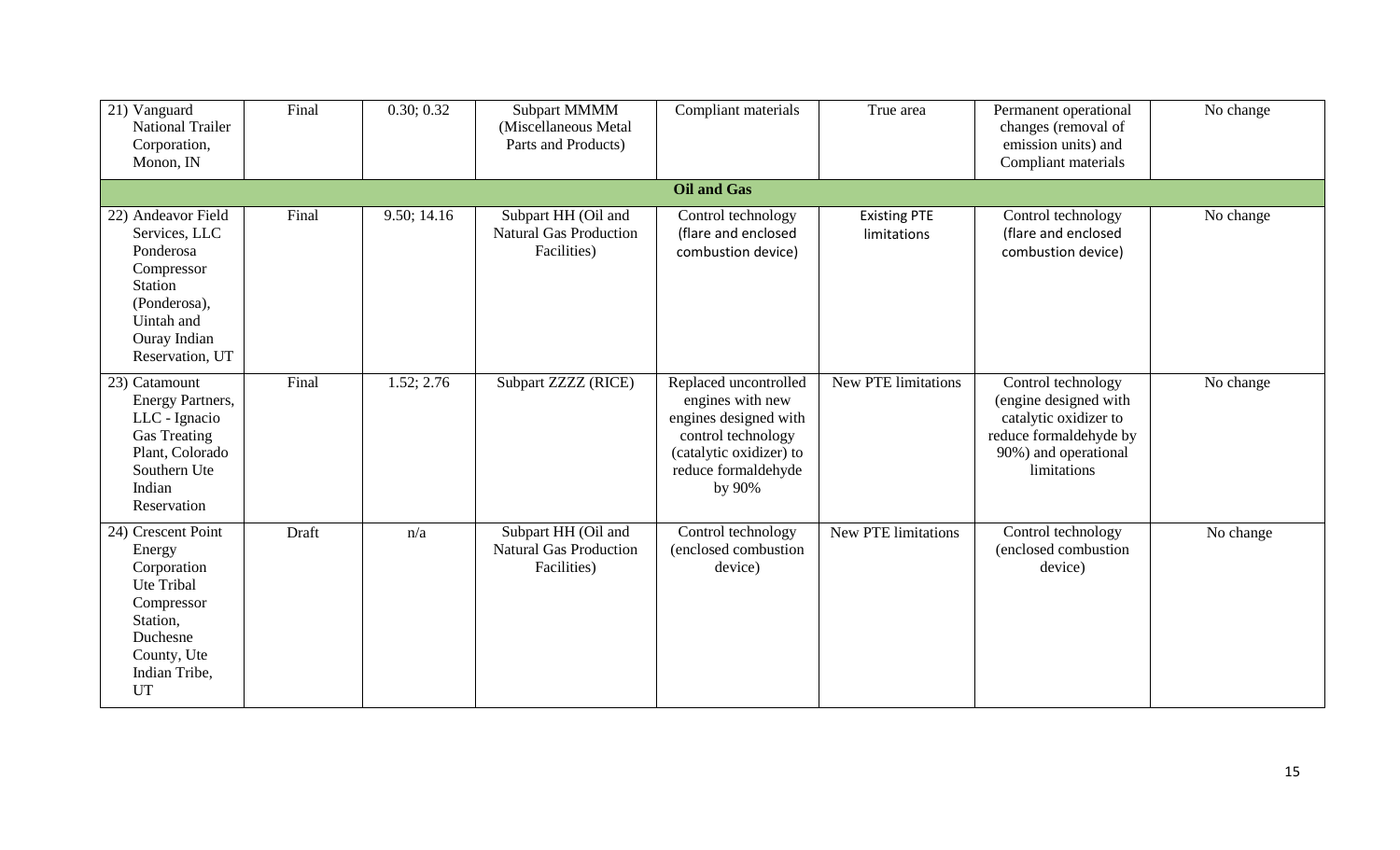| 25) Denbury<br>Onshore LLC,<br><b>Little Creek</b><br><b>EOR</b> Facility,<br>Ruth, MS                                                          | Final | 2.39; 7.02   | Subpart HH (Oil and<br><b>Natural Gas Production</b><br>Facilities)                                                                           | Control technology<br>(flare)               | New PTE limitations                | Control technology<br>(flare) and restriction on<br>amount of low-pressure<br>relief gas vented to<br>atmosphere | Reduction on HAP  |  |  |  |
|-------------------------------------------------------------------------------------------------------------------------------------------------|-------|--------------|-----------------------------------------------------------------------------------------------------------------------------------------------|---------------------------------------------|------------------------------------|------------------------------------------------------------------------------------------------------------------|-------------------|--|--|--|
| 26) WGR<br>Operating, LP's<br><b>Granger Gas</b><br>Plant, Section<br>16 (sweet gas<br>processing),<br>Granger, WY                              | Final | 6.02; 20.76  | Subpart HH (Oil and<br><b>Natural Gas Production</b><br>Facilities)                                                                           | Control technology<br>(condenser and flare) | <b>Existing PTE</b><br>limitations | Control technology<br>(engine oxidation<br>catalyst, condenser and<br>flare)                                     | No change         |  |  |  |
| <b>Fuel Combustion/Boilers</b>                                                                                                                  |       |              |                                                                                                                                               |                                             |                                    |                                                                                                                  |                   |  |  |  |
| 27) City of<br>Columbia -<br>Municipal<br>Power<br>Plant, Columbia,<br><b>MO</b>                                                                | Final | 17.06; 20.53 | <b>Subpart DDDDD</b><br>(Boilers), YYYY<br>(Turbines), and ZZZZ<br>(Stationary Reciprocating<br><b>Internal Combustion</b><br>Engines [RICE]) | Not known                                   | True area                          | Permanent operational<br>changes (Ceased<br>combustion of coal in<br>boiler #6 and #7)                           | Reduction in HAP  |  |  |  |
| 28) Holland Board<br>of Public Works<br>- James<br>DeYoung<br>Generating<br>Station and<br>Wastewater<br><b>Treatment Plant,</b><br>Holland, MI | Final | 16.61; 20.69 | Subpart ZZZZ (RICE)                                                                                                                           | Not known                                   | True Area                          | Permanent operational<br>changes (coal-burning<br>power plant ceased<br>operations in 2016)                      | Reduction in HAP. |  |  |  |
| 29) MidAmerican<br>Energy<br>Company -<br>Riverside<br>Generating                                                                               | Final | 23.47; 38.36 | <b>Subpart DDDDD</b> (Boilers)                                                                                                                | Not known                                   | <b>New PTE limitations</b>         | Operational restriction<br>(usage of natural gas for<br>Boiler #9)                                               | Reduction in HAP  |  |  |  |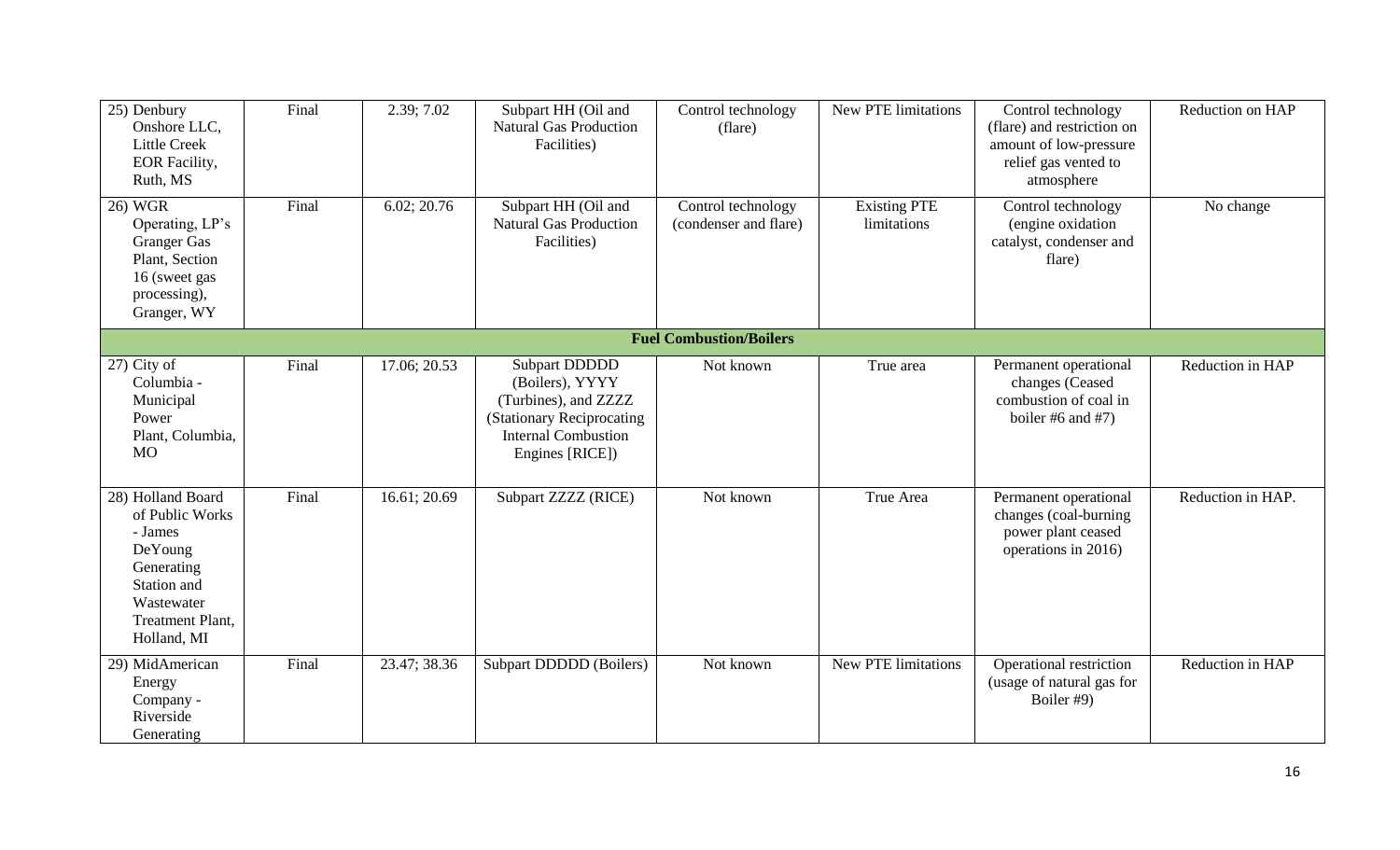| Station,<br>Bettendorf, IA                                       |       |            |                                                              |                                                                                                                               |                                    |                                                                                                                            |           |
|------------------------------------------------------------------|-------|------------|--------------------------------------------------------------|-------------------------------------------------------------------------------------------------------------------------------|------------------------------------|----------------------------------------------------------------------------------------------------------------------------|-----------|
| 30) UniFirst<br>Corporation,<br>Pontiac, MI                      | Final | 0.20; 0.38 | Subpart DDDDD (Boilers)                                      | Not known                                                                                                                     | <b>Existing PTE</b><br>limitations | Material limits and<br>operational restriction on<br>usage of natural gas<br>boiler                                        | No change |
|                                                                  |       |            |                                                              | <b>Chemicals</b>                                                                                                              |                                    |                                                                                                                            |           |
| 31) Citgo Petroleum<br>Corporation,<br>Hillsborough,<br>FL       | Final | 0.38; 1.50 | Subpart R (Gasoline<br><b>Distribution Facilities</b> )      | Control technology<br>(Vapor collection<br>system)                                                                            | New PTE limitations                | Control technology<br>(Vapor collection system)                                                                            | No change |
| 32) Ross<br>Incineration<br>Services,<br>Grafton, OH             | Final | 0.40; 1.33 | Subpart DD (Off-Site<br><b>Waste Recovery</b><br>Operations) | Control technology<br>(thermal oxidizer, fixed<br>roofs with closed vents<br>systems routed to<br>carbon adsorption<br>units) | New PTE limitations                | Control technology<br>(thermal oxidizer, fixed<br>roofs with closed vents<br>systems routed to carbon<br>adsorption units) | No change |
| 33) Transmontaigne,<br>Evansville<br>Terminal,<br>Evansville, IN | Final | n/a        | Subpart R (Gasoline<br><b>Distribution Facilities</b> )      | Control technology<br>(vapor flare and vapor<br>combustor)                                                                    | New PTE limitations                | Control technology<br>(vapor flare and vapor<br>combustor)                                                                 | No change |
|                                                                  |       |            |                                                              | <b>Heavy Industry</b>                                                                                                         |                                    |                                                                                                                            |           |
| 34) Mississippi<br>Lime Company<br>- Verona Plant,<br>Verona, KY | Final | 6.19; 6.20 | Subpart AAAAA (Lime<br><b>Manufacturing Plants</b> )         | Control (baghouse)                                                                                                            | New PTE limitations                | Control (baghouse)                                                                                                         | No change |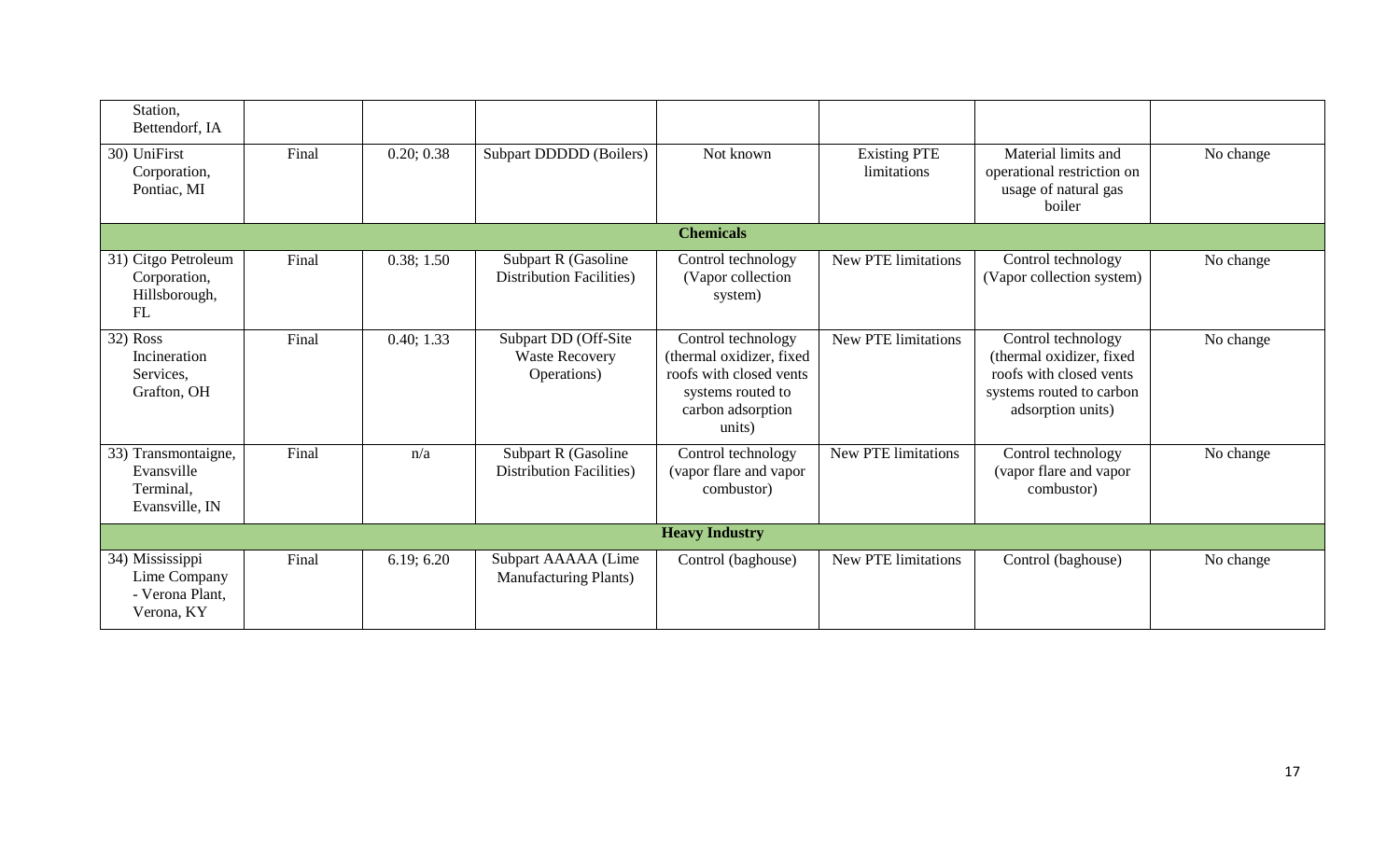#### **II. Illustrative Analysis**

In addition to the permit analysis presented above, we also performed an illustrative analysis for six source categories. This illustrative analysis considered two sets of assumptions. The first set of assumptions aligns with the findings of our permit review presented above in which sources continue to use the same compliance strategy before and after reclassification, and add-on controls are not adjusted to decrease control efficiency after the source is reclassified. The second set of assumptions addresses sources that take PTE limits and use adjustable add-on controls, estimating possible emission impacts if these sources were allowed to change the operating parameters of these controls after reclassifying.

#### **A. Methods**

 $\overline{a}$ 

#### 1) **Selection of Source Categories**

To select the source categories for the illustrative analysis, EPA reviewed the results of the MM2A cost savings analysis for the primary scenario, the 75% threshold cost saving analysis. EPA focused on the results of the analysis for those source categories for which we had RTR modeling data. See Appendix 2 of MM2A Cost Analysis memo.<sup>8</sup> The 75% threshold scenario assumes that sources that could potentially reclassify are those whose actual reported HAP emissions are at or below 75% of the major source thresholds (7.5 tpy for a single HAP and 18.75 tpy for all HAP). Table 3 presents the source categories (for which EPA had RTR data) accounting for 5% or more of the potential reclassifications for the 75% threshold scenario.

#### **Table 3 Top Source Categories by Percent of Potential Reclassifications for the 75% Scenario**

|         | <b>Source Category</b>                                                      | <b>Type of Category</b> | <b>Percent of Potential</b><br><b>Reclassifications for the 75%</b><br><b>Scenario</b> |
|---------|-----------------------------------------------------------------------------|-------------------------|----------------------------------------------------------------------------------------|
| $1_{-}$ | Miscellaneous Metal Parts and<br>Products (40 CFR 63 MMMM)                  | Coatings                | 17.62%                                                                                 |
|         | 2. Wood Furniture (40 CFR 63)<br>subpart JJ)                                | Coatings                | 15.4%                                                                                  |
| 3.      | <b>Stationary Combustion</b><br>Turbines* (40 CFR 63 subpart<br>YYYY)       | <b>Fuel Combustion</b>  | 8.6%                                                                                   |
| 4.      | Aerospace- private owned and<br>government owned (40 CFR 63)<br>subpart GG) | Coatings                | 7.0%                                                                                   |
|         | 5. Printing and Publishing (40 CFR)<br>63 subpart KK)                       | Coatings                | 6.2%                                                                                   |

<sup>8</sup> See Cost Analysis Memorandum, Brian Palmer, Eastern Research Group (ERG) to Eric Goehl, Elineth Torres, Brian Shrager, and Larry Sorrels, U.S. EPA. Documentation of the cost savings analysis for the proposed rulemaking "Reclassification of Major Sources as Area Sources Under Section 112 of the Clean Air Act." May 2019.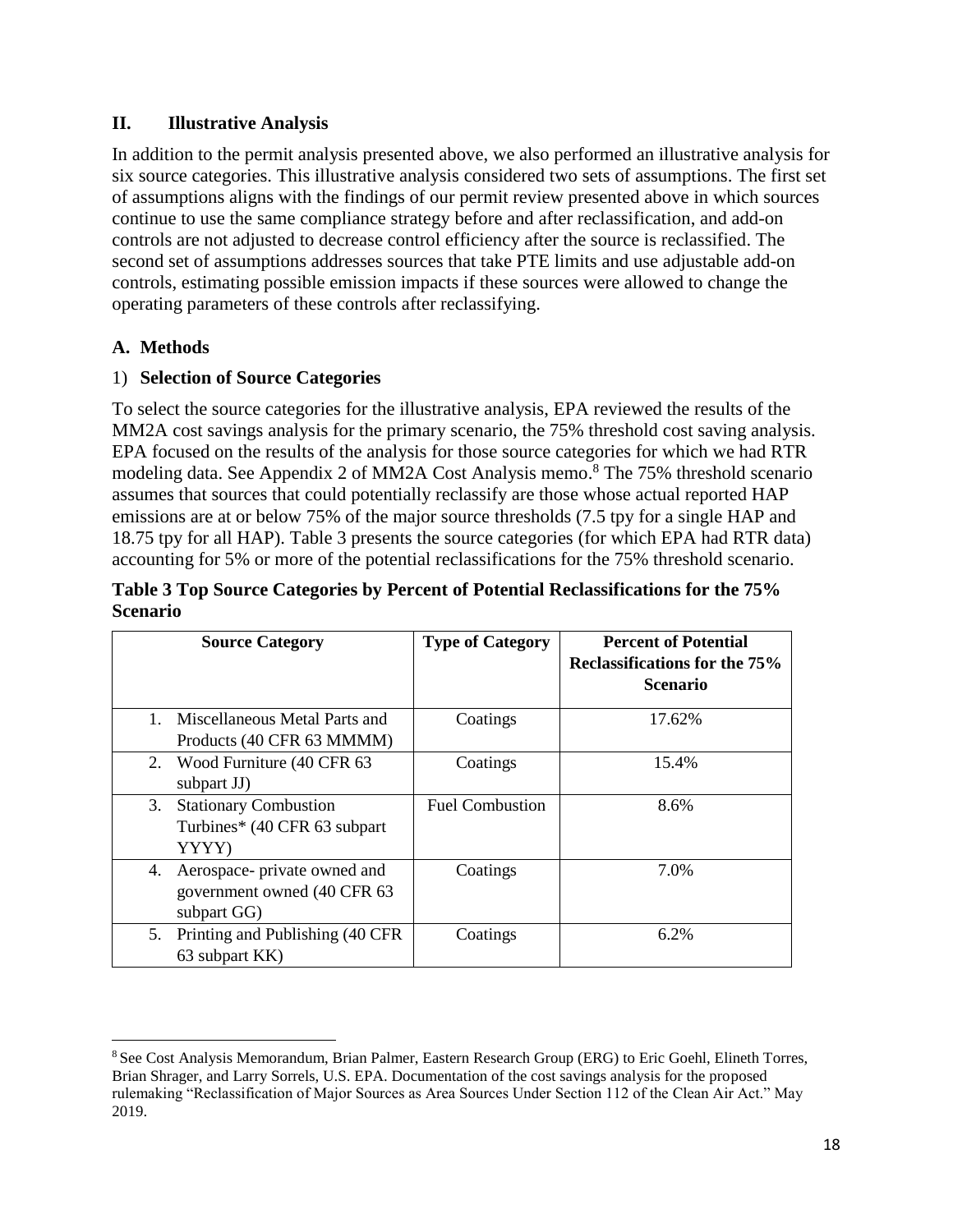| 6. Organic Liquid Distribution<br>$non-gasoline$ ) (40 CFR 63 | <b>Heavy Industry</b> | 5.3%     |
|---------------------------------------------------------------|-----------------------|----------|
| subpart EEEE)                                                 |                       |          |
|                                                               |                       | $60.1\%$ |

\*Stationary combustion turbines (subpart YYYY) accounted for 8.6% of the sources that could reclassify at the 75% threshold scenario (for source categories with RTR data). Subpart YYYY limitations (emission limitations and operational limitations) apply only to new or reconstructed stationary combustion turbines that commenced construction or reconstruction after Jan 14, 2003. Per the review of permits done for the RTR proposal for subpart YYYY, and due to a 2004 stay on some portions of subpart YYYY, we are aware of only one facility that has had to comply with the emission/operational limitations in this subpart. In April 2019 EPA proposed to remove the stay as part of the RTR proposed rulemaking for stationary combustion turbines. At the time of this analysis (April 2019), sources impacted by the stay have their first substantive compliance date in the future and can reclassify absent MM2A. For these reasons explained above, stationary combustion turbines source category was not considered to be part of the illustrative emission analysis.

From the coating source categories identified in Table 3, EPA selected two source categories for the illustrative analysis: wood furniture and miscellaneous metal parts and products. These two coating categories account for 33% of the potential reclassifications for the 75% threshold scenario. The primary compliance method for these two source categories is the use of compliant materials.<sup>9</sup> EPA also included the metal can source category (40 CFR 63 subpart KKKK) in the illustrative analysis to account for a coating source category for which the compliance method is a combination of low-HAP coatings and potentially adjustable add-on controls (e.g., thermal oxidizers). $10$ 

From the heavy industry source categories, EPA selected the organic liquid distribution (OLD) non-gasoline source category (5.3%) for the illustrative analysis. The primary compliance method for OLD non-gasoline is a combination of controls for storage tanks, transfer racks and equipment leaks. EPA also selected two other source categories: wet-formed fiberglass (40 CFR 63 subpart HHHH) and hydrochloric acid production (HCl) (40 CFR 63 subpart NNNNN). We selected wet-formed fiberglass to account in the analysis for a heavy industry source category for which the compliance method for organic HAP is add-on controls (e.g., thermal oxidizer). We selected HCl production to account for a heavy industry source category that emits mainly acid gases for which the compliance method is add-on controls (e.g. scrubbers).

To summarize, the illustrative analysis described below focuses on these six source categories.

- 1. Surface Coating of Miscellaneous Metal Parts and Products (40 CFR part 63 subpart MMM<sub>)</sub>
- 2. Wood Furniture Manufacturing (40 CFR part 63 subpart JJ)

l

- 3. Surface Coating of Metal Cans (40 CFR part 63 subpart KKKK)
- 4. Organic Liquids Distribution (Non-Gasoline) (40 CFR part 63 subpart EEEE)
- 5. Wet-Formed Fiberglass Mat Production (40 CFR part 63 subpart HHHH)
- 6. Hydrochloric Acid Production (40 CFR part 63 subpart NNNNN)

<sup>&</sup>lt;sup>9</sup> The main compliance method for the aerospace source category and printing and publishing source category is also the use of compliant coatings.

<sup>10</sup> Adjustable controls are those for which operating parameters (e.g.*,* combustion temperature) can be potentially adjusted, which could lead to a potential change in the HAP emission control level.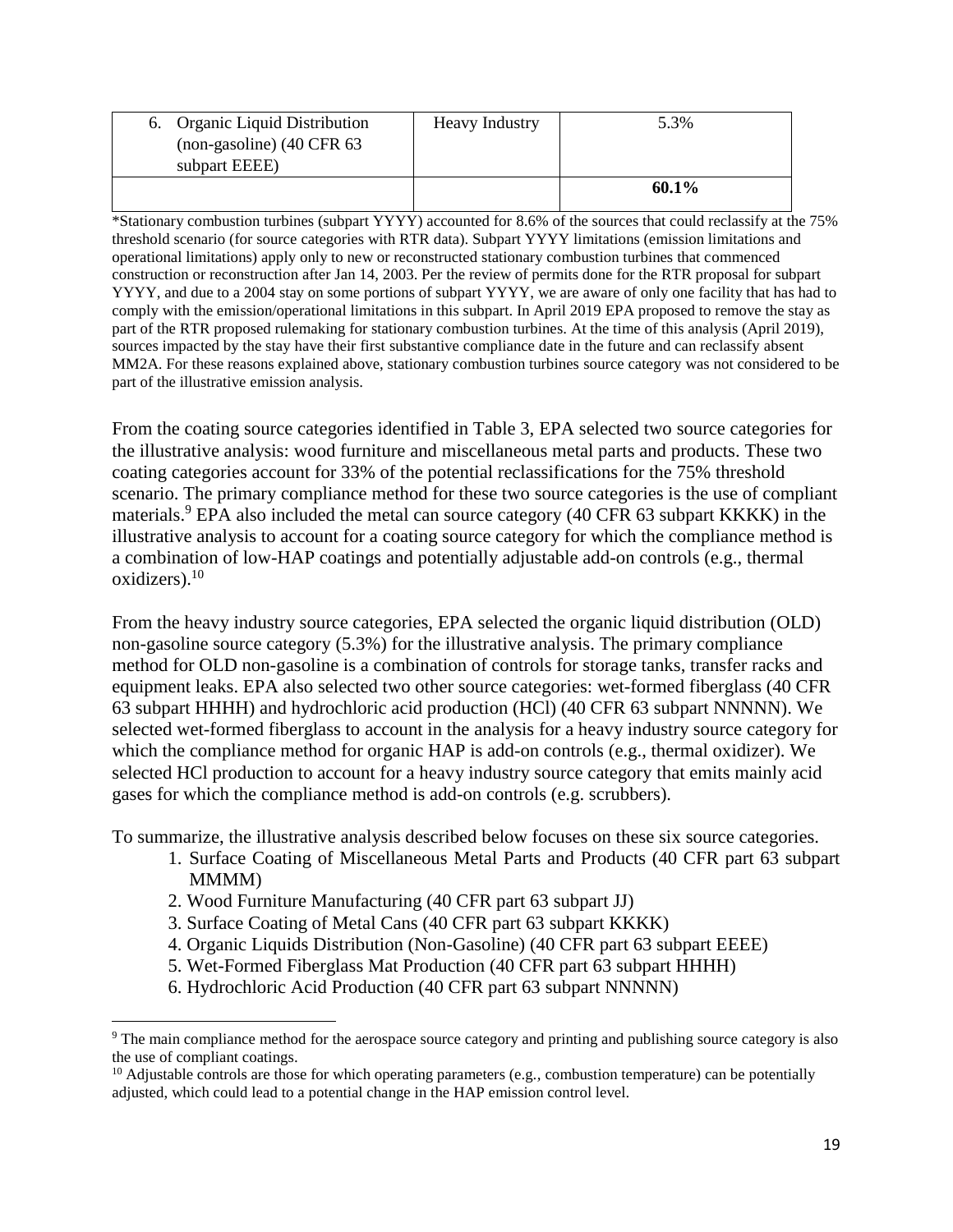#### 2) **Estimating the Number of Facilities That Could Potentially Reclassify to Area Source Status**

For each of these six source categories, consistent with the cost analysis for the rulemaking, EPA used the HAP emissions data from the risk and technology review (RTR) modeling file to estimate whether each facility could potentially reclassify to area source status. Based on whole facility emissions estimates for individual HAP or total combined HAP, we determined the facilities with emissions below the following thresholds:

- 75% of the major source thresholds (7.5 tpy of a single HAP or 18.75 tpy of all combined HAP); and
- 125% of the major source thresholds  $(12.5$  tpy of a single HAP or 31.25 tpy of all combined HAP).

Consistent with the cost analysis, we selected the 75% threshold to represent a scenario in which a facility, based on current emissions, chooses to accept enforceable HAP PTE limits and reclassify to area source status. Under this scenario, facilities will maintain a 25% compliance margin.

The other scenario (125%) represents cases in which a facility that is just above the major source thresholds, based on current emissions, chooses to reclassify as an area source. Under this scenario, the facility would accept enforceable HAP PTE limits and further reduce their emissions consistent with the PTE limits in order to achieve area source status and would also maintain a 25% compliance margin.<sup>11</sup> To represent this group of facilities, we reviewed the subset of sources with emissions between 75% and 125% of the major source thresholds.

To estimate the number of facilities in each source category subject to a major source NESHAP that fit these two emissions thresholds, EPA used the same methods we used in the cost analysis of this rulemaking to estimate the sources that could potentially reclassify; these methods are documented in detail in a separate EPA memorandum.<sup>12</sup> While different thresholds, either higher or lower, could be evaluated, the EPA selected the 75% threshold as the primary scenario in this analysis considering that facilities strive to maintain a reasonable compliance margin when meeting various types of standards, and while the major source thresholds are not "standards," the concept is the same. $13$ 

 $<sup>11</sup>$  These facilities would have to weigh the costs of reducing emissions against the avoided costs associated with the</sup> major source NESHAP requirements when deciding whether to pursue reclassification. We examine this cost consideration in our analysis of the illustrative 125% threshold as applied to several source categories. This analysis can be found in the RIA for the proposal.

<sup>&</sup>lt;sup>12</sup> See Cost Analysis Memorandum, Brian Palmer, Eastern Research Group (ERG) to Eric Goehl, Elineth Torres, Brian Shrager, and Larry Sorrels, U.S. EPA. Documentation of the cost savings analysis for the proposed rulemaking "Reclassification of Major Sources as Area Sources Under Section 112 of the Clean Air Act." May 2019.

<sup>&</sup>lt;sup>13</sup> As described earlier in this memorandum, EPA reviewed permit actions related to 34 sources that have reclassified to area source status or are in the process of reclassifying as of March 2019. We had emissions data for 25 of the 34 sources. Our evaluation shows that 22 sources had actual emissions below the major source thresholds; 20 of those 22 sources had actual emissions below 75% of the major source thresholds prior to reclassification.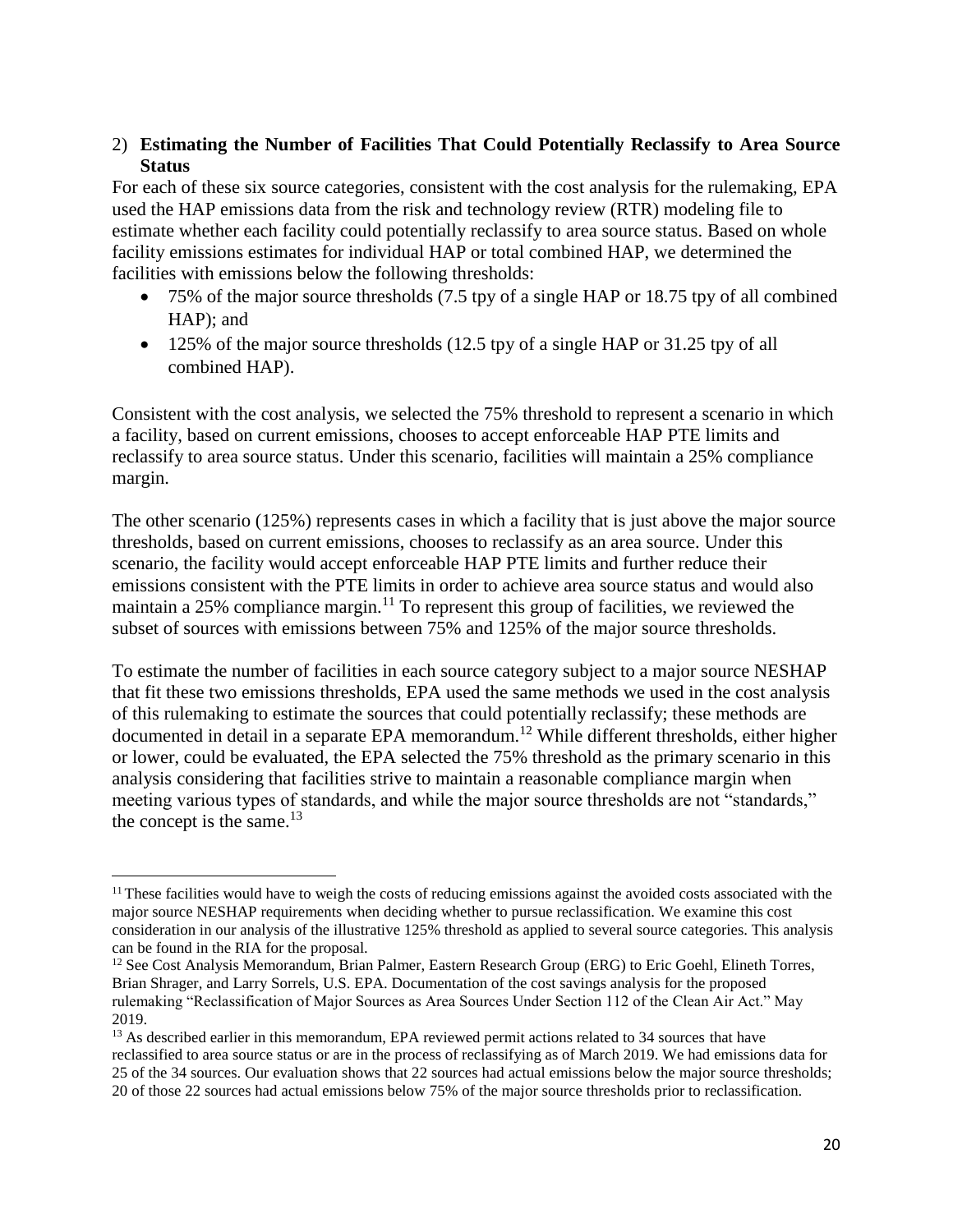To estimate each facility's annual emissions of individual HAP and total HAP, we used emissions data from the RTR modeling files. The emissions data for the RTR modeling files were collected from the National Emissions Inventory  $(NEI)^{14}$  or from industry surveys. EPA applied these methods to all source categories for which we had RTR modeling files to determine the number of facilities whose estimated emissions are below the 75% and 125% thresholds, although we ultimately assessed potential emissions impacts for only six of them.

## 3) **Control Technology Evaluation**

For each of these six source categories, we considered the control technology basis of the major source NESHAP and the types of controls that are likely to be employed by facilities to comply with the major source NESHAP requirements (compliance strategy). We reviewed each category's proposed and final rule preambles, the technical support documents, and/or the rule itself to determine the technology basis for the emissions limitation for each class of pollutant regulated by the NESHAP. The results of these reviews are in the tab labeled Control Tech Review in the spreadsheet available in the docket.<sup>15</sup> Consistent with EPA's understanding and findings of the review of the reclassification actions presented in Section I of this memo, for the illustrative analysis EPA assumed that sources within the source categories under analysis that could potentially reclassify to area source status would retain and continue to operate the emission controls or continuing to implement the practices (i.e., use of no-HAP or low-HAP compliant coating) they used to comply with major source NESHAP requirements.

## 4) **Assessing Potential Emission Changes**

EPA assessed the potential for emissions changes due to reclassification of sources within the six source categories reviewed under this illustrative analysis.

To estimate overall potential emissions changes, we reviewed the main compliance methods/strategies used across these six categories. The main factor determining any potential emissions increases is whether a facility could adjust the types of controls used to comply with the major source NESHAP requirements upon reclassifying.

• **Compliant Materials:** We considered that pollution prevention measures (e.g., process changes or switches to low-HAP surface coatings) as not adjustable. Source categories employing those measures as their compliance strategy for the applicable major source NESHAP could not readily increase or decrease emissions.

## • **Add-on Control Equipment**

- i) **Non-adjustable Controls:** We considered particulate controls for inorganic HAP (e.g., fabric filters, electrostatic precipitators) as not adjustable. Source categories employing those measures as their compliance strategy for the applicable major source NESHAP could not readily increase or decrease emissions.
- ii) **Adjustable Controls**: For adjustable controls (e.g., caustic scrubbers, RTOs), our analysis considered two different sets of assumptions. The first derives from the findings of our permit review presented above (sources continue to use the same

 $\overline{a}$ <sup>14</sup> https://www.epa.gov/air-emissions-inventories/national-emissions-inventory-nei

<sup>&</sup>lt;sup>15</sup> The control technology evaluation was performed for all major source NESHAP source categories, including the six selected for the illustrative emissions analysis. The results of all analyses are included in the spreadsheet titled, *MM2A\_Illustrative Emission Analysis Results\_May 2019-*.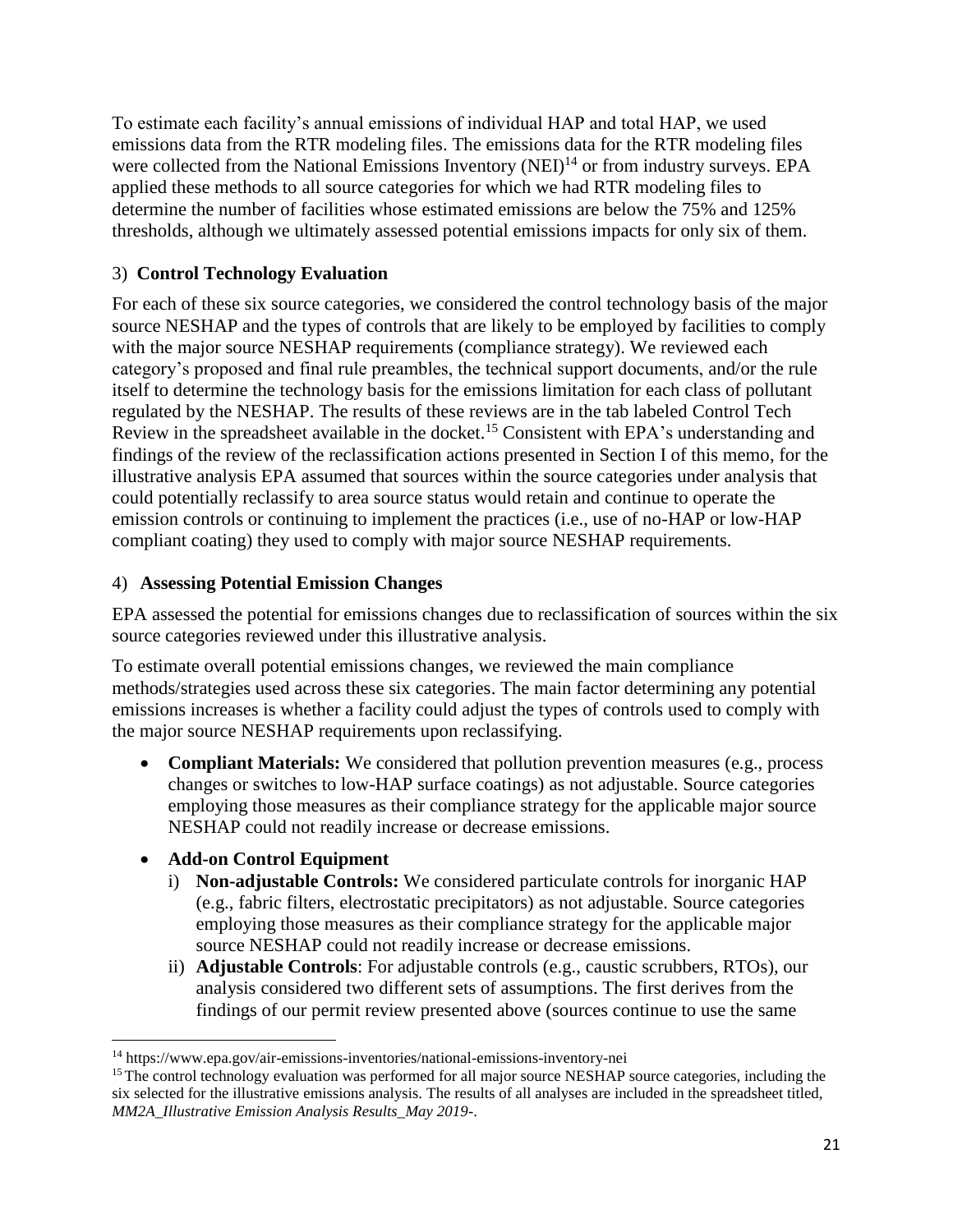compliance strategy before and after reclassification, and add-on controls are not adjusted to decrease control efficiency after the source is reclassified). The alternative set of assumptions addresses the potential emissions impact if sources taking PTE limitations were to be allowed to change the operating parameters of adjustable addon control upon reclassifying.

We made the following assumptions for the illustrative scenario if sources taking PTE limitations were allowed by their permitting authority to change the operating parameters of adjustable add-on control upon reclassifying.

- For a source category employing adjustable controls, emissions could potentially increase for all facilities with actual emissions below the 75% thresholds.
- For sources with only a single HAP reported in the NEI and an adjustable control, a potential increase in emissions was calculated as the difference between 7.5 tpy and the estimate of the single largest HAP. Otherwise, the potential emissions increase was estimated as the larger difference between 18.75 tpy and the estimate of total HAP emissions and between 7.5 tpy and the single HAP emissions.
- For the 125% scenario, we assumed that facilities with emissions below the 75% threshold and an adjustable control could increase emissions to 7.5 tpy of a single HAP or 18.75 tpy of combined HAP.

Finally, to assess the potential for emission reductions, for the illustrative analysis EPA assumed that facilities with emissions between the 75% and 125% thresholds, regardless of the existing control employed for meeting the major source NESHAP standards, would decrease emissions to 7.5 tpy of a single HAP and 18.75 tpy of combined HAP.

## **5. Detailed Source Category Analyses**

For source categories with adjustable controls, we assessed whether other regulatory requirements apply to the facilities that could reclassify and whether these requirements could prevent the facilities from changing the operating parameters of the adjustable controls and prevent any potential HAP emissions increases. EPA focused the review on applicable area source NESHAP requirements, new source performance standards (NSPS), and control techniques guidelines (CTG).

ERG and EPA also analyzed the effect of other state rules (e.g.*,* state rules included in state implementation plans (SIPs) to limit volatile organic compounds [VOC] emissions in ozone nonattainment areas) and whether these rules could prevent facilities from changing the operating parameters of the adjustable controls and prevent any potential HAP emissions increases. This analysis was done by reviewing a cross sample of permits for a range of facilities within the six source categories that could potentially reclassify to area source status at the  $75\%$ threshold and where a potential emissions increase could occur if sources were to be allowed to change the operating parameters of adjustable add-on controls when reclassifying.

#### **B. Results of Illustrative Analysis**

The results of the detailed source category assessments are presented below, and the results of the permit reviews are provided in Appendix B.

## Coating Source Categories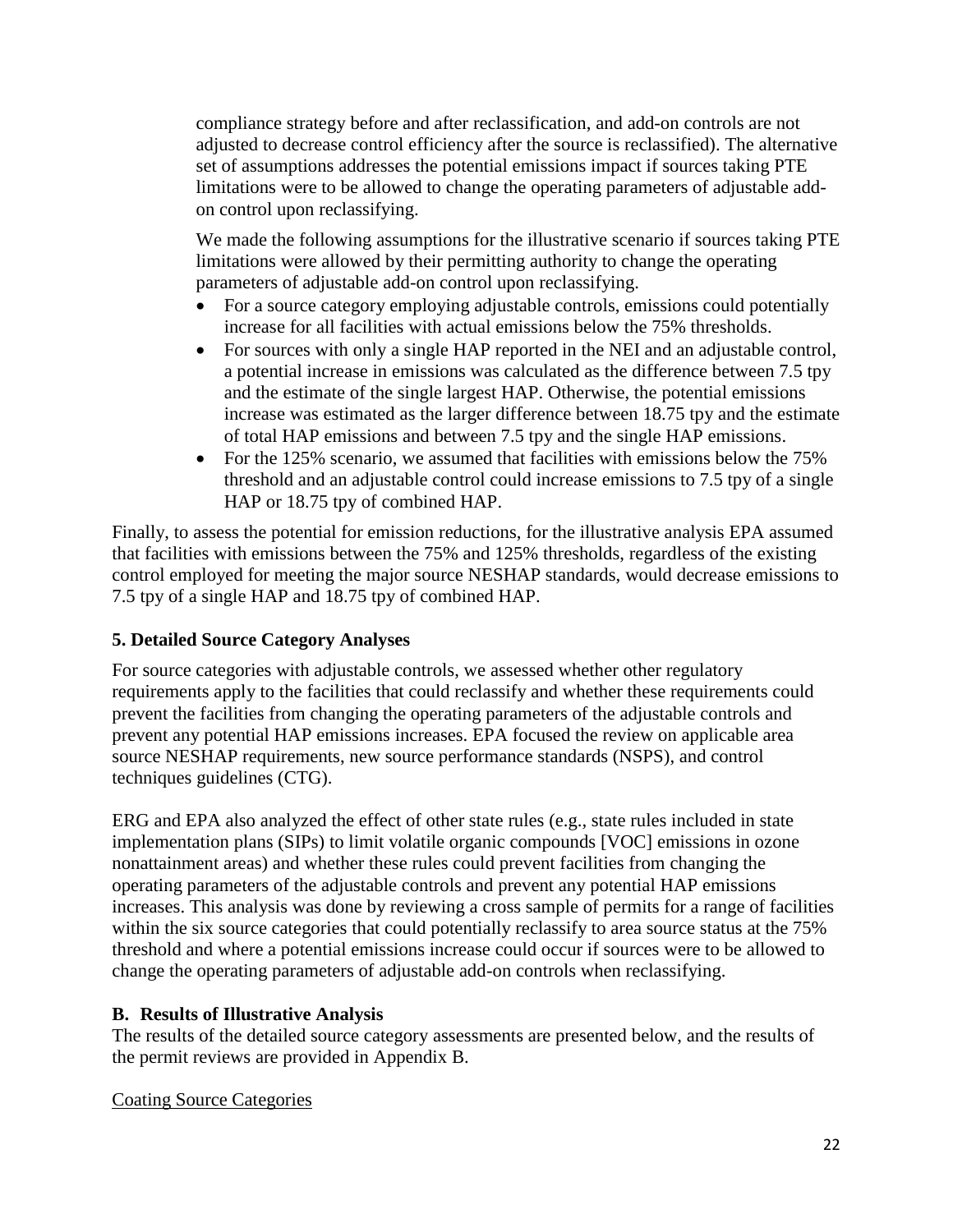- **1. Surface Coating of Miscellaneous Metal Parts and Products (40 CFR part 63 subpart MMMM)**
- Pollutant regulated by the major source NESHAP: organic HAP.
	- o HAP that could be emitted from source category: xylenes, toluene, phenol, cresols/cresylic acid, glycol ethers, styrene and ethyl benzene.
- Subpart MMMM was promulgated in 2004 and amended in 2006. EPA is currently working on the RTR with a court-ordered promulgation date of March 2020.
- The technology basis of the major source NESHAP standard is low-HAP coatings for all subcategories (except magnet wire, for which the standard is based on the use of a catalytic oxidizer that is part of the curing oven and is integral to the process).
- These facilities are not subject to an NSPS, but they may be subject to state rules based on 1978 and 2008 CTGs. Facilities that are area sources may be subject to the area source NESHAP standard for paint stripping and miscellaneous surface coating operations (subpart HHHHHH).
- Based on our data, 371 facilities are subject to subpart MMMM. We estimate 285 facilities could obtain area source status at the 75% threshold.
	- o EPA has reviewed the permits from 107 major source facilities; approximately 30% of these facilities have add-on controls.
	- o If these facilities were to reclassify, the fact that they have either already re-engineered their coatings or use emission controls integral to their curing ovens supports the conclusion they will continue to use low-HAP coatings and controls to comply with any VOC coating limits.
	- o Based on this review, we would expect no emissions increases from these facilities if they were to reclassify.
- We estimate 47 additional facilities have emissions between 75% and 125% of the major source thresholds and could potentially reclassify.
	- o Based on this review, we would expect some emission decreases (160 tpy for combined HAP) from these facilities if they were to reclassify. However, the reclassification decision is not as clear-cut as it is for facilities that have emissions below 75% of the major source thresholds. Facilities with emissions at major source levels would have to weigh the costs of reducing emissions against the avoided costs associated with the major source NESHAP requirements when deciding whether to pursue reclassification. We examine this cost consideration in our analysis of the illustrative 125% threshold as applied to several source categories. This analysis can be found in the RIA for the proposal.

## **2. Wood Furniture Manufacturing Operations (40 CFR part 63 subpart JJ)**

- Pollutants regulated by the major source NESHAP: volatile organic HAP (VOHAP) and formaldehyde.
	- o HAP that could be emitted from source category: toluene, xylene, methanol, methyl isobutyl ketone, glycol ethers and formaldehyde.
- Subpart JJ was promulgated in 1995 and amended in 1998. The RTR was promulgated in 2011.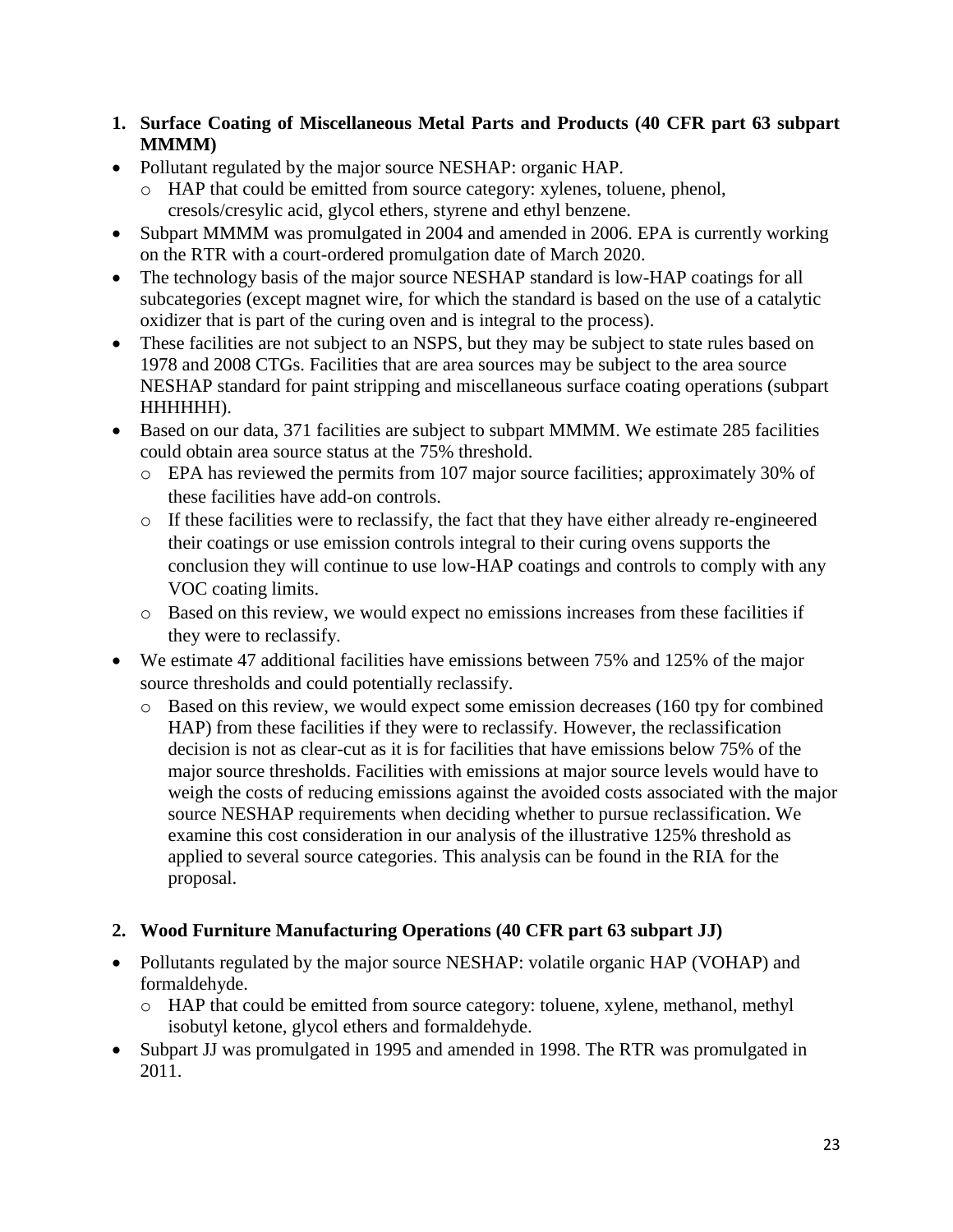- The technology basis of the major source NESHAP standard is low-HAP coatings and highefficiency application methods. The RTR confirmed that most facilities are using low- and no-formaldehyde coatings and contact adhesives and found only one facility using an add-on control.
- These facilities are not subject to an NSPS, but they could be subject to state rules based on a 1996 Control Technology Guidance (CTG) document. <sup>16</sup> The CTG is used in the establishment of reasonably available control technology (RACT) for VOC for ozone nonattainment areas.
	- o In the RTR, we estimated that on average, 50% of all VOC is HAP.
- Based on emissions data, 333 facilities are subject to subpart JJ and 250 facilities could potentially reclassify to area source status at the 75% thresholds.
	- o If these facilities were to reclassify, we expect they would continue the use of no-HAP/low-HAP coatings and high-efficiency application methods because they have already re-engineered their processes and need to continue using these measures to maintain area source status.
	- o Based on this review, we would expect no emissions increases from these facilities if they were to reclassify.
- We estimate an additional 26 facilities have emissions between 75% and 125% of the major source thresholds (above 7.5 but below 12.5 tpy for one HAP and above 18.75 but below 31.25 tpy for combined HAP) and could potentially reclassify.
	- o Some of these facilities may already be using low-HAP coatings but have high production volumes. Others may rely on formulations that contain a higher percentage of HAP due to product specifications.
	- o Based on this review, we would expect some potential for emission decreases (125 tpy for combined HAP) if these facilities were to reclassify. As noted above, facilities will consider the costs to reduce emissions as part of their decision to reclassify. We examine this in our analysis of the illustrative 125% threshold as applied to several source categories. This analysis can be found in the RIA for the proposal.

## **3. Surface Coating of Metal Cans (40 CFR part 63 subpart KKKK)**

• Pollutant regulated by the major source NESHAP: organic HAP.

 $\overline{a}$ 

- o HAP that could be emitted from source category: xylene, hexane, glycol ethers (other than EGBE), isophorone, ethyl benzene, formaldehyde, napthalene, cumene and toluene.
- Subpart KKKK was promulgated in 2003 and amended in 2006. EPA is currently working on the RTR with a court-ordered promulgation date of March 13, 2020.
- The technology basis of the major source NESHAP standard is a combination of low-HAP coatings and add-on controls (e.g., thermal oxidizers).
- Some facilities may be subject to NSPS subpart WW (beverage can surface coating) and could be subject to state rules based on CTG.
- Based on our data, five facilities are subject to subpart KKKK, and one could obtain area source status at the 75% threshold.
	- $\circ$  Facility emissions: total HAP from NEI = 7.70 tpy; single HAP = 1.97 tpy.

<sup>&</sup>lt;sup>16</sup> Control of Volatile Organic Compound Emissions from Wood Furniture Manufacturing Operations. EPA-453/R-96-007. April 1996.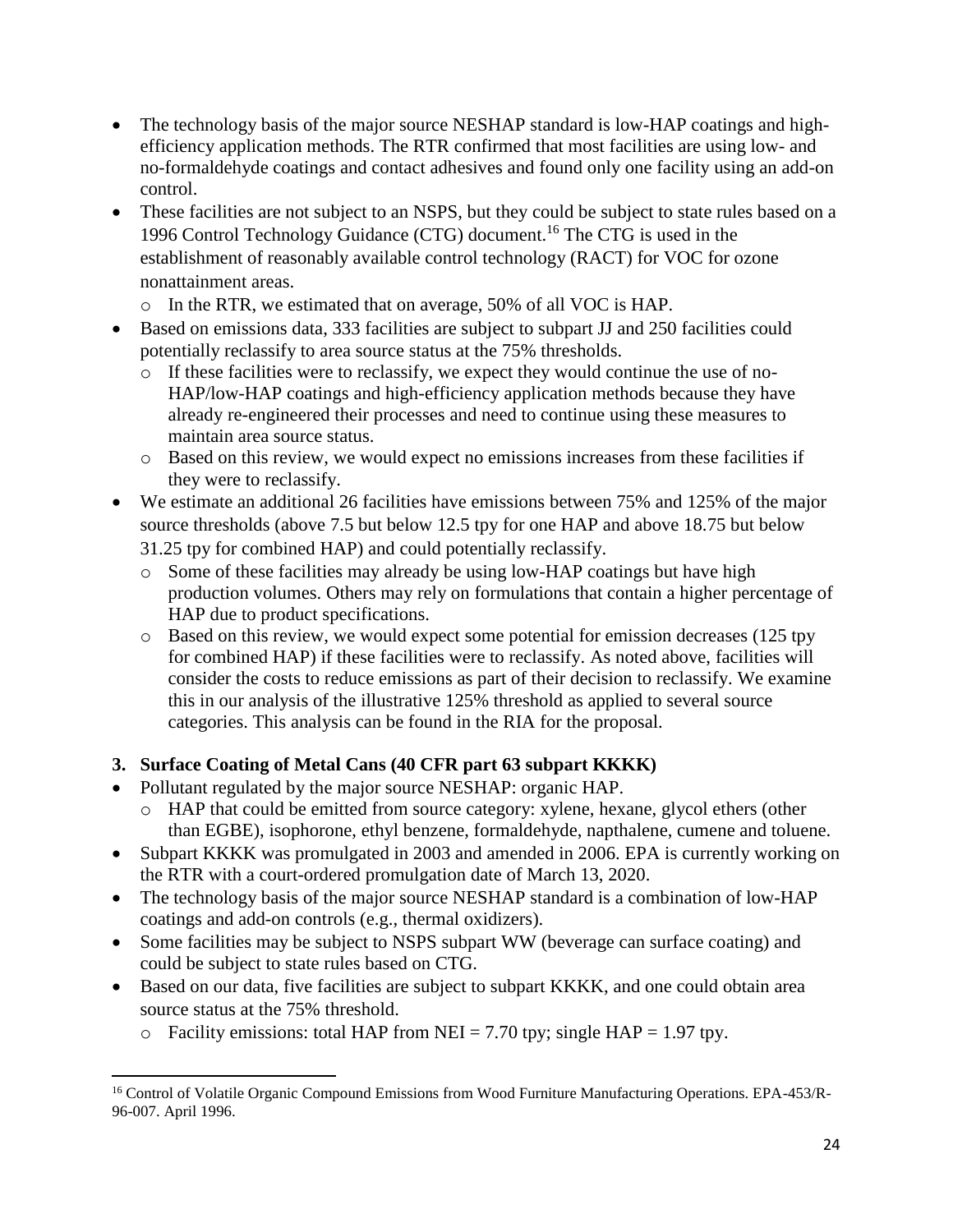- o Based on a permit review, the one facility that could obtain area source status at the 75% threshold uses thermal oxidizers to comply with subpart KKKK and is required to capture and control VOC separate from subpart KKKK requirements.
- o If the facility reclassified, the state requirement would necessitate it continue to operate the control technology as it has done in the past.
- o Based on this review, we would expect no emissions increases from these facilities if they were to reclassify.
- We estimate two additional facilities have emissions between 75% and 125% of the major source thresholds and could potentially reclassify.
	- o Based on this review, we would expect some emission decreases (4 tpy for combined HAP) from these facilities if they were to reclassify. As noted above, facilities will consider the costs to reduce emissions as part of their decision to reclassify. We examine this in our analysis of the illustrative 125% threshold as applied to several source categories. This analysis can be found in the RIA for the proposal.

## Heavy Industry Source Categories

## **4. Wet-Formed Fiberglass Mat Production (40 CFR part 63 subpart HHHH)**

- Pollutant regulated by the major source NESHAP: formaldehyde (surrogate for total HAP emissions).
	- o HAP that could be emitted from source category: formaldehyde and methanol (present in some resins).
- Subpart HHHH was promulgated in 2002 and EPA promulgated the RTR on February 28, 2019.
- The technology basis of the major source NESHAP standard is the use of thermal oxidizers or similar controls (e.g., RTO, regenerative catalytic oxidizer) and the demonstration of compliance with the percent-reduction requirement (96% destruction efficiency of formaldehyde). Formaldehyde-free resins are used in limited applications.
- There are no individual state rules/NSPS/CTG that limit HAP from these sources, though some may be subject to state VOC limits.
- Based on our data, seven facilities are subject to subpart HHHH, and we estimate five could potentially reclassify to area source status at the 75% threshold.
	- o Consistent with the findings of our permit review presented above, under the first set of assumptions for our illustrative analysis, if these sources were to reclassify we could expect them to operate the add-on controls at the same control level as prior to reclassification, resulting in no potential increases in emissions due to the reclassification.
	- o Under the second set of assumptions for our illustrative analysis, we reviewed whether these five facilities could potentially be allowed to adjust the operating parameters to achieve less than 96% reduction of formaldehyde.
	- o Based on permit reviews, two facilities have permit requirements associated with VOC control. Because formaldehyde is a VOC, we assumed that if these two facilities were to reclassify, the state requirements would prevent any potential for changes to the operating parameters of the add-on controls. Based on this review, we would expect no emissions increases if these two facilities were to reclassify.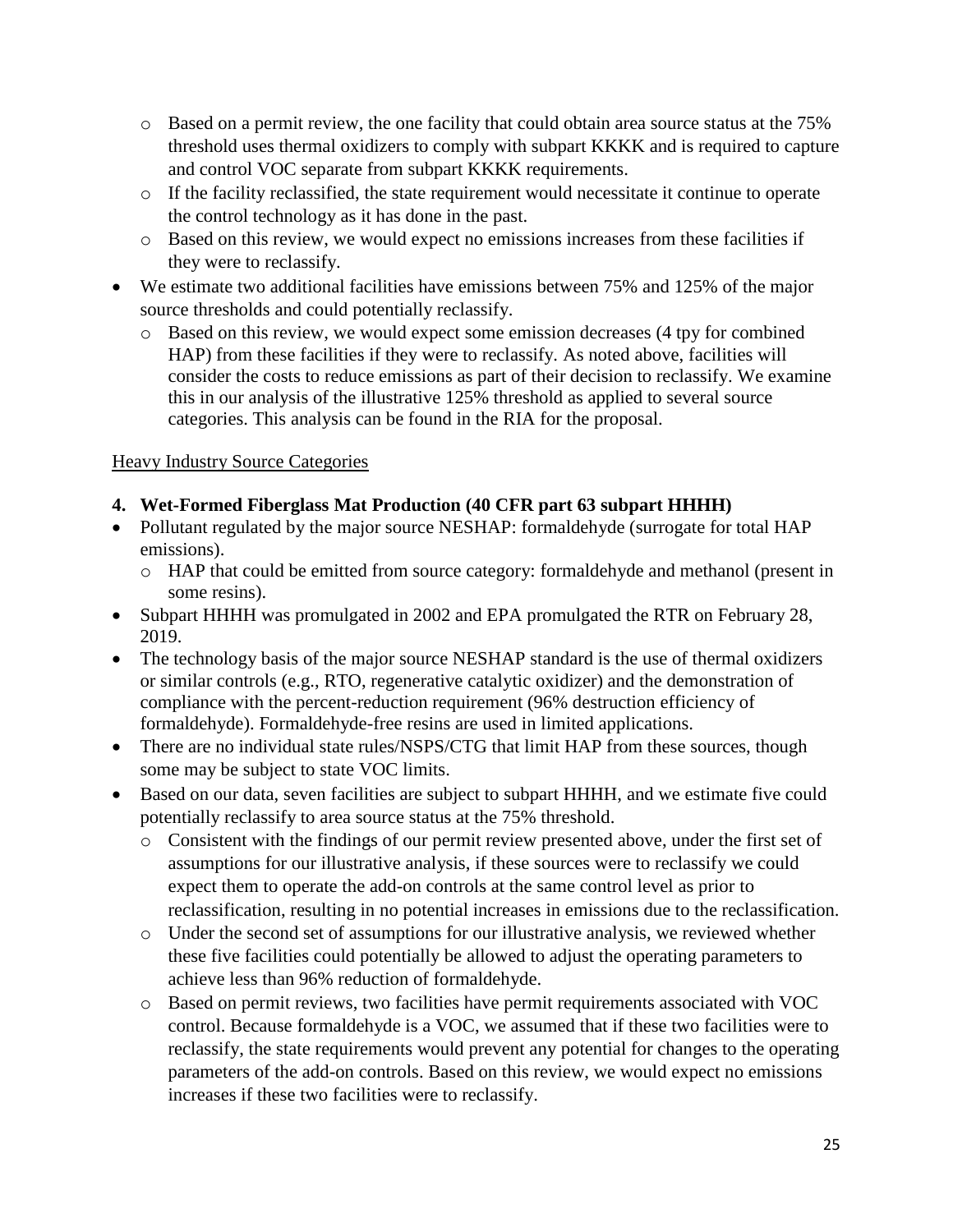- o Based on permit reviews, the other three facilities are not subject to other state rules limiting VOC or HAP emissions or that require operation and maintenance of an emission capture and control system. These sources demonstrate compliance with the percent-reduction NESHAP standard, indicating >96% control, and most of that level of control would be needed to maintain area source status.
- o If these three facilities were to reclassify and the permit requires control of formaldehyde at a lower percentage reduction (less than 96% control), emissions could potentially increase (6.1 tpy for a single HAP or 32.5 tpy for combined HAP).
- We estimate there are no facilities with emissions between 75% and 125% of the major source thresholds, and we do not estimate any potential emission reductions from this category.

## **5. Hydrochloric Acid (HCl) Production (40 CFR part 63 subpart NNNNN)**

- Pollutants regulated by the major source NESHAP: HCl and chlorine  $(Cl<sub>2</sub>)$ .
- Subpart NNNN was promulgated in 2003 and amended in 2006. EPA proposed the RTR in February 2019 and has a court-ordered promulgation date of March 13, 2020.
- The technology basis of the major source NESHAP standard is the use of caustic acid-gas scrubbers (99% reduction) on process vents, storage tanks, and transfer operations, plus the use of a site-specific leak detection and repair (LDAR) program.
- There are no individual state rules/NSPS that would otherwise limit HAP from these sources.
- Based on our data, 19 facilities are subject to subpart NNNNN. EPA estimates three could potentially reclassify to area source status at the 75% threshold.
	- o Consistent with the findings of our permit review presented above, under the first set of assumptions for our illustrative analysis, if these sources were to reclassify we could expect them to operate the scrubbers to control emissions from HCl and  $CL<sub>2</sub>$  at the same control level as prior to reclassification, resulting in no potential increases in emissions due to the reclassification.
	- o Under the second set of assumptions for our illustrative analysis, we reviewed whether these five facilities could potentially be allowed to adjust the operating parameters to achieve less than 99% reduction of HCl and Cl2.
	- o One facility has a permit limit on annual HCl emissions that is at least as stringent as the NESHAP, this state requirements would prevent any potential for changes to the operating parameters of the add-on controls. Based on this review, we would expect no emissions increases if this facility were to reclassify.
	- o Based on permit reviews, there are no other requirements for two facilities that would limit emissions or that require operation and maintenance of emission capture and control systems that could serve as backstops.
	- $\circ$  If these three facilities were to reclassify and the permit required control of HCl and Cl<sub>2</sub> at a lower percentage reduction (less than 99% control), emissions could potentially increase (11 tpy for a single HAP or 27 tpy for combined HAP).
- We estimate two additional facilities have emissions between 75% and 125% of the major source thresholds.
	- o Based on this review, we would expect some emission decreases (4 tpy for combined HAP) from these facilities if they were to reclassify. As noted above, facilities will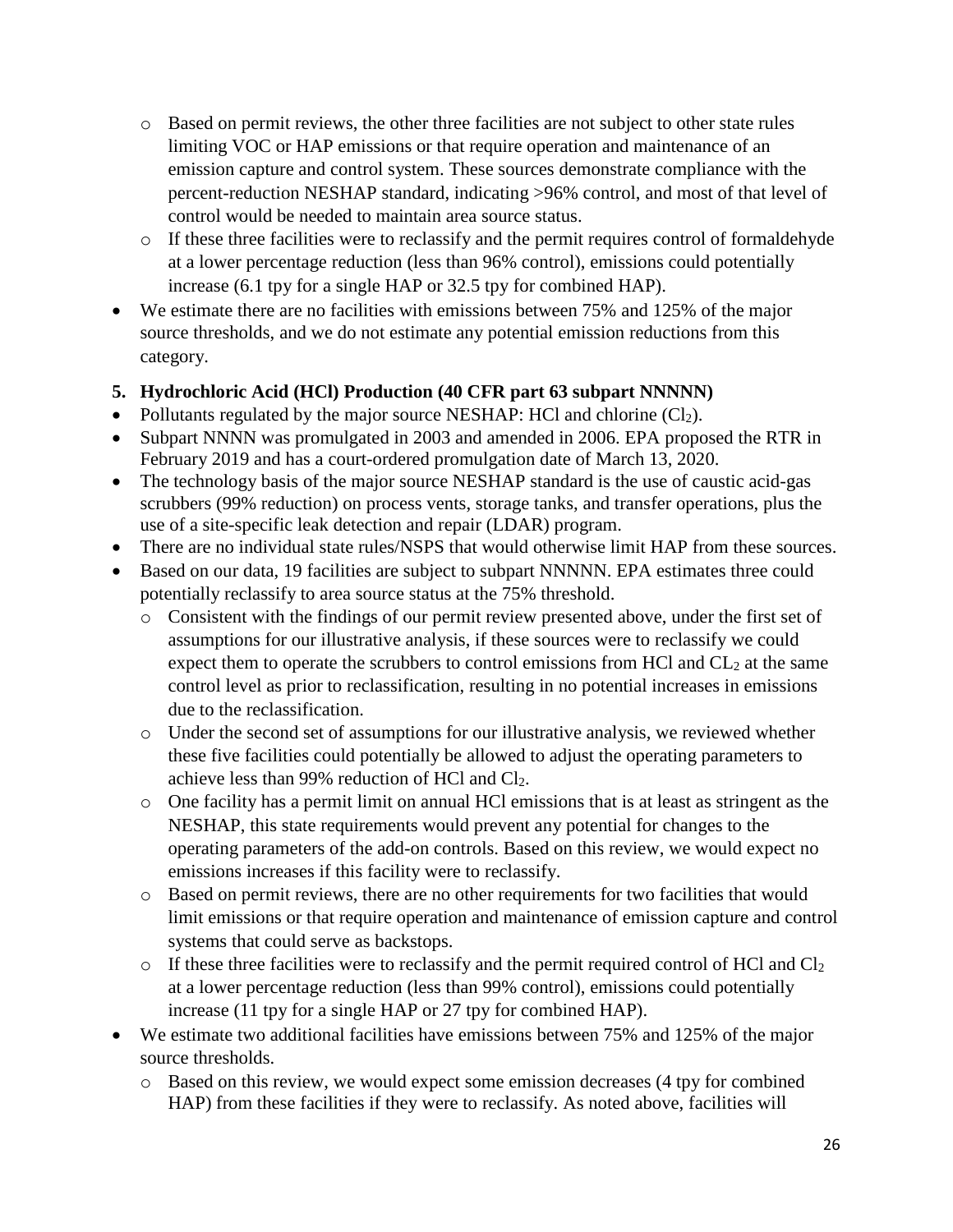consider the costs to reduce emissions as part of their decision to reclassify. We examine this in our analysis of the illustrative 125% threshold as applied to several source categories. This analysis can be found in the RIA for the proposal.

#### **6. Organic Liquids Distribution (OLD Non-Gasoline) (40 CFR part 63 subpart EEEE)**

- Pollutant regulated by the major source NESHAP: organic HAP. o HAP that could be emitted: benzene, ethylbenzene, toluene, vinyl chloride and xylenes.
- Subpart EEEE was promulgated in 2004 and amended in 2006 and 2008. EPA is currently working on the RTR with a court-ordered promulgation date of March 13, 2020.
- Emission sources controlled by the major source OLD NESHAP are storage tanks, transfer operations, transport vehicles while being loaded, and equipment leak components (valves, pumps, and sampling connections).
- The technology basis of the major source NESHAP standard for storage tanks is a floating roof or closed vent system and control device (combustion, scrubber or adsorber) with a 95% reduction; for transfer racks, it is a closed vent system and control device (combustion) with 98% destruction; for equipment leaks, it is an LDAR work practice; and for transport vehicles, it is a vapor tightness or vapor collection certification work practice.
- Based on our data, we estimate 178 facilities are subject to subpart EEEE.
	- o Sixty-two OLD facilities are stand-alone and not co-located with other NESHAP sources. These are typically pipeline or marine terminals.
	- o One hundred-sixteen OLD facilities are co-located with other NESHAP sources (e.g.*,* HON, MON, MCM,<sup>17</sup> coating and printing, bulk gasoline distribution).
	- o Fifty OLD facilities are also subject to NSPS 40 CFR part 60 subpart Kb ("Standards for Volatile Organic Liquid Storage Vessels, Including Petroleum Liquid Storage Vessels, for Which Construction, Reconstruction, or Modification Commenced After July 23, 1984.") and some could also be subject to state or local VOC standards if located in ozone nonattainment areas.
- We estimate 89 OLD facilities could potentially obtain area source status at the 75% threshold. Of these, 41 are stand-alone OLD facilities and 18 are subject to NSPS subpart Kb.
- Consistent with the findings of our permit review presented above, under the first set of assumptions for our illustrative analysis, if these sources were to reclassify we could expect them to operate the combustion devices to control emissions from organic HAP from tanks and transfer racks at the same level as prior to reclassification, resulting in no potential increases in emissions due to the reclassification.
- Under the second set of assumptions for our illustrative analysis, we reviewed whether these 89 OLD facilities could potentially be allowed to adjust the operating parameters to achieve less than 98% destruction of organic HAP.
	- o First, we determined which of these 89 OLD facilities are in ozone nonattainment areas. ERG then reviewed the permits for 15 of those OLD facilities located in ozone nonattainment areas that could reclassify to assess whether there are existing state rules

 $\overline{a}$ 

 $17$  HON = Hazardous Organic NESHAP (subparts F, G, H, and I), MON = Miscellaneous Organic NESHAP (subpart FFFF), and MCM = Miscellaneous Coatings Manufacturing NESHAP (subpart HHHHH).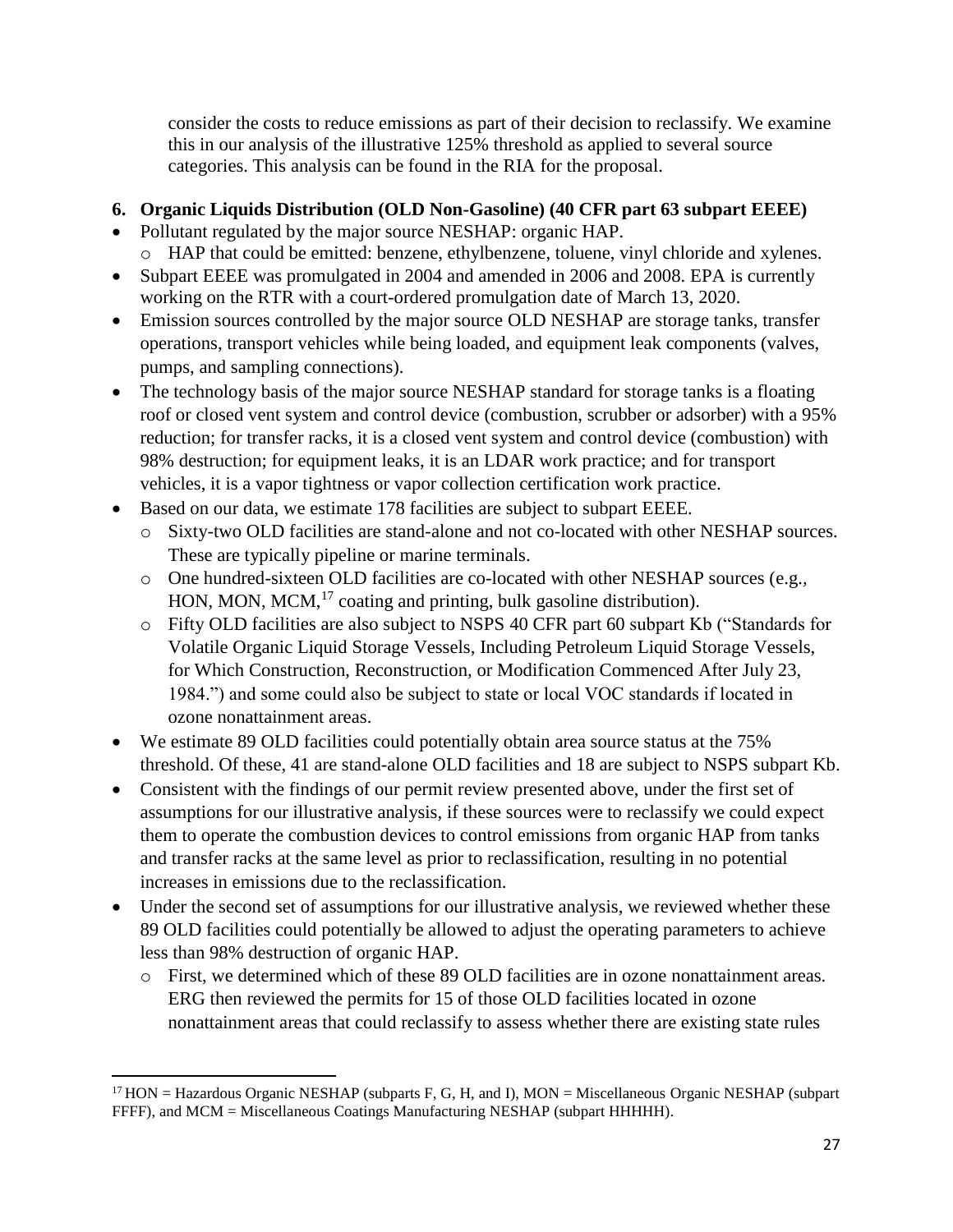or other permit conditions that could prevent the facility from increasing emissions if the facility obtained area source status.

- o Based on the permit review, at the 75% threshold seven facilities would not be expected to increase emissions because they are subject to state rules or permit requirements that directly or indirectly affect HAP emissions.
- o For the remaining 82 OLD facilities, if these facilities were to reclassify and the permit required organic HAP control at a lower percentage reduction (rather than 95-98% control), there could be a potential emissions increase of 1,140 tpy (for combined HAP).
- o If the NSPS Kb acted as a backstop for 22 facilities, the potential for emissions increases would be reduced to 913 tpy (for combined HAP), a difference of 227 tpy of HAP.
- o However, 4% of HAP emissions in the NEI come from transfer racks and 17% from equipment leaks (21% combined), and these two sources, as well as wastewater operations, are not regulated by these NSPS. (In the NEI, 44% of emissions could not be assigned to a specific source.) At the 22 facilities subject to NSPS Kb, transfer racks and equipment leaks may represent about 48 tpy of the projected HAP increase, and this increase would not be prevented by subpart Kb.
- o Therefore, the potential HAP emissions increase could be slightly higher because there is no NSPS backstop on emissions from transfer racks, equipment leaks, or wastewater operations.
- We estimate 19 facilities have emissions between 75% and 125% of the major source thresholds.
	- o Based on this review, we would expect some emission decreases (77 tpy for combined HAP) from these facilities if they were to reclassify. As noted above, facilities will consider the costs to reduce emissions as part of their decision to reclassify. We examine this in our analysis of the illustrative 125% threshold as applied to several source categories. This analysis can be found in the RIA for the proposal.

## **CONCLUSION**

A summary of the findings of our illustrative emission impact assessment for the six source categories analyzed is presented in Table 4.

The results of the illustrative analysis show that:

- o For many facilities, the reclassification from major source to area source status is not expected to result in an increase in that source's HAP emissions.
- o For many sources, there are backstops in place that would prevent emissionsincreases (e.g., other non-HAP regulatory requirements that also provide for HAP control).
- o For some source categories, no emissions increases, and some emissions decreases, can be anticipated.
- o For some facilities, if permitting authorities were to allow for changes in the operating parameters of adjustable add-on control technologies, these changes could potentially result in emissions increases.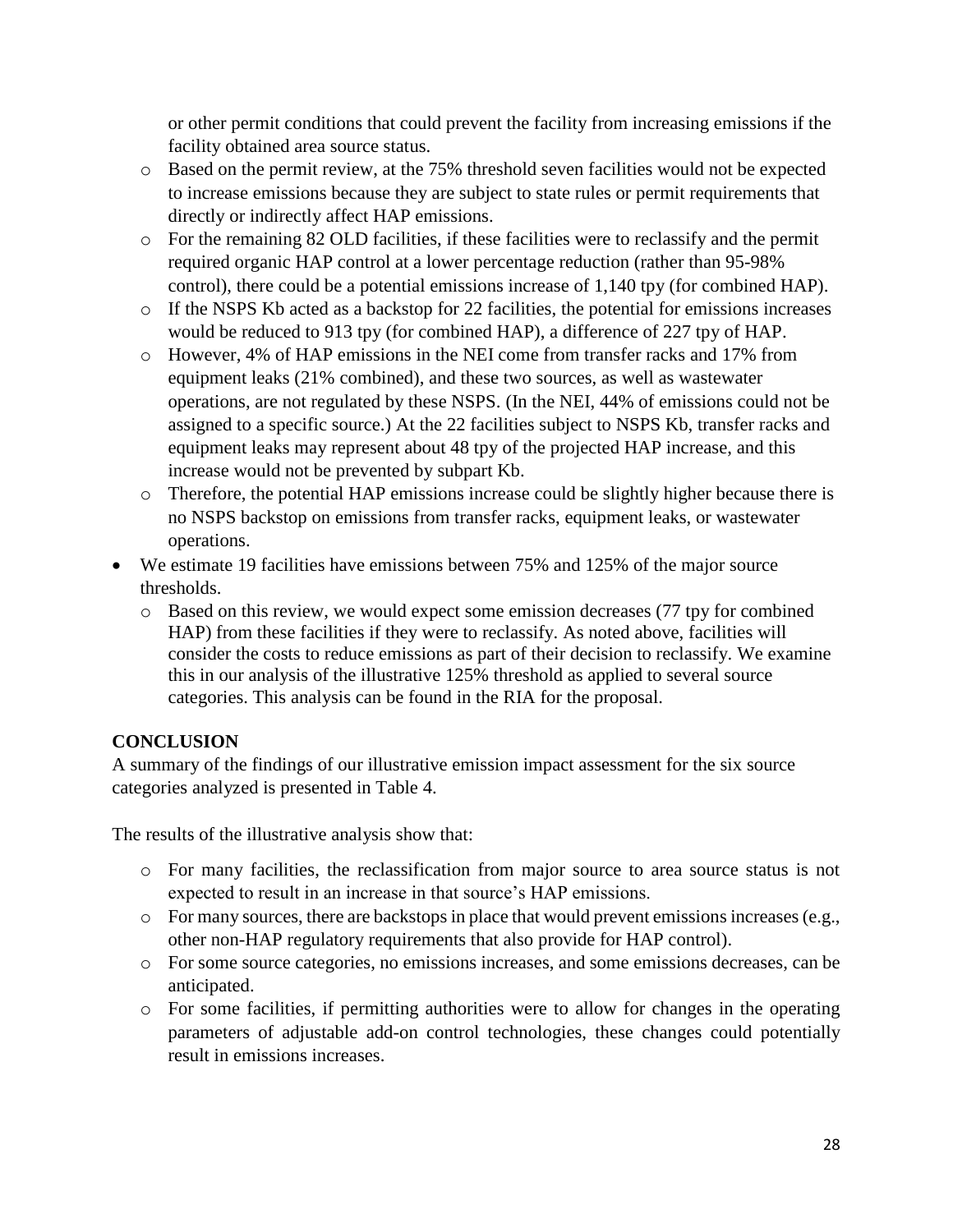|                                                              | Table 4: Results of Potential Emission Impacts for the Illustrative Analysis |                                               |                                                                                                                   |                                                                                      |                                                                                 |                                                                                                                      |                                                                     |  |  |
|--------------------------------------------------------------|------------------------------------------------------------------------------|-----------------------------------------------|-------------------------------------------------------------------------------------------------------------------|--------------------------------------------------------------------------------------|---------------------------------------------------------------------------------|----------------------------------------------------------------------------------------------------------------------|---------------------------------------------------------------------|--|--|
| Source<br>Category<br>(Number of<br>major sources)           | <b>Pollutants and</b><br>Control<br><b>Technology Basis</b>                  | <b>Total HAP</b><br><b>Emissions</b><br>(tpy) | Number (and %) of<br><b>Facilities Projected</b><br>to Obtain Area<br>Source Status at<br>75% cut-off<br>Scenario | Range of<br><b>Potential HAP</b><br>Increases (tpy)<br>at 75% cut-<br>off/single HAP | Range of Potential<br>HAP Increases (tpy)<br>at 75% cut-off/Total<br><b>HAP</b> | <b>Additional Facilities</b><br>Projected to<br><b>Obtain Area Source</b><br>Status at 125% cut-<br>off scenario (%) | Range of Potential<br><b>HAP Decreases (tpy)</b><br>at 125% cut-off |  |  |
| Wood<br>Furniture<br>(333)                                   | Organic HAP;<br>Low HAP/no HAP<br>coatings                                   | 5,378                                         | 250 (75%)                                                                                                         | $\mathbf{0}$                                                                         | $\mathbf 0$                                                                     | 26 (8%)                                                                                                              | 0 to 125                                                            |  |  |
| Metal Can<br>(5)                                             | Organic HAP;<br>Low HAP coatings<br>and add-on<br>controls                   | 131                                           | 1 (20%)                                                                                                           | $\mathbf{0}$                                                                         | $\mathbf{0}$                                                                    | 2(40%)                                                                                                               | $0$ to 4                                                            |  |  |
| Miscellaneous<br><b>Metal Parts</b><br>and Products<br>(371) | Organic HAP;<br>Low HAP coatings<br>and add-on<br>controls                   | 4,895                                         | 268 (72%)                                                                                                         | $\mathbf{0}$                                                                         | $\mathbf 0$                                                                     | 46 (12%)                                                                                                             | 0 to 160                                                            |  |  |
| Wet Formed<br>Fiberglass Mat<br>(7)                          | Formaldehyde<br>Add-on controls<br>and low HAP<br>materials                  | 111                                           | 5(71%)                                                                                                            | $0$ to $6$                                                                           | 0 to 33                                                                         | $\Omega$                                                                                                             | $\mathbf 0$                                                         |  |  |
| <b>HCl Production</b><br>(19)                                | HCl, Cl <sub>2</sub> ;<br>Add-on controls                                    | 1,331                                         | 3(16%)                                                                                                            | 0 to 11                                                                              | 0 to 27                                                                         | 2(11%)                                                                                                               | $0$ to $4$                                                          |  |  |
| Organic Liquid<br>Distribution<br>(non-gasoline)<br>(177)    | Organic HAP;<br>Add-on controls                                              | 10,341                                        | 82 (46%)                                                                                                          | $\mathbf{0}$                                                                         | 0 to 1,140                                                                      | 19 (11%)                                                                                                             | 0 to 77                                                             |  |  |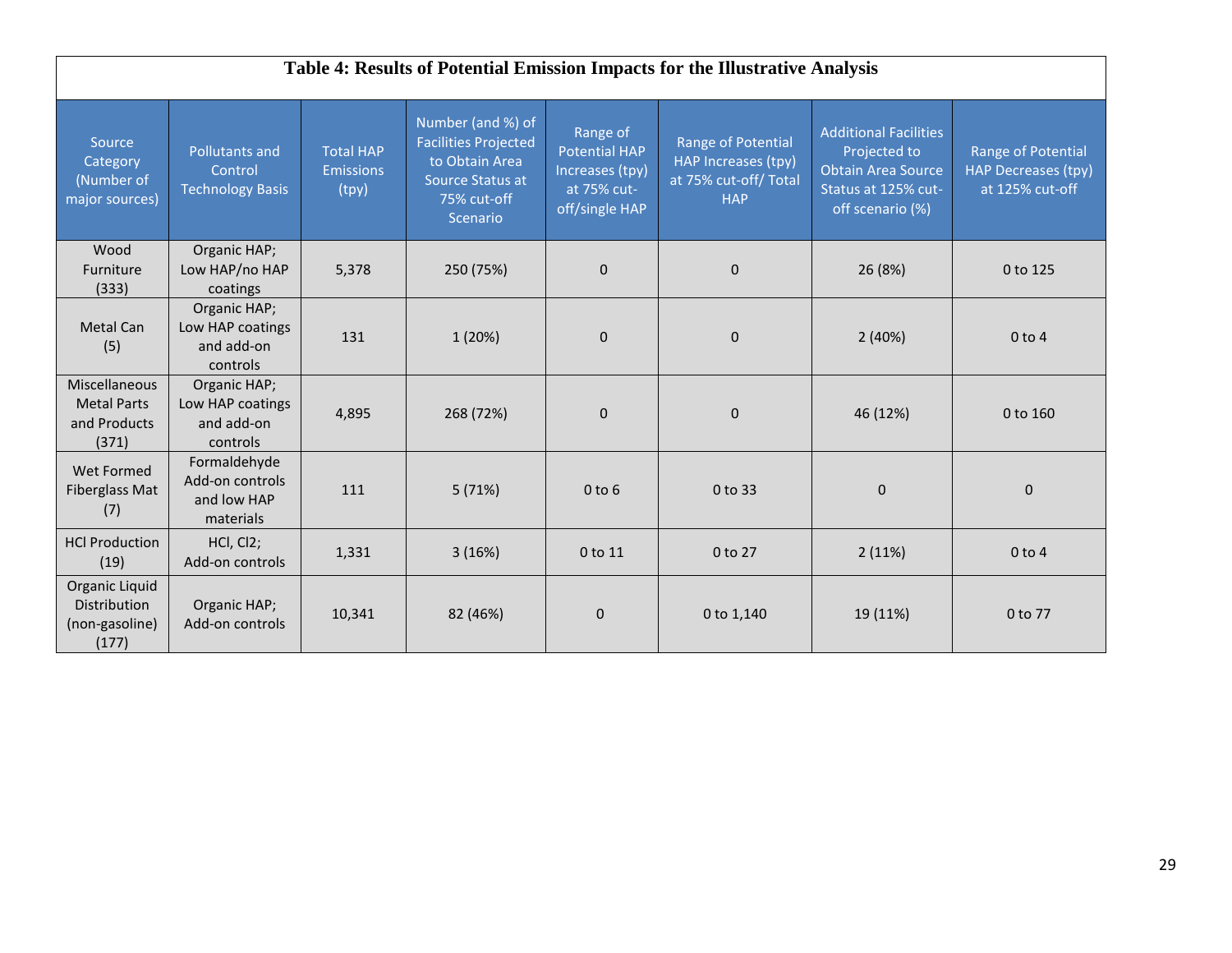## **Appendix A: List of Permit Documents Reviewed and Summary of Reclassification Actions**

|    | <b>Facility Name</b>                                                    | <b>Status of</b><br><b>Reclassification</b> | <b>Permit Documents Reviewed</b>                                                                                                                                                                                         |
|----|-------------------------------------------------------------------------|---------------------------------------------|--------------------------------------------------------------------------------------------------------------------------------------------------------------------------------------------------------------------------|
|    |                                                                         |                                             |                                                                                                                                                                                                                          |
|    |                                                                         |                                             | <b>Coating Sources</b>                                                                                                                                                                                                   |
| 1) | 2700 Real Estate<br>Holdings, Elkhart, IN                               | Final                                       | 2018 Administrative Amendment FESOP No<br>F039-34967-00182                                                                                                                                                               |
| 2) | Arkwright Advanced<br>Coatings Inc., Coventry,<br>RI                    | Final                                       | Arkwright-Revocation Letter-TV and<br>Preconstruction                                                                                                                                                                    |
| 3) | Bemis Films, Oshkosh,<br>WI                                             | Final                                       | Analysis and Preliminary Determination to<br>Establish A Plant-Wide Applicability Limit (PAL)<br>for VOCs and Establish the Facility as a Synthetic<br>Minor Source for Federal Hazardous Air Pollutant<br>$-06/26/2018$ |
|    |                                                                         |                                             | 2018 Construction Permit and Operating Permit #<br>18-JJW-073-R1                                                                                                                                                         |
|    |                                                                         |                                             | Title V Operating Permit 471009990-P32                                                                                                                                                                                   |
|    |                                                                         |                                             | https://dnr.wi.gov/cias/am/amexternal/AM_Permit<br>$Tracking2.aspx?id=3001751.$                                                                                                                                          |
| 4) | Bemis Wisconsin, LLC -<br>New London, WI                                | Draft                                       | Draft Air Pollution Control Construction Permit<br>Revision and Draft Air Pollution Control<br>Operation Permit Renewal-02/04/19                                                                                         |
|    |                                                                         |                                             | Analysis and Preliminary Determination for the<br><b>Revision of Construction Permits</b>                                                                                                                                |
|    |                                                                         |                                             | https://dnr.wi.gov/cias/am/amexternal/AM Permit<br>Tracking2.aspx?id=3001568                                                                                                                                             |
| 5) | Fairhaven Shipyard<br>Companies, Inc., North<br>Shipyard, Fairhaven, MA | Final                                       | Amendment to Air Quality Plan Approval (SE-12-<br>031)-08/17/18                                                                                                                                                          |
|    |                                                                         |                                             | Operating Permit Application Termination -<br>08/17/18                                                                                                                                                                   |
| 6) | Geiger International, Inc.,<br>Atlanta, GA                              | Final                                       | 2018 Air Quality Permit -4/27/18                                                                                                                                                                                         |
| 7) | Heritage Home Group,<br>LLC, Hickory, NC                                | Final                                       | Air Quality Permit No 02779T25 -06/15/18 and<br>Statement of Basis (SOB)                                                                                                                                                 |
| 8) | Heritage Home Group,<br>LLC Lenoir Plant, Lenoir,<br>NC                 | Final                                       | Air Quality Permit No. 04172T26-05/9/18 and<br><b>SOB</b>                                                                                                                                                                |

# **List of Permit Documents Reviewed<sup>18</sup>**

<sup>18</sup> These documents can be found in the docket MM2A Docket No. EPA–HQ–OAR–2019–0282.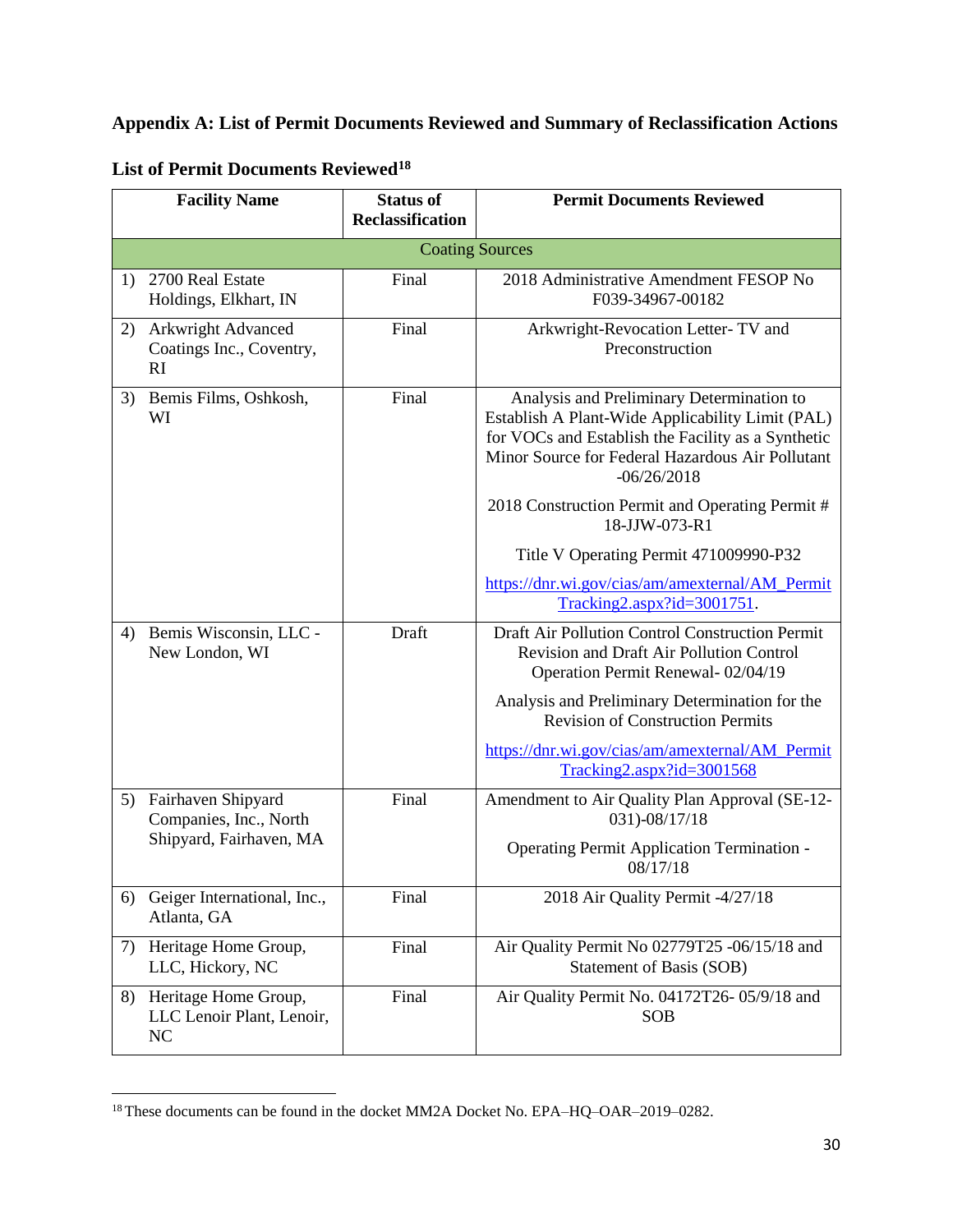| 9)<br>Herman Miller, Inc.,<br>Zeeland, MI                                                 | Final | 2019 Opt-out Permit to Install No. 9-18A-<br>01/04/19                                    |  |  |  |
|-------------------------------------------------------------------------------------------|-------|------------------------------------------------------------------------------------------|--|--|--|
|                                                                                           |       | Voided ROP letter-02/13/19                                                               |  |  |  |
| 10) Highland Industries Inc.                                                              | Final | Title V Minor Modification and SOB -6/4/18                                               |  |  |  |
| Cheraw, SC                                                                                |       | Title V Operating Permit revision No.TV-0660-<br>0002-01/16/19                           |  |  |  |
| 11) IAC Iowa City, LLC, Iowa<br>City, IA                                                  | Final | 2018 Air Construction Permits-06/05/18                                                   |  |  |  |
| 12) Kimball Office Salem<br>Wood Office Furniture,<br>Salem, IN                           | Final | 2018 FESOP No 175-39067-00007 -04/26/18                                                  |  |  |  |
| 13) Mapes Panels, LCC,<br>Lincoln, NE                                                     | Final | 2018 Permit to Construct/Reconstruct/Modify An<br>Air Contaminant Source No 199-09/01/18 |  |  |  |
| 14) Meridian Manufacturing<br>Group, Storm Lake, IA                                       | Final | 2018 Air Quality Construction Permit-<br>Project Number 18-181-07/19/18                  |  |  |  |
| 15) Novel Iron Works,<br>Greenland, NH                                                    | Final | Temporary Permit TP-0228 and NHDES Letter-<br>12/31/18                                   |  |  |  |
| 16) Shelburne Shipyard<br>Incorporated, Shelburne,<br><b>VT</b>                           | Final | 2018 Air Pollution Control Permit to Construct-<br>AP-15-025-04/26/18                    |  |  |  |
| 17) Talaria Company, LLC<br>d/b/a The Hinckley<br>Company, Trenton, ME                    | Final | Minor Source Air Emission License (A-798-71-C-<br>$R/A$ )-05/4/18                        |  |  |  |
| 18) Tower Industries, Ltd,<br>Massillon, OH                                               | Final | Permit-to-Install P0123990-05/18/18                                                      |  |  |  |
| 19) TruStile Doors of Iowa,<br>Northwood, IA                                              | Final | 2018 Air Quality Construction Permit Project No<br>18-144-05/16/1//                      |  |  |  |
| 20) Vacuum Orna-Metal, Inc,                                                               | Final | Permit To Install No. 145-16A: 03/23/18                                                  |  |  |  |
| Romulus, MI                                                                               |       | MI DEQ Letter Void Renewable Operating Permit<br>No. MI-ROP-B4550-2017-11/14/18          |  |  |  |
| 21) Vanguard National Trailer<br>Corporation, Monon, IN                                   | Final | 2018 Title V Operating Permit Renewal No 181-<br>38409-00043-04/18/18                    |  |  |  |
| Oil and Gas                                                                               |       |                                                                                          |  |  |  |
| 22) Andeavor Field Services,<br>$LLC$                                                     | Final | U.S. EPA Region 8 Letter Rescinding 40 CFR<br>part 71 Title V -05/18/18                  |  |  |  |
| Ponderosa Compressor<br>Station (Ponderosa)<br>Uintah and Ouray Indian<br>Reservation, UT |       | MNSR permit SMNSR-UO-002178-2017.003-<br>04/06/17                                        |  |  |  |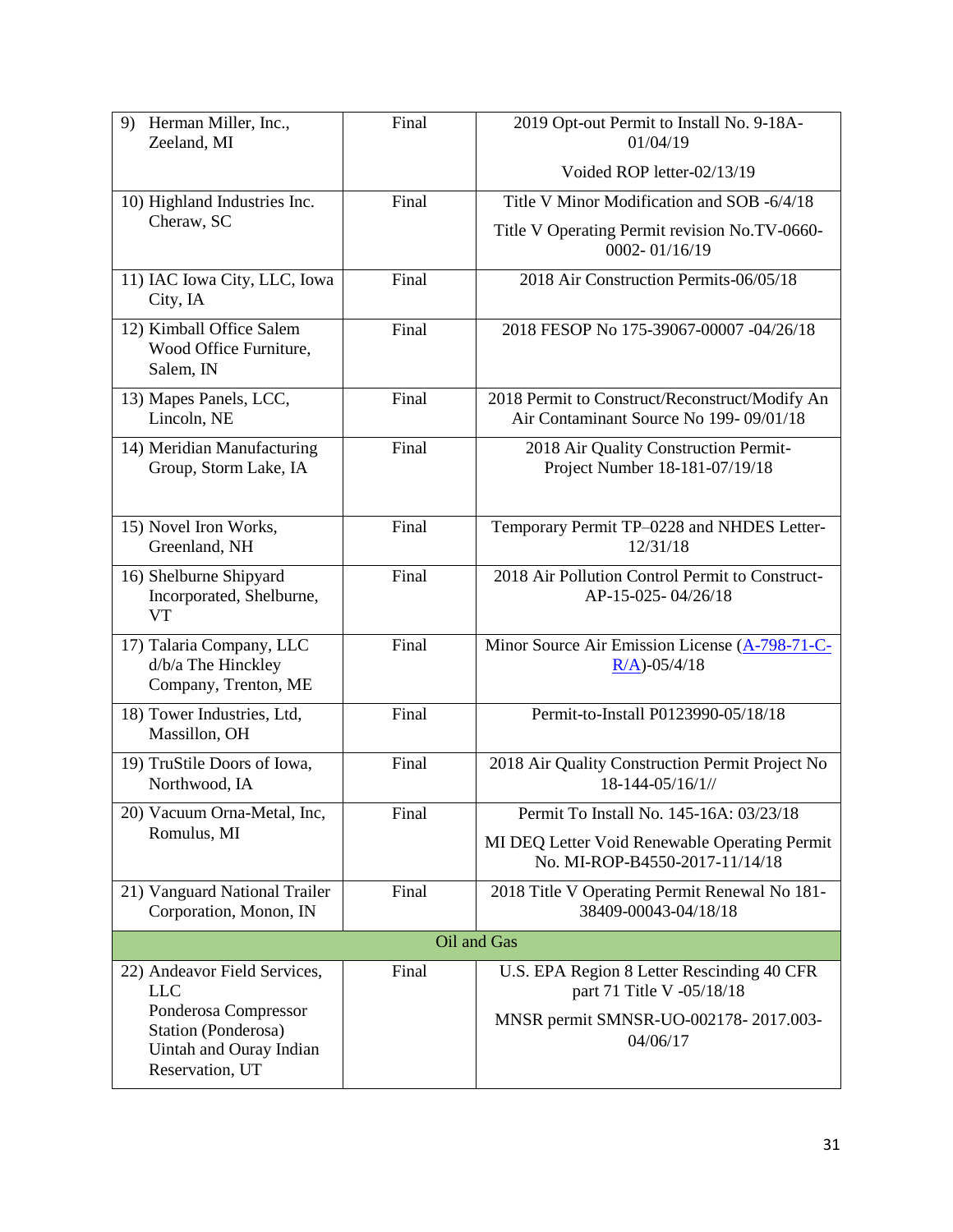| 23) Catamount Energy<br>Partners, LLC - Ignacio<br>Gas Treating Plant,<br>Colorado Southern Ute<br><b>Indian Reservation</b>        | Final | MNSR permit SMNSR-SU-000052-2018.002-<br>03/04/19                                                                                 |  |  |  |
|-------------------------------------------------------------------------------------------------------------------------------------|-------|-----------------------------------------------------------------------------------------------------------------------------------|--|--|--|
| 24) Crescent Point Energy<br>Corporation -<br><b>Ute Tribal Compressor</b><br>Station, Ute Indian Tribe,<br>UT                      | Draft | MNSR proposed permit SMNSR-UO-008008-<br>2017.001-07/13/18                                                                        |  |  |  |
| 25) Denbury Onshore LLC,<br>Little Creek EOR Facility,<br>Ruth, MS                                                                  | Final | Title V Significant Modification Permit No 2280-<br>00038 -08/02/18 and SOB                                                       |  |  |  |
| 26) WGR Operating, LP's<br>Granger Gas Plant,<br>Section 16 (sweet gas<br>processing), Granger, WY                                  | Final | Title V Operating Permit Renewal Permit No<br>P0020683 (Legacy No 3-3-032), SOB and RTC-<br>04/24/18                              |  |  |  |
|                                                                                                                                     |       | NSR permit MD-1535A-09/5/2007                                                                                                     |  |  |  |
| <b>Fuel Combustion/Boilers</b>                                                                                                      |       |                                                                                                                                   |  |  |  |
| 27) City of Columbia -<br>Municipal Power Plant,<br>Columbia, MO                                                                    | Final | Title V Permit No OP2018-109-12/10/18                                                                                             |  |  |  |
| 28) Holland Board of Public<br>Works - James DeYoung<br>Generating Station and<br><b>Wastewater Treatment</b><br>Plant, Holland, MI | Final | MI DEQ Letter Voiding Renewable Operating<br>Permit MI-ROP-B2357-2014a and Source-wide<br>Permit to Install No MI-PTI-B2357-2014a |  |  |  |
| 29) MidAmerican Energy<br>Company - Riverside<br>Generating Station,<br>Bettendorf, IA                                              | Final | 2018 Air Construction Permit Project Number 18-<br>194-07/03/18                                                                   |  |  |  |
| 30) UniFirst Corporation<br>Pontiac, MI                                                                                             | Final | Permit to Install 166-16B -04/19/18                                                                                               |  |  |  |
| Chemicals                                                                                                                           |       |                                                                                                                                   |  |  |  |
| 31) Citgo Petroleum<br>Corporation,<br>Hillsborough, FL                                                                             | Final | 2018 FESOP Air Permit No. 0570016-019-AF -<br>11/13/18                                                                            |  |  |  |
| 32) Ross Incineration<br>Services, Grafton, OH                                                                                      | Final | Permit-to-Install Administrative Modification<br>P0124980-01/3/19                                                                 |  |  |  |
|                                                                                                                                     |       | Title V renewal to permit P0108010-2/5/19                                                                                         |  |  |  |
|                                                                                                                                     |       | RCRA permit OHD 048 415 665-05/23/14                                                                                              |  |  |  |
| 33) Transmontaigne,<br>Evansville Terminal,<br>Evansville, IN                                                                       | Final | FESOP Renewal No 163-38296-00063 -04/16/18                                                                                        |  |  |  |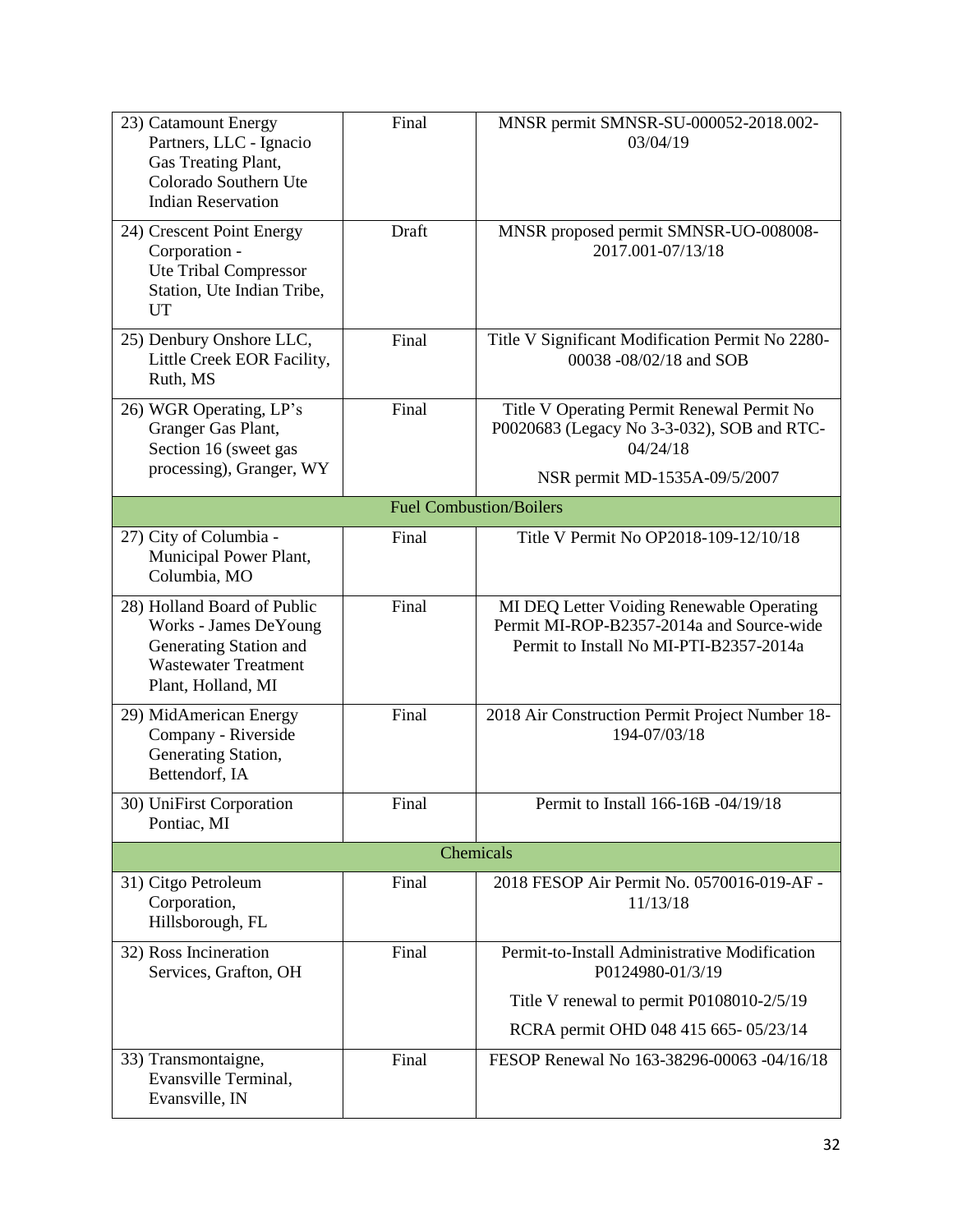| <b>Heavy Industry</b>                                         |       |                                                           |  |  |
|---------------------------------------------------------------|-------|-----------------------------------------------------------|--|--|
| 34) Mississippi Lime<br>Company - Verona Plant,<br>Verona, KY | Final | Air Quality Permit V-15-027 R1-12/23/18 and<br><b>SOB</b> |  |  |

#### **Summary of Reclassification Actions: Permit Review**

#### 1) **2700 Real State Holding, Elkhart, IN**

- a) *Status prior to 2018 MM2A Memo*
	- i) The source was originally classified major for HAP. The removal of existing emission units changed the source from a major source to an area source. The facility has been an area source since December 2011.
	- ii) Subject to 40 CFR 63 subpart MMMM (Surface Coating for Miscellaneous Parts and Products)- Two RV assembly lines involving coating material applications, using manual flowcoating, wiping and aerosol spray applications. Compliance strategy for NESHAP was the use of compliant coatings (no-HAP/low-HAP).
	- iii) Subject to 40 CFR 63 subpart CCCCCC (Gasoline Dispensing Facilities- Area Source)
	- iv) Unrestricted PTE
		- Largest single HAP- 1.94 tpy (toluene)
		- Total HAP- 5.63
	- v) Source received a Federally Enforceable State Operating Permit (FESOP) Minor Source in 2015 that included facilitywide HAP PTE limitations and NESHAP applicability.
		- The potential to emit any individual hazardous air pollutant (HAP) from the entire source shall be limited to less than ten (10) tons per twelve (12) consecutive month period; and the potential to emit any combination of HAPs from the entire source shall be limited to less than twenty-five (25) tons per twelve (12) consecutive month period.
	- vi) 2014 NEI emission data for facility
		- Largest single HAP: 0.01 tpy
		- Total HAP: 0.01 tpy
	- vii) Latest emission data reported to Emissions Inventory System (EIS) Gateway, for 2016:
		- Total HAP: 2.8 tpy
- b) *Status post-2018 MM2A Memo*
	- i) In March 2018, source submitted application to Indiana Department of Environmental Management (IDEM) to remove the requirements of 40 CFR 63 subpart MMMM from 2015 FESOP.
	- ii) IDEM issued an Administrative Amendment to the 2015 FESOP in April 2018.
- c) *2015 FESOP/2018 Administrative Amendment* 
	- i) Removes applicability of subpart MMMM.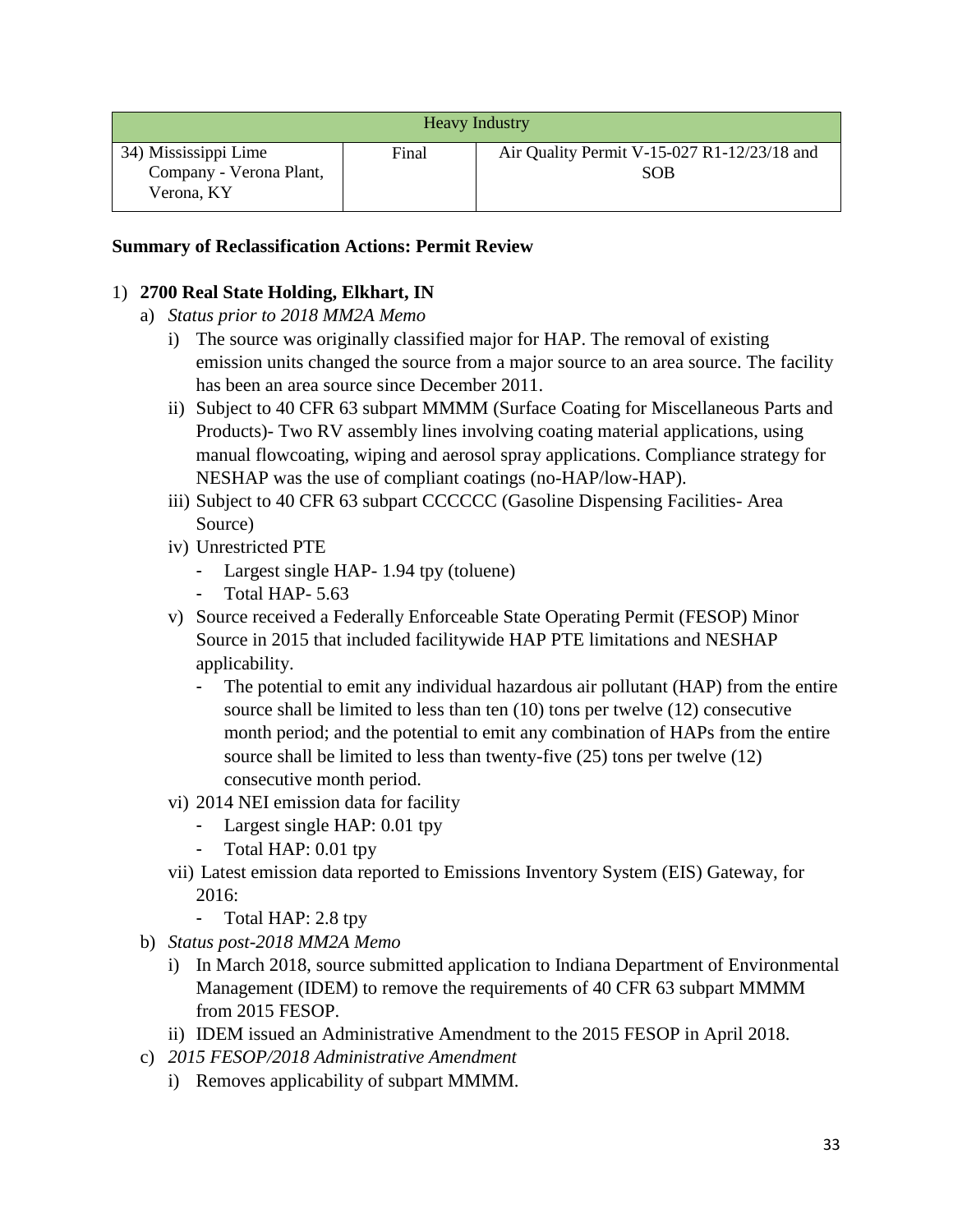- ii) Source still subject to sourcewide HAP limits. RV assembly lines are still subject to VOC content limitations.
- d) *General observations from reclassification*
	- i) Source has been an area source of HAP since 2011.
	- ii) Based on the review of the compliance strategy for major source NESHAP, emissions prior to reclassification, the removal of existing emission units, and that the facility is now a true area source, we don't expect emission increases resulting from the reclassification of this source.

#### 2) **Arkwright Advanced Coatings, Fiskeville/Coventry, RI**

- a) *Status prior to 2018 MM2A Memo*
	- i) Facility was subject to Title V Operating Permit.
	- ii) Subject to 40 CFR 63 subpart JJJJ (Paper and other web coating). Compliance strategy for NESHAP was the use of compliant coatings (no-HAP/low-HAP).
		- The permittee shall, on a facilitywide basis limit organic Hazardous Air Pollutant (HAP) emissions, from emission units P001 (when used for production purposes), P003, P007, P005, L001, L003, P006, and P012 to no more than 4% of the mass of coating materials applied for each month. [40 CFR 63.3320(b)(2)]
	- iii) 2014 NEI emission data for facility
		- Largest single HAP: 0.12 tpy
		- Total HAP: 0.15 tpy
- b) *Status post-2018 MM2A Memo*
	- i) Facility implemented process removals, with PTE from remaining sources determined by RI Office of Air Resources to not exceed major source thresholds.
	- ii) Reclassified as true area source 10/12/2018 with no emissions cap required to remain below major source thresholds.
	- iii) RI DEM issued a revocation letter terminating the operating permit effective October 12, 2018.
- c) *PTE Limitations*
	- i) None.
- d) *General observations from reclassification*
	- i) Due to process changes in the facility, the use of compliant coatings, this source is now a true area source. We don't expect emission increases resulting from the reclassification of this source.

## 3) **Bemis Films, Oshkosh, WI**

- a) *Status prior to 2018 MM2A Memo*
	- i) Subject to 40 CFR 63 subpart KK- Printing and Publishing
		- Compliant materials.
		- Most solvent based flexographic inks contain little or no HAP. Capture and control devices used with solvent based inks are usually designed, permitted and operated for VOC control.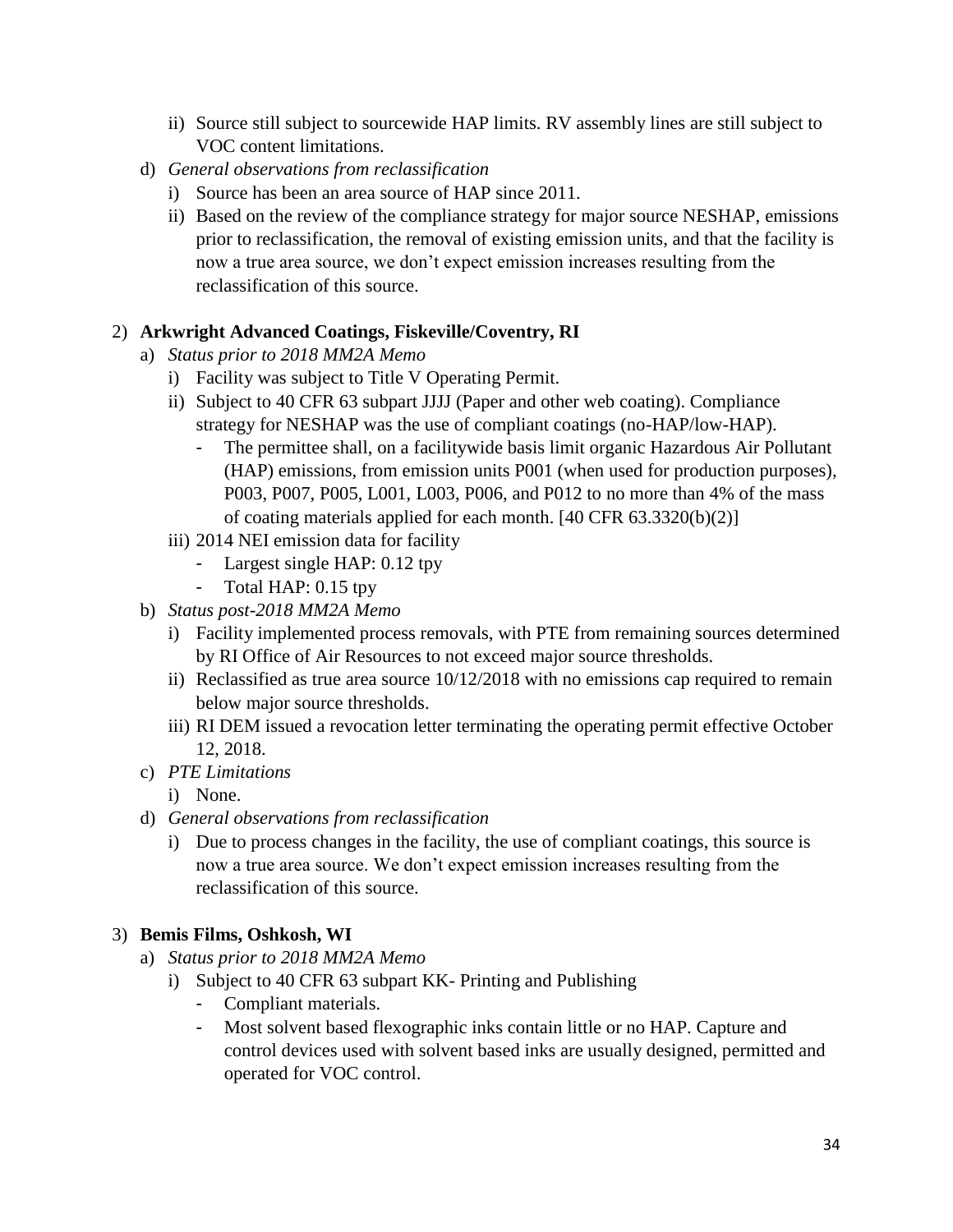- ii) Subject to 40 CFR 63 subpart DDDDD- Industrial, Commercial, and Institutional Boilers and Process Heaters
- iii) Subject to 40 CFR 63 subpart ZZZZ (Stationary Reciprocating Internal Combustion Engines- RICE)- for spark ignition RICE emergency generators and compression ignition RICE fire pump, compression ignition RICE emergency generator
- iv) Facility is in an attainment area for NAAQS.
- v) No HAP emissions reported in 2014 NEI.
- vi) VOC emissions from flexographic press are controlled by thermal oxidizers and catalytic oxidizers.
- b) *Status post-2018 MM2A Memo* 
	- i) July 31, 2018 facility obtains permit that establishes plant applicability limit (PAL) for VOC and federal HAP synthetic minor limitations.
	- ii) In March 2019 facility submitted application to revise the air pollution control construction permit and Title V operating permit to correct PAL compliance demonstration equation.
	- iii) Source is major for CAP and will continue to have Title V Operating Permit 471009990-P32.
	- iv) [https://dnr.wi.gov/cias/am/amexternal/AM\\_PermitTracking2.aspx?id=3001751](https://dnr.wi.gov/cias/am/amexternal/AM_PermitTracking2.aspx?id=3001751)
- c) *2018 Construction Permit and Operating Permit (*18-JJW-073-R1)
	- i) Permit states: General conditions applicable to entire facility: (1)(a) The permittee shall limit the emissions from the facility of each federal HAP to less than 1,500 pounds per month averaged over each 12-consecutive month period; and (b) limit the cumulative emissions of all federal HAPs to less than 4,000 pounds per month averaged over each 12-consecutive month period.
	- ii) Permit provides compliance demonstration calculation.
	- iii) Permit requires recordkeeping of

a) A unique name or identification number for each federal HAP-containing material; (b) The total volume or mass of each federal HAP-containing material used for the entire facility for each month, in gallons or pounds;

(c) The mass of each individual federal HAP present in each federal HAP-containing material used during each month, in pounds per gallon or percent by weight; (d) The total mass of each individual federal HAP used during each month, in pounds;

(e) The total mass of each individual federal HAP emitted, averaged over the previous 12 consecutive months, in pounds;

(f) The total mass of all federal HAPs combined emitted, averaged over the previous 12 consecutive months, in pounds;

(g) Copies of USEPA test method results, Certified Product Data sheets, Safety Data Sheets, analytical records from suppliers, or other records that list the federal HAP content of each federal HAP-containing material in units necessary to determine compliance; and

(h) Copies of all compliance reports documenting the capture and destruction efficiency for each process, as applicable.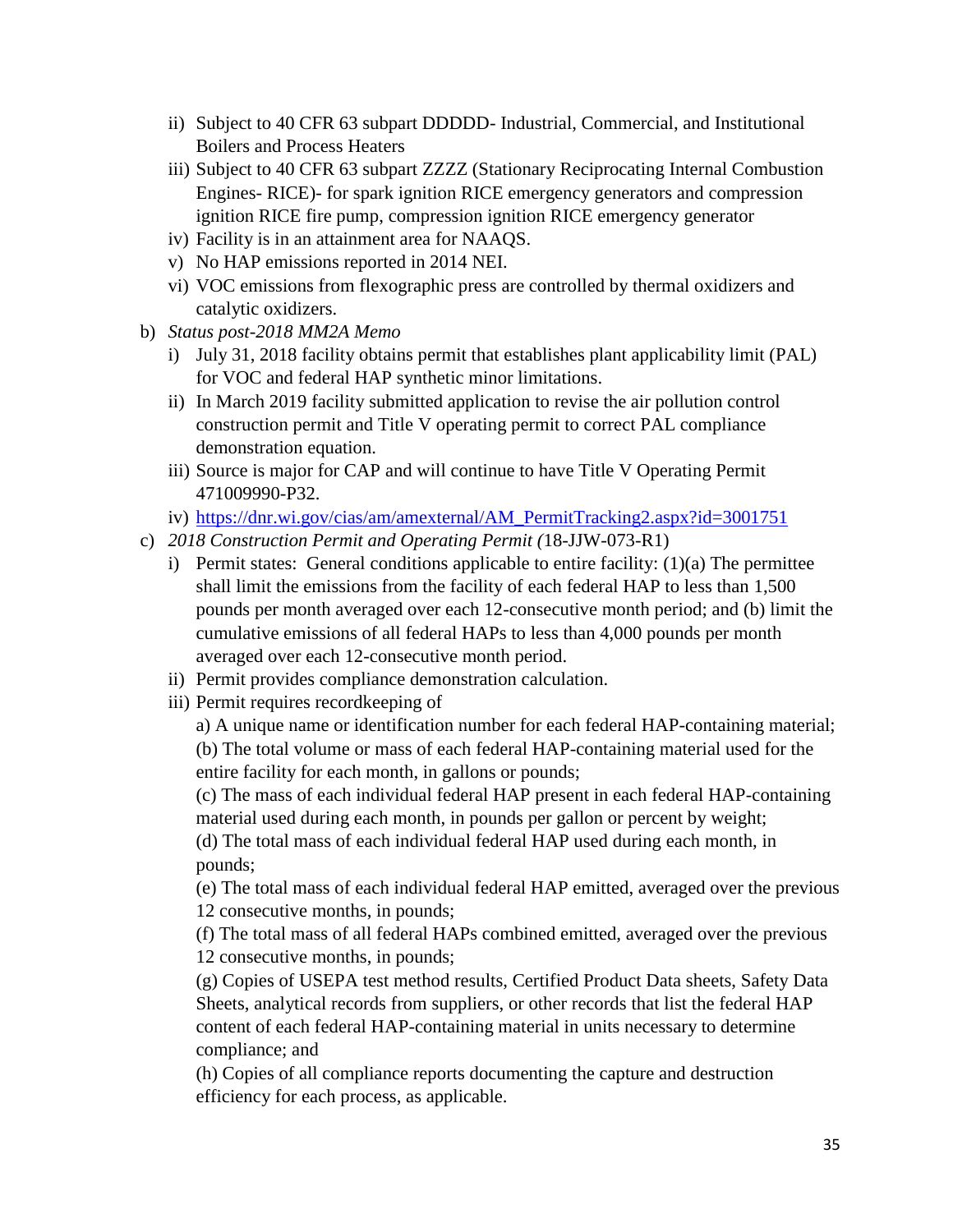- iv) For VOC limitations purposes,
	- When using solvent based inks, process emissions are exhausted to through control devices C03, C04, and/or C05. When using compliant inks, process emissions are exhausted to oxidizer bypass stacks.
	- The permittee shall operate an oxidation system whenever solvent based inks and coatings are used with a minimum destruction efficiency of 95%.
- d) *General observations from reclassification*
	- i) Based on the review of the compliance strategy for major source NESHAP, emissions prior to reclassification, and the legally and practicably enforceable emission limitations taken by the source to reclassify reflecting the same compliance strategy as prior to the reclassification (the use of compliant coatings (no-HAP/low HAP), and the fact that the permit requires the operation of an oxidation system whenever solvent based inks and coatings are used with a minimum destruction efficiency of 95% (same as NESHAP subpart KK), we don't expect emission increases resulting from the reclassification of this source.

#### 4) **Bemis Wisconsin LLC, New London, WI**

- a) *Status prior to 2018 MM2A Memo*
	- i) Subject to 40 CFR 63 subpart KK- Printing and Publishing
		- Compliant materials.
		- Most solvent based flexographic inks contain little or no HAP. Capture and control devices used with solvent based inks are usually designed, permitted and operated for VOC control.
	- ii) Subject to subpart DDDDD- Industrial, Commercial, and Institutional Boilers and Process Heaters
	- iii) Subject to 40 CFR 63 subpart ZZZZ (Stationary Reciprocating Internal Combustion Engines -RICE) for emergency RICE
	- iv) No HAP emissions reported in 2014 NEI.
	- v) Title V Operation Permit 445030850-P22
- b) *Status post-2018 MM2A Memo*
	- i) Facility requested revision of construction permit issued in May 9, 2017 to take HAP limitations to reclassify as area source and remove requirements of subpart KK for the two flexographic presses authorized in the 2017 permit (construction permit 17- JJW-043) and remove requirements of subpart DDDDD.
	- ii) Facility also requested emission limitations for VOC of 39.8 tpy.
	- iii) *[https://dnr.wi.gov/cias/am/amexternal/AM\\_PermitTracking2.aspx?id=3001568](https://dnr.wi.gov/cias/am/amexternal/AM_PermitTracking2.aspx?id=3001568)*
- c) *Draft Construction Permit and Title V permit revision (445030850-P30)*
	- i) The renewal of the operation permit (445030850-P21) was processed with the construction permit revisions requested by the facility.
	- ii) Draft construction permit revision/operation permit renewal approved (and submitted for public comment) Feb 2019. Public comment period ended on 3/3/19.
	- iii) PTE- Facilitywide HAP usage per permit analysis
		- N-butanol-  $4,800$  lb/yr  $(2.4$  tpy)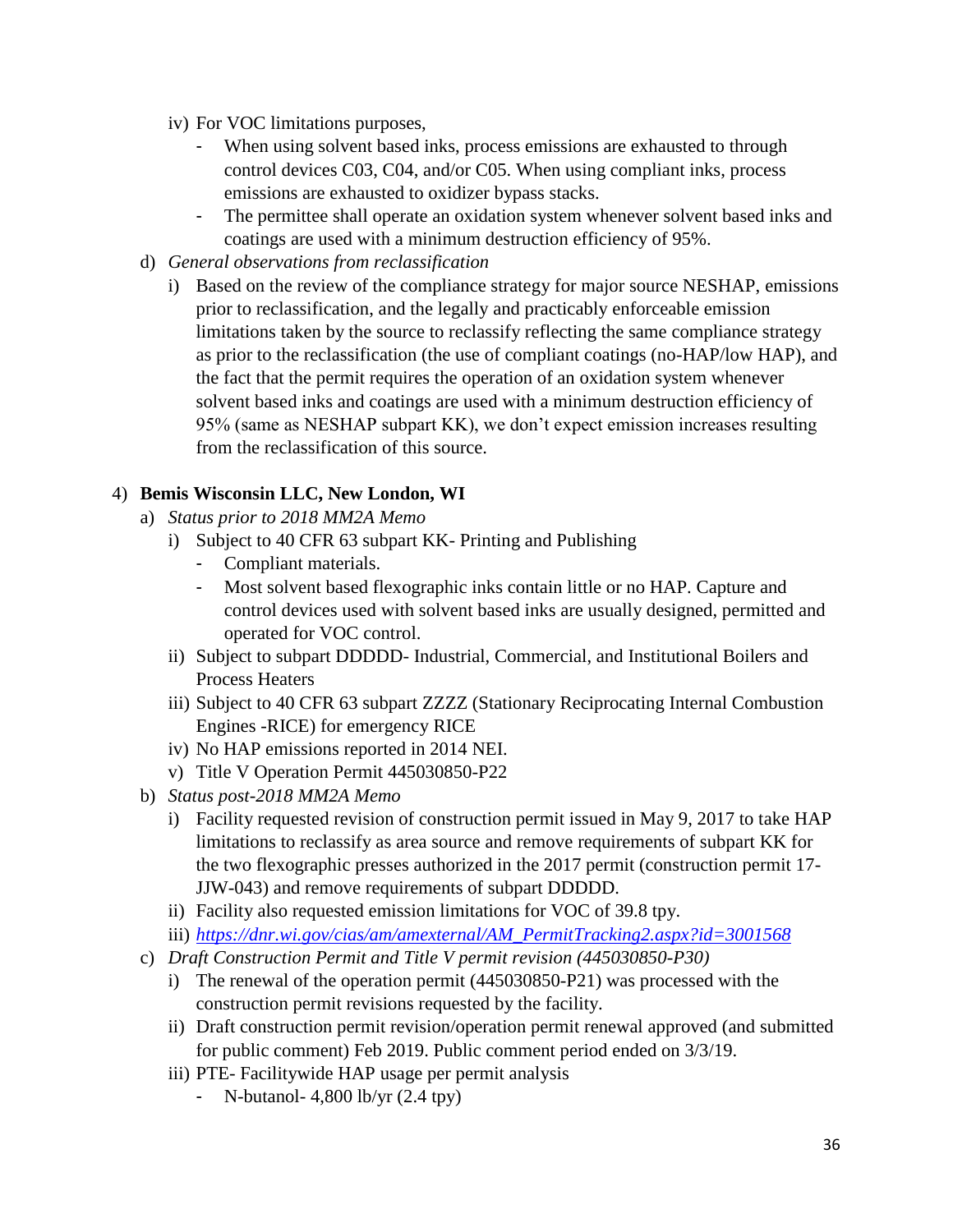- Glycol ether-  $800$  lb/yr  $(0.4$  tpy)
- iv) Facility limited in new permit to <1500 pounds/month for individual HAP, <4000 pounds/month combined HAP, averaged over each 12-consecutive month period.
- v) Limited to 125 pounds/month and 333.3 pounds/month for first 12 months after permit issuance.
- vi) Permit uses monthly recordkeeping of raw material and calculations to demonstrate compliance.

vii[\)https://dnr.wi.gov/cias/am/amexternal/AM\\_PermitTracking2.aspx?id=3001568](https://dnr.wi.gov/cias/am/amexternal/AM_PermitTracking2.aspx?id=3001568)

- d) *General observations from reclassification*
	- i) Permit analysis document from WI DNR
		- the proposed change does not require a new construction permit under ch. NR 406, Wis. Adm. Code because the change does not result in an increase in emissions, and the change does not trigger a requirement under section 111 or 112 of the Clean Air Act. Thus, the proposed change can be made through a construction permit revision issued under s. NR 406.11, Wis. Adm. Code. Upon issuance of operation permit 445030850-P30, any federal HAP emissions that are also considered state HAP emissions will be subject to regulation under ch. NR 445, Wis. Adm. Code. The removal of the existing major source NESHAPs and the insertion of synthetic minor source conditions will not result in an increase in potential federal HAP emissions.
	- ii) Based on the review of the compliance strategy for major source NESHAP, emissions prior to reclassification, and the legally and practicably enforceable emission limitations taken by the source to reclassify reflecting the same compliance strategy as prior to the reclassification (the use of compliant coatings (no-HAP/low HAP), we don't expect emission increases resulting from the reclassification of this source.

#### 5) **Fairhaven Shipyard Companies Inc, North Shipyard, Fairhaven, MA**

- a) *Status prior to 2018 MM2A Memo*
	- i) Subject to 40 CFR 63 subpart II (shipbuilding). Compliance strategy was the use of compliant coatings.
	- ii) 2014 NEI emission data for facility
		- Largest single HAP: 2.05 tpy (xylene)
		- Total HAP: 2.05 tpy
	- iii) Latest emission data reported to EIS Gateway, for 2016:
		- Total HAP: 2.05 tpy
	- iv) Source had taken enforceable PTE limitations in a 2016 Limited Air Quality Operating Permit (SE-12-030).
- b) *Status post-2018 MM2A Memo*
	- i) On July 2018, the source requested the withdrawal/revocation of the Final Air Quality Operating Permit and requested revision to the underlying 2016 Limited Air Quality Operating Permit to remove applicability to subpart II.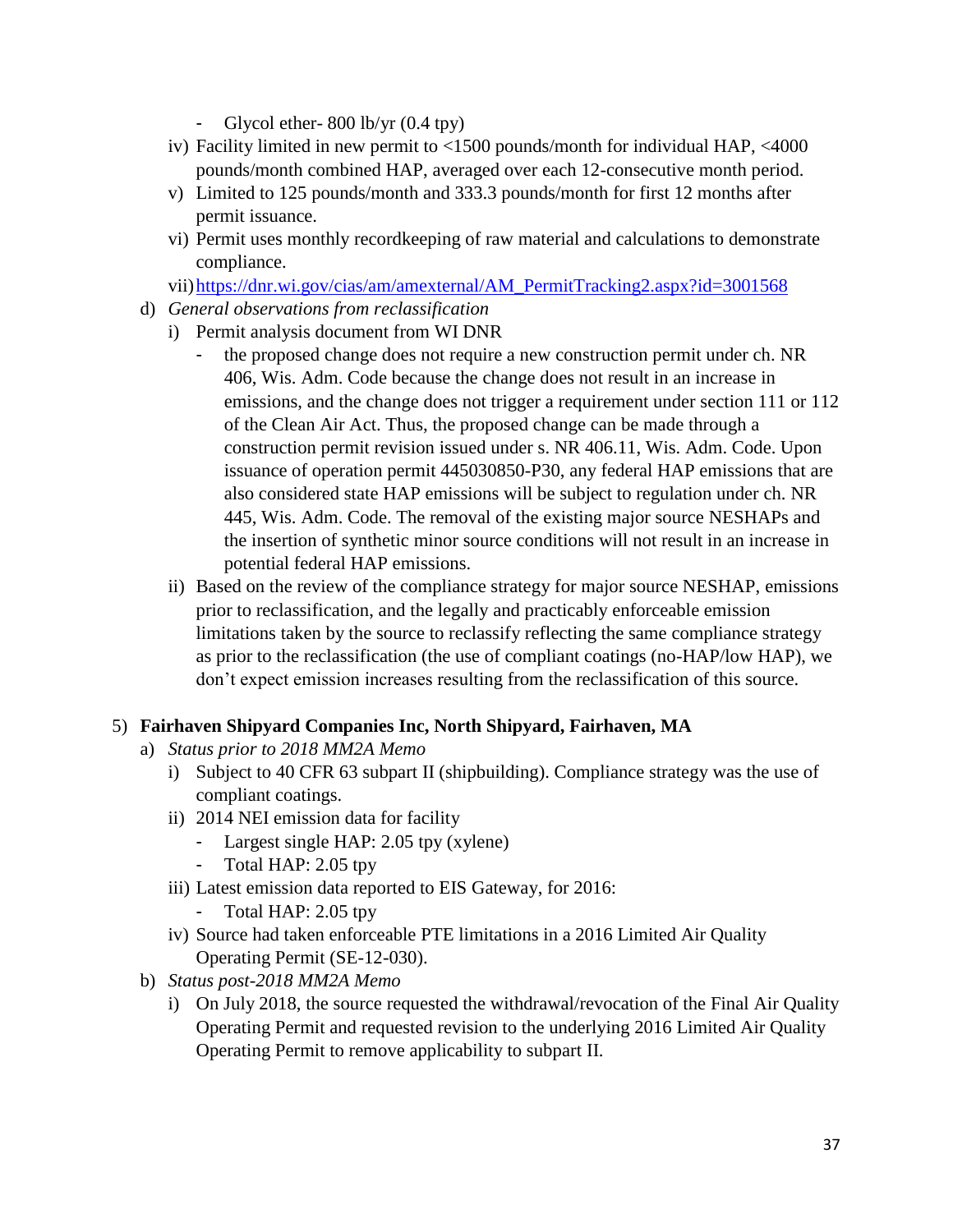- ii) On September 2018, MassDEP issued an administrative amendment and re-issued Limited Air Quality Operating Permit (SE-12-030) removing subpart II and the issued a final air quality operating permit revocation.
- c) 2018 Limited Air Quality Operating Permit Revision (SE-12-031).
	- i) Limit material usage such that HAP (single) emissions do not exceed 9.9 TPY / 3.3 TPM
	- ii) Limit material usage such that HAP (total) emissions do not exceed 9.9 TPY/3.3 TPM
	- iii) Limit material usage such that VOC content and emissions do not exceed 9.9 TPY / 3.3 TPM
		- *Permit includes VOC limits by coating category*
	- iv) Monitor the use of solvents, thinners, and coatings, to include VOC and HAP used and emitted, in order to demonstrate compliance with operational and emission limits.
- d) *General observations from reclassification*
	- i) Based on the review of the compliance strategy for major source NESHAP, emissions prior to reclassification, and the legally and practicably enforceable emission limitations taken by the source in 2016 reflect the use of compliant coatings, we don't expect emission increases resulting from the reclassification of this source.

# 6) **Geiger International, Atlanta, GA**

- a) *Status prior to 2018 MM2A Memo*
	- i) Facility located in ozone nonattainment area with a major source threshold of 25 tpy of VOC.
	- ii) In November 2016, source proposed to reduce VOC emissions to 25 tpy and became a synthetic minor NSR source (permit amendment- # 2521-121-0558-V-04-1.)
	- iii) Source was still classified as major for HAP.
		- Subject to 40 CFR 60 Subpart JJ (wood furniture). Spray booths, adhesive operations and staining operations. Compliance strategy was the use of compliant coatings-low solvent coating technology (no-HAP/low HAP); emissions determined by mass balance)
			- (a) Per 2016 Title V permit narrative- "The compliance reports from the facility to the Division indicate that all of the finishing materials used in the past are compliant materials."
		- Subject to 40 CFR 63 subpart ZZZZ (emergency power generation)
	- iv) No HAP emission data for facility available in 2014 NEI.
	- v) Actual emission data per 2018 permit
		- Largest single HAP: 0.4 tpy
		- Total HAP: 0.4 tpy; primarily xylenes and toluene
- b) *Status post-2018 MM2A Memo*
	- i) In February 2018, Geiger International submitted an application to GA Department of Natural Resources (GADNR) requesting a synthetic minor permit with HAP limits to reclassify the source as area source of HAP and remove subpart JJ from permit. The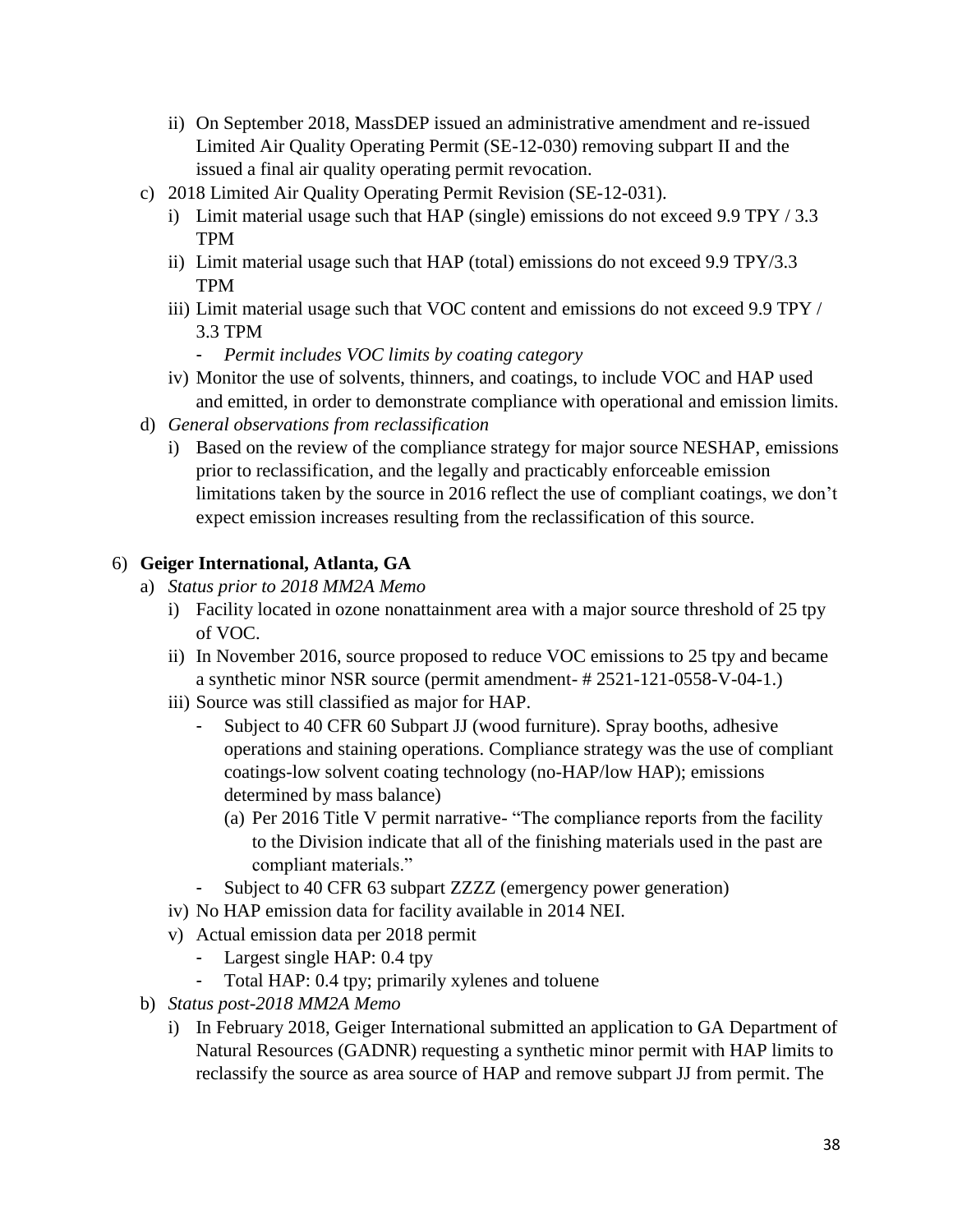facility no longer would be a Title V source, and per GADNR, public advisory was not needed.

- ii) On April 27, 2018, GA DNR issued an air quality permit for the source establishing enforceable emission limitations so that the facility will not be considered a major source of HAP and revoked previously issued air quality permits.
- c) *2018 Air Quality Permit* 
	- i) Emission limits to establish/reclassify facility as an area source of HAP
		- Individual HAP less than 10 tpy (any 12 consecutive months)
		- Total combined HAP less than 25 tpy (any 12 consecutive months)
	- ii) The Permittee shall maintain monthly usage records of all VOC-containing materials used in the entire facility. These records shall include the total weight of each material used and the VOC content of each material (expressed as a weight percentage).
	- iii) The Permittee shall use the equation provided in permit to calculate HAP emissions.
	- i) Permittee shall notify the Division in writing if, during any calendar month, facilitywide emissions of any individual HAP exceed 0.83 tons or emissions of all listed HAP combined exceed 2.08 tons.
	- i) Provided that total combined HAP emissions from the facility are less than 5 tons per year, the facility may opt to track total HAP only. If total HAP emissions equal or exceed 5 tons during any 12 consecutive months, the Permittee shall, beginning the next calendar month and from that point forward, track individual HAP as well as total HAP.
- d) *General observations from reclassification*
	- i) Based on the review of the compliance strategy for major source NESHAP, emissions prior to reclassification, and the legally and practicably enforceable emission limitations taken by the source to reclassify reflecting the same compliance strategy as prior to the reclassification (the use of compliant coatings (no-HAP/low HAP), we don't expect emission increases resulting from the reclassification of this source to area source status.

# 7) **Heritage Home Group LLC, Hickory, NC**

- a) *Status prior to 2018 MM2A Memo*
	- i) Subject to 40 CFR 63 subpart JJ "Wood Furniture Manufacturing Operations"- for wood furniture and coating operations. Compliance strategy was the use of compliant coatings
	- ii) Subject to 40 CFR 63 Subpart DDDD "Plywood and Composite Wood Products." For glue press.
	- iii) Facility remained subject to these subparts even after the facility accepted an operating limit to be considered an Area Source.
	- iv) In December 2013, Permit T23 added an avoidance condition for HAP-Major Status by obtaining enforceable facilitywide emission limits for HAP.
		- Less than 10 tons per consecutive 12-month period for any single HAP and 25 tons per consecutive 12-month period for all HAP.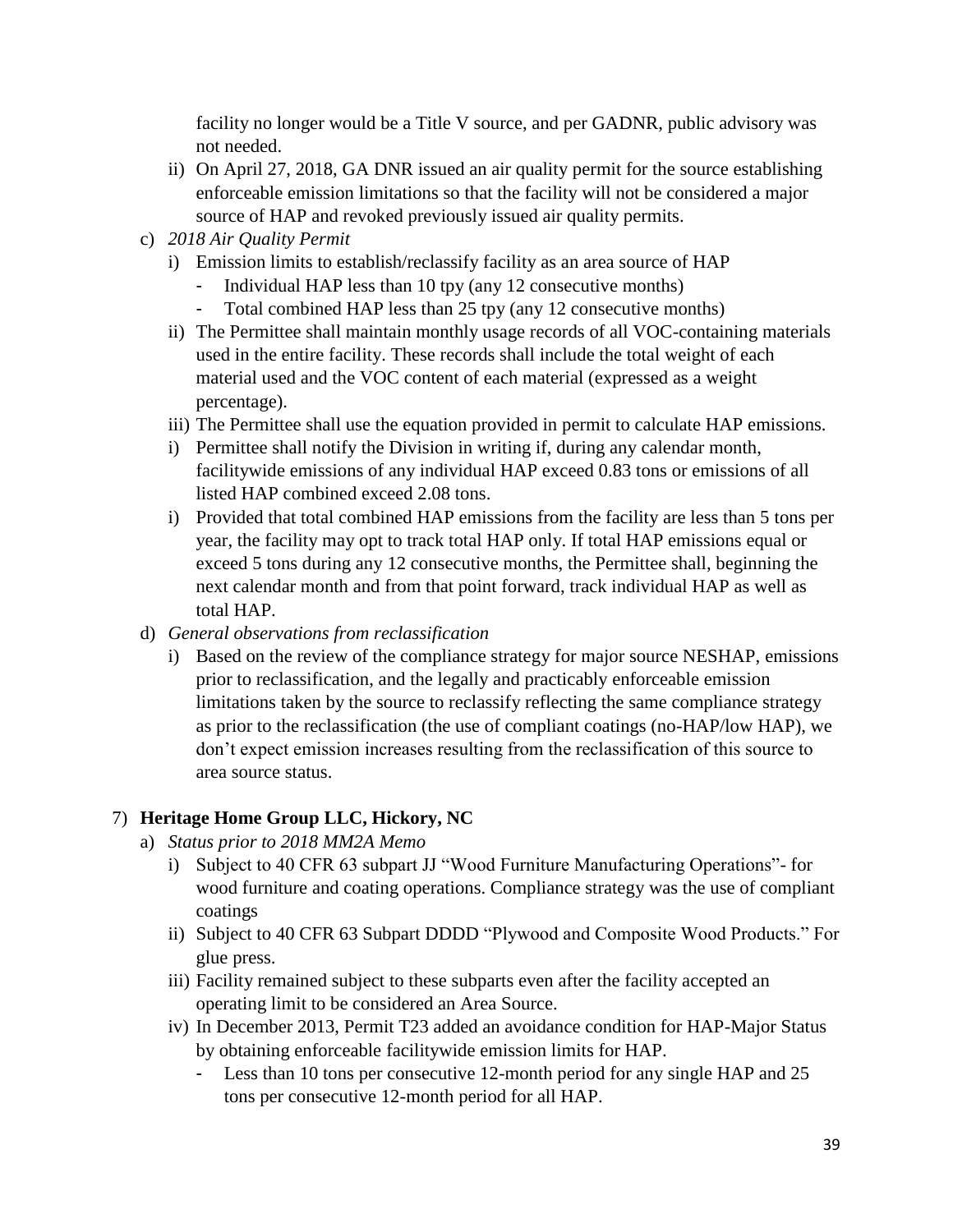- v) 2014 NEI emission data for facility
	- Largest single HAP: 4.18 tpy (toluene)
	- Total HAP: 6.48 tpy
- vi) Latest emission data reported to EIS Gateway, for 2016:
	- Total HAP: 4.77 tpy
- vii)From Permit Application Review -total actual emissions single and total HAP (tpy)
	- 2014 4.18 (single); 6.48 (total)
	- 2015 3.80 (single); 5.74 (total)
	- 2016 3.50 (single); 4.78 (total)
- b) *Status post-2018 MM2A Memo*
	- i) Facility submitted application in February 2018 to remove conditions for subparts JJ and DDDD from the source's operating permit.
- c) *Revision to Title V Permit 02779T25, issued June 15, 2018*
	- i) Removed All specific conditions for Subpart JJ and DDDD.
	- ii) Added a permit condition for Subpart OOOOOO (Flexible Polyurethane Foam Production and Fabrication Area Sources).
		- The Permittee shall not use any adhesive containing methylene chloride in a flexible polyurethane foam fabrication process.
		- The Permittee shall use adhesive usage records, Material Safety Data Sheets, and/or engineering calculations in order to demonstrate compliance.
	- iii) The facility remains subject to and (based on most recent inspection) continues to comply with Subparts ZZZZ (RICE), Subpart JJJJJJ (Industrial, Commercial, and Institutional Boilers Area Sources).
	- iv) Facility continues to be subject to HAP PTE limitations
		- Facilitywide emissions shall be less than 10 tons per consecutive 12-month period for any single HAP and 25 tons per consecutive 12-month period for all HAP.
		- The Permittee shall maintain monthly records of consumption for each fuel type or HAP containing material (e.g., coatings, adhesives, etc.) and/or operating hours for each emission source
		- Compliance demonstration: the facility must calculate HAP emissions from the furniture finishing operations and boilers. The facility must keep records of the rolling 12-month total HAP emissions and report this twice per year.
- d) *General observations from reclassification*
	- i) From Permit Statement of Basis (SOB)- Permit SOB "This permit renewal is not expected to change potential emissions from the facility."
	- ii) The facility's PTE limits were already in effect prior to reclassification and did not change. Based on the review of the compliance strategy for major source NESHAP, emissions prior to reclassification, and the legally and practicably enforceable emission limitations taken by the source to reclassify reflecting the same compliance strategy as prior to the reclassification (the use of compliant coatings (no-HAP/low HAP), we don't expect emission increases resulting from the reclassification of this source to area source status.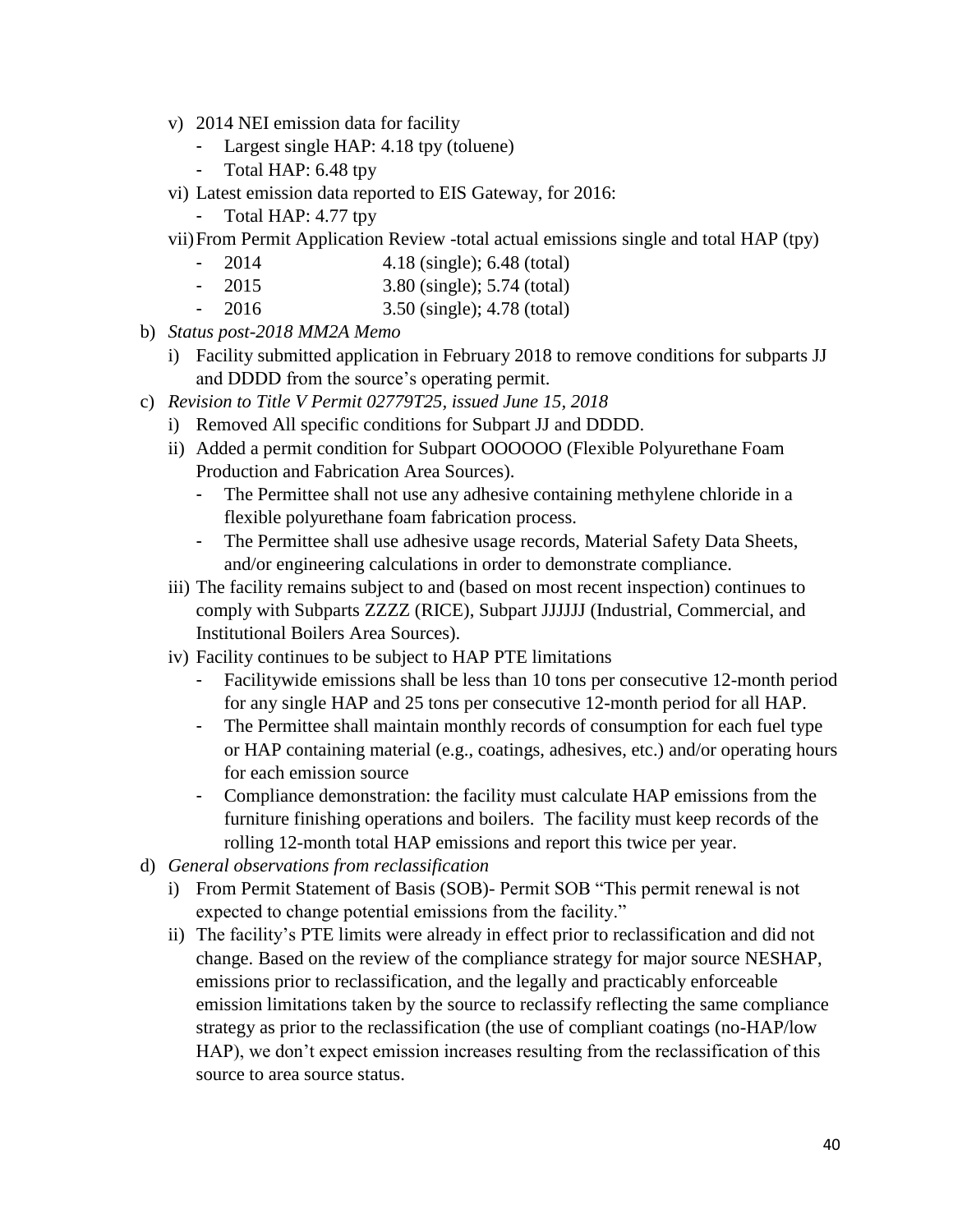### 8) **Heritage Home Group (HHG) LLC, Lenoir, NC**

- a) *Status prior to 2018 MM2A Memo*
	- i) Facility subject 40 CFR 63 subpart JJ (wood furniture manufacturing) for wood furniture coating operations. Compliance strategy was the use of compliant coatings.
	- ii) Subject to 40 CFR 63 subpart DDDD (plywood and composite wood) for wood treatment operation/lumber kiln
	- iii) Subject to case by case MACT (boilers and process heaters),
	- iv) Facility subject to 40 CFR 63 subpart ZZZZ (Stationary Reciprocating Internal Combustion Engines) for area sources.
	- v) 2014 NEI emission data for facility
		- Largest single HAP: 6.74 tpy (toluene)
		- Total HAP: 14.48 tpy
	- vi) Latest emission data reported to EIS Gateway, for 2016:
		- Total HAP: 12.35 tpy
	- vii)In December 21, 2016, facility submitted application for renewal of Air Permit No 04172T25. And in March 2017, facility submitted application for a significant modification of the existing Title V permit for purposes of the facility being classified as minor for HAP. Facility requested federally enforceable avoidance condition for HAPs
		- From Permit Application Review -total actual emissions single and total HAP (tpy)
		- 2014 6.74 (single); 15.29 (total)
		- 2015 5.11 (single); 11.90 (total)
		- 2016 5.55 (single); 13.30 (total)
- b) *Status post-2018 MM2A Memo*
	- i) In January 2018, facility submitted a request to remove MACT applicability from permit.
	- ii) In May 2018, issued the updated Air Quality Permit No. 04172T26 replacing permit No 04172T25.
- c) *Air Quality Permit/Title V modification dated May 9, 2018*
	- i) The state determined that facility meets the criterion set forth in the 2018 MM2A memo and will no longer be subject to NESHAP Subparts DDDD (Plywood and Composite Wood Products) and JJ (Wood Furniture Manufacturing Operations) upon the issuance of Air Permit No. 04172T26 with a federally enforceable avoidance condition for HAPs.
	- ii) As a minor source of HAPs, facility will be subject to the National Emission Standards for Hazardous Air Pollutants for Area Sources: Industrial, Commercial, and Institutional Boilers (40 CFR 63 Subpart JJJJJJ).
	- iii) The facilitywide emission sources shall discharge into the atmosphere less than 10 tons of any single hazardous air pollutant (HAP) per consecutive 12-month period and less than 25 tons of any combination of HAPs per consecutive 12-month period.
		- The Permittee shall maintain monthly consumption records of each material used containing hazardous air pollutants as follows: i. quantity of individual hazardous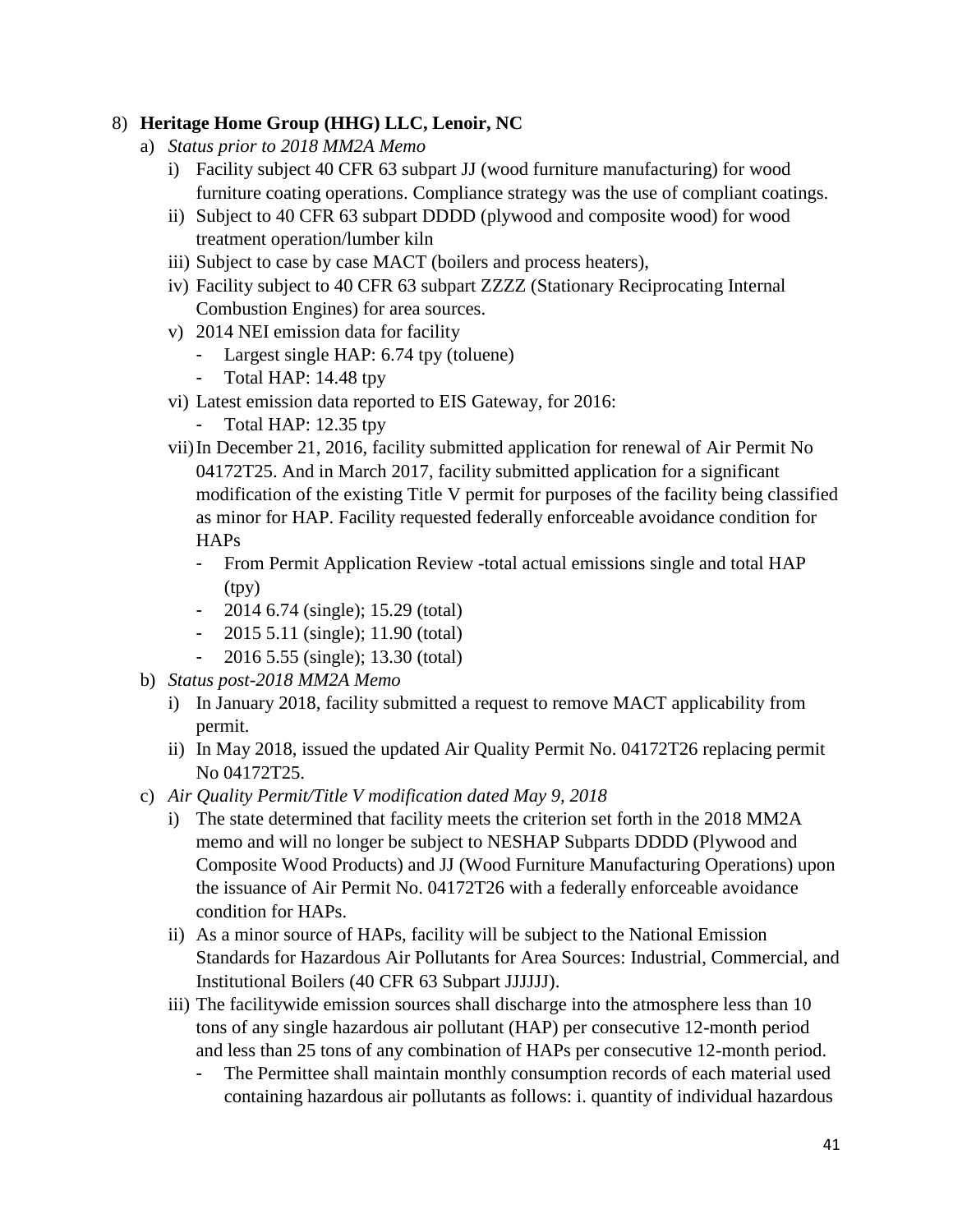air pollutants in pounds used by the facility each month and for the 12-month period ending on that month, ii. quantity of all hazardous air pollutants in pounds used by the facility each month and for the 12-month period ending on that month.

- The Permittee shall keep a record of the applicability determination on site at the source for a period of five years after the determination, or until the source becomes an affected source. The determination must include the analysis demonstrating why the Permittee believes the source is unaffected pursuant to 40 CFR Part 63.10(b)(3). The Permittee shall be deemed in noncompliance with 15A NCAC 02D .111 t if the records are not maintained.
- d) *General observations from reclassification*
	- i) From permit SOB "Emissions of N. C. air toxics are not increased, and are not being reviewed, with this permitting action. However, future modifications that result in an increase in N. C. air toxics emissions may trigger a review of previously exempt sources."
	- ii) Based on the review of the compliance strategy for major source NESHAP, emissions prior to reclassification, and the legally and practicably enforceable emission limitations taken by the source to reclassify reflecting the same compliance strategy as prior to the reclassification (the use of compliant coatings (no-HAP/low HAP), we don't expect emission increases resulting from the reclassification of this source to area source status.

# 9) **Herman Miller Inc. Zeeland, MI**

- a) *Status prior to 2018 MM2A Memo*
	- i) Prior to 2018 MM2A Memo source had Renewable Operating Permit (ROP).
	- ii) Facility subject 40 CFR 63 subpart JJ (wood furniture manufacturing) for wood furniture coating operations. Compliance strategy was the use of compliant coatings.
	- iii) Subject to 40 CFR 63 subpart JJJJJJ (area source boiler MACT), wood fired boiler.
	- iv) 2014 NEI emission data for facility
		- Largest single HAP: 0.37 tpy
		- Total HAP: 0.47 tpy
	- v) Latest emission data reported to EIS Gateway, for 2016:
	- vi) Total HAP: 0.03 tpy
- b) *Status post-2018 MM2A Memo*
	- i) Facility submitted application for an Opt-out Permit to install on 11/26/18 and requested to void the Renewable Operating Permit (Title V).
	- ii) State approved Permit to Install on 01/04/19 and voided ROP on 2/13/19.
- c) *2019 Opt-out Permit to Install No. 9-18A*
	- i) Sourcewide emissions limit
		- individual HAP less than 9 tpy, 12-month rolling time period determined at the end of each calendar month
		- aggregate HAP less than 22.5 tpy 12-month rolling time period determined at the end of each calendar month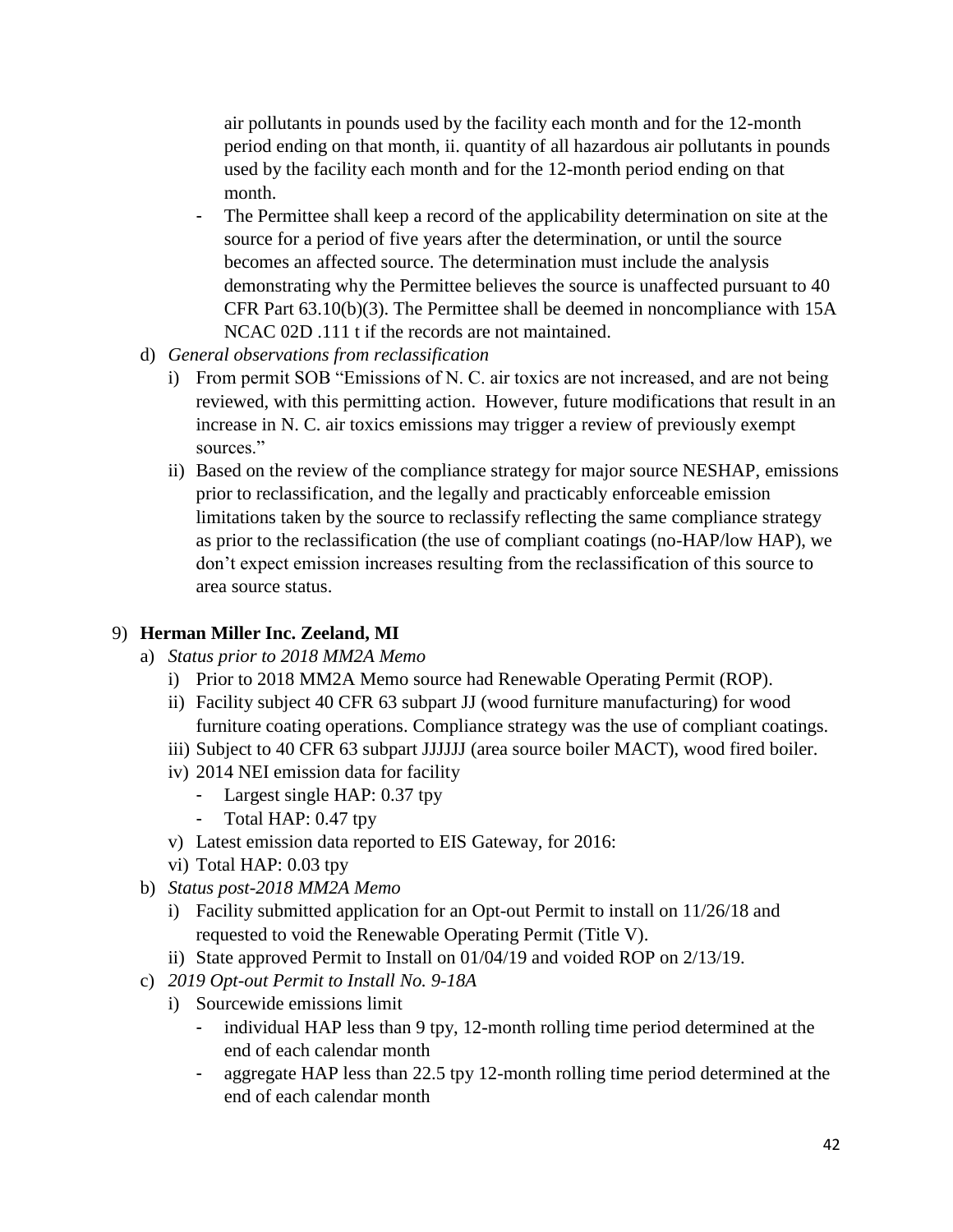- ii) The permittee shall determine the HAP content of any material as received and as applied, using manufacturer's formulation data.
- iii) The permittee shall keep
	- Records of coating usage and the HAP content of each coating, both on an individual and aggregated HAP basis, based upon a rolling 12-month time period.
	- Records of fuel usage and the individual and aggregated HAPs emitted through the stack or in the fly-ash based on stack test data, sampling data or established emission factors on a rolling 12-month time period.
- iv) Boiler continues to be subject to subpart JJJJJJ (HCl limit 0.66 tpy.)
	- Fabric filter, HCl gas sorbent injection system
- d) *General observations from reclassification*
	- i) Based on the review of the compliance strategy for major source NESHAP, emissions prior to reclassification, and the legally and practicably enforceable emission limitations taken by the source to reclassify reflecting the same compliance strategy as prior to the reclassification (the use of compliant coatings (no-HAP/low HAP), we don't expect emission increases resulting from the reclassification of this source to area source status.

### 10) **Highland Industries Inc, Cheraw, SC**

- a) *Status prior to 2018 MM2A Memo*
	- i) The facility is a textile manufacturing facility that produces woven and knitted fabric mainly for industrial uses.
	- ii) Originally, Takata Resistant Systems Inc. (TRSI) was collocated with Highland Industries for permitting applicability determinations. TRSI was closed on February 7, 2006.
	- iii) Subject to 40 CFR 63 subpart OOOO (Printing, Coating, and Dyeing of Fabric and Other Textiles)
	- iv) In 2007, a modeling study using emissions from the combined facilities showed total HAP emissions were 447.8 tpy, which would classify this facility as a major source. Highland Industries would also be classified as a major source of HAPs, as total HAP emissions from the facility were 51.087 tpy.
	- v) As a part of the facility's current Title V renewal application, which was received September 29, 2017, the facility updated calculations to include information gathered from a review of all the Safety Data Sheets (SDS) for all the materials used at the facility. The updated facilitywide potential emission calculations showed total uncontrolled HAP emissions of 2.72 tpy.
	- vi) Per SCDHEC's Bureau of Air Quality (BAQ), Highland Industries will no longer be a major source of HAP. As a result, BAQ stated that a State Operating Permit would be issued for the facility upon renewal of the operating permit in 2018.
	- vii)2014 NEI emission data for facility
		- Largest single HAP: 0.32 tpy
		- Total HAP: 0.80 tpy (RTR modeling file: 33.31 tpy)
	- viii) Latest emission data reported to EIS Gateway, for 2016: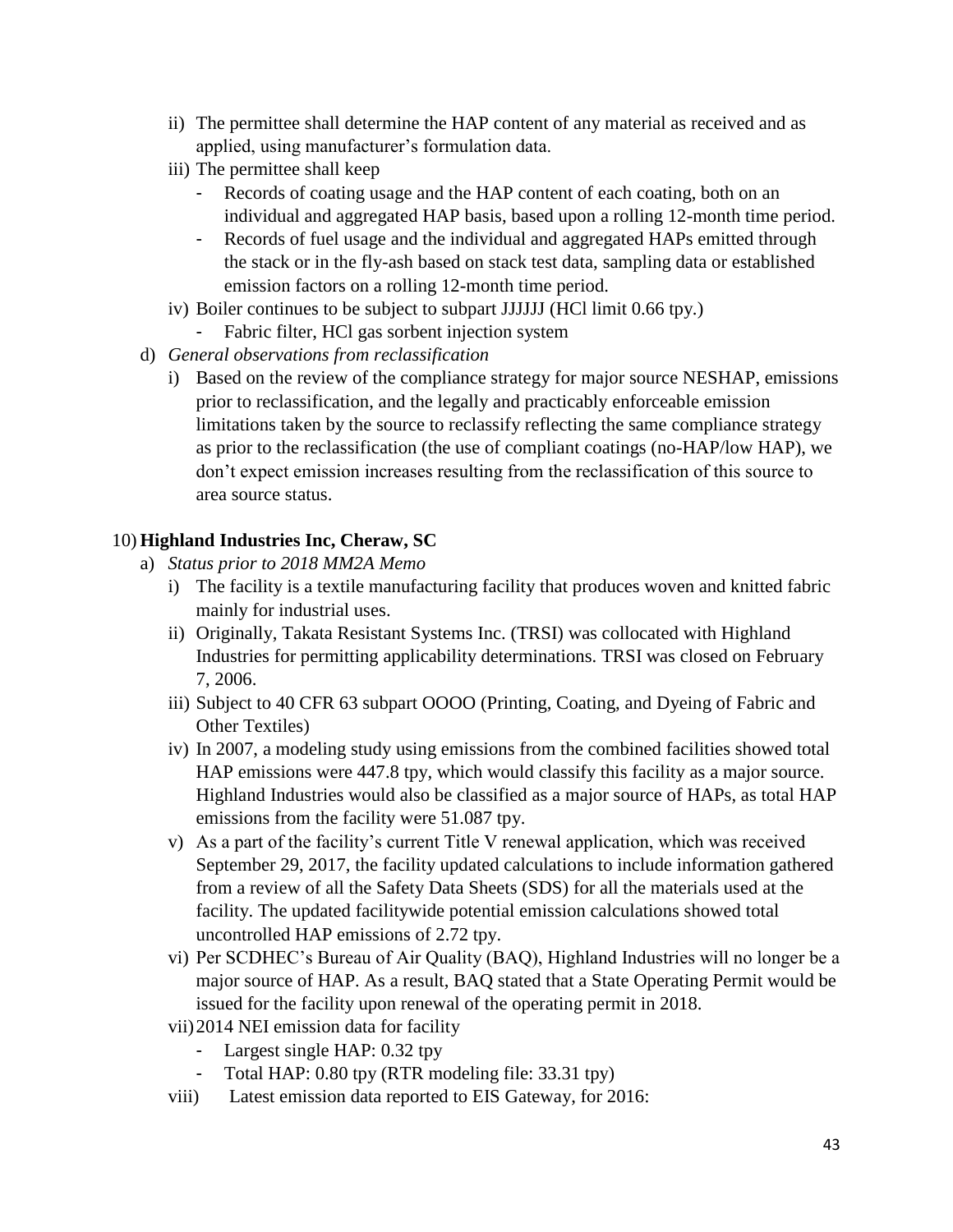- Total HAP: 0.80 tpy
- b) *Status post-2018 MM2A Memo*
	- i) In March 2018, the facility requested removal of the existing NESHAP requirements for Subpart OOOO (Printing, Coating, and Dyeing of Fabric and Other Textiles) from the current Title V operating permit.
	- ii) Per BAQ, based on information submitted by the facility, along with their operating permit renewal application, the facility is currently operating as a true area source of HAP emissions.
	- iii) Thus, per BAQ, the facility is no longer subject to the NESHAP requirements for a major source of HAP emissions.
	- iv) This was reflected in a Title V permit minor modification dated June 4, 2018, which was to expire June 30, 2018.
	- v) A Title V Operating Permit revision0660-0002 was issued January 16, 2019, effective April 1, 2019.
- c) *PTE Limitations*
	- i) N/A
- d) *General observations from reclassification*
	- i) The state has classified the source as a true area source with an uncontrolled HAP PTE of 2.72 tpy. We don't expect emission increases resulting from the reclassification of this source to area source status.

### 11)**IAC Iowa City LLC, Iowa City, IA**

- a) *Status prior to 2018 MM2A Memo*
	- i) In 2004, source obtained permit establishing plantwide VOC limit.
	- ii) In 2013, source requested to modify plantwide VOC limit and add NESHAP requirements.
	- iii) Source was classified as major for HAP.
		- Subject to 40 CFR 63 subpart PPPP (plastic parts and products) for paint booths. Compliance strategy was the use of compliant coatings (no-HAP/low-HAP).
	- iv) 2014 NEI emission data for facility
		- Largest single HAP: 2.16 tpy
		- Total HAP: 2.60 tpy (RTR modeling file: 4.66 tpy)
	- v) From permit emission calculations 2017 emissions
		- Largest single HAP: 0.62 tpy (Triethylamine)
		- Total HAP: 0.63 tpy
	- vi) Latest emission data reported to EIS Gateway, for 2016:
		- Total HAP: 1.67 tpy
- b) *Status post-2018 MM2A Memo*
	- i) In June 2018, IA DNR issued an Air Quality Construction Permit for the source. Permit updated VOC and HAP limits:
		- Facilitywide emission limit of 95.0 tpy of VOC per rolling 12-month period to restrict PTE below the major source threshold for purposes of Title V and PSD.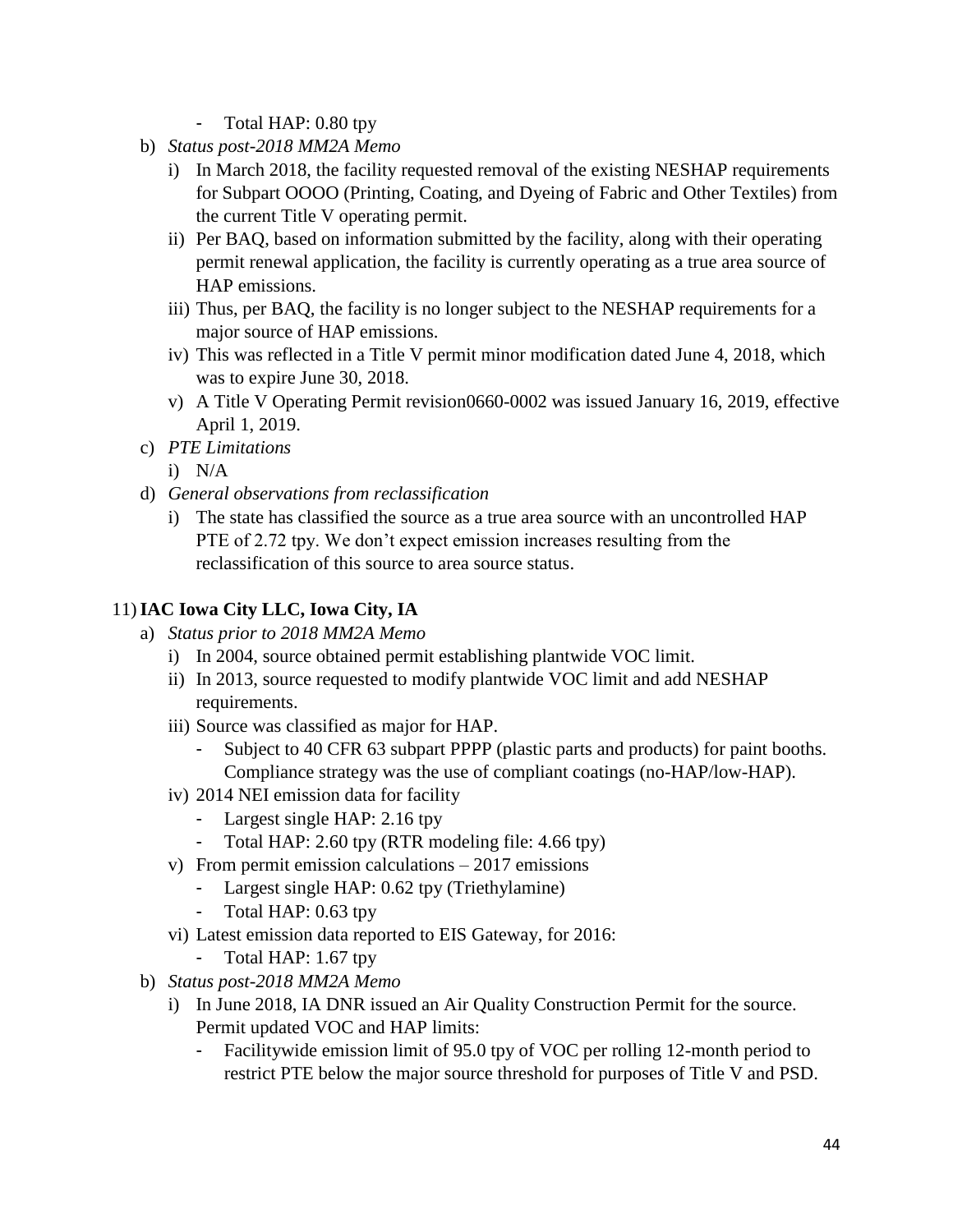- Facilitywide emissions for HAP to restrict PTE below the major source thresholds for purposes of NESHAP applicability.
- Previous permits established operating limits and/or restrict paint usage for paint booths.
	- (a) [https://programs.iowadnr.gov/airqualityconstructionpermits/Pages/Constructio](https://programs.iowadnr.gov/airqualityconstructionpermits/Pages/ConstructionPermit/SearchResult.aspx) [nPermit/SearchResult.aspx](https://programs.iowadnr.gov/airqualityconstructionpermits/Pages/ConstructionPermit/SearchResult.aspx)
- c) *2018 Air Construction Permit* 
	- i) Emission limits to establish/reclassify facility as an area source of HAP
		- Individual HAP less than 9 tpy per rolling 12-month period
		- Total combined HAP less than 25 tpy per rolling 12-month period
	- ii) Operating Requirements
		- Daily and monthly records of the identification, the VOC content, the HAP content, and the amount (gallons) of each VOC-containing material and/or HAPcontaining material used in the noncombustion sources at this facility.
		- If the rolling 12-month total of any individual HAP emitted from the noncombustion sources at this facility exceeds 6.5 tons per 12-month rolling period, the permittee shall maintain the following daily records: (1) The total emissions of individual HAP (tons) from the noncombustion sources at this facility, and (2) the rolling 365-day total amount of individual HAP emissions from the noncombustion sources at this facility. Daily recordkeeping/calculations for individual HAP emissions shall continue until the rolling 12-month total amount of individual HAP emissions drops below 6.5 tons on the last day of a month. Monthly calculation of individual HAP emissions will then begin in the following month.
		- If the rolling, 12-month total of cumulative HAP emitted from the noncombustion sources at this facility exceeds 18.0 tons per 12-month rolling period, the permittee shall maintain the following daily records: (1) The total emissions of cumulative HAP (tons) from the noncombustion sources at this facility, and (2) the rolling 365-day total amount of cumulative HAP emissions from the noncombustion sources at this facility. Daily recordkeeping/calculations for cumulative HAP emissions shall continue until the rolling 12-month total amount of cumulative HAP emissions drops below 18.0 tons on the last day of a month. Monthly calculation of cumulative HAP emissions will then begin the following month.
	- i) Per permit documentation
		- Since 2012, emissions have been less than 2.64 tpy total HAP.
		- 2017 actual emissions: 0.62 tpy single HAP (triethylamine); 0.63 tpy total HAP.
- d) *General observations from reclassification*
	- i) Based on the review of the compliance strategy for major source NESHAP, emissions prior to reclassification, and the legally and practicably enforceable emission limitations taken by the source to reclassify reflecting the same compliance strategy as prior to the reclassification (the use of compliant coatings (no-HAP/low HAP) and that the source also has other permits establishing operating limits and/or restrict paint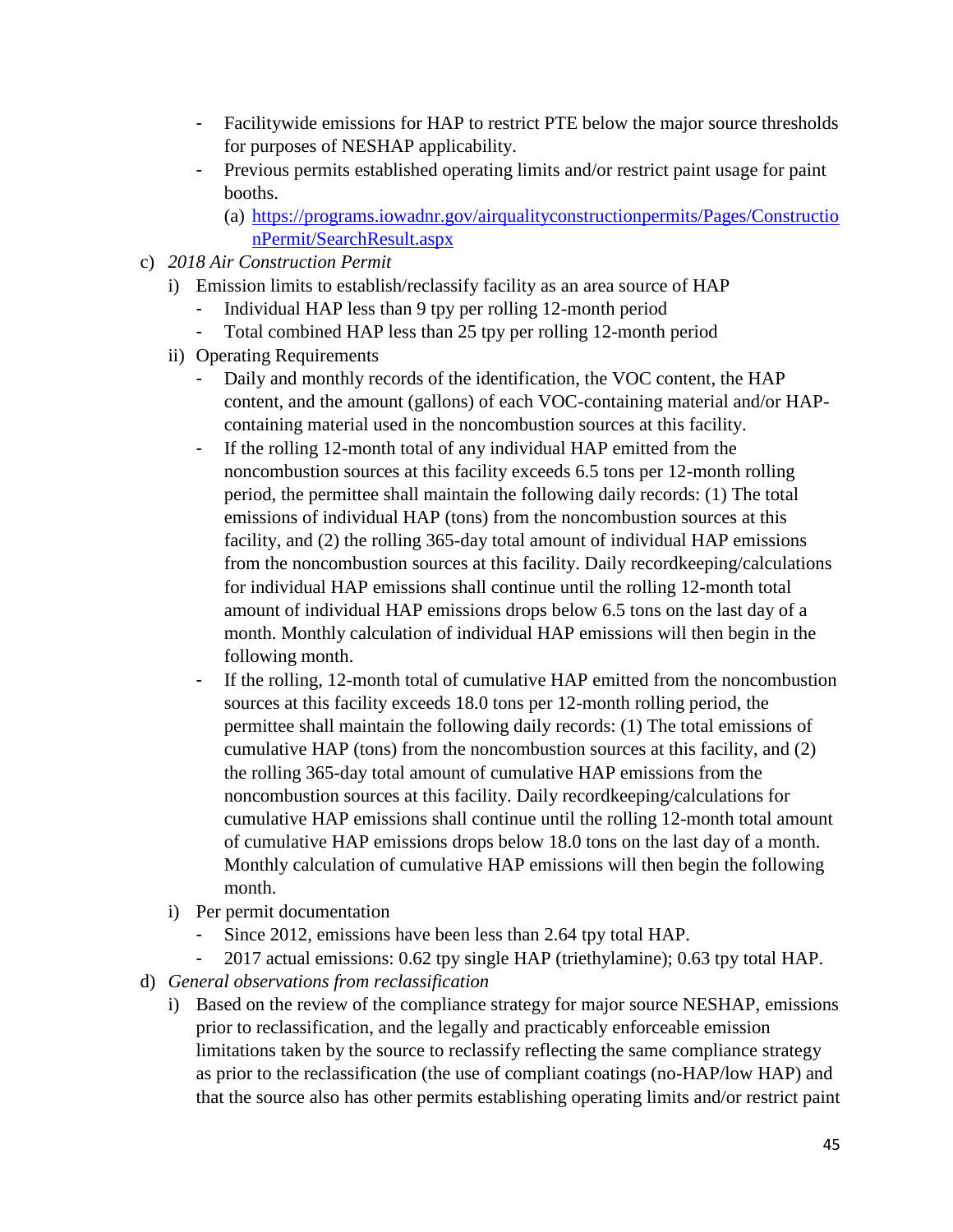usage for paint booths/ovens, we don't expect emission increases resulting from the reclassification of this source to area source status.

# 12) **Kimball Office Salem Wood Office Furniture, Salem, IN**

- a) *Status prior to 2018 MM2A Memo*
	- i) Source submitted an application to IDEM in September 2017 to renew its operating permit and transition to a FESOP.
		- Subject to 40 CFR 63 subpart JJ (wood furniture). Compliance strategy was the use of compliant coatings (no-HAP/low-HAP).
	- ii) 2014 NEI emission data for facility
		- Largest single HAP: 0.05 tpy
		- Total HAP: 0.05 tpy
	- iii) Latest emission data reported to EIS Gateway, for 2016:
		- Total HAP: 0.03 tpy
	- iv) Unrestricted PTE
		- Largest single HAP: 105.39 tpy
		- Total HAP: 195.83 tpy
- b) *Status post-2018 MM2A Memo*
	- i) In April 2018, after a 30-day comment period, IDEM issued the final FESOP limiting PTE HAP to below the major source thresholds and reclassifying this source as an area source under section 112 of CAA and removing applicability to 40 CFR 63 subpart JJ.
- c) *2018 FESOP No 175-39067-00007*
	- i) PTE HAP limitations
		- The input of any single HAP to spray booths, identified as SB1 through SB15, UV-1 and UV-2 shall be limited to less than 9.5 tons per twelve (12) consecutive month period, with compliance determined at the end of each month. The input of any combination of HAPs to spray booths, identified as SB1 through SB15, UV-1 and UV-2 shall be limited to less than 24.0 tons per twelve (12) consecutive month period, with compliance determined at the end of each month.
		- Compliance with these limits, in conjunction with the potential to emit HAPs from the other emission units at this source, shall limit the sourcewide emissions of HAPs to less than ten (10) tons per year of a single HAP and less than twentyfive (25) tons per year of combined HAPs and will render the requirements of 326 IAC 2-7 (Part 70 Permit Program) not applicable to the source.
		- Compliance with the HAP input usage limitations shall be determined by preparing or obtaining from the manufacturer the copies of the "as supplied" and "as applied" HAP data sheets. IDEM, OAQ, reserves the authority to determine compliance using EPA Method 311 - Analysis of Hazardous Air Pollutant Compounds in Paints and Coatings.
	- ii) PTE after issuance of FESOP
		- Largest single HAP: 9.5 tpy (methanol)
		- Total HAP: 24.42 tpy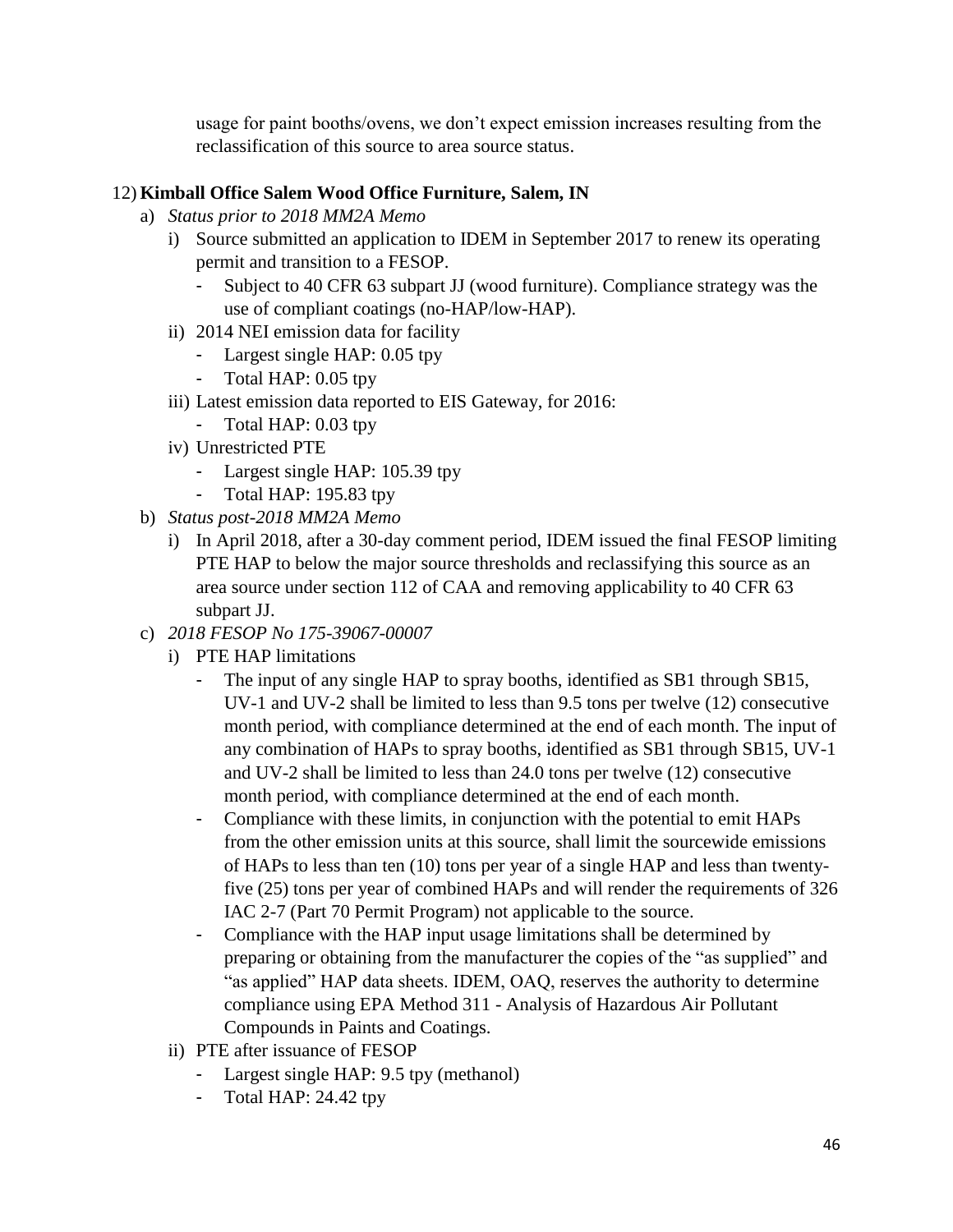- d) *General observations from reclassification*
	- i) Based on the review of the compliance strategy for major source NESHAP, emissions prior to reclassification, and the legally and practicably enforceable emission limitations taken by the source to reclassify reflecting the same compliance strategy as prior to the reclassification (the use of compliant coatings (no-HAP/low HAP), we don't expect emission increases resulting from the reclassification of this source to area source status.

# 13) **Mapes Panels, LLC, Lincoln, NE**

- a) *Status prior to 2018 MM2A Memo*
	- i) Facility was classified as a major source of HAP.
	- ii) Subject to 40 CFR 63 subpart MMMM (Surface Coating of Miscellaneous Metal Parts and Products), subpart PPPP (Surface Coating of Plastic Parts and Products), and subpart QQQQ (Wood Building Products Surface Coating)
		- Compliance strategy to meet major source NESHAP requirement was the use of a regenerative thermal oxidizer (RTO).
	- iii) No HAP emission data for facility available in EIS/NEI 2014.
- b) Status *post-2018 MM2A Memo*
	- i) In May 2018, Mapes Panels submitted a minor source construction permit application requesting that the Lincoln‐Lancaster County Health Department (LLCHD) withdraw the June 28, 2017, operating permit renewal application concurrent with issuance of a construction permit to establish the facility as an area source of HAP.
	- ii) LLCHD issued a minor NSR permit effective on September 1, 2018. A 30-day period was allowed for public comments.
- c) *2018 Permit to Construct/Reconstruct/Modify An Air Contaminant Source No 199*
	- i) Allows for operation of architectural panel laminating spray line with permanent total enclosure and a thermal oxidizer.
	- ii) Sets emission limits to establish/reclassify facility as an area source of HAP
		- Individual HAP less than 2.5 tpy (any 12 consecutive months)
		- Total combined HAP less than 10.0 tpy (any 12 consecutive months)
	- iii) Operational limits
		- Limit adhesive throughput associated with EU 1-1 (Architectural Panel Laminating – Spray Line) to no more than 64,500 gallons during any consecutive 12-month period.
		- VOC and organic HAP emissions from EU 1-1 (Architectural Panel Laminating Spray Line) shall be controlled by EU 3-1 (Thermal Oxidizer). EU 3-1 shall be capable of achieving and maintaining, at a minimum, a destruction and removal efficiency (DRE) of 95.0% of emissions of VOCs and organic HAP.
			- (a) Operational parameters for RTO include continuous compliance with temperature requirement.
- d) *General observations from reclassification*
	- i) Based on the review of the compliance strategy for major source NESHAP, emissions prior to reclassification, and the legally and practicably enforceable emission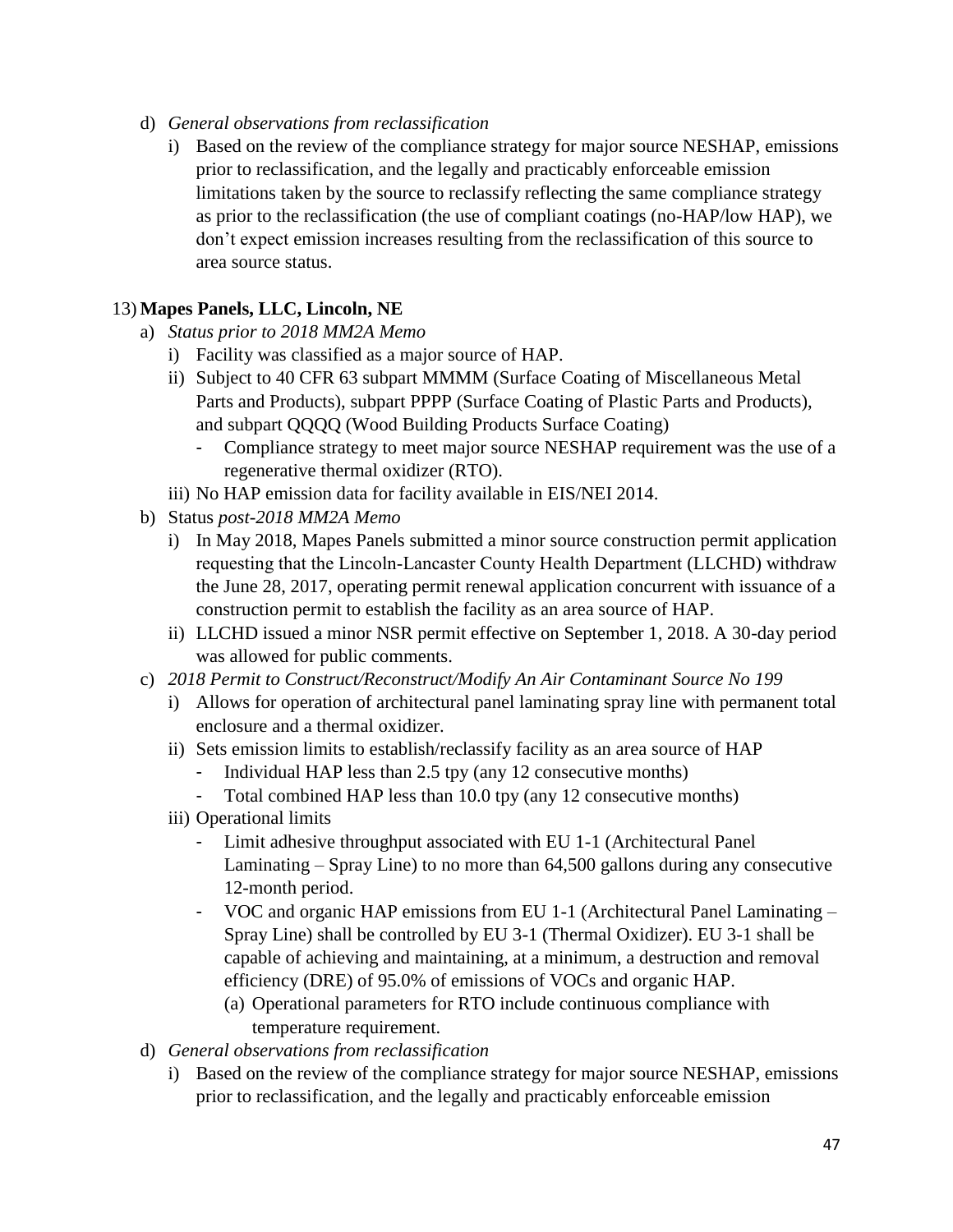limitations taken by the source to reclassify reflecting the same operational design, control technology and emission destruction efficiency as prior to the reclassification, we don't expect emission increases resulting from the reclassification of this source to area source status.

### 14) **Meridian Manufacturing Group, Storm Lake, IA**

- a) *Status prior to 2018 MM2A Memo*
	- i) Source was classified as major for HAP.
	- ii) Subject to 40 CFR 63 subpart MMMM (Miscellaneous Metal parts and Products Surface Coating). Compliance strategy was the use of compliant coatings (no-HAP/low-HAP).
	- iii) 2014 NEI emission data for facility
		- Largest single HAP: 1.23 tpy
		- Total HAP: 1.61 tpy (RTR modeling file: 9.52 tpy)
	- iv) Latest emission data reported to EIS Gateway, for 2016:
		- Total HAP: 3.06 tpy
- b) *Status post-2018 MM2A Memo*
	- i) On May 3, 2018. facility submitted an air construction permit application to IA DNR to establish enforceable limits for VOC and HAP to get out of Title V. IA DNR issue the construction permit on July 19, 2018. Plant Number 11-01-029; Project Number 18-181.
	- ii) This facility is now subject to NESHAP subpart XXXXXX, National Emission Standards for Hazardous Air Pollutants: Area Source Standards for Nine Metal Fabrication and Finishing Source Categories.
- c) *2018 Air Quality Construction Permit Project Number 18-181*
	- i) All VOC and HAP emissions from this unit are accounted for in the facility's paint booth permits.
	- ii) Limits:
		- Spray booths limited to 40,000 gallons/yr paint @ 4.52 lb/gal VOC, 0.19 lb/gal SHAP, 0.24 lb/gal THAP. Limited to 700 gal/yr solvent @ 7.5 lb/gal.
			- (a) Maintain the SDS of any paint used at this facility showing the SHAP content.
			- (b) The total HAP (THAP) content of any paint used in this facility shall not exceed 0.24 pounds per gallon. Maintain the SDS of any paint used at this facility showing the THAP content.
		- Welding areas limited in hours of operation
		- Plasma table limited in hours of operation
	- iii) This facility is subject to NESHAP subpart XXXXXX, National Emission Standards for Hazardous Air Pollutants: Area Source Standards for Nine Metal Fabrication and Finishing Source Categories.
		- Spray booths monitoring and work practice requirements
		- Welding areas monitoring and work practice requirements
		- Plasma table work practices
	- iv) Potential emissions from engineering analysis: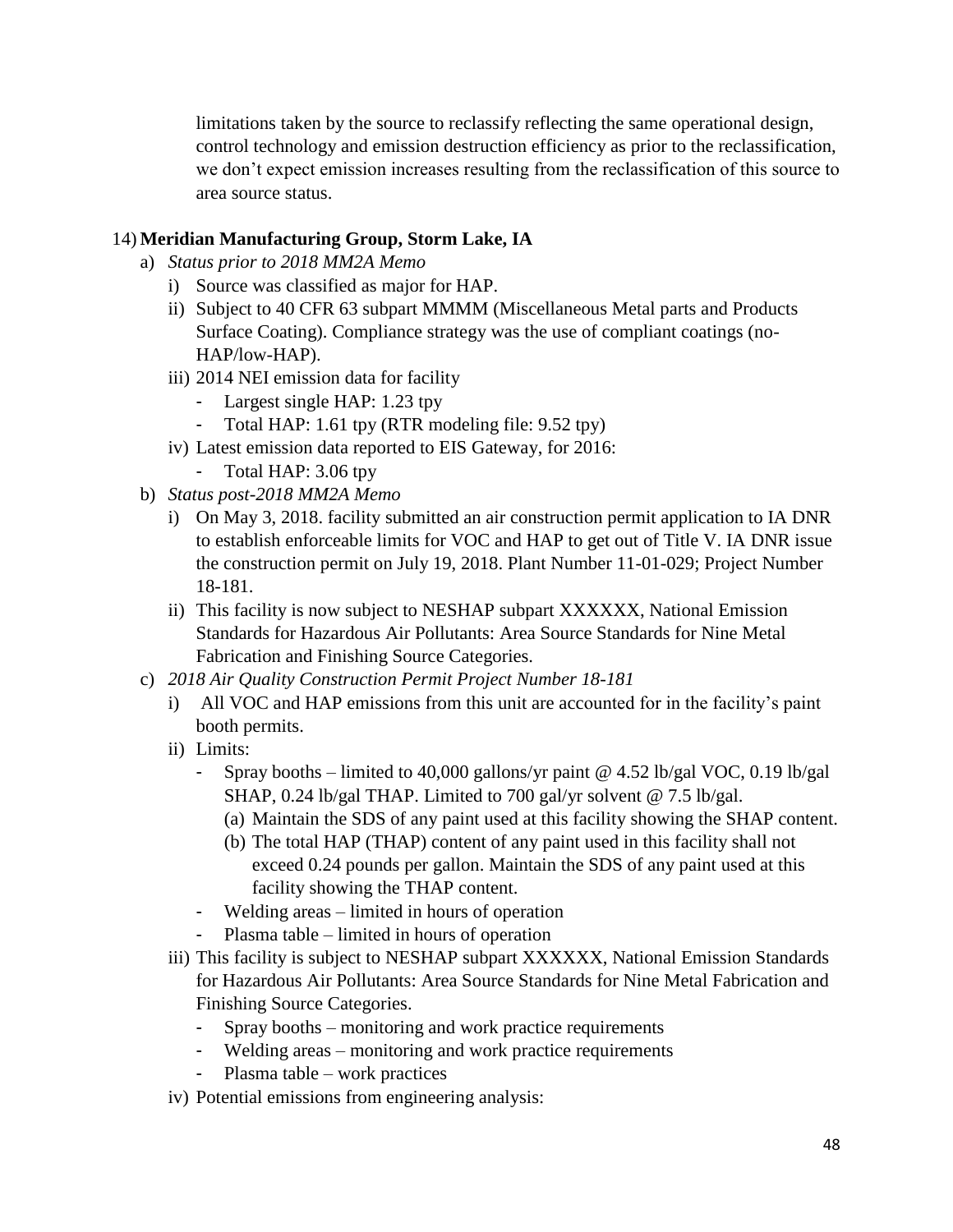- Largest single HAP: 4.9 tpy
- Total HAP: 5.9 tpy
- d) *General observations from reclassification*
	- i) Based on IA's engineering analysis for permit, source wants to leave open the option to use paints and metals with the MFHAPs.
	- ii) Previous applicable NESHAP (MMMM)
	- iii) only regulates organic HAP. Source had the flexibility of using paints and metals with MFHAP while a major source. By reclassifying this source is now subject to the metal fabrication and finishing area source NESHAP (40 CFR 63 subpart XXXXXX [6X]), whenever using spray material containing MFHAP as defined in 40 CFR §63.11522. 40 CFR 63 Subpart 6X includes monitoring and work practice requirements for the spray booths, work practice and opacity monitoring requirements for welding areas and work practice requirements for their plasma table. All potential metal HAP emissions are controlled because the equipment standards and management practices requirements of 40 CFR subpart 6X control particulate matter as a surrogate for MFHAP. 40 CFR subpart 6X requires spray booths to be fitted with filter technology demonstrated to achieve at least 98% control efficiency of paint overspray (arrestance). We don't expect emission increases from the reclassification of this source.
	- iv) Based on the review of the compliance strategy for major source NESHAP, emissions prior to reclassification, and the legally and practicably enforceable emission limitations taken by the source to reclassify reflecting the same compliance strategy as prior to the reclassification (the use of compliant coatings [no-HAP/low HAP] and limits on usage and hours of operation), we don't expect emission increases resulting from the reclassification of this source to area source status.

#### 15) **Novel Iron Works Inc., Greenland, NH**

- a) *Status prior to 2018 MM2A Memo*
	- i) Novel Iron Works, Inc. (Novel) was issued a Title V Permit (TV-OP-049) on December 10, 2003, for spray painting of structural metal components. Novel was issued another Title V Permit (TV-049) on February 1, 2016.
	- ii) Facility subject to 40 CFR 63 subpart MMMM (Miscellaneous Metal parts and Products Surface Coating). Compliance strategy was the use of compliant coatings (no-HAP/low-HAP).
	- iii) 2014 NEI emission data for facility:
		- Largest single HAP: 0.12 tpy
		- Total HAP: 0.81 tpy
	- iv) Actual uncontrolled emissions for 2017 as reported by facility:
		- Largest single HAP: 0.18 tpy
		- Total HAP: 0.25 tpy.
- b) *Status post-2018 MM2A Memo*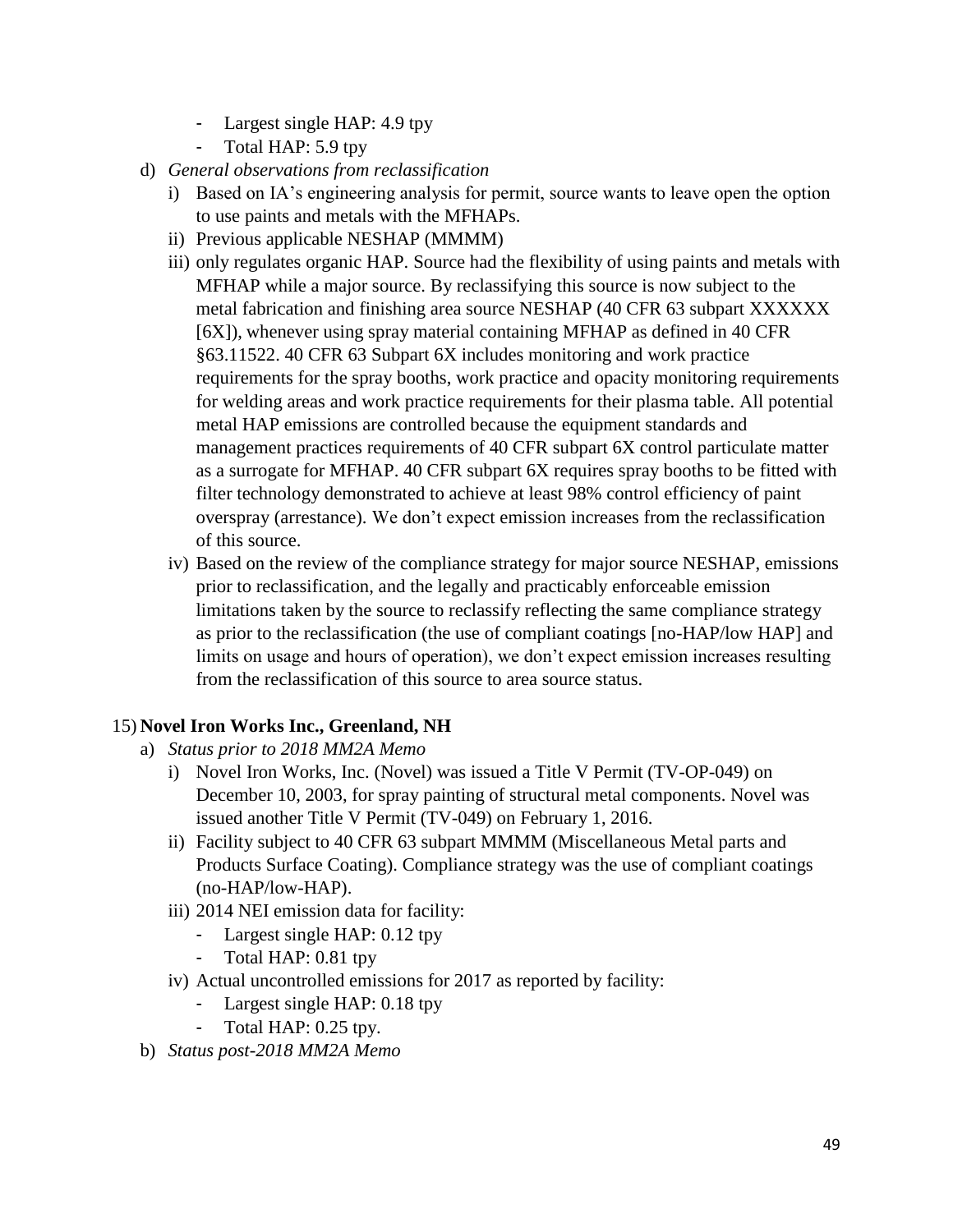- i) Novel submitted an application on May 25, 2018, requesting enforceable limitations on the potential to emit HAP to below the major source threshold of 10 tpy for any individual HAP and 25 tpy for combined HAP.
- ii) 30-day public comment period 11/20 12/21/2018
- iii) Final temporary permit issued 12/31/18.
- c) *Temporary Permit TP–0228*
	- i) Facility removed from Title V requirements by temporary permit.
	- ii) As a compliance strategy, per the temporary permit, the facility must continue to use compliant (low- or no-HAP) coatings in their spray painting process and document via reporting/record-keeping requirements.
	- iii) Per their permit, the facility has the potential to emit HAP above the major source thresholds. PTE limits of HAP to  $\langle 10/25 \rangle$  tpy added to this permit, establishing the facility as a synthetic area source for HAP.
		- Maintain monthly records of total quantity of coating, thinning and cleaning material containing VOCs, HAPs and/or RTAPs; and SDS or other documentation containing the concentration of total VOCs, each HAP, and each RTAP in each coating, thinning and cleaning material used.
		- Submit an annual emissions report which shall include the following information: a.) Actual calendar year emissions of: 1.) Total VOCs; 2.) Each RTAP and each HAP reported by CAS number;

b.) The methods used in calculating such emissions in accordance with Env-A 705.02, D*etermination of Actual Emissions for Use in Calculating Emission-Based Fee*;

c.) The emission factors and the origin of the emission factors; and

d.) total quantity of coating, thinning and cleaning material containing VOCs, HAPs and/or RTAPs compiled on a monthly basis.

- iv) 40 CFR 63 XXXXXX (Nine metal fabrication and finishing source category for area sources) is applicable to the source. NHDES has not taken delegation of this rule and so no applicable requirements have been placed into the permit.
- d) *General observations from reclassification*
	- i) Based on the review of the compliance strategy for major source NESHAP, emissions prior to reclassification, and the legally and practicably enforceable emission limitations taken by the source to reclassify reflecting the same compliance strategy as prior to the reclassification (the use of compliant no-HAP/low-HAP coatings), we don't expect emission increases resulting from the reclassification of this source to area source status.

# 16) **Shelburne Shipyard Inc, Shelburne, VT**

- a) *Status prior to 2018 MM2A Memo*
	- i) Facility was constructed and commenced operations without a Permit to Construct or a Title V Permit to Operate and had uncontrolled HAP PTE above major source thresholds (even though actual emissions were much lower, according to EPA).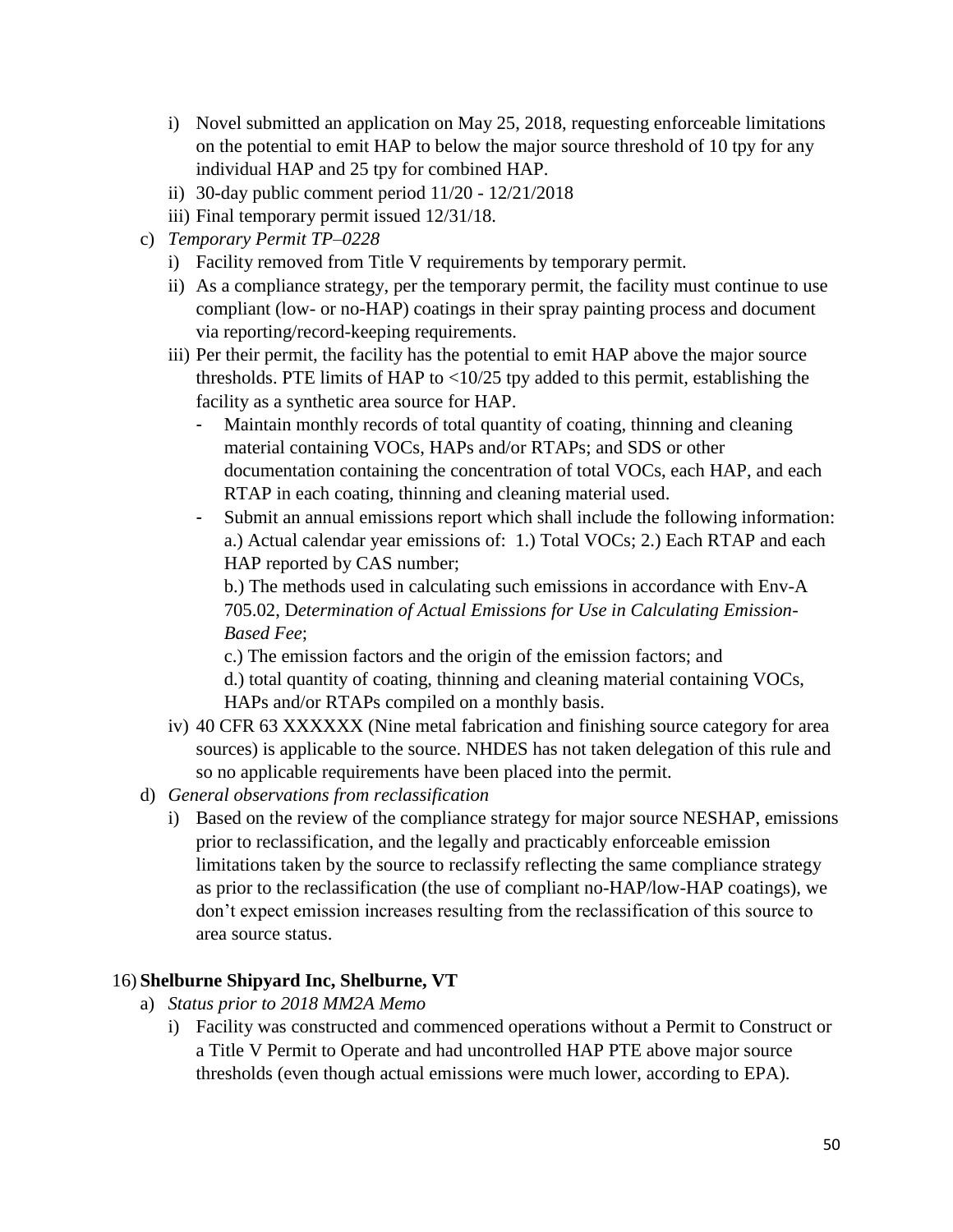- ii) Subject to 40 CFR 63 subpart II (Ship building and ship repair surface coatings). Compliance strategy was the use of compliant coatings.
- iii) No HAP emission data for facility available in EIS/NEI 2014.
- iv) In January 2018, facility submitted a Permit to Construct and a Permit to Operate as a Synthetic Minor source that included an allowable emissions limit of less than 10 tons per year of all pollutants combined.
- b) *Status post-2018 MM2A Memo*
	- i) On April 26, 2018, VT issued an Air Pollution Control Permit to Construct for the facility with restrictions on PTE below the major source thresholds. The facility will not be subject to Subpart II or Title V.
- c) *2018 Air Pollution Control Permit to Construct- AP-15-025*
	- i) HAP PTE Limits The permit restricts emissions of individual HAP from the facility to less than 8 tpy and emissions of total HAP and VOC combined to less than 8 tpy based upon any rolling 12-month period for combined total emissions of HAP and VOC. Limitation includes all surface coating operations, including coatings and solvents.
	- ii) Compliance strategy Permit requires the facility to use both compliant materials (low/no HAP coatings) and emission control equipment (filters) as enforceable conditions to achieve compliance.
	- iii) Reporting Requirements
		- At the beginning of each month, the Permittee shall calculate the total quantity of the following emissions from the use of all coatings and solvents combined for the previous month as well as the previous twelve (12) consecutive calendar months, including "low-usage exempt" coatings, expressed in tons of VOC and pounds of HAC and HAP:
			- (a) VOC emissions;
			- (b) Each individual HAC emission; and
			- (c) Each individual HAP emission;
			- (d) The combined VOC and total of HAP emissions. For purposes of this condition, emissions that are considered to be both hazardous air pollutants and volatile organic compounds need not be double counted. (This is for comparison to the VOC, HAP and HAC limits of conditions (10) and (13) of this Permit.)
- d) *General observations from reclassification*
	- i) Based on the review of the compliance strategy for major source NESHAP, emissions prior to reclassification, and the legally and practicably enforceable emission limitations taken by the source to reclassify reflecting the same compliance strategy as prior to the reclassification (the use of compliant no-HAP/low-HAP coatings), we don't expect emission increases resulting from the reclassification of this source to area source status.

### 17) **Talaria Company, LLC, Trenton, ME**

a) *Status prior to 2018 MM2A Memo*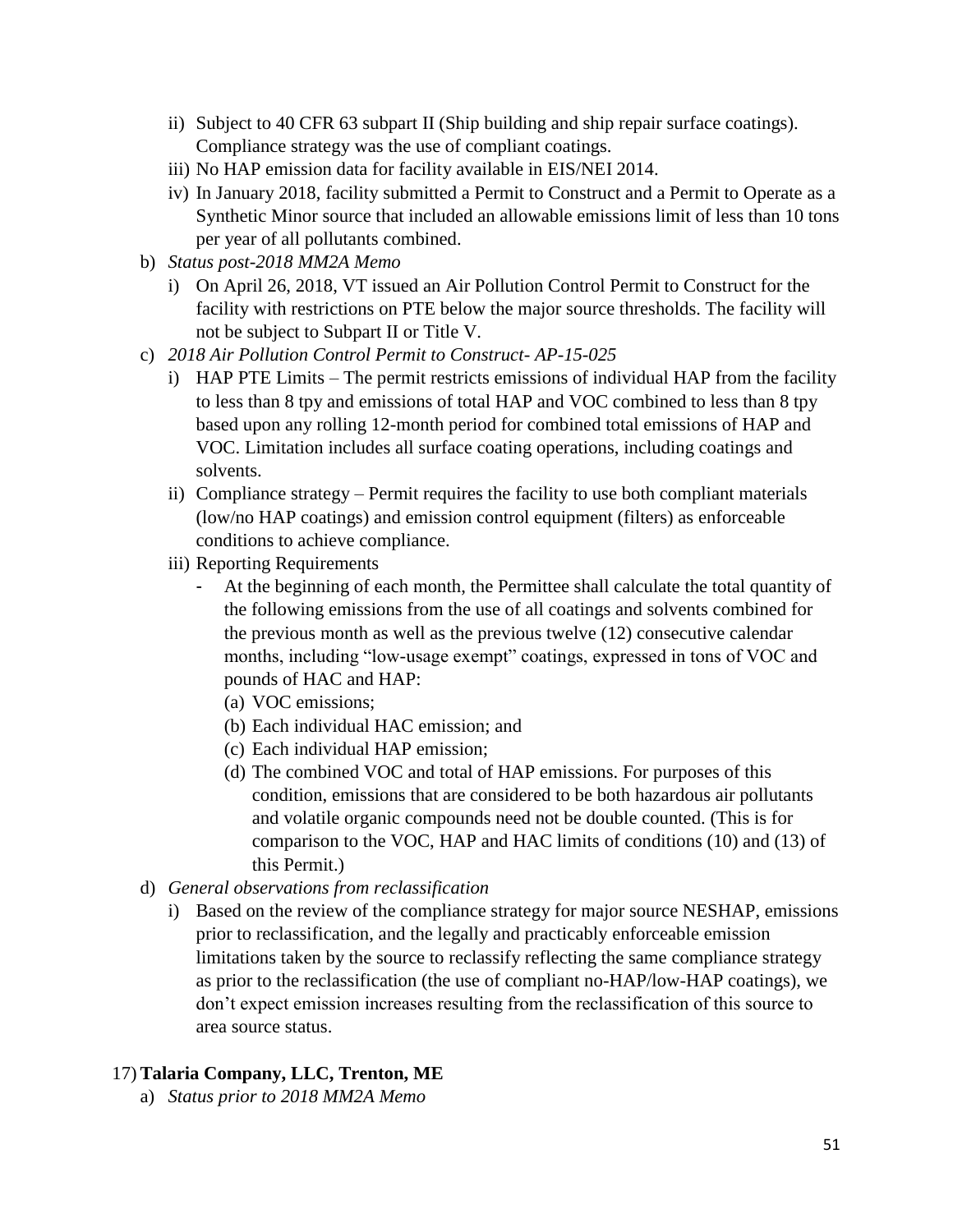- i) The facility was issued an initial Title V License in 2002.
- ii) Subject to 40 CFR 63 subpart VVVV (boat manufacturing). Compliance strategy was the use of compliant materials.
- iii) Subject to 40 CFR 63 subpart ZZZZ (RICE for area sources).
- iv) Since its initial license, the facility had reduced HAP emissions to below major source thresholds through operational changes.
- v) 2014 NEI emission data for facility
	- Largest single HAP: 4.59 tpy
	- Total HAP: 9.24 tpy
- b) *Status post-2018 MM2A Memo*
	- i) Source submitted a request to license its existing equipment and equipment and processes from another nearby facility being merged with the original facility. They requested HAP PTE limits below major source thresholds and for the agency replace its Title V license with a minor source license.
	- ii) In May 2018, ME DEP issued the Minor Source Air Emission License [\(A-798-71-C-](http://www.maine.gov/dep/ftp/AIR/licenses/ch115/A0798CRA.pdf) $R/A$ ).
- c) *Minor Source Air Emission License*
	- i) Establishes HAP PTE limits
		- Largest single HAP: 9.9 tpy
		- Total HAP: 24.9 tpy
	- ii) With the annual VOC and PTE limits associated with the boat building processes (composite fabrication and coating operations) and work practice standards, the facility's emissions are below major thresholds for HAP.
		- Facility processes must adhere to Maine's Best Practical Treatment (BPT), which means the facility uses methods that control or reduce emissions to the lowest possible level considering the existing state of technology, effectiveness of available alternatives, and economic feasibility for the type of establishment involved.
		- Epoxy-based part production and curing processes use low/no HAP materials, and the agency considers this process an insignificant activity.
		- Polyester/vinylester resin operations use higher HAP materials, but the facility uses a closed-molding operation to limit emissions.
		- Work practice standards also include good housekeeping practices such as leak detection and repair, with annual reporting required.
		- The facility shall also continue research and manufacturing test trials of pollution prevention technologies.
	- iii) Compliance demonstration: maintaining records of total HAP and single HAP on a monthly and 12-month rolling total basis using mass-balance calculations.
- d) *General observations from reclassification*
	- i) Based on the review of the compliance strategy for major source NESHAP, emissions prior to reclassification, and the legally and practicably enforceable emission limitations taken by the source to reclassify reflecting the same compliance strategy as prior to the reclassification (the use of compliant no-HAP/low-HAP coatings), the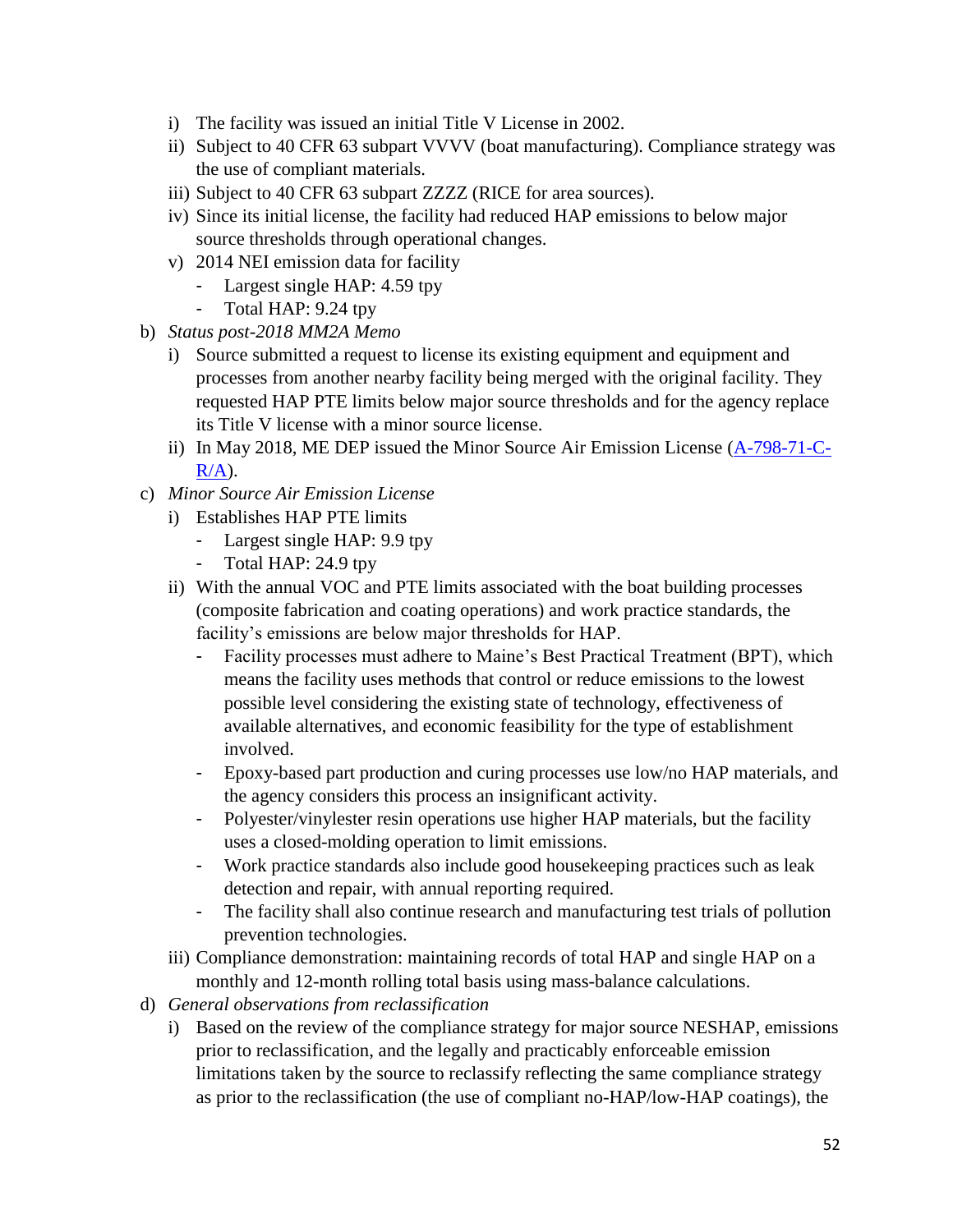state's BPT requirements and permit-required work practice standards, we don't expect emission increases resulting from the reclassification of this source to area source status.

## 18) **Tower Industries, Ltd, Massillon, OH**

- a) *Status prior to 2018 MM2A Memo*
	- i) Facility was a major source of HAP beyond its compliance date for the applicable MACT standard, and thus was considered a major source and required to obtain a Title V permit.
		- Draft Title V permit renewal issued 12/22/2017, but no final version was issued prior to reclassification.
	- ii) Subject to 40 CFR 63 subpart WWWW (Reinforced Plastic Composites Production). Compliance strategy was the use of compliant materials.
	- iii) One emissions unit was subject to the MACT standard, the reinforced plastics composite production unit P002 (solid surface casting line, affected operations are mixing, cleaning of equipment, and HAP containing materials storage).
		- The only HAP is styrene- also a VOC. VOC emissions are equal to HAP/styrene emissions.
		- Best Available Technology, or BAT, standards were required for VOC emissions for this unit. Work practice standards for this unit require no-HAP materials, except in closed systems where HAP were fully controlled. Other work practice standards used included proper storage of HAP-containing materials.
		- Use of only non-VOC clean-up solvent per BAT is more stringent that the limitation in subpart WWWW prohibiting the use of HAP coating solvents.
	- iv) No HAP emissions in 2014 NEI or in EIS.
- b) *Status post-2018 MM2A Memo*
	- i) Prior to final issuance of the Title V permit,
	- ii) The facility submitted calculations demonstrating that the facility's current PTE for HAP is less than 10 tpy.
- c) *Permit-to-Install P0123990*
	- i) PTIO issued May 18, 2018.
		- Permit describes itself as "Renewal PTIO issued to transition this facility from TV major source status to minor source status due to revocation of the US EPA MACT 'once-in-always-in' policy guidance."
	- ii) The facility's current potential to emit for VOC is less than 10 tons per year.
	- iii) Same BAT and work practice standards limiting HAP emissions outlined in previous draft Title V permit remain in place in PTIO.
		- Operational restriction- The permittee shall use only non-VOC containing cleanup material in this emissions unit
		- Recordkeeping- The permittee shall collect and record the following information on a daily basis for this emissions unit:
			- a. the name and identification number of the resin employed;
			- b. the tons of resin used per day;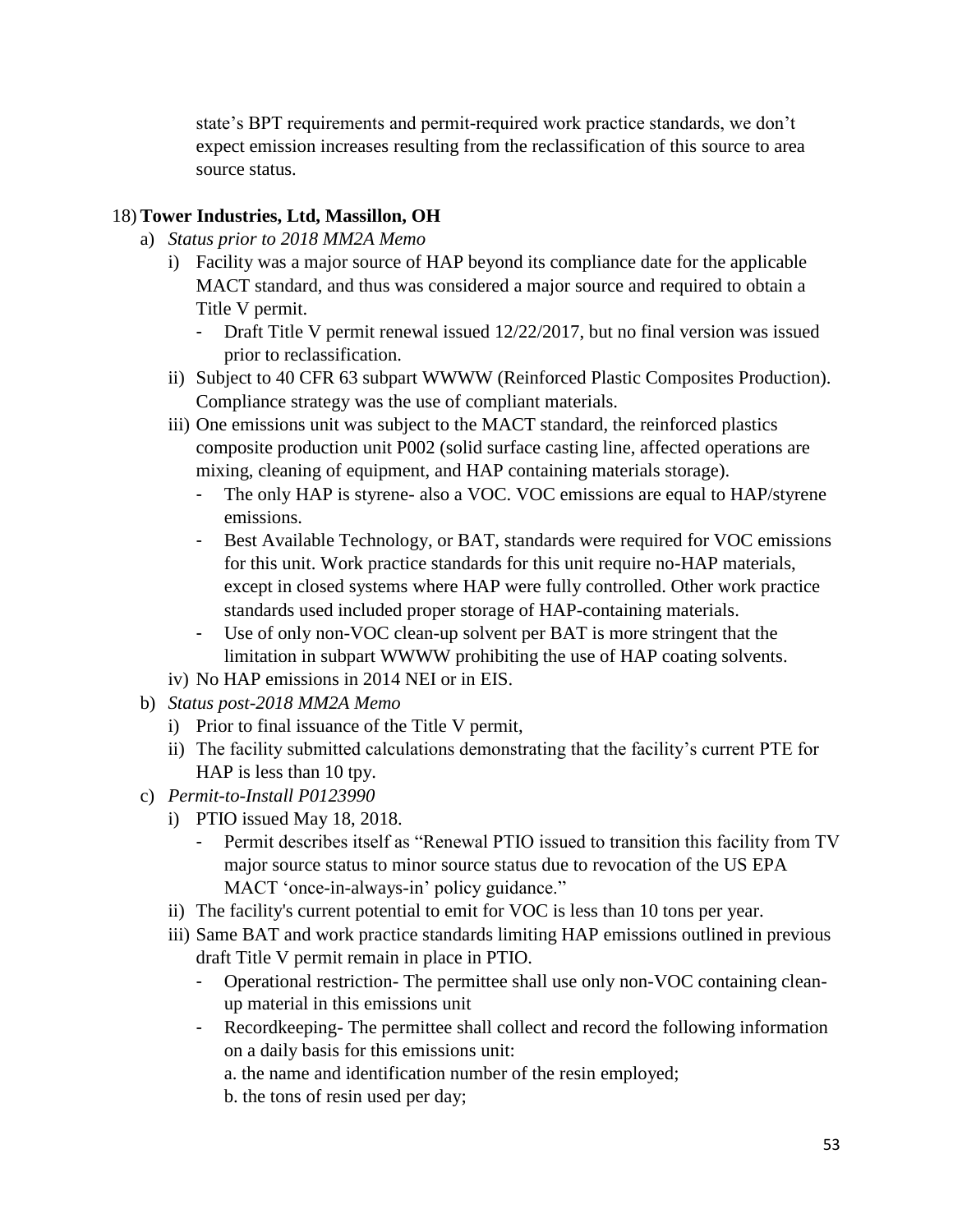c. the starting monomer (styrene) VOC content of the resin (as employed) in pounds styrene/pound resin;

d. the number of hours per day the emissions unit was in operation; and e. the name, identification number and VOC content of the cleanup/solvent material used.

- d) *General observations from reclassification*
	- Use of only non-VOC clean-up solvent per BAT is more stringent that the limitation in subpart WWWW.
	- Based on the review of the compliance strategy for major source NESHAP and the legally and practicably enforceable emission limitations taken by the source to reclassify, which reflect the same compliance strategy as prior to the reclassification (the use of no-HAP compliant coatings and work practice standards), we don't expect emission increases resulting from the reclassification of this source to area source status.

# 19) **TruStile Doors of Iowa, Northwood, IA**

- a) *Status prior to 2018 MM2A Memo*
	- i) Major source for VOC and HAP.
	- ii) Subject to 40 CFR 63 subpart QQQQ (Surface Coating of Wood Building Products). Compliance strategy was the use of compliant coatings (no-HAP/low-HAP).
	- iii) 2014 NEI emission data for facility:
		- Largest single HAP: 0.40 tpy
		- Total HAP 0.72 tpy
	- iv) Latest emission data reported to EIS Gateway, for 2016:
		- Total HAP: 1.1 tpy
- b) *Status post-2018 MM2A Memo*
	- i) IA DNR issued the Air Quality Construction Permit in May 2018, updating VOC and HAP limits and NESHAP applicability.
- c) *2018 Air Quality Construction Permit*
	- i) Establishes emission limits for spray booths, adhesive and putty application
		- The owner or operator shall not emit more than 9.0 tons of single HAP from all noncombustion sources at this facility per rolling 12-month period. The owner or operator shall not emit more than 24.0 tons of total HAP from all noncombustion sources at this facility per rolling 12-month period. These limits were established to limit HAP emissions below the area source HAP limits.
	- ii) Establishes operating limits for spray booths
		- Shall not use more than 16,000 gallons of any surface coating materials per rolling 12-month period.
	- iii) Compliance demonstration and recordkeeping
		- The facility is required to track actual SHAP and THAP emissions from all noncombustion sources on a rolling 12-month basis. The facility is also required to track VOC material usage from the spray booths and putty application and actual VOC emissions from the adhesive application.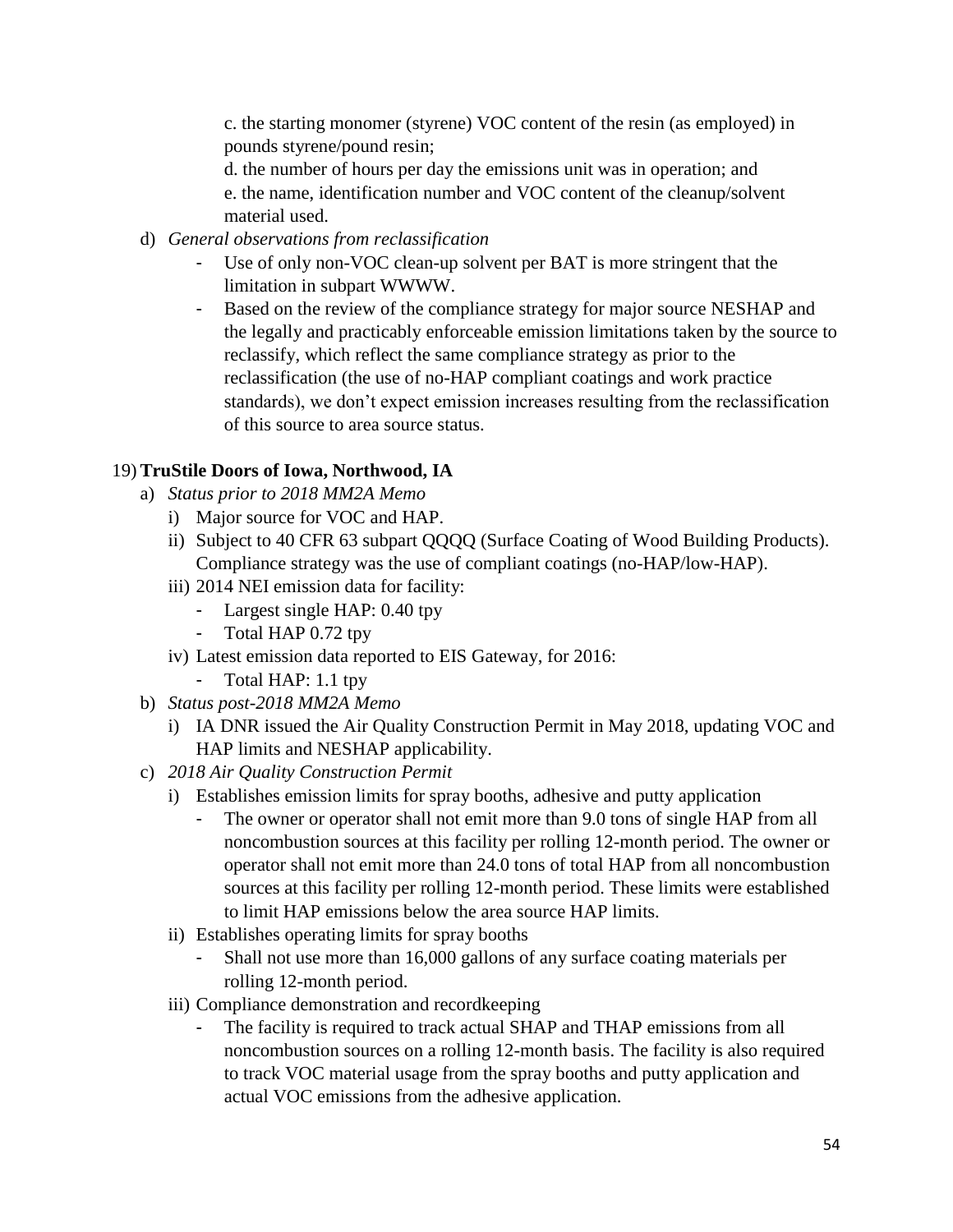- If the rolling 12-month total amount of single HAP emissions from all noncombustion sources, including the spray booths, adhesive application, and putty application, exceeds 7.2 tons, the owner or operator shall track single HAP emissions on a daily basis. On a daily basis, the owner or operator shall calculate the 365-day total amount of single HAP emissions from these emission units. This calculation must be done each day until the 365-day total amount of single HAP emissions from these emission units are less than 7.2 tons. Calculations may then be performed on a monthly basis as long as the total amount of single HAP emissions is below 7.2 tons.
- If the rolling 12-month total amount of total HAP emissions from all noncombustion sources, including the spray booths, adhesive application, and putty application, exceeds 19.2 tons, the owner or operator shall track total HAP emissions on a daily basis. On a daily basis, the owner or operator shall calculate the 365-day total amount of total HAP emissions from these emission units. This calculation must be done each day until the 365-day total amount of total HAP emissions from these emission units are less than 19.2 tons. Calculations may then be performed on a monthly basis as long as the total amount of total HAP emissions is below 19.2 tons.
- d) *General observations from reclassification*
	- i) IA's engineering evaluation shows that, the actual HAP (and VOC) emissions over the past 15 years have not been close to the major source thresholds.
	- ii) In EPA's 2018 Risk and Technology review rulemaking for this category, EPA stated that EPA's review of the developments in technology for the Surface Coating of Wood Building Products source category did not reveal any changes in practices, processes, and controls. In the original NESHAP, we noted that the most prevalent form of emission control for surface coating of wood building products is the use of low-volatile organic compounds and low-HAP coatings, such as waterborne or ultraviolet (UV)-cured coatings. That continues to be the prevalent compliance approach.
	- iii) Based on the review of the compliance strategy for major source NESHAP, emissions prior to reclassification, and the legally and practicably enforceable emission limitations taken by the source to reclassify reflecting the same compliance strategy as prior to the reclassification (the use of compliant coatings (no-HAP/low HAP), and limits on operation, we don't expect emission increases resulting from the reclassification of this source to area source status.

### 20) **Vacuum Orna-Metal, Romulus, MI**

- a) *Status prior to 2018 MM2A Memo*
	- i) On November 6, 2017, the issuance data of ROP No. MI-ROP-B4550-2017, Vacuum Orna-Metal (VOM) was required to obtain and operate in compliance with an ROP because the facility's PTE HAP classified VOM as a major source.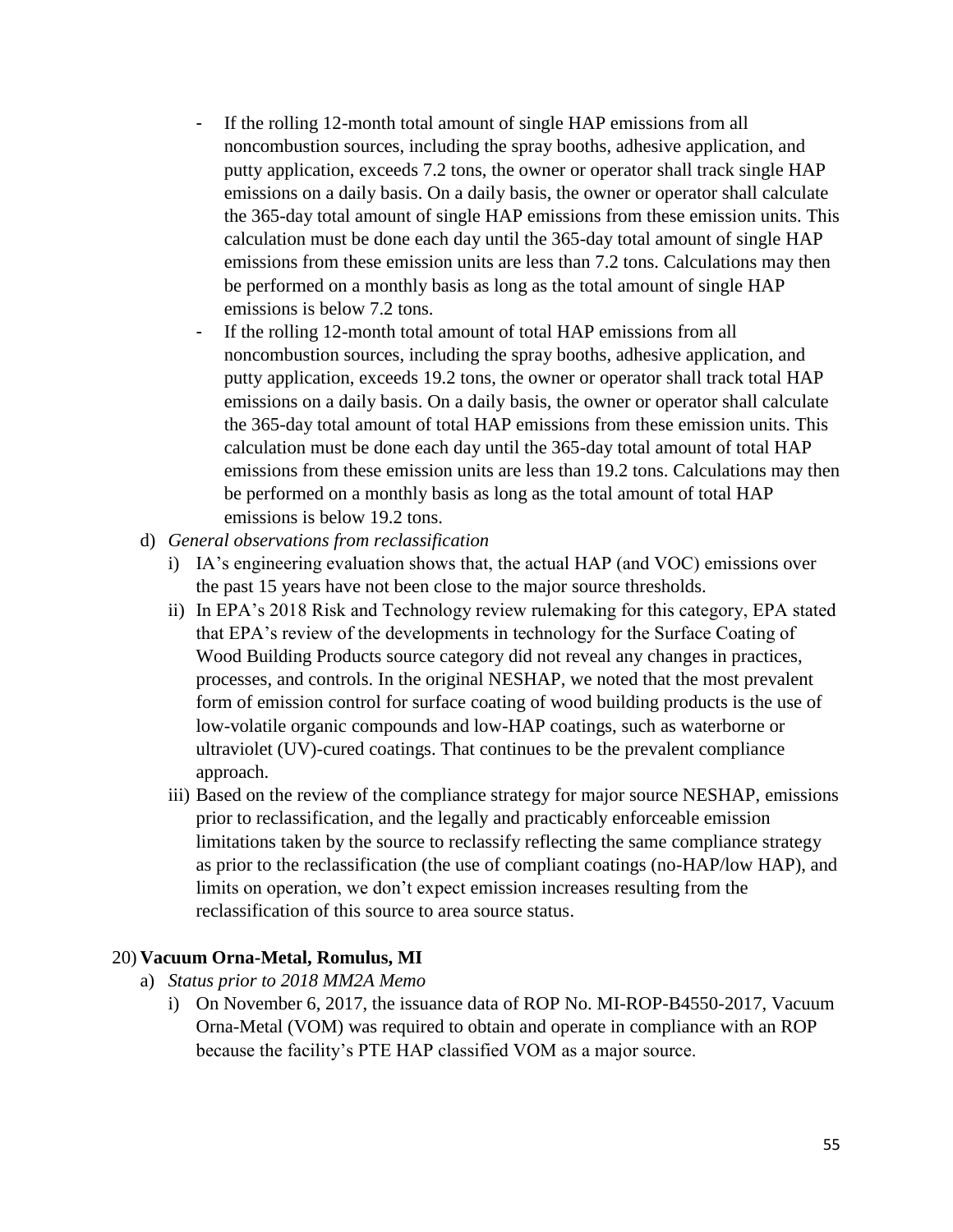- ii) VOM was subject to 40 CFR 63 subpart PPPP (Surface Coating of Plastic Parts and Products). Compliance strategy was the use of compliant coatings (no-HAP/low-HAP).
- iii) Latest emission data reported to EIS Gateway, for 2015:
	- Total HAP: 0.98 tpy
- b) *Status post-2018 MM2A Memo*
	- i) On March 23, 2018, VOM obtained Permit to Install (PTI) No. 145-16A and began operating under legally enforceable permit conditions limiting the PTE to below the major source thresholds.
	- ii) On September 14, 2018, VOM requested reclassification under the MM2A memo as an area source.
	- iii) On November 14, 2018, the state sent a letter agreeing to the reclassification and voided ROP No. MI-ROP-B4550-2017, meaning the source is no longer subject to Title V requirements.
- c) *PTI No. 145-16A*
	- i) Emission limits: less than 8.9 tpy of individual HAP and less than 22.4 tpy of combined HAP, VOC less than 89.9 tpy based on a 12-month rolling period as determined at the end of each calendar month.
	- ii) Material limits: VOC content of coatings as applied (7.5lb/gal minus water), coatings-24,200 gallons/yr based on a 12-month rolling period as determined at the end of each calendar month.
	- iii) Compliance strategy involves using compliant materials (no-HAP/low-HAP coatings).
	- iv) The permittee shall determine the HAP content of any material as applied and as received, using manufacturer's formulation data. Upon request of the AQD District Supervisor, the permittee shall verify the manufacturer's HAP formulation data using EPA Test Method 311.
	- v) The permittee shall keep the following information on a monthly basis for FGFACILITY:
		- a) Gallons or pounds of each HAP containing material used.
		- b) Where applicable, gallons or pounds of each HAP containing material reclaimed.

c) HAP content, in pounds per gallon or pounds per pound, of each HAP containing material used.

d) Individual and aggregate HAP emission calculations determining the monthly emission rate of each in tons per calendar month.

e) Individual and aggregate HAP emission calculations determining the annual emission rate of each in tons per 12-month rolling time period as determined at the end of each calendar month.

The permittee shall keep the records using mass balance, or an alternative format acceptable to the AQD District Supervisor. The permittee shall keep all records on file and make them available to the Department upon request.

d) *General observations from reclassification*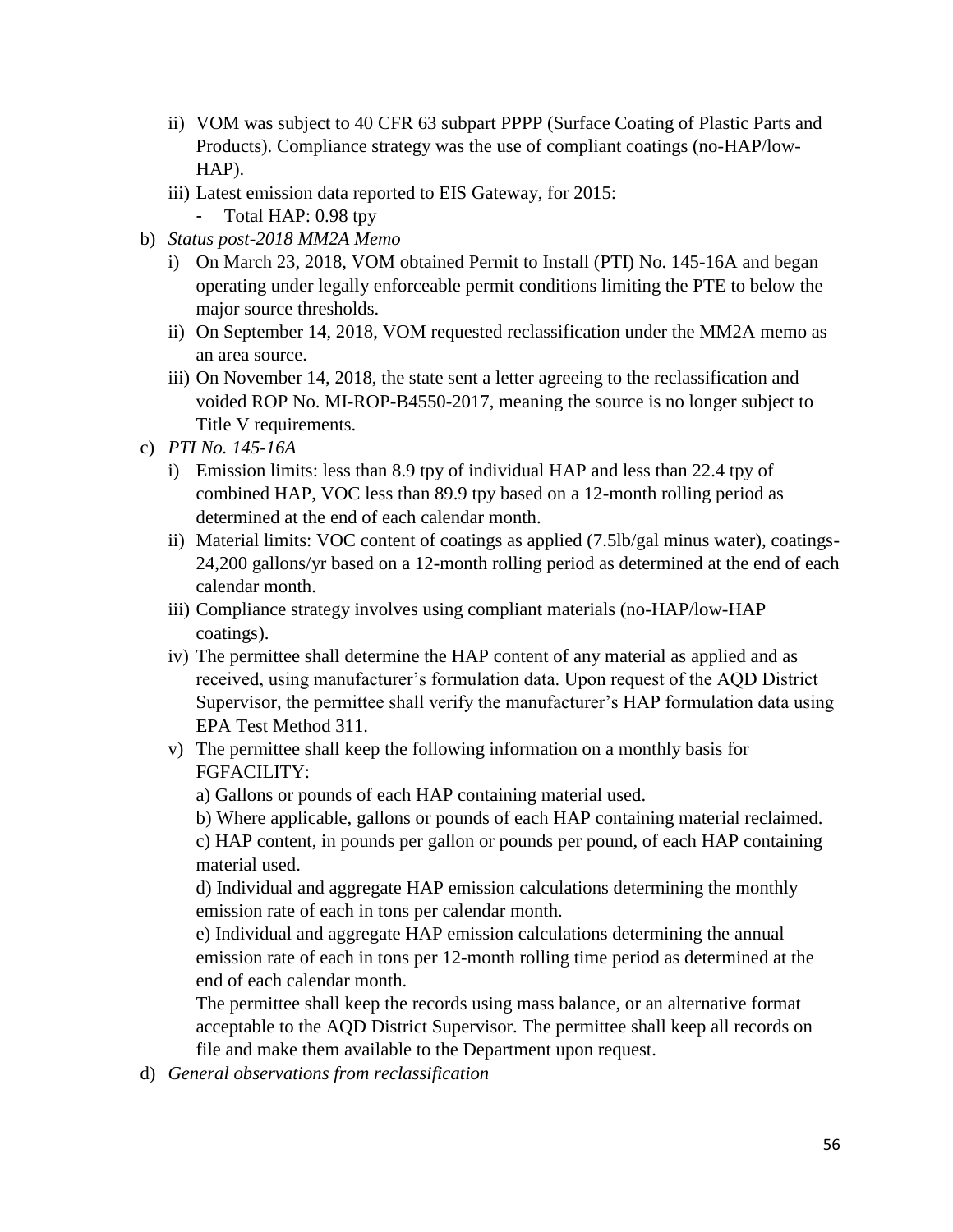i) Based on the review of the compliance strategy for major source NESHAP, emissions prior to reclassification, and the legally and practicably enforceable emission limitations taken by the source prior to reclassification (the use of compliant no-HAP/low HAP coatings), we don't expect emission increases resulting from the reclassification of this source.

## 21) **Vanguard National Trailer Corporation, Monon, IN**

- a) *Status prior to 2018 MM2A Memo*
	- i) Stationary truck trailer manufacturing
	- ii) Subject to 40 CFR part 63, subpart MMMM (Miscellaneous Metal Parts and Products) for paint booths. Compliance strategy was the use of compliant coatings (no-HAP/low-HAP).
	- iii) Subject to 40 CFR part 63, subpart ZZZZ, for the standby spark ignition emergency generator (area sources)
	- iv) Subject to 40 CFR part 63, subpart CCCCCC (Gasoline Dispensing Facilities for area sources), for the fueling operations
	- v) Source removed emission units: primer booth, finish paint booth, dutch oven boiler.
	- vi) 2014 NEI emission data for facility:
		- Largest single HAP: 0.30 tpy
		- Total HAP: 0.32 tpy; RTR modeling file 1.49 tpy
	- vii)Latest emission data reported to EIS Gateway, for 2016:
		- Total HAP: 0.32 tpy
	- viii) Unrestricted potential emissions for HAP
		- Largest single HAP- 2.95 tpy (manganese, from welding)
		- Total HAP- 3.55 tpy
- b) *Status post-2018 MM2A Memo*
	- i) As a result of the MM2A memo, IDEM, OAQ reviewed the applicability of the major source NESHAP standards and determined that because this facility is an area source the paint booths will no longer be subject to subpart MMMM.
- c) *2018 Title V Operating Permit Renewal No 181-38409-00043*
	- i) On April 18, 2018 IDEM issued the renewed Title V permit (the source continues to be a major source for non-HAP).
		- Removed applicability/requirements to subpart MMMM.
		- As area source, the source continues to be subject to subpart ZZZZ and subpart CCCCCC.
- d) *General observations from reclassification*
	- i) Based on the review of the compliance strategy for major source NESHAP, emissions prior to reclassification, and the classification of the source as a true area with an unrestricted PTE of 3.55 tpy total HAP, we don't expect emission increases resulting from the reclassification of this source to area source status.

### 22) **Andeavor Field Services, LLC Ponderosa Compressor Station, Uintah and Ouray Indian Reservation, UT**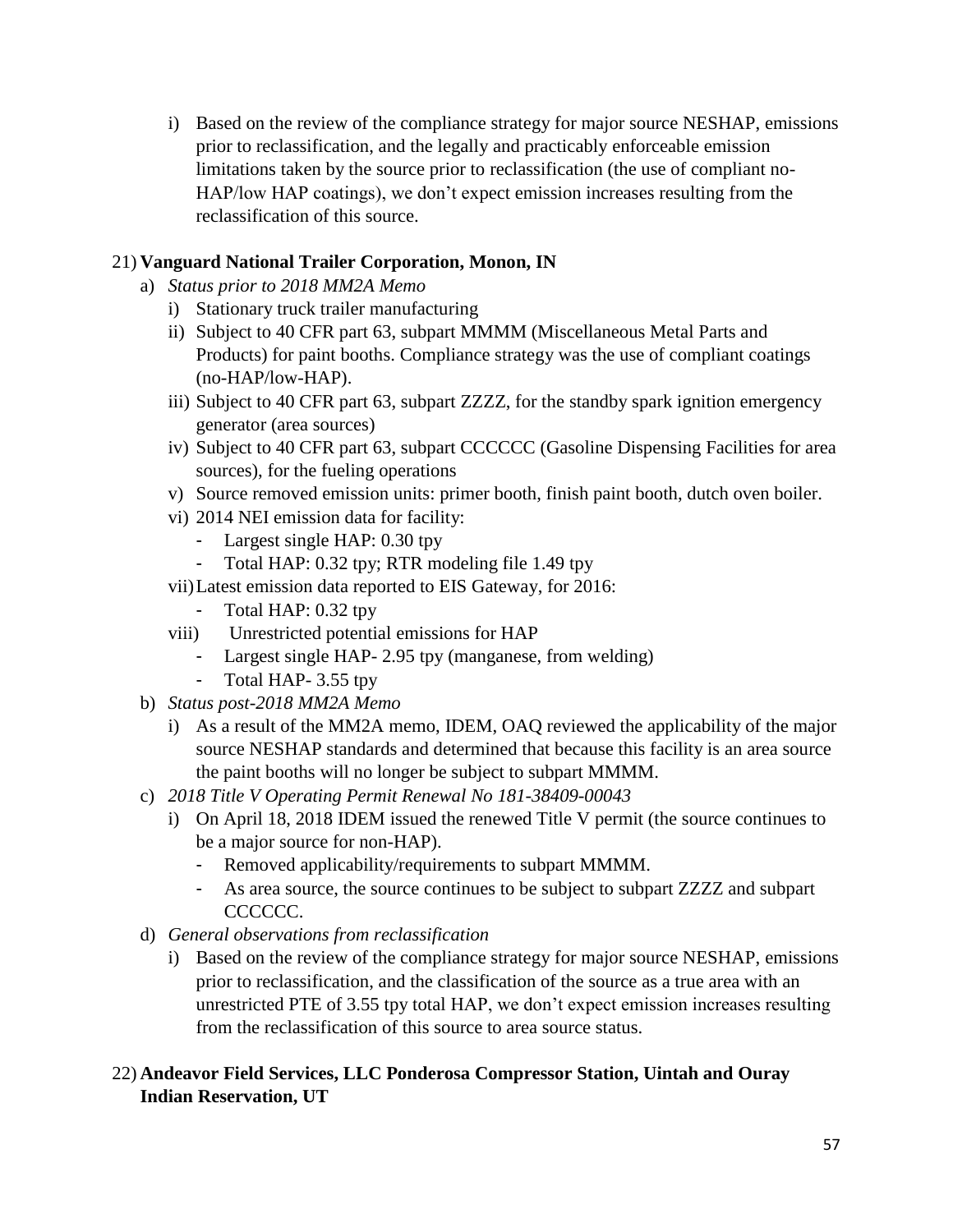- a) *Status prior to 2018 MM2A Memo*
	- i) Title V operating permit required compliance with 40 CFR 63 subpart HH (Oil and Natural Gas Production facilities).
		- Facility runs a NG compressor station that includes a triethylene glycol (TEG) dehydration system using open flame flare for VOC, and releases HAP from two condensate tanks and one water storage tank using an enclosed vapor combustion device.
	- ii) In 2016, facility requested legally and practically enforceable emissions and operational limitations that recognize emissions control equipment installed and operating on existing emissions units.
	- iii) EPA issued a tribal synthetic minor new source review (Tribal MNSR) permit in April 2017 that includes enforceable controls of VOC and HAP that result in emissions below the HAP major source thresholds.
	- iv) 2014 NEI emission data for facility:
		- Largest single HAP: 9.50 tpy
		- Total HAP: 14.16 tpy;
	- v) Latest emission data reported to EIS Gateway, for 2016:
		- Total HAP: 11.19 tpy
- b) *Status post-2018 MM2A Memo*
	- i) On April 9, 2018, facility requested EPA Region 8 to rescind their Title V permit application under MM2A guidance.
	- ii) In a letter dated May 18, 2018, EPA Region 8 agreed to rescind the Title V application.
		- Per Region 8 letter, Andeavor no longer must meet requirements of Title V operating permit but must adhere to the current enforceable limits and controls in the MNSR permit in order to remain an area source of HAP and exempt from the Title V program.
- c) *MNSR permit SMNSR-UO-002178- 2017.003*
	- i) TEG units
		- Permit includes operational limits, emission limits and control and operational limits requiring all emissions from the TEG dehydration system still vent through a close-vent system to an open flame vapor combustion device (flare) designed, operated and monitored as specified in permit.
	- ii) Natural Gas Condensate and Produced Water Storage Tanks
		- Permit includes operational limits, emission limits and control and operational limits requiring all emissions from the natural gas condensated and produced water storage tanks through a closed-vent system to an enclosed combustion device, both designed, operated, tested and monitored as specified in permit.
			- (a) Aggregate emissions from the two 400 bbl natural gas condensate storage tanks and one produced water tank shall not exceed 0.02 tons total HAP in any consecutive 12-month period.
	- iii) Flare and enclosed combustion device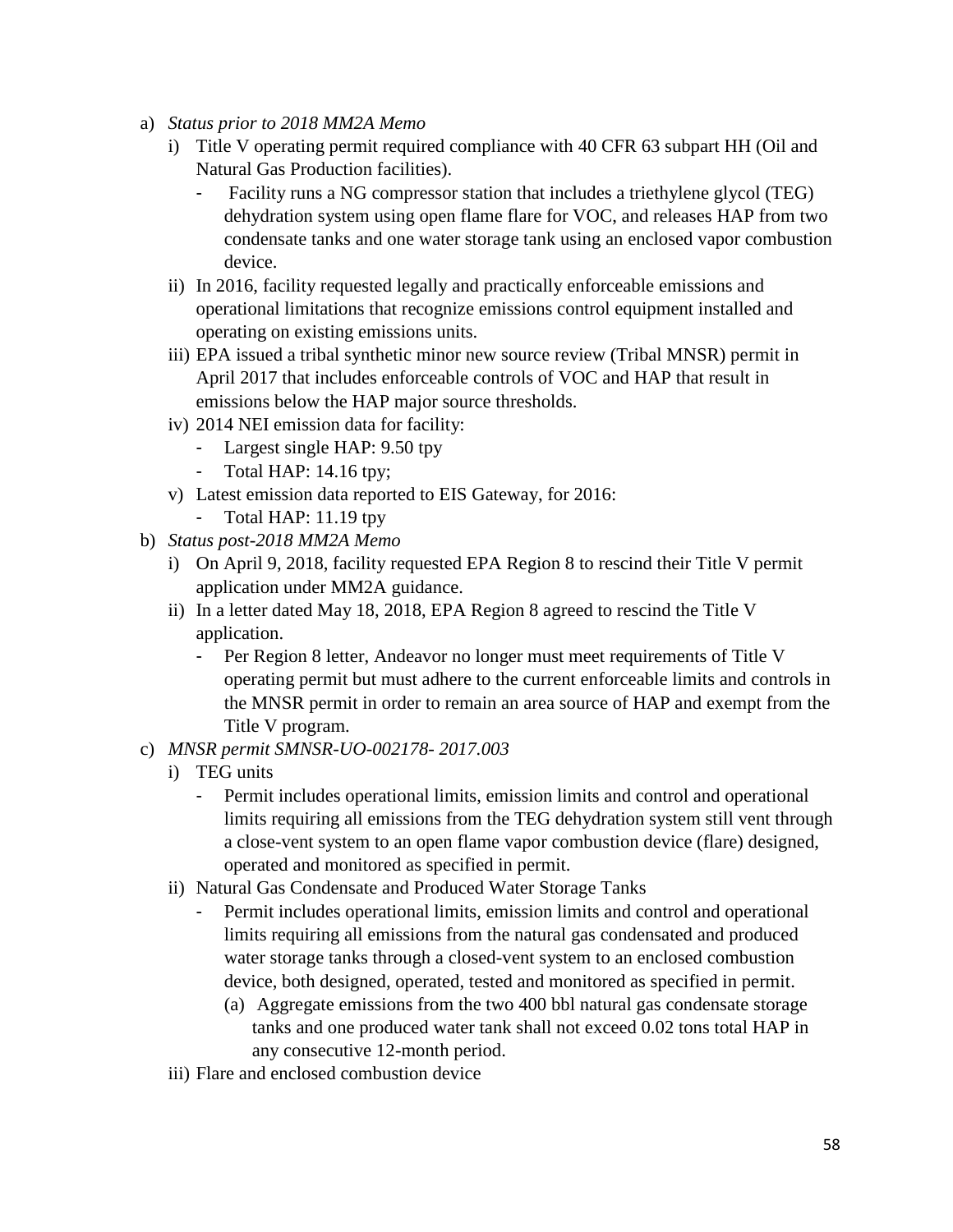- Permit requires the flare and enclosed combustion device to continuously operate so that uncontrolled VOC emissions and total HAP emissions are reduced by at least 95.0% by weight.
- Flare shall be designed and operated in accordance with the requirements of 40 CFR 63.11(b).
- d) *General observations from reclassification*
	- i) Based on the review of the permit, the legally and practicably enforceable emission limitations (operational limits, emission limits and control and operational limits) the source had prior to the reclassification we don't expect emission increases resulting from the reclassification of this source.

## 23) **Catamount Energy Partners, LLC- Ignacio Treating Plant in La Plata County, Colorado Southern Ute Indian Reservation**

- a) *Status prior to 2018 MM2A Memo*
	- ii) In 2017, facility obtained a synthetic minor NSR (SMNSR) permit with PTE limitations for two triethylene glycol (TEG) dehydration units as a result of a 2016 settlement agreement.
	- iii) Facility has been an area source for purposes of 40 CFR 63 subpart HH (Oil and Natural Gas Production facilities).
	- iv) Facility is under a 2012 Consent Decree (CD) requiring the source to be classified as major for 40 CFR 63 subpart ZZZZ (Stationary Reciprocating Internal Combustion Engines) and to obtain a Title V permit. Per CD, facility replaced uncontrolled engines with new engines designed with oxidation catalysts to reduce formaldehyde by 90% and meet RICE requirements for new major sources.
	- v) 2014 NEI emission data for facility
		- Largest single HAP: 1.52 tpy
		- Total HAP: 2.76 tpy
	- ii) Latest emission data reported to EIS Gateway, for 2016:
		- Total HAP: 2.99 tpy
- *b) Status post-2018 MM2A Memo*
	- i) On February 8, 2018, the facility submitted a SMNSR application requesting a permit with legally and practicably enforceable limitations to be used when determining the applicability of NESHAP as well as other CAA requirements such as Title V once the CD is terminated.
	- ii) EPA proposed a permit to replace the 2017 SMNSR permit in November 2018. After a 60- day public comment period (during which no comments regarding reclassification were received), on March 3, 2019, the EPA issued a final permit. Final permit took effect on April 3, 2019 (2019 SMNSR permit).
- *c) 2019 SMNSR permit SMNSR-SU-000052-2018.002*
	- i) Established legally and practicably enforceable limitations for two TEG units and eight existing compressor engines. Emissions limits, control efficiency, and operational requirements will result in facilitywide allowable emissions of 15.84 tpy for total HAP and 7.43 tpy for formaldehyde.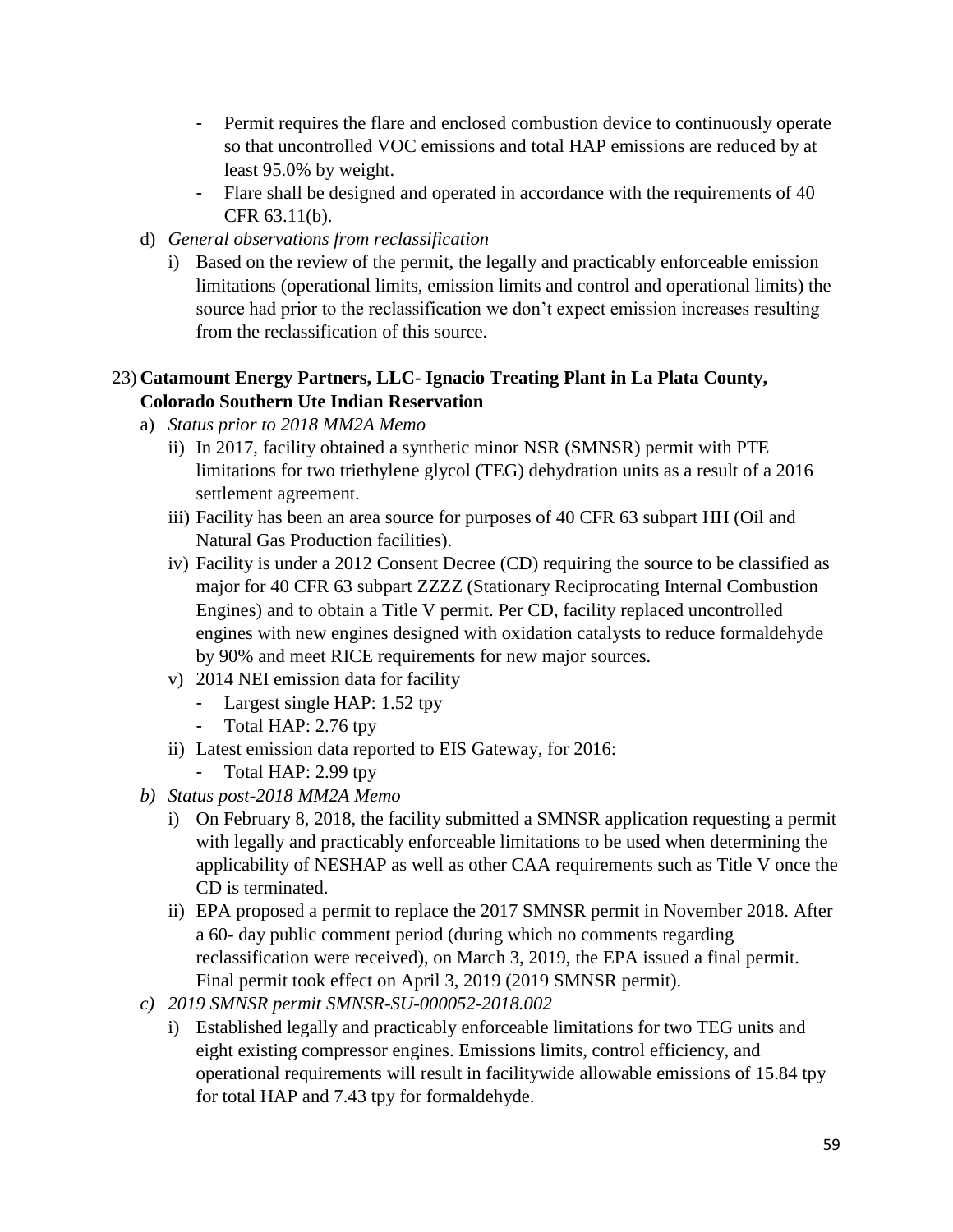- ii) Two TEG units will continue to be subject to operational limitations and benzene PTE limitations (facilitywide benzene limit of 1.65 tpy) and subject to 40 CFR 63 subpart HH for area sources (Oil and Natural Gas Production facilities).
- iii) Eight engines will be subject to PTE limitations for carbon monoxide (CO), nitrogen oxide  $(NO_X)$ , volatile organic compound  $(VOC)$  and formaldehyde emissions. These engine requirements become effective when the CD is terminated.
	- For this analysis, these engines are considered to be MM2A-affected units.
- iv) Engines are subject to design and operational limitations unaffected by reclassification:
	- Engines catalytic oxidizer design and engine operation remains the same as prior reclassification (catalytic oxidizer designed to reduce carbon monoxide [CO] by 93%, volatile organic compounds (VOC) by 60% and formaldehyde by 90%.)
	- Engines are limited to a maximum horsepower/nameplate rating.
	- Engines are limited to burn natural gas.
	- Engines are subject to routine inspection and maintenance to ensure optimum performance of each engine and respective catalytic control system to ensure compliance with the required emission limits and control efficiencies.
	- Engines are subject to an initial performance test and semiannual performance test requirements to demonstrate compliance.
- v) Engines are subject to emission limitations for formaldehyde.
	- As major sources, the engines are subject to reduce CO emissions by 93% or more **or** limit the concentration of formaldehyde in the engine exhaust to 14 ppmvd or less at 15% O<sup>2</sup> (major source requirements 40 CFR 63 Subpart ZZZZ).
	- As area sources, the engines will be subject to legally and practicably enforceable PTE limits: not to exceed limits for CO and formaldehyde (in lb/hr and tpy). These limits reflect a reduction of CO by at least 93% by weight and formaldehyde by at least 90% by weight. Emissions from formaldehyde for all engines are limited to 7.43 tpy. Engines will also be subject to area source requirements 40 CFR 63 Subpart ZZZZ.
- d) General observations from reclassification
	- i) Based on the review of the permit, the review of the compliance strategy for major source NESHAP, and the legally and practicably enforceable emission limitations taken by the source to reclassify reflecting the same operational design, control technology, and emission destruction efficiency as prior to the reclassification, we don't expect emission increases resulting from the reclassification of this source to area source status.

### 24) **Crescent Point Energy Corp, Duchesne County, Ute Indian Tribe, UT**

- a) *Status prior to 2018 MM2A Memo*
	- i) Facility is a natural gas compressor station with a triethylene glycol (TEG) dehydrator located on tribal lands in a NAAQS nonattainment area for ozone.
	- ii) Subject to 40 CFR 63 subpart HH (Oil and Natural Gas Production facilities) for area sources.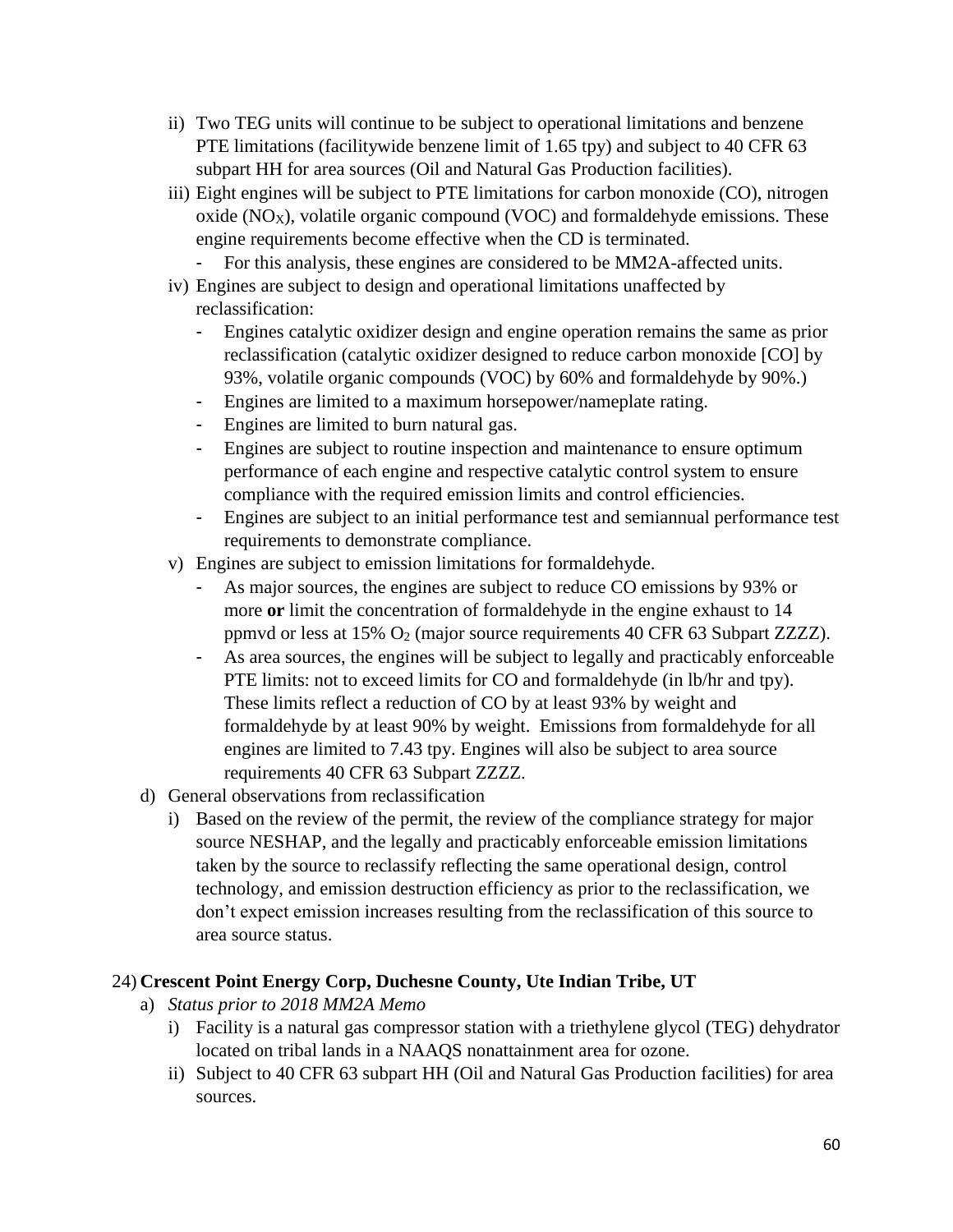- iii) In October 2017, facility applied for tribal MNSR permit to construct to
	- Requested acknowledge control equipment that was already voluntarily installed (enclosed combustion unit) and continuously operating as enforceable requirements to control emissions from a TEG dehydrator still vent.
- b) *Status post-2018 MM2A Memo*
	- i) EPA proposed a MNSR permit in July 2018.
- c) *Proposed MNSR permit*
	- i) Establishes legally and practically enforceable emission restrictions for the control of VOC and HAP from the TEG dehydrator
		- Proposed permit includes operational limits, emission limits and control and operational limits.
		- Requires all produced natural gas emissions from the TEG dehydrator to vent through a closed-vent system to an enclosed combustor designed and continuously operated to meet the manufacturer guaranteed 95% VOC and HAP destruction efficiency.
- d) *General observations from reclassification*
	- i) Based on the review of the compliance strategy prior to the reclassification and the proposed legally and practicably enforceable emission limitations, we don't expect emission increases resulting from the reclassification of this source.

#### 25) **Denbury Onshore LLC, Little Creek OER Facility, Ruth, MS**

- a) *Status prior to 2018 MM2A Memo*
	- i) Denbury Onshore LLC (Denbury) operates an enhanced oil recovery (EOR) operation in Ruth, Mississippi referred to as the Little Creek EOR Facility. Denbury uses a tertiary recovery process known as enhanced oil recovery to extract additional oil from depleted fields.
	- ii) Most of the pollutants emitted by the facility are volatile organic compounds (VOC), with the majority coming from the tanks and low pressure (LP) vent stream. A flare was installed to control emissions of VOC from many of the tanks, and a vapor recovery unit (VRU) was installed to recover VOCs from the LP vent stream.
	- iii) Facility subject to 40 CFR 63 subpart HH the NESHAP for Oil and Natural Gas Production Facilities.
	- iv) Title V Operating Permit reissued December 8, 2017
	- ii) 2014 NEI emission data for facility
		- Largest single HAP: 2.39 tpy
		- Total HAP: 7.02 tpy
	- iii) Latest emission data reported to EIS Gateway, for 2016:
		- Total HAP: 7.02 tpy
- b) *Status post-2018 MM2A Memo*
	- i) Proposed modification to shut down the low-pressure. As a result, the low-pressure gas will be vented directly to the atmosphere instead of being recovered, and the Vapor Recovery Unit (VRU) will no longer be used. At a maximum estimated lowpressure gas flow rate of 420 Mscf per day, emissions of VOC will increase by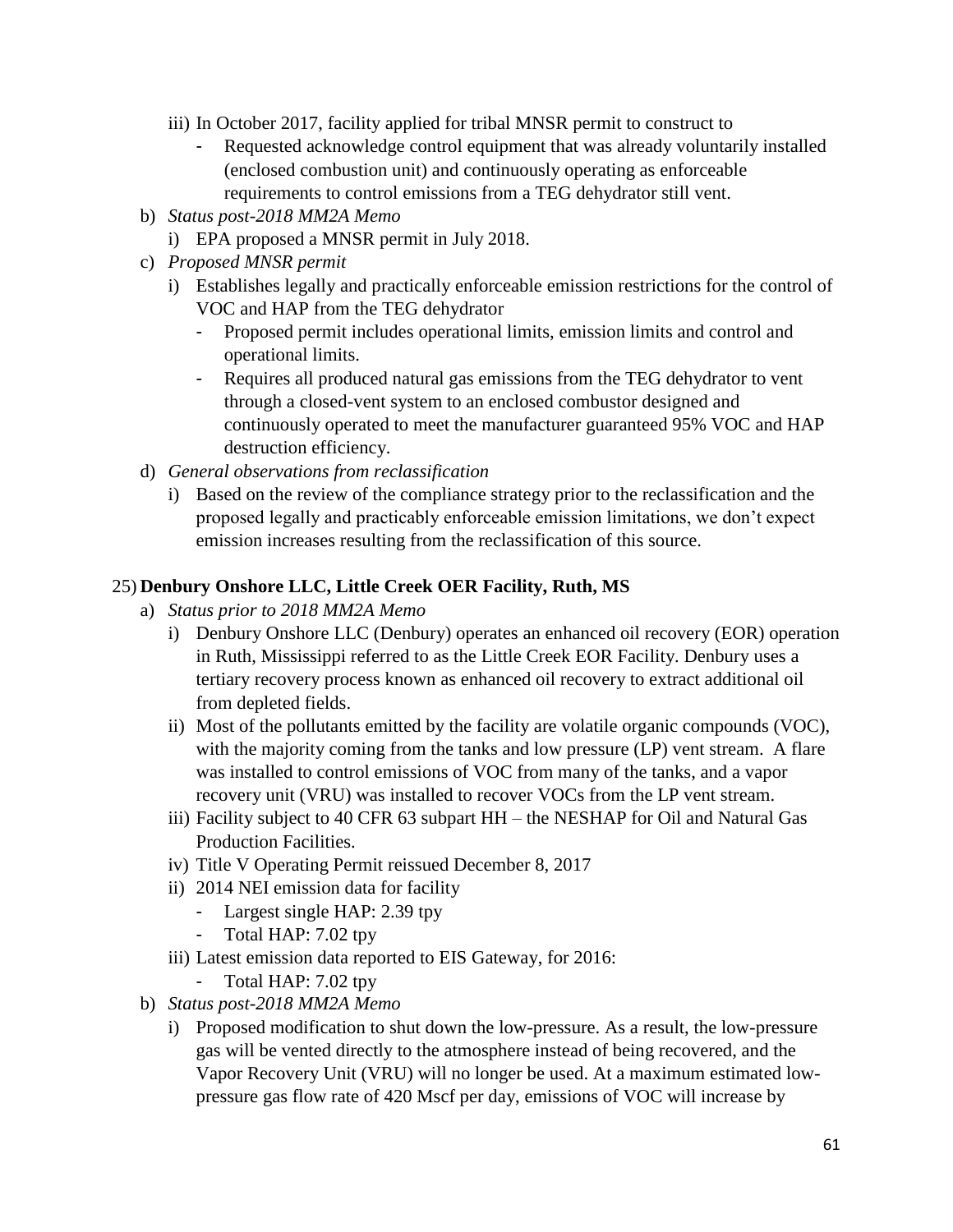approximately 140.35 tons per year (tpy) and emissions of total hazardous air pollutants (HAP) will increase by 17.99 tpy.

- ii) This change is considered a significant modification for the Title V Operating Permit.
- iii) Source requested also to remove the applicability of 40 CFR 63 subpart HH.
	- For the evaluation for major source applicability for subpart HH, oil and gas production wells and associated equipment and emissions from any pipeline compressor or pump station shall not be aggregated, even if in a contiguous area and under common control. Therefore, the HAP emissions from the oil recovery are evaluated separately for HAP emissions associated with the gas compressors
- iv) Denbury proposed enforceable restrictions on the amount of low pressure relief gas vented to atmosphere to ensure emissions of the individual HAP 2,2,4 trimethylpentane (largest individual HAP for the gas compression/venting operation) are below 10 tpy and, thereby, become an area source of HAP no longer subject to MACT Subpart HH. This federally enforceable restriction on gas flow and removal of the MACT Subpart HH requirements also requires a significant modification to the Title V Operating Permit.
- c) *Title V Modification*
	- i) MS Environmental Quality Permit Board issued Title V permit modification in August 2018.
		- Enforceable restrictions for emission points AA-006 (5,000-barrel vertical, fixed roof wet oil tank) and AA-007 (5,000-barrel vertical, fixed roof dry oil tank)
			- (a) storage vessels must be covered and routed through a closed vent system to a flare (emission point- 020)
			- (b) Flare shall be operated with a flame present at all times and with no visible emissions, except for a period of 5 minutes during any 2 consecutive hours.
			- (c) flare shall be designed and operated in accordance with 40 CFR 63.11(b).
		- Enforceable restriction for low pressure (LP) relief gas vented to the atmosphere (emission point AA-01)
			- (a) the permittee shall not vent more than 147,825 Mscf/yr of low pressure relief gas to the atmosphere, as determined for each consecutive 12-month rolling period.
		- Monitoring and recordkeeping requirements
			- (a) For Emission Point AA-020, the permittee shall record the following:
				- (i) (a) Flare design (i.e., steam-assisted, air-assisted, or non-assisted); and
				- (ii) (b) All visible emission readings, heat content determinations, flowrate measurements, and exit velocity determinations made during the initial compliance demonstration.
			- (b) For Emission Point AA-001, the permittee shall record the amount of any offgases vented to the atmosphere from the LP relief system.
	- ii) Although the requirements of 40 CFR 63, Subpart HH were removed, the permit still contains some monitoring, recordkeeping, and reporting related to control of the tank emissions and operation of the flare to ensure proper operation needed to achieve the control efficiency indicated in the permit application.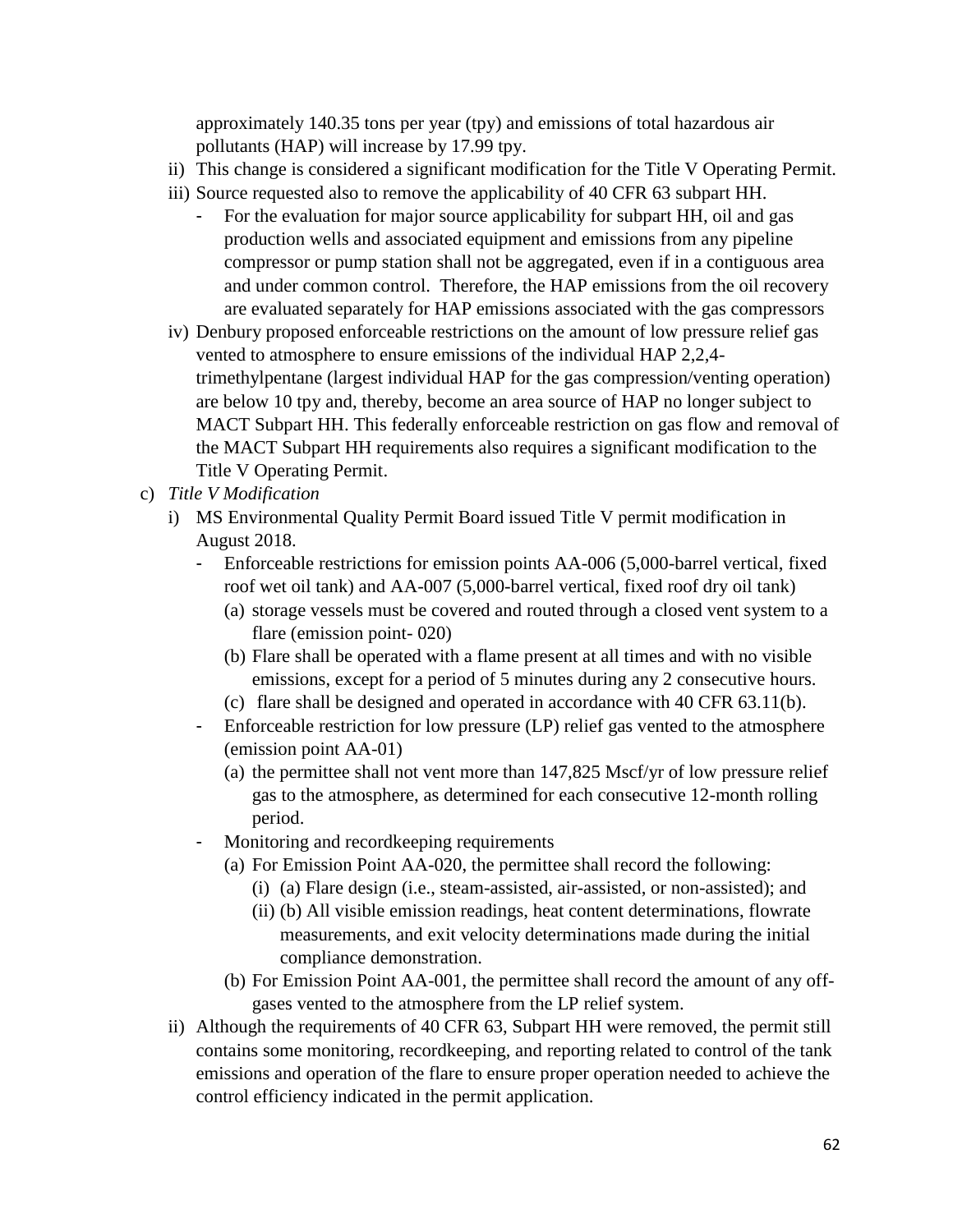- For the facility, the permittee must keep a record of the applicability determination related to 40 CFR Part 63, Subpart HH readily available for review by MSDEQ for a period of 5 years after the determination, or until the facility changes its operations to become an affected source, whichever comes first. The record of the applicability determination must be signed by the person making the determination and include an analysis (or other information) that demonstrates why the permittee believes the source is unaffected (e.g., because the source is an area source).
- d) *General observations from reclassification*
	- i) Without the enforceable limitations in the amount of low-pressure relief gas vented to the atmosphere, emissions from the gas compression/venting would have increased (uncontrolled PTE) to 10.3 tpy for largest individual HAP. The PTE limitations ensure emissions of the individual HAP 2,2,4-trimethylpentane are below 10 tpy and, thereby, become an area source of HAP no longer subject to MACT Subpart HH.

# 26) **WGR Operating, LP's Granger Gas Plant, Granger, WY**

- a) *Status prior to 2018 MM2A Memo*
	- i) Facility is a sweet gas processing plant operating 10 engines with oxidation catalysts or NSCR controls, glycol dehydrators, condensers, refrigerants, and a plant flare. Formaldehyde is the only significant HAP emitted by engines.
	- ii) Facility took limits in 2007 due to the installation of engine oxidation catalysts.
		- Formaldehyde limits were issued in a 2007 NSR permit for the following engines: White Superior 8GTLB 0.51 tpy and White Superior 16GTB 1.28 tpy.
	- iii) Subject to 40 CFR 63 subpart HH (Oil and Natural Gas Production facilities)
		- DHY 001 (TEG Dehy) subject to major source requirements) controlled by plant flare.
		- DHY 003 (V-130 WilRan) subject to area source requirements) controlled by condenser and plant flare.
	- iv) Subject to 40 CFR 63 subpart ZZZZ (Stationary Reciprocating Internal Combustion Engines)- area sources
	- v) Subject to several NSPS
	- vi) 2014 NEI emission data for facility:
		- Largest single HAP: 6.02 tpy
		- Total HAP: 20.76 tpy
	- vii)Latest emission data reported to EIS Gateway, for 2016:
		- Total HAP: 9.51 tpy
	- viii) January 18, 2018, WGR states in their Title V permit renewal comments to WY that the facility continues to operate as an area source of HAP and is requesting a revision to the 40 CFR 63 subpart HH requirement.
- b) *Status post-2018 MM2A Memo*
	- i) WY issued Title V Permit renewal on April 18, 2018
		- Statement of Basis indicate the removal of the major source requirements from the Title V Operating Permit for DHY001 emission unit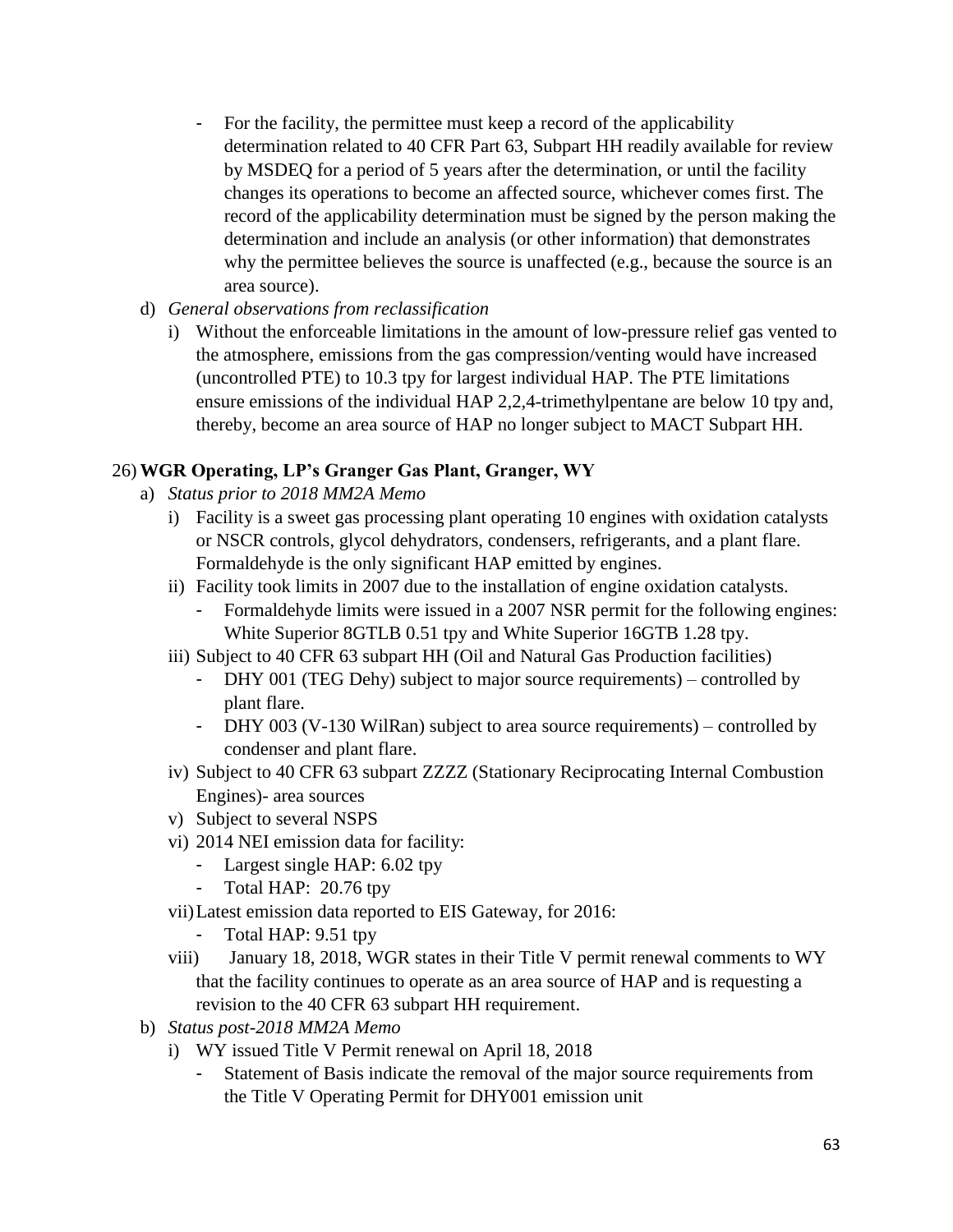- c) *Title V Operating Permit Renewal Permit No P0020683*
	- i) Total facility estimated HAP emission  $= 9.5$  tpy
	- ii) Subject to 40 CFR 63 subpart HH for Oil and Natural Gas Production Facilities- Area source- affected sources include DHY001 and DHY003
	- iii) Subject to 40 CFR 63 subpart ZZZZ (RICE) area source- Affected sources at this facility include ENG001-ENG010 (K-300, K-301, K-350, K- 351, K-352, K-353, C-101, C-102, A-101 and D-1).
	- iv) Subject to 40 CFR 60 Subpart KKK for Flare
	- v) Requirements
		- Engine configuration requirements
			- (a) Two White Superior 8GTLB engines, ENG001 and ENG002 (K-300 and K-301), each equipped with an oxidation catalyst.
			- (b) (ii) Three White Superior 16SGTLB engines, ENG003, ENG004 and ENG005 (K-350, K-351 and K-352), each equipped with an oxidation catalyst.
			- (c) (iii) One Waukesha 7042GSI engine, ENG006 (K-353), equipped with a NSCR catalyst.
			- (d) (iv) Two Ajax DPC-600 engines, ENG007 and ENG008 (C-101 and C-102).
			- (e) (v) One Ford LSG-875i-6006ER engine, ENG009 (A-101), equipped with a NSCR catalyst.
			- (f) (vi) One Allis Chalmers diesel fired emergency generator, ENG010 (D-1).
		- Engine emission limitations- formaldehyde
			- (a) K-300 and K-301 0.12 lb/hr; 0.51 tpy
			- (b) K-350, K-351 and K3-52- 0.29 lb/hr; 1.28 tpy
		- Engine and catalyst monitoring
			- (a) The permittee shall follow the monitoring and maintenance requirements as follows for the White Superior engines, ENG001-ENG005 (K-300, K-301, K-350, K351 and K-352), equipped with an oxidation catalyst:
			- (b) (i) Operate and maintain a thermocouple to measure the temperature at the inlet of the catalyst. The inlet temperature shall be monitored and recorded at least monthly. If the temperature is outside the range of 450°F to 1350°F corrective action shall be taken.
			- (c) (ii) Operate and maintain a device to measure the pressure drop across the catalyst. The pressure drop across the catalyst shall be monitored and recorded at least monthly. If the pressure changes by more than two inches of water from the reference pressure drop, corrective action shall be taken.
			- (d) (A) The reference pressure drop for each engine shall be established during the initial performance test.
			- (e) (B) When a catalyst is replaced, the reference pressure drop shall be reestablished for that catalyst during the first engine testing which occurs after the catalyst replacement.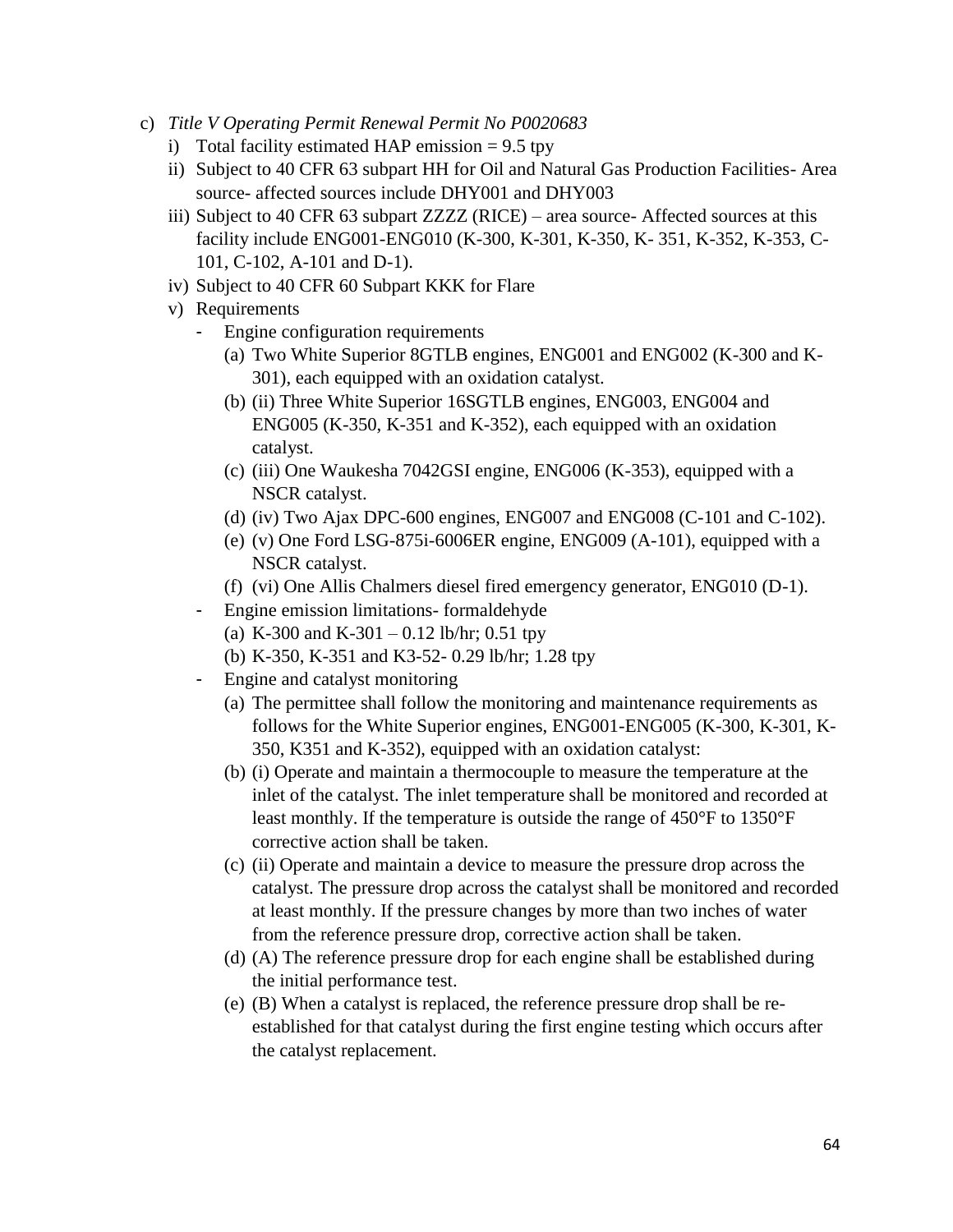- (f) (C) A valid reference pressure drop shall be established only during testing conducted in accordance with condition F9 of this permit and demonstrating compliance with condition F3.
- (g) (b) The permittee shall monitor the operating hours of the Allis Chalmers diesel fired emergency generator, ENG010 (D-1), by utilizing the hour meter required by condition F3(c).
- vi) Ethylene glycol dehydrator system
	- (a) VOC and HAP emissions associated with the 300 MMSCFD ethylene glycol dehydration system still vent, DHY002 (EG3), shall be controlled with a condenser with the non-condensables routed to the plant flare, FLR001/FLA002.
	- (b) (b) VOC and HAP emissions associated with the 15 MMSCFD triethylene glycol dehydration system still vent, DHY001 (TEG Dehy), shall be controlled with the plant flare, FLR001/FLA002.
	- (c) (c) VOC and HAP emissions associated with the 12 MMSCFD triethylene glycol dehydration system still vent, DHY003 (V-130 WilRan), shall be controlled with a condenser with the non-condensables routed to the plant flare, FLR001/FLA002. Condensed still vent liquids shall be collected and routed to the gasoline system, with produced water being routed to an evaporation pond. Flash tank vapors shall be routed to the plant flare, FLR001/FLA002.
	- (d) (d) The permittee shall maintain and operate the plant flare, FLR001/FLA002, during all periods of active operation of the dehydration units such that it remains effective as a viable emissions control device.
	- (e) (e) VOC and HAP emissions associated with the amine unit flash tank, AMN002 (AFT), shall be routed to the fuel gas system.
	- Flare Monitoring
		- (a) The presence of the pilot flame for the plant flare, FLR001, shall be monitored using a thermocouple, continuous recording device, or any other equivalent device approved by the Division to detect and record the presence of the flame.
		- (b) (b) The permittee shall monitor for the dates and duration of time when the 15 MMSCFD triethylene glycol dehydration system still vent, DHY0001 (TEG Dehy); the 300 MMSCFD ethylene glycol dehydration system still vent, DHY002 (EG3); or the 12 MMSCFD triethylene glycol dehydration system still vent, DHY003 (V-130 WilRan), are in active operation and the pilot flame is not present.
- d) *General observations from reclassification*
	- i) Based on the permit review, the facility continues to be subject to the same emission and operational limitations for the engines and TEG units as prior to the reclassification, we don't expect emission increases resulting from the reclassification of this source.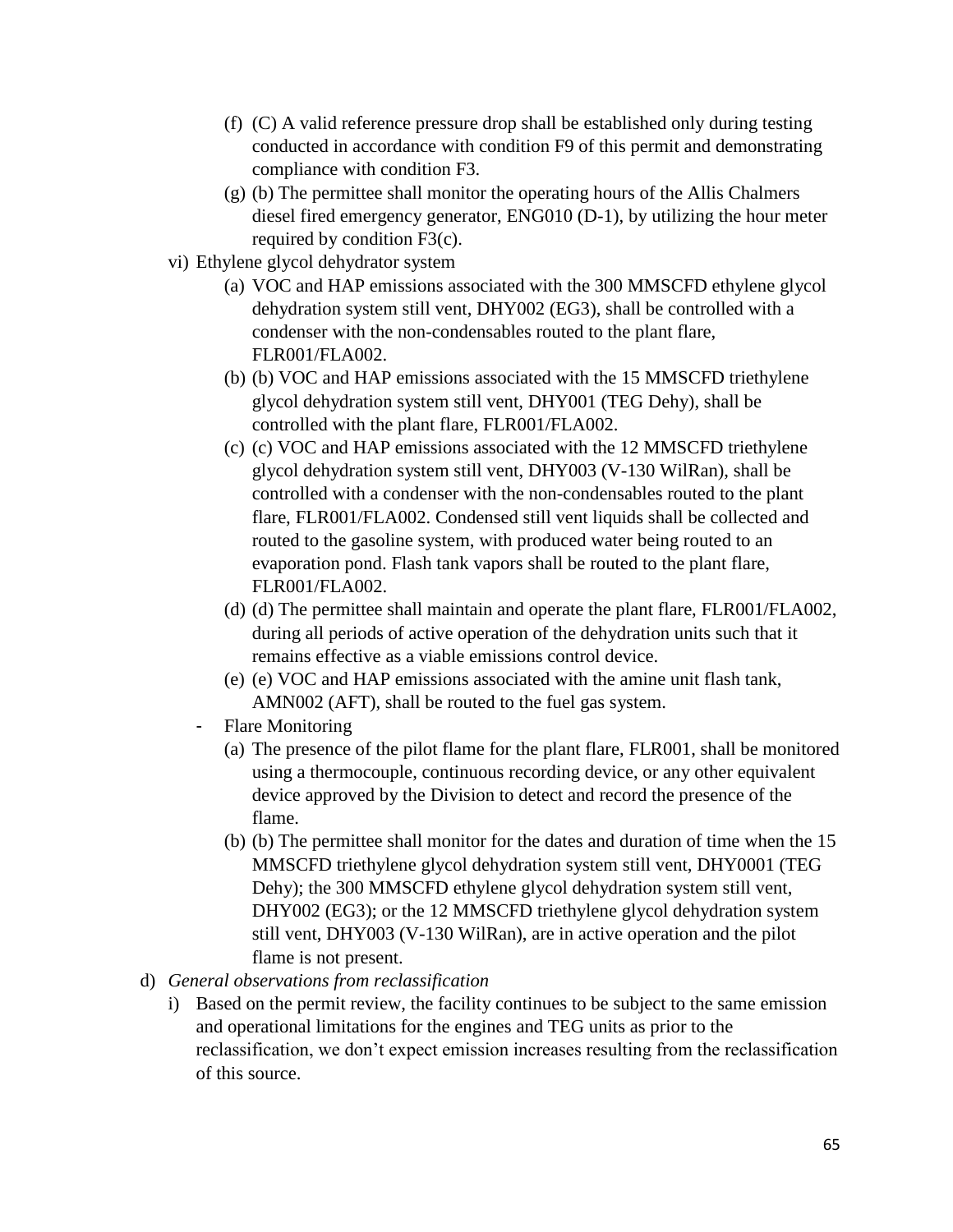### 27) **Columbia Municipal Power Plant, Columbia, MO**

- a) *Status prior to 2018 MM2A Memo*
	- i) Columbia Municipal Power Plant operates a biomass and natural gas-fired power plant and several emergency backup diesel generators.
	- ii) Construction Permit 122015-003A, issued June 22, 2017, implemented a modification to cease combustion of coal in Boiler Units #6 and #7 (EP0 1 & EP02) and to convert to 100% woody biomass combustion.
	- iii) Subject to 40 CFR subpart DDDDD (Boilers), YYYY (Turbines), and ZZZZ (RICE)
	- iv) 2014 NEI emissions:
		- 17.06 tpy single HAP
		- 20.53 tpy total HAP
- b) *Status post-2018 MM2A Memo*
	- i) MO DNR issued a Title V operating permit in December 2018. Permit removes applicability to 40 CFR subpart DDDDD (Boilers), YYYY (Turbines).
	- ii) Source continues to be subject to requirements under 40 CPR Part 63, Subparts ZZZZ(RICE) and is now subject to 40 CFR 63 subpart JJJJJJ (Boilers).
- c) *Title V, Part 70 Permit (12/10/18)*
	- i) Reflects the modification of boilers #6 and #7 and operational limitations of Construction Permit 122015-003 and 122015-003A.
		- *Construction Permit 122015-003, Issued December 8, 2015*
		- *Construction Permit 122015-003A, Issued June 22, 2017*
		- *Application of authority to cease combusting coal in Boiler Units #6 and #7 (EP01 & EP02) and to convert to 100% woody biomass combustion. After the conversion, the installation became a HAP area source, and the boilers became subject to 40 CFR Part 63, Subpart JJJJJJ.*
		- *The original construction permit was amended to allow the installation of a supplemental 40 MMBtu.hr natural gas burner on Boiler Unit #7 (EP02) to trim carbon monoxide emissions. The natural gas burner does not increase the boiler's MHDR and results in a lower emission rate than biomass for all criteria pollutants.*
	- ii) PTE HAP 12.31 tpy total; benzene 3 tpy
	- iii) Reported facilitywide HAP emissions in permit statement of basis (tons):
		- 2013: 21.81
		- 2014: 19.15
		- $-2015:10.39$
		- 2016 and 2017: 0.00 (after the coal combustion ceased)
- d) *General observations from reclassification*
	- i) The facility became a true area source for HAP after conversion from coal to woody biomass in its boilers, we don't expect emission increases resulting from the reclassification of this source.

# 28) **Holland Board of Public Works- James DeYoung Generating Station and Wastewater Treatment Plant, Holland, MI**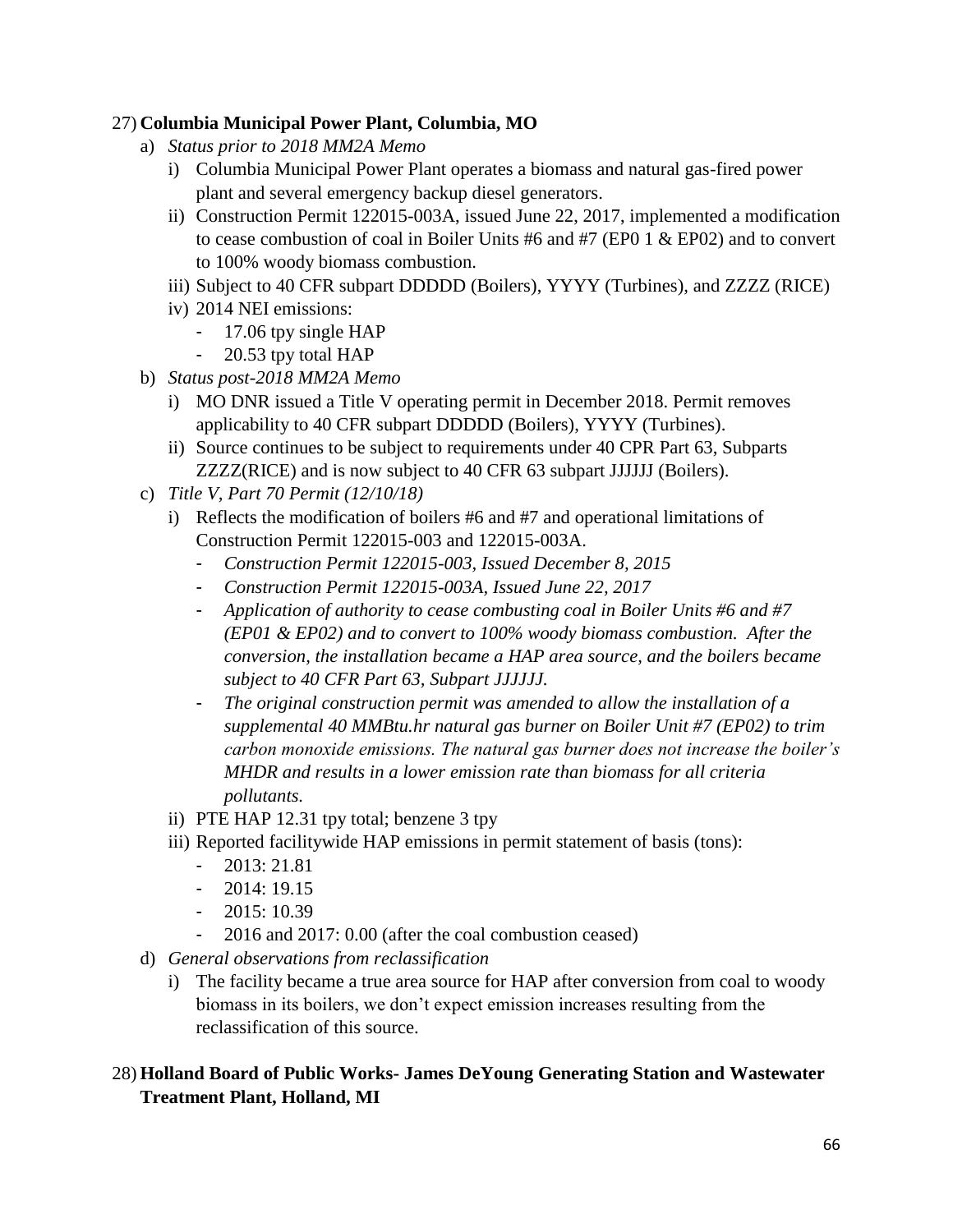- a) *Status prior to 2018 MM2A Memo*
	- i) Facility is a decommissioned municipal power plant with ongoing wastewater treatment activities.
	- ii) Facility was subject to 40 CFR 63 subpart ZZZZ (RICE) as a former coal-burning power plant. Source ceased operations in 2016, and per media reports, the site is expected to be completely repurposed (possibly as a real estate development).
	- iii) 2014 NEI emission data for facility:
		- Largest single HAP: 16.61 tpy
		- Total HAP: 20.69 tpy
	- iv) Latest emission data reported to EIS Gateway, for 2016:
		- Total HAP: 2.51 tpy
- b) *Status post-2018 MM2A Memo*
	- i) In 2018, source requested to void their renewable operating permit (ROP) No. MI-ROP-B2357-2014a and their permit to install (PTI) No. MI-PTI-B2357-2014a in response to MM2A memo. Per agency letter of acceptance of withdrawal (10/24/18), all permitted equipment on site had been decommissioned except for the equipment at the wastewater treatment plant, which is a true area source and exempt from NSR permitting. Michigan AQD reviewed the request and agreed to void the two permits based on the MM2A memo.
- c) *PTE Limitations*
	- i) As noted above, the operating permits have been voided, so there are no PTE limits. However, because the site equipment has been decommissioned, there are no emissions from the former generating station; the wastewater treatment facility is a true area source, with no changes to its operation.
- d) *General observations from reclassification*
	- i) Based on the review of the permit, the source was no longer in existence and the site is to be repurposed. No emissions increases are possible. Source made the request to void the ROP.

#### 29) **MidAmerican Energy Company-Riverside Generating Station, Bettendorf, IA**

- a) *Status prior to 2018 MM2A Memo*
	- i) Facility was classified as a major source with regard to the Title V Operating Permit program and major stationary source for PSD purposes (PTE for several criteria pollutants are greater than 100 tpy).
	- ii) Subject to 40 CFR 63 subpart DDDDD (boilers).
	- iii) Vaporizers and auxiliary boilers are subject to NSPS subparts A and Dc.
	- iv) Boiler burns natural gas and is not an affected source of 40 CFR 63 subpart UUUUU.
	- v) 2014 NEI emission data for facility
		- Largest single HAP: 23.47 tpy (hexane)
		- Total HAP: 38.36 tpy
	- vi) Latest emission data reported to EIS Gateway, for 2016:
		- Total HAP: 0.28 tpy
- b) *Status post-2018 MM2A Memo*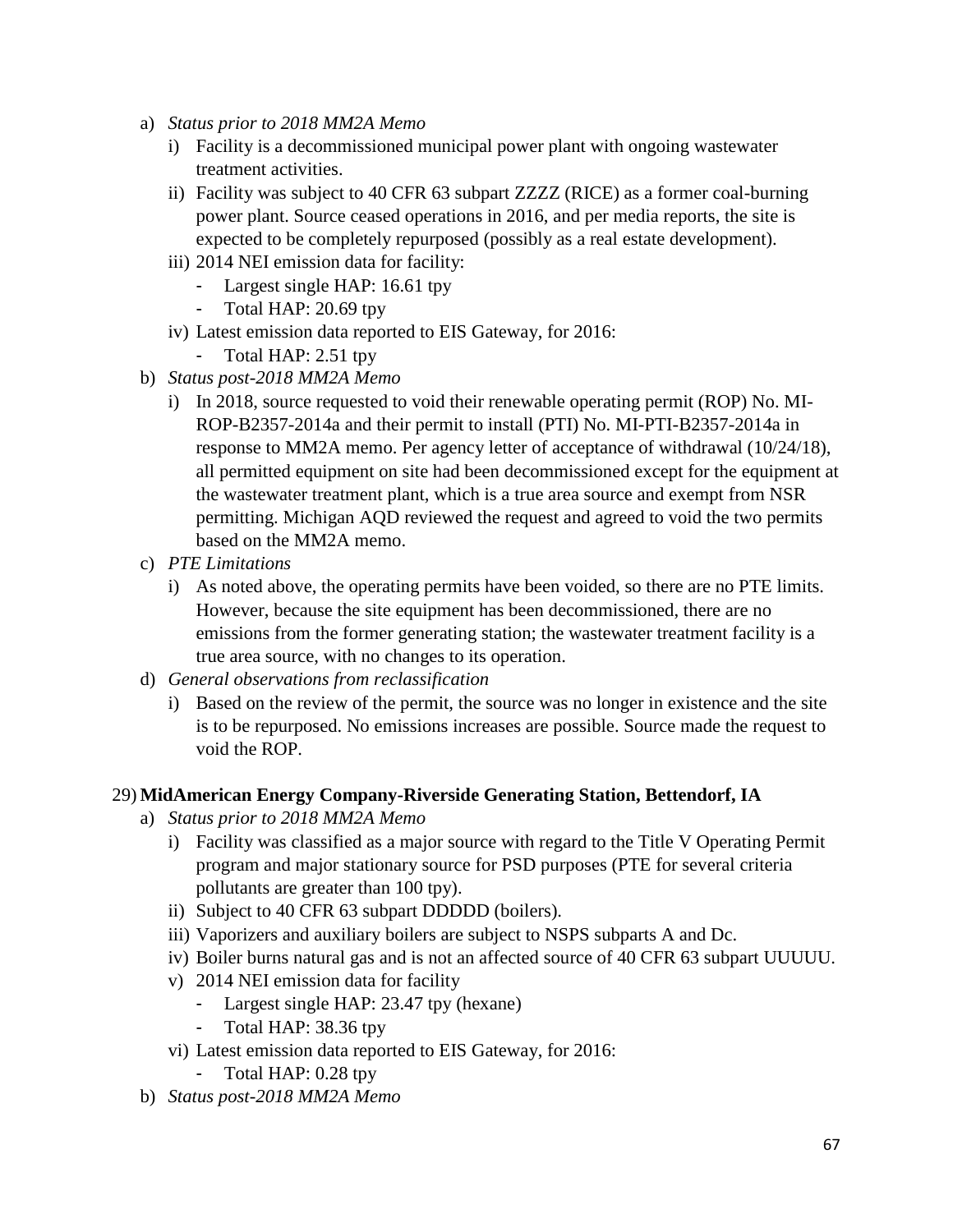- i) In May and June 2018, source submitted an air construction permit application to IA DNR for the purpose of restricting HAP emissions below NESHAP major source thresholds and address PM for NAAQS issues. The permit was issued in July 2018.
- c) *2018 Air Construction Permit Project Number 18-194-07/03/18*
	- i) Restricts usage of natural gas for Boiler # 9 so that the facility can be classified as an area source for NESHAP purposes.
		- Operator is required to keep track of the amount of natural gas burned on a monthly basis and on a 12-month rolling basis.
		- Annual Potential Emissions
			- (a) Hexane  $= 9.33$  tpy
			- (b) Total  $HAP = 9.75$  tpy
	- ii) Removes reference to 40 CFR 63 subpart DDDDD for the permits issued to the vaporizers and auxiliary boilers.
- d) *General observations from reclassification*
	- i) This reclassification restricts the usage of natural gas. Based on 2014 NEI data and data from permit on annual potential emissions, emissions dropped 14.14 tpy hexane and 28.61 tpy total HAP. We don't expect emission increases resulting from the reclassification of this source.

### 30) **UniFirst Corporation, Pontiac, MI**

- a) *Status prior to 2018 MM2A Memo*
	- i) UniFirst is a leading supplier of uniforms, workwear and related products to businesses. At the Pontiac plant, UniFirst uses conventional water-based industrial laundry equipment and methods, e.g., washing machines and natural gas fired dryers, to launder various apparel, mats, mops, and shop towels that it rents to customers. The plant's activities are covered under SIC 7218 - Industrial Launderers.
	- ii) Facility sent a letter to the EPA in July 2017, requesting non-applicability determination for 40 CFR 63 subpart DDDDD (Industrial, Commercial, and Institutional Boilers and Process Heaters).
		- Affected unit: A natural gas-fired boiler with a maximum heat input of 10.5 MMBtu/hr
	- iii) 2014 NEI emission data for facility
		- Largest single HAP: 0.20 tpy
		- Total HAP: 0.38 tpy
	- iv) Latest emission data reported to EIS Gateway, for 2016:
		- Total HAP: 0.38 tpy
- b) *Status post-2018 MM2A Memo*
	- i) Permit to Install 166-16B issued April 19, 2018. The state voided their ROP on 3/5/2018.
- c) *PTI 166-16B limits*
	- i) Facilitywide HAP limits:
		- Emission limits: emission limits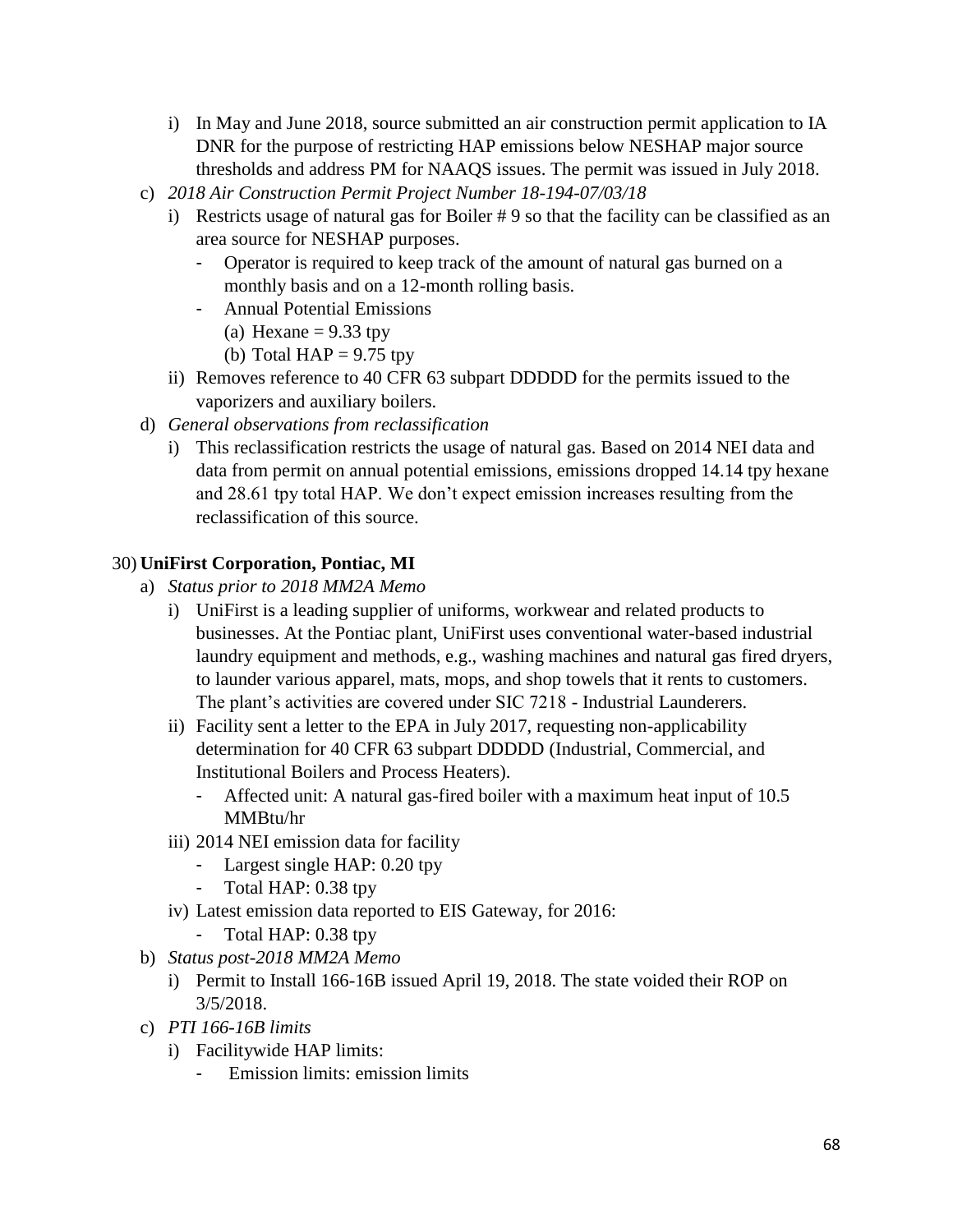- *(a)* individual HAP 8.9 tpy based on 12-month rolling period as determined at the end of each calendar month.
- *(b)* aggregate HAP 22.4 tpy based on 12-month rolling period as determined at the end of each calendar month.
- Material limits
	- *(a)* The permittee shall process no more than 2,300,000 pounds of soiled shop towels in FGLAUNDRY per year, based on a 12-month rolling time period as determined at the end of each calendar month.
- i) EUBOILER 01 limitations
	- The permittee shall burn only sweet natural gas in EUBOILER01.
	- The permittee shall comply with all provisions of the federal Standards of Performance for New Stationary Sources as specified in 40 CFR Part 60 Subparts A and Dc for Small Industrial-Commercial-Institutional Steam Generating Units as they apply to EUBOILER01. (40 CFR Part 60 Subparts A & Dc)
	- The permittee shall record the following for each calendar month:
		- a. The amount of natural gas delivered to the facility during the month
		- b. Based on the ratio of the heat input rating of EUBOILER01 to the heat input rating of all natural gas-burning equipment at the facility, the amount of natural gas combusted attributable to EUBOILER01.
- i) The permittee shall record the amount of soiled shop towels processed through FGFACILITY in pounds per calendar month and in pounds per 12-month rolling time period as determined at the end of each calendar month.
- ii) The permittee shall keep monthly records for FGFACILITY of individual and aggregate HAP emission calculations determining the monthly emission rate of each in tons per calendar month and in tons per 12-month rolling time period as determined at the end of each calendar month. For shop towel laundering, HAP emission factors in Appendix A may be used, or an alternate emission factor approved by the AQD District Supervisor*.*
- d) *General observations from reclassification*
	- i) Based on the review of the permit, the material limits and the operational restrictions on the boiler we don't expect emission increases resulting from the reclassification of this source.

# 31) **Citgo Petroleum Corporation, Hillsborough, FL**

- a) *Status prior to 2018 MM2A Memo*
	- i) Major source for VOC
	- ii) Subject to 40 CFR 63 Subpart R (major source NESHAP for gasoline distribution facilities).
		- Standards for
			- (a) loading cargo tanks: loading rack emissions at both new and existing facilities to be collected and processed to limit emissions to no more than 10 milligrams total organic compound per liter (mg TOC/liter) of gasoline loaded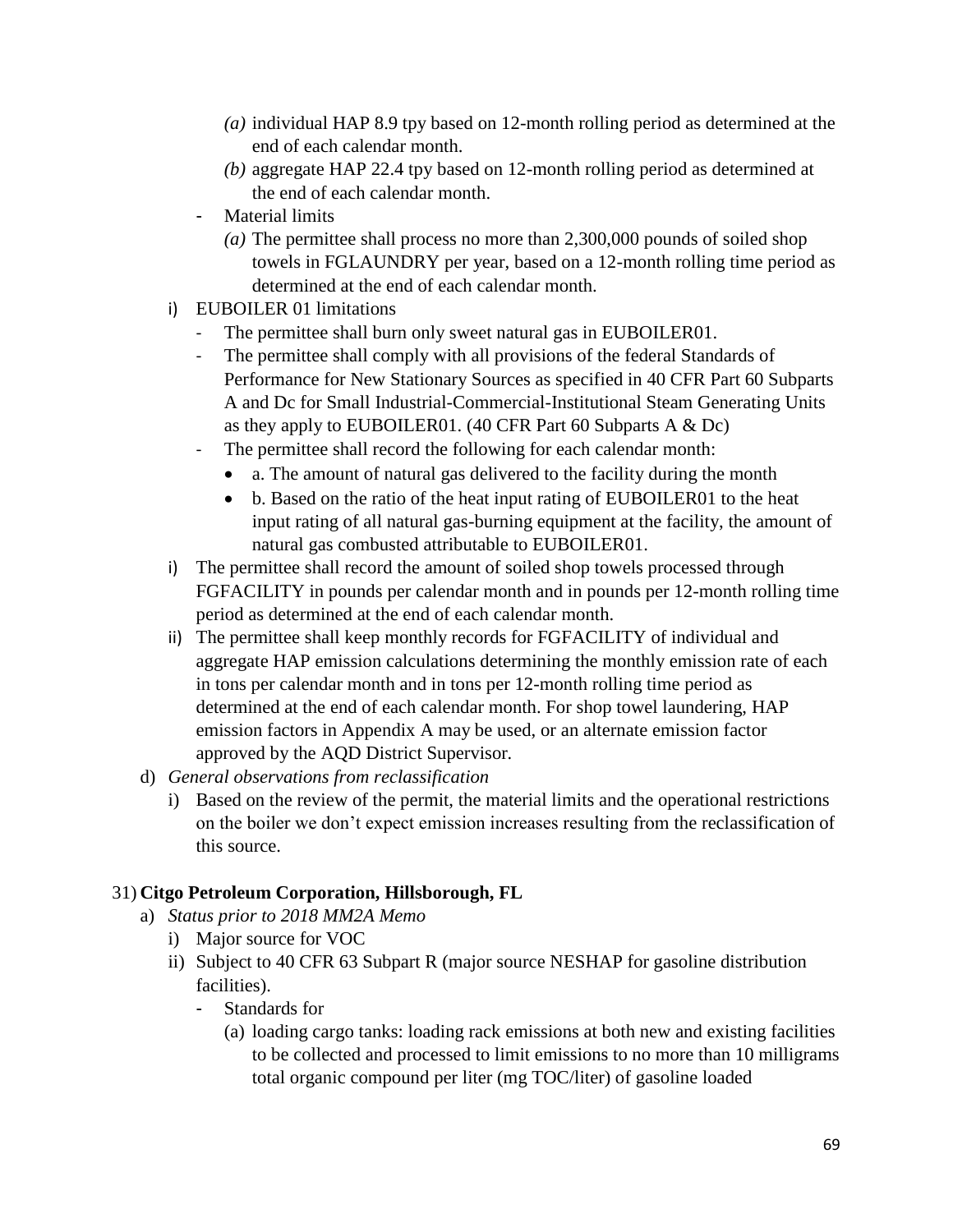- (b) gasoline storage tanks: new and existing facilities requires floating-roof gasoline storage tanks to be equipped with specified types of primary and secondary rim seals. In addition, fixed-roof storage tanks must be equipped with internal floating roofs with specified types of primary seals. Installation of gaskets on floating roof fittings are required on all new tanks and when installing the specified rim seals on existing internal floating roof tanks.
- (c) leaks from equipment as pumps, valves, and connectors: must be controlled by adopting a monthly visual equipment leak detection and repair program.
- iii) Subject to 40 CFR 63 Subpart ZZZZ.
	- Standards for diesel fuel-fired emergency engine.
- iv) Subject to 40 CFR 60 Subparts Kb and XX.
- v) 2014 NEI emission data for facility
	- Largest single HAP: 0.38 tpy
	- Total HAP: 1.50 tpy
- vi) Latest emission data reported to EIS Gateway, for 2016:
	- Total HAP: 1.47 tpy
- b) *Status post-2018 MM2A Memo*
	- i) In July 2018, facility submitted application for a minor source air pollution Federally Enforceable State Operating Permit (FESOP). Permit application requested limits on the facility throughput and corresponding VOC emissions and to classify the source as an area source under CAA section 112.
	- ii) The Environmental Protection Commission of Hillsborough County distributed a second draft of the minor FESOP package in October 2018, and the applicant published a public notice. No comments on the Second Revised Draft Permit were received from the public or the applicant.
	- iii) Final FESOP was issued in November 2018.
- c) *2018 FESOP Air Permit No. 0570016-019-AF -11/13/18*
	- i) Establishes throughput limitations and facilitywide VOC PTE limit of 96.1 tpy.
		- Loading racks
			- (a) Throughput limitations in gallons and max vapor pressure of liquid for gasoline, denatured ethanol and diesel.
			- (b) Testing requirements and operational requirements for vapor collection system (vapor combustion unit-VCU)
			- (c) Emission standards: Emissions to the atmosphere from the vapor collection system due to the loading of liquid product into gasoline cargo tanks shall not exceed 10 milligrams of total organic compounds per liter of gasoline loaded. The maximum combined potential VOC emissions from the two loading racks shall not exceed 47.1 tons for any consecutive 12-month period, which includes fugitive emissions from equipment leaks.
		- **Tanks** 
			- (a) Throughput limitations in gallons and max vapor pressure
			- (b) Tanks design requirements: roof type, seals, controls
			- (c) Tanks inspection requirements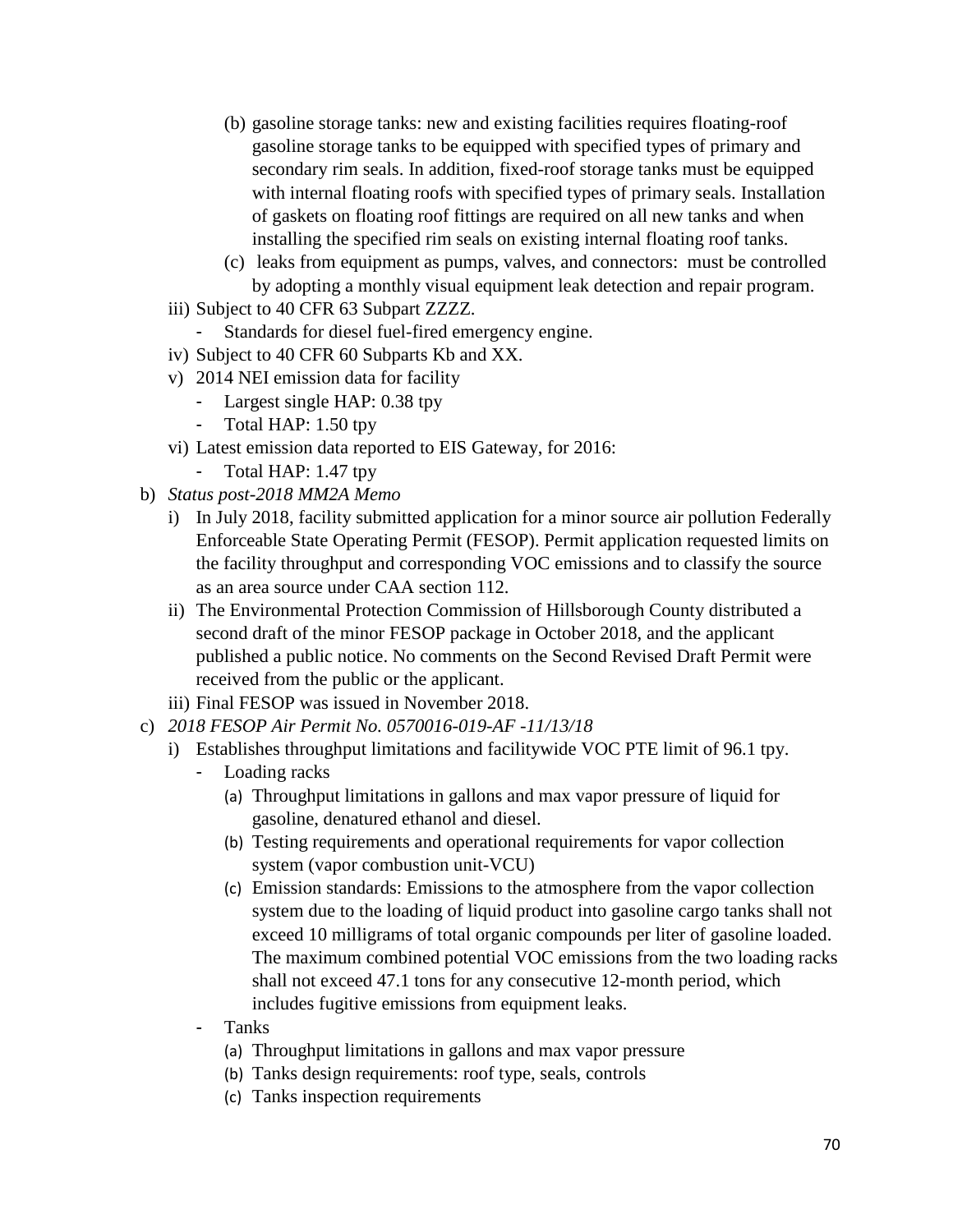- ii) Establishes facilitywide HAP PTE limits and reclassifies source as an area source of air pollutants.
	- The facilitywide HAP emissions, as defined in Rule 62-210.200, F.A.C., shall be less than 4.4 tons in any consecutive 12-month period for any combination of HAP.
	- Because the facility no longer has the potential to emit more than 10 tons per year of hazardous air pollutants (HAP) or 25 tons per year of any combination of HAP, this permit reclassifies the facility as an area source of HAP as requested by the permittee.
- i) Facility continues to be subject to 40 CFR 63 Subpart ZZZZ (diesel fuel-fired emergency engine) and to 40 CFR 60 Subparts Kb and XX.
- iii) Facility is now subject to 40 CFR 63 Subpart BBBBBB (area source NESHAP: Gasoline Distribution Bulk Terminals, Bulk Plants, and Pipeline Facilities)
- iv) Since the facility is no longer subject to 40 CFR 63 Subpart R, the VCU is no longer subject to the continuous monitoring requirements specified under 40 CFR 63.425 and 40 CFR 63.427. Therefore, this permit removes the requirement to obtain approval prior to changing the minimum operating temperature of the VCU. The specific conditions of the permit require the facility to maintain a device to monitor the presence of the VCU pilot flame and to automatically prevent truck loading operations at any time that the pilot flame is absent. Specific permit requirements include:
	- The presence of the thermal oxidation system (VCU) pilot flame shall be monitored using a heat-sensing device, such as an ultraviolet beam sensor or a thermocouple, installed in proximity of the pilot light to indicate the presence of a flame. The heat-sensing device shall send a positive parameter value to indicate that the pilot flame is on or a negative parameter value to indicate that the pilot flame is off.
	- The VCU shall be equipped to automatically prevent gasoline loading operations from beginning at any time that the pilot flame is absent.
	- The permittee shall verify, during each day of operation of the loading rack, the proper operation of the assist-air blower and the vapor line valve. Verification shall be through visual observation, or through an automated alarm or shutdown system that monitors system operation. A manual or electronic record of the start and end of a shutdown event may be used. The VCU shall be operated at all times when emissions are vented to it.
	- Permit include a requirement for annual periodic testing in addition to the monitoring of the presence of the pilot flame to ensure that the enclosed combustor is operational when loading operations occur.

### *d) General observations from reclassification*

i) The permit includes requirement for annual periodic testing in addition to the monitoring of the presence of the pilot flame to ensure that the enclosed combustor is operational when loading operations occur. The annual performance test in conjunction with the monitoring of the presence of the flame act together to ensure operation and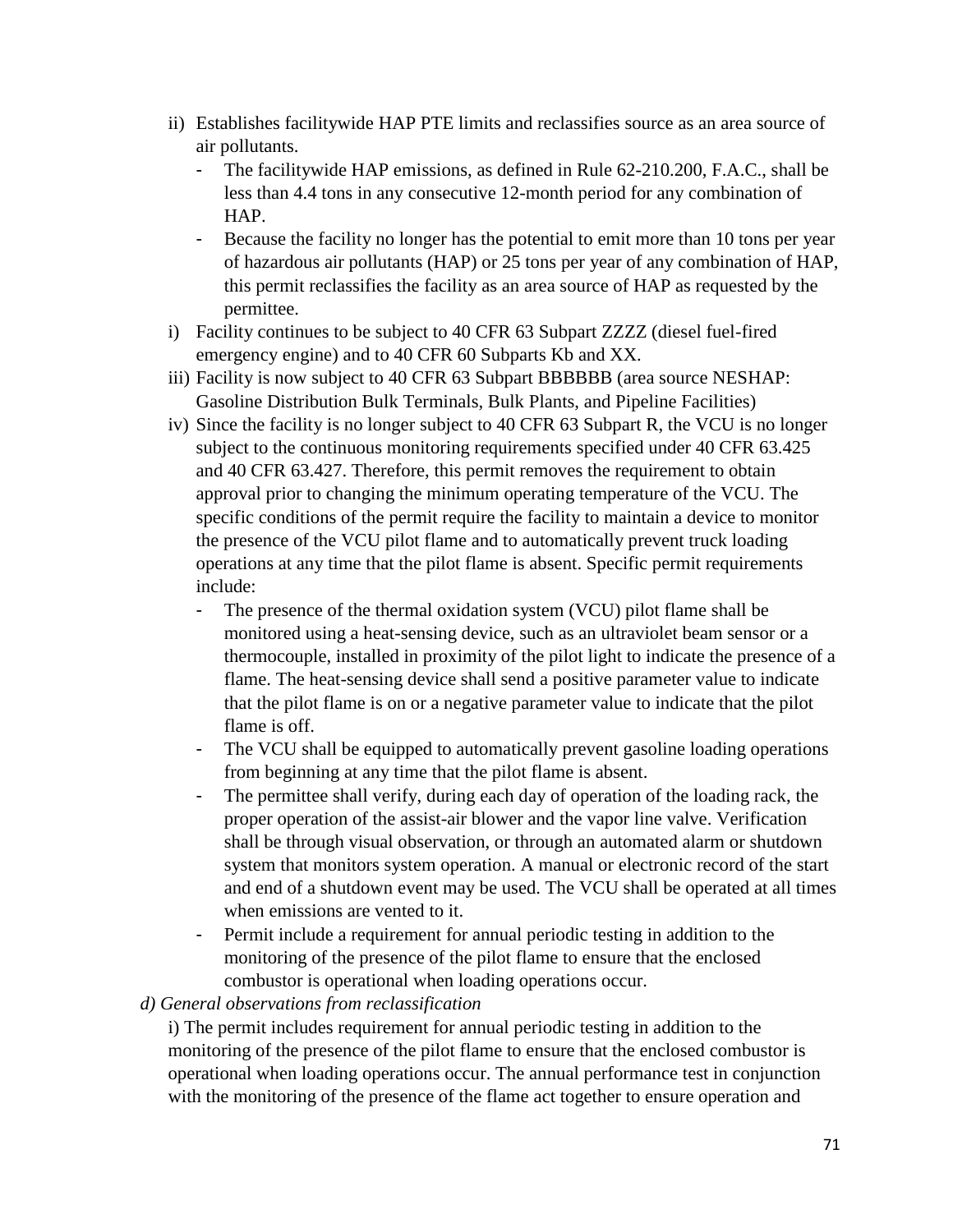performance.

ii) Based on the review of the compliance strategy for major source NESHAP, emissions prior to reclassification, and the legally and practicably enforceable emission limitations taken by the source to reclassify reflecting the same operational design, control technology and practices to reduce emissions as prior to the reclassification, we don't expect emission increases resulting from the reclassification of this source to area source status.

## 32) **Ross Incineration Services, Grafton, OH**

- a) *Status prior to 2018 MM2A Memo*
	- i) Facility operates a commercial hazardous waste incinerator.
	- ii) Facility was (and remains) subject to Title V permit P0108010 as of 11/16/2018.
	- iii) Subject to NESHAP 40 CFR 63 subpart EEE (Hazardous Waste Combustor) and 40 CFR 63 subpart DD (Off-Site Waste Recovery Operations)
	- iv) Subject to Resource Conservation and Recovery Act (RCRA) regulations and permit requirements.
	- v) 2014 NEI emission data for facility
		- Largest single HAP: 0.40 tpy
		- Total HAP: 1.33 tpy
	- vi) Latest emission data reported to EIS Gateway, for 2016:
		- Total HAP: 1.07 tpy
- b) *Status post-2018 MM2A Memo*
	- i) Administrative permit modification to decrease allowable HCl emissions below the major source threshold of 10 tons per year because the facility is not major for HAPs
		- Permit to Install No. P0124980 1/3/2019.
		- Their potential to emit was already less than the  $10/25$  tons per year thresholds but the facility voluntarily took PTE limits below 10/25 for HCl to ensure that they stay below the 10 tons per year threshold.
			- (a) Source would no longer be subject to 40 CFR 63, subpart DD applicable requirements for tanks.
- c) Facility was issued a Title V renewal to permit P0108010, effective 2/26/2019, which includes the HAP PTE limits (these limits were not explicitly listed in their previous Title V permit renewal issued in 2017).
	- i) Per Title V permit renewal tanks are insignificant emission units. Title V renewal removed requirements previously applicable to the tanks and including subpart DD.
- d) Tanks and equipment leaks continue to be subject to RCRA requirements as specified in RCRA permit (OHD 048 415 665, April 2014).
	- i) Source must fully comply with all applicable Clean Air Act (CAA) and RCRA permit limits. Where two or more operating limitations apply, the most stringent operating limitations take precedence.
	- ii) You shall control the air emissions from each of the tanks in Tank Farms 1, II, III, and Process Dock in accordance with Tank Level2 control requirements at 40 C.F.R. § 264.1 084(d), by venting the tanks through closed vent systems to carbon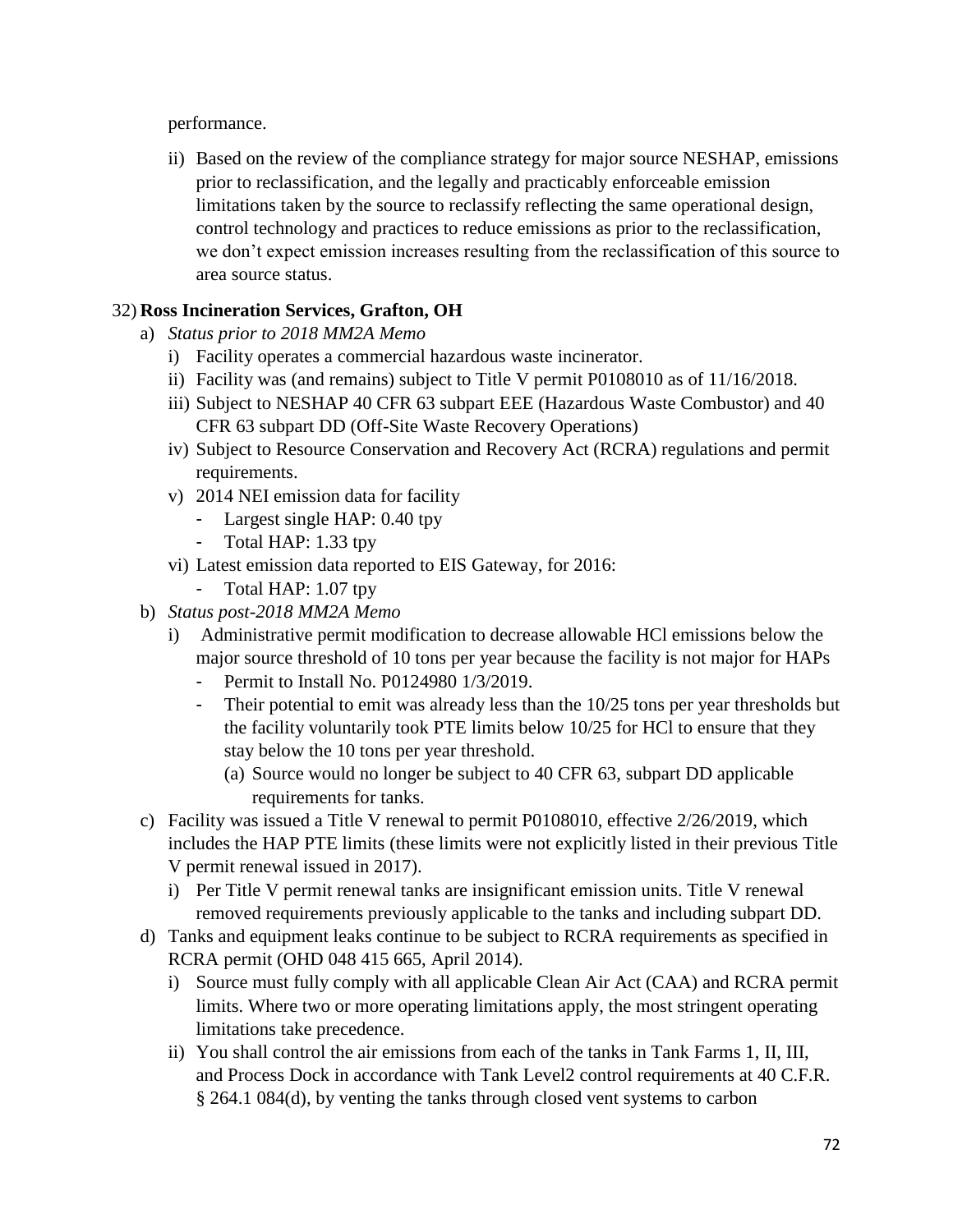adsorption units designed and operated to recover the organic vapors vented to them with an efficiency of 95% or greater by weight. The tanks shall be covered by a fixed roof and vented directly through the closed vent system to a control device in accordance with the following requirements specified in 40 C.F.R. §§ 264.1084(g), G), (k), and (1).

- e) *Permit-to-Install P0124980*
	- i) Emission Unit- rotary kiln for hazardous waste incinerator (N001) subject to subpart EEE is controlled by a thermal oxidizer. Subpart E emission requirements nor operation of the control technology is not affected by the reclassification of this source.
	- ii) Potential HCl emissions are related to the total chlorine and chloride feed rate to the incinerator. The permittee has opted to limit incineration of wastes containing chlorine and chloride and use the voluntary restriction under OAC rule 3745-31-05(F) to ensure HCl emissions do not exceed 10 tons per year.
	- iii) Emission limitation: Hydrochloric acid and chlorine gas emissions, expressed as hydrochloric acid equivalents, shall not exceed 10 tons per year.
		- Compliance shall be demonstrated using the following equation and summing the monthly hydrochloric acid equivalents on an annual basis:
			- (a) Tons HCl equivalents per month  $=$  tons chlorine/chloride fed per month x CPT emission factor
			- *(b)* Where: Tons chlorine/chloride fed per month = monthly total chlorine/chloride feed rate in  $d(24)$ ; and CPT emission factor = emission factor established during the last Comprehensive Performance Test (CPT) that demonstrated compliance in units of mass HCl equivalents per mass chlorine/chloride feed.
	- iv) The permittee's potential to emit (PTE) HAPs is less than 10/25 as stated in the permittee's Notification of Compliance required pursuant to 40 CFR 63, subpart EEE.
- f) *General observations from reclassification*
	- i) Source continues to be subject to NESHAP subpart EEE (requirements are the same for both major and area sources). Source continues to be subject to RCRA regulation/permit requirements, including requirements for tanks and equipment leaks. Therefore, we don't expect emissions increases due to reclassification of this source.

#### 33) **Transmontaigne Evansville Terminal, Evansville, IN**

- a) *Status prior to 2018 MM2A Memo*
	- i) The Permittee owns and operates a stationary bulk petroleum storage and transfer terminal.
	- ii) 2014 NEI emission data for facility
		- Not available. Facility is operating but not reporting.
	- iii) Subject to 40 CFR 63 Subpart R (major source NESHAP for gasoline distribution facilities).
		- Standards for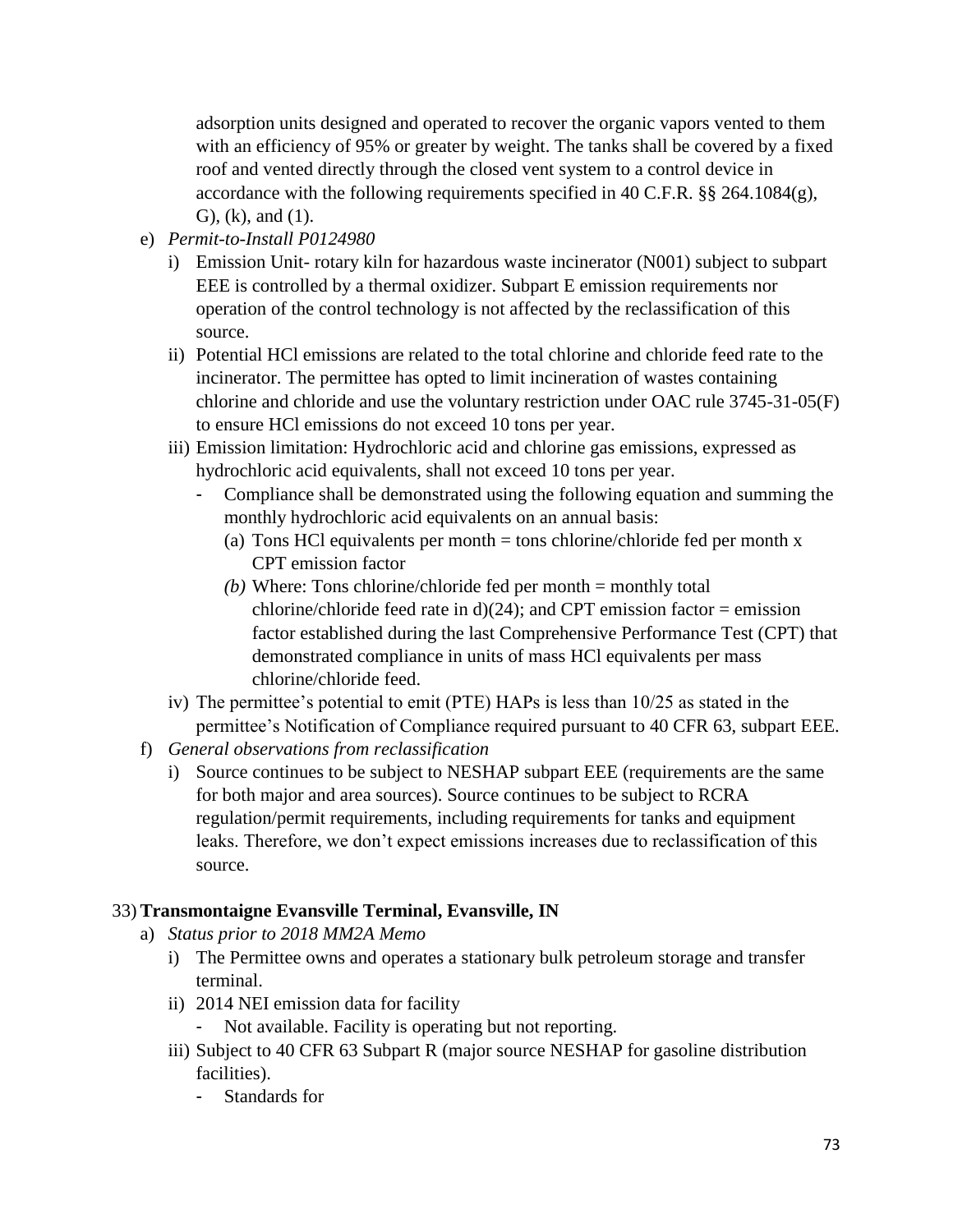- (a) loading cargo tanks: loading rack emissions at both new and existing facilities to be collected and processed to limit emissions to no more than 10 milligrams total organic compound per liter (mg TOC/liter) of gasoline loaded
- (b) gasoline storage tanks: new and existing facilities requires floating-roof gasoline storage tanks to be equipped with specified types of primary and secondary rim seals. In addition, fixed-roof storage tanks must be equipped with internal floating roofs with specified types of primary seals. Installation of gaskets on floating roof fittings are required on all new tanks and when installing the specified rim seals on existing internal floating roof tanks.
- (c) leaks from equipment as pumps, valves, and connectors: must be controlled by adopting a monthly visual equipment leak detection and repair program.
- iv) Subject to 40 CFR 60 subpart Kb (tanks), and subpart XX (loading racks vapor flare and vapor combustor).
- b) *Status post-2018 MM2A Memo*
	- i) On March 2017 source submitted application to IDEM to renew its operating permit.
	- ii) Final Federally Enforceable State Operating Permit (FESOP) permit was issued on April 6, 2018
		- Compliance with these limits, combined with the potential to emit VOC and HAPs from all other emissions units at the source, shall limit the sourcewide total potential to emit VOC to less than 100 tons per twelve (12) consecutive month period, the sourcewide total potential to emit each single HAP and total HAP emissions to less than 10 and 25 tons per twelve (12) consecutive month period, respectively, and render the requirements of 326 IAC 2-7 (Part 70 Operating Permit) not applicable, and this source is an area source of HAP emissions under Section 112 of the Clean Air Act (CAA).
- c) *FESOP Renewal No 163-38296-00063 -04/16/18*
	- i) FESOP renewal includes limits to make the source an area source of HAP.
		- The requirements of the requirements of the National Emission Standards for Gasoline Distribution Facilities (Bulk Gasoline Terminals and Pipeline Breakout Stations), 40 CFR 63, Subpart R, which is incorporated by reference as 326 IAC 20-10, are not included in the permit for the north tank truck loading rack (L-25) and south tank truck loading rack (L-26) because the source is not a major source of HAP emissions.
		- This source is subject to the National Emission Standards for Hazardous Air Pollutants (NESHAP) for Source Category: Gasoline Distribution Bulk Terminals, Bulk Plants, and Pipeline Facilities, 40 CFR 63, Subpart BBBBBB. The source is an area source gasoline distribution terminal that is not subject to the control requirements of 40 CFR part 63, subpart R. The emission sources to which this subpart applies are gasoline storage tanks, gasoline loading racks, vapor collection-equipped gasoline cargo tanks, and equipment components in vapor or liquid gasoline service that meet the criteria specified in Tables 1 through 3 to this subpart.
		- Permit emission analysis: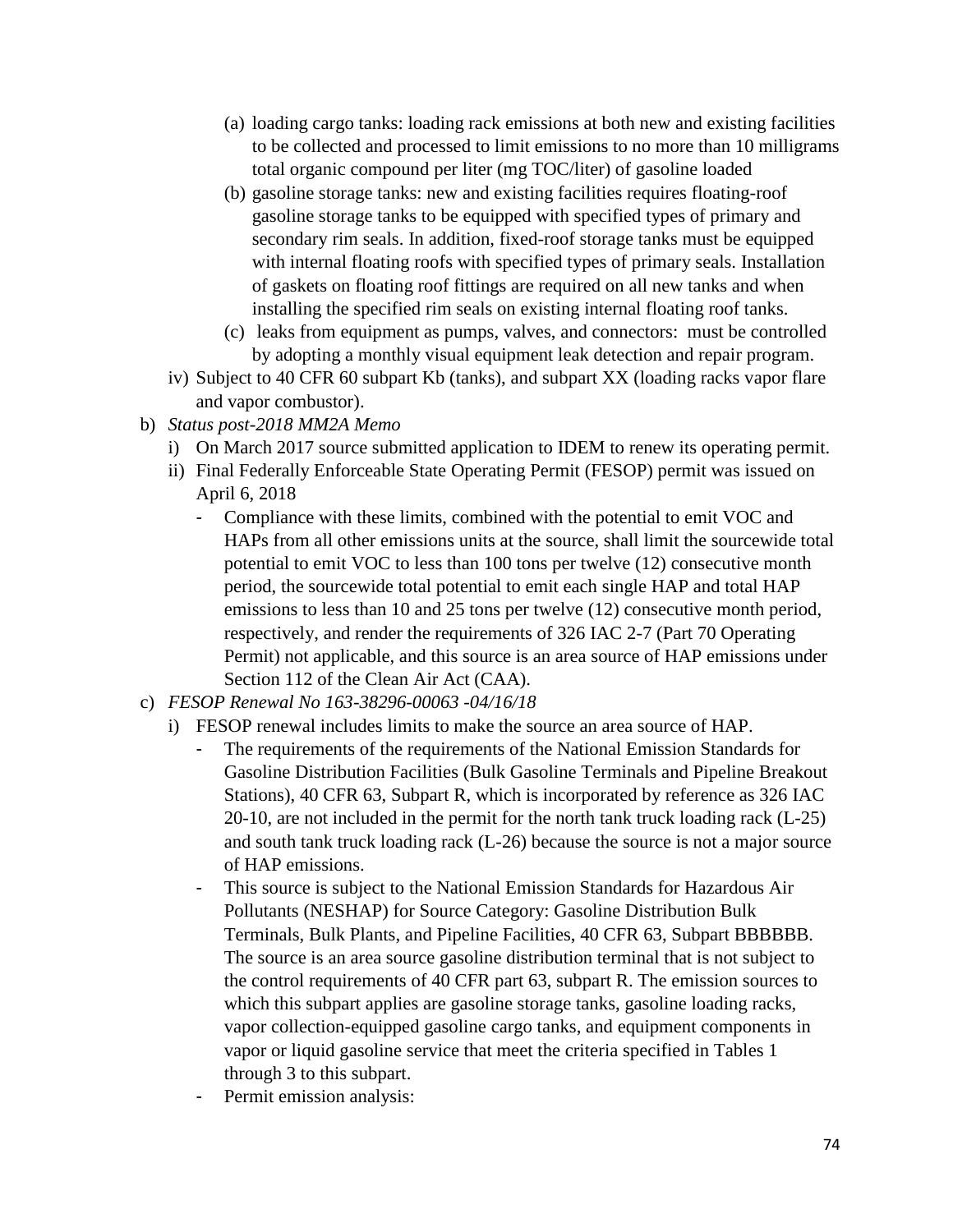- (a) Unrestricted worst case PTE total HAP 86.76 tpy and n-hexane 27.06.
	- (i) Main emission point is truck loading racks (L-25 and L-26)- 84.77 tpy total HAP (26.08 tpy n-hexane)
- (b) After issuance of FESOP renewal total PTE of entire source 24 tpy total HAP and 9.5 for largest single HAP (n-Hexane).
	- (i) truck loading racks emissions after limits in permit 22.01 tpy total HAP
- ii) Overall Source HAP Limits
	- The potential to emit any individual hazardous air pollutant (HAP) from the entire source shall be limited to less than ten (10) tons per twelve (12) consecutive month period;
	- The potential to emit any combination of HAPs from the entire source shall be limited to less than twenty-five (25) tons per twelve (12) consecutive month period.
	- To render the source an area source for HAPs, the Permittee shall comply with the following:
		- (a) The total benzene emissions from the vapor combustion systems C-1 and C-2 shall not exceed 9.27 tons per twelve (12) consecutive month period, with compliance determined at the end of each month.
		- (b) The total n-hexane emissions from the vapor combustion systems C-1 and C-2 shall not exceed 8.52 tons per twelve (12) consecutive month period, with compliance determined at the end of each month.
		- (c) The total toluene emissions from the vapor combustion systems C-1 and C-2 shall not exceed 9.15 tons per twelve (12) consecutive month period, with compliance determined at the end of each month.
		- (d) The total 2,2,4-trimethylpentane (iso-octane) emissions from the vapor combustion systems C-1 and C-2 shall not exceed 9.29 tons per twelve (12) consecutive month period, with compliance determined at the end of each month.
		- (e) The total combined HAP emissions from loading racks L-25 and L-26 shall not exceed 22.01 tons per twelve (12) consecutive month period, with compliance determined at the end of each month,
- iii) Permittee shall comply with the following
	- The vapor flare  $(C-1)$  controlling VOC emissions from the north tank truck loading rack, identified as L-25, shall be in operation at all times when loading rack L-25 is loading gasoline into transports.
	- (b) The vapor combustor  $(C-2)$  controlling VOC emissions from the south tank truck loading rack, identified as L-26, shall be in operation at all times when loading rack L-26 is loading gasoline into transports.
- iv) Compliance formula (calculation) provided in permit based on monthly gasoline throughput and HAP emission factors in permit or values determined in the latest compliant stack text.
	- Permit requires testing for specific HAPs associated with the vapor combustor.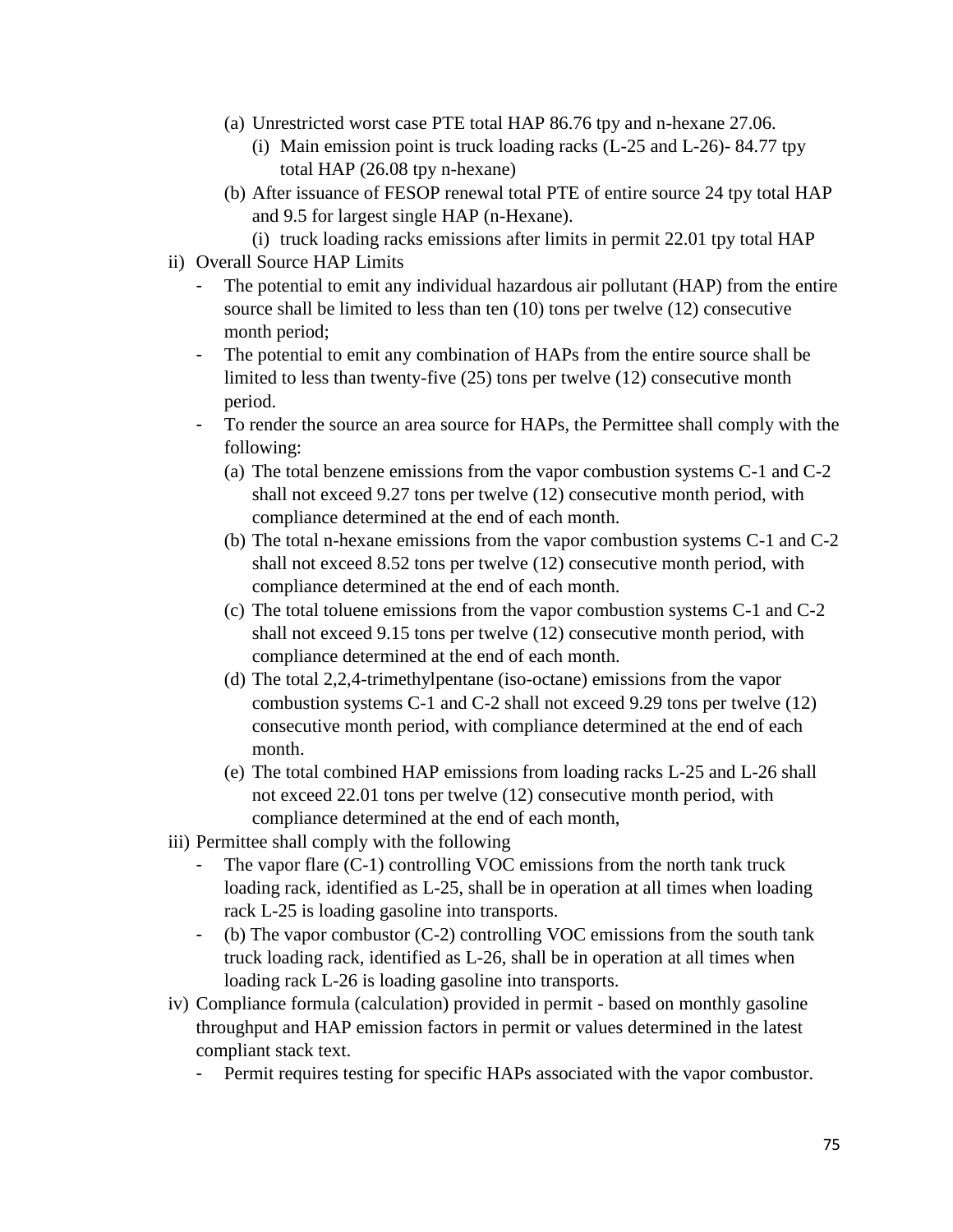- v) Monitoring for vapor flare system and vapor combustor, include monitoring of pilot flame using a thermocouple or equivalent device when loading rack is in operation.
- vi) Subject to 40 CFR 63 subpart BBBBBB Area Source Gasoline Distribution Bulk Terminals, Bulk Plants, and Pipeline facilities. Applicable when tanks store gasoline and for fugitive emissions from roof landings and maintenance.
- d) *General observations from reclassification*
	- i) Tanks and transfer racks are now subject to subpart BBBBBB (regulates emissions from tanks, transfer racks, roof landings and maintenance). Main HAP emission points (transfer racks) continue to be controlled (transfer racks L-25 by a vapor flare and L-26 by a vapor combustor). Source continues to be subject to 40 CFR 60 subparts Kb and XX. The flare operating, and monitoring requirements required by 40 CFR 60 subpart XX are identical to those from subpart R. Therefore, we don't expect emissions increases due to reclassification of this source.

#### 34) **Mississippi Lime Company, Verona, KY**

- a) *Status prior to 2018 MM2A Memo*
	- i) Mississippi Lime Company (MS Lime) was initially authorized to construct two kilns. Potential emissions of hydrochloric acid (HCl) were calculated to exceed 10 tpy, making the facility a major source of HAPs.
	- ii) Subject to 40 CFR 63 subpart AAAAA (Lime Manufacturing Plants).
		- Regulates PM as a surrogate for non-volatile and semi volatile metal HAP.
		- Compliance strategy use of a baghouse, opacity and use of COMs
	- iii) Subject to area source Subpart ZZZZ (RICE) for diesel fired emergency generator
	- iv) 2014 NEI emission data for facility:
		- Largest single HAP: 6.19 tpy
		- Total HAP 6.20 tpy
	- v) Latest emission data reported to EIS Gateway, for 2016:
		- Total HAP: 6.20 tpy
- b) *Status post-2018 MM2A Memo*
	- i) On February 23, 2018, MS Lime submitted an application to revise their current Title V operating permit. MS Lime now only has one kiln and does not have the authority to construct another kiln in the permit. Stack test for HCl submitted established the potential emissions are below 10 tpy. Therefore, the Kentucky Division of Air Quality concluded that the facility should be designated an area source of HAPs and 40 CFR 63, Subpart AAAAA should be removed from the permit.
- c) *Air Quality Permit V-15-027 R1*
	- i) Draft revision dated 4/11/2018; Final permit issued on 12/27/2018.
	- ii) To preclude applicability requirements of 40 CFR 63, Subpart AAAAA, MS Lime took PTE limits not to exceed the following for any consecutive 12-month period:
		- Any single HAP emissions shall not exceed 9 tpy;
		- Combined HAP emissions shall not exceed 22.5 tpy.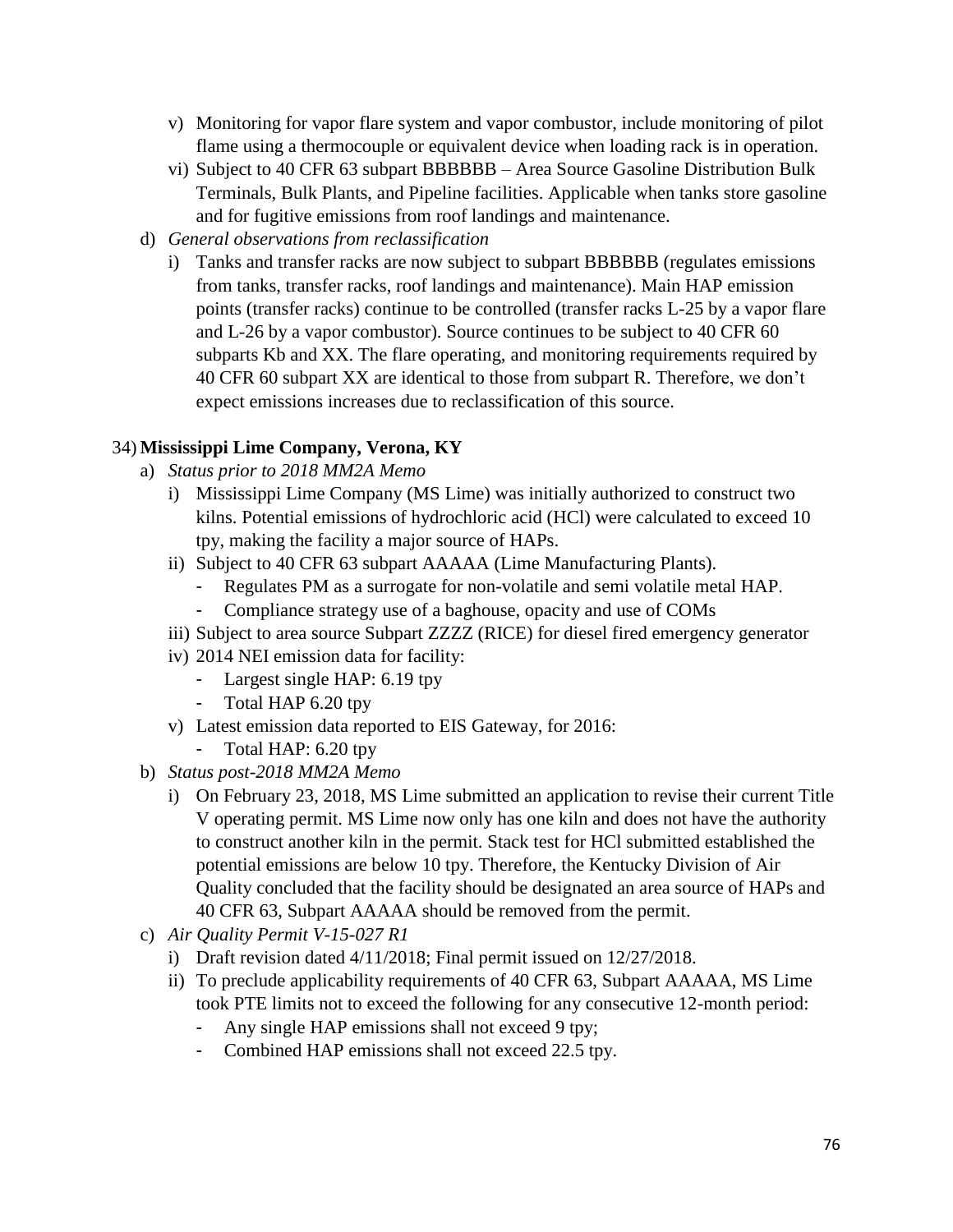- Compliance shall be determined by calculating and recording monthly emission rates and rolling 12-month total emissions of each individual HAP and total HAPs.
- Actual emission rate for HCl is calculated using the following equation:
- Monthly Emission Rate = [Monthly Processing Rate x HCl Emission Factor]
- A report of the consecutive 12-month totals of HAP emissions for each HAP and combined HAPs from all emission points in Section B and C of the permit shall be maintained onsite.
- iii) Source still subject to other regulatory requirements including PM emission limitations, use of baghouse, monitor opacity as an operating limit with operation of continuous opacity monitoring system (COMS).
- iv) Source is also subject to 401 KAR 63:020, Potentially hazardous matter or toxic substances
	- This regulation is applicable to each affected facility which emits or may emit potentially hazardous matter or toxic substances, provided such emissions are not elsewhere subject to provisions of an administrative regulation of the Division for Air Quality. [State-Origin Requirement] Emission units subject to this regulation shall not emit potentially hazardous matter or toxic substances in such quantities or duration as to be harmful to the health and welfare of humans, animals and plants.
	- This regulation applies to Process  $06 -$ Lime Kiln
- b) *General observations from reclassification*
	- i) Facility was already only operating one kiln without operating limits and cannot operate a second kiln without re-permitting and without exceeding their new PTE limits. Source still subject to other regulatory requirements including PM emission limitations, use of baghouse, monitor opacity as an operating limit with operation of continuous opacity monitoring system (COMS). We don't expect emission increases resulting from the reclassification of this facility.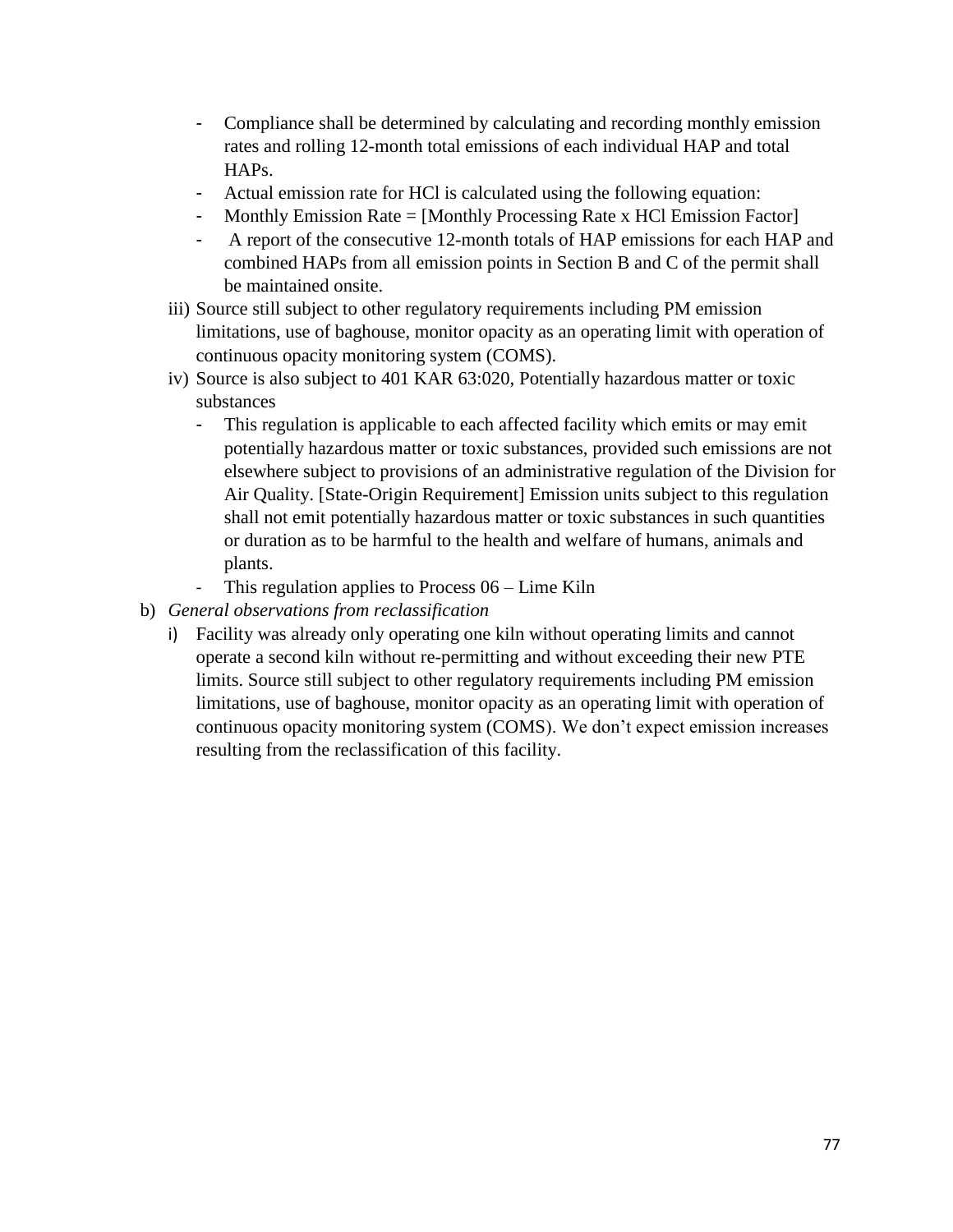## **Appendix B: Illustrative Analysis: Permit Review**

- **1. Miscellaneous Metal Parts and Products (subpart MMMM)**
- Assumed no emissions increases because the technology basis of the standard is low-HAP coatings for all subcategories (except magnet wire, for which the standard is based on the use of a catalytic oxidizer that is part of the curing oven integral to the process).
- The EPA estimates that 371 facilities are subject to subpart MMMM and 285 could potentially obtain area source status at the 75% threshold.
- The EPA has collected and reviewed permits from 107 major source facilities.
	- o Based on permit reviews, about 30% of facilities have add-on controls. Facilities subject to the general use emission limit are less likely to have add-on controls than those subject to the other subcategory emission limits.
- Miscellaneous metal parts surface coating facilities are not subject to an NSPS, but they are subject to state rules based on 1978 and 2008 CTGs.

Example facility: Industrial Container Services, Gahanna, Franklin County, OH, which reconditions large (e.g., 55-gallon) drums.

- Subject to the general use coating subcategory limit in subpart MMMM.
- Total HAP from NEI =  $2.97$  tpy.
- Uses an RTO to comply with subpart MMMM.
- Subject to VOC limits in the permit determined to be BAT; these limits include a requirement to use a permanent total enclosure (PTE) and RTO (98%) and meet VOC content limits equal to those in the 2008 CTG for interior and exterior drum coatings.
- Even if the facility was no longer subject to subpart MMMM, it would still be subject to the permit requirements based on BAT to use the RTO and meet the VOC coating limits.

# **2. Wood Furniture Manufacturing (40 CFR part 63, subpart JJ)**

- Based on emissions data, 333 facilities are subject to subpart JJ, and 250 facilities could potentially obtain area source status at the 75% threshold.
	- o If these facilities were to reclassify, we expect they would continue the use of no-HAP/low-HAP coatings and high-efficiency application methods because they have already re-engineered their processes and need to continue using these measures to maintain area source status.
	- o We project no potential emissions increases from these sources due to reclassification.
- We estimate an additional 26 facilities have emissions at the 125% cutoff (above 7.5 but below 12.5 tpy for one HAP, and above 18.75 but below 31.25 tpy for combined HAP) and could potentially reclassify.
	- o Some of these facilities may already be using low-HAP coatings but have high production volumes. Others might rely on formulations that contain a higher percentage of HAP due to product specifications.
	- $\circ$  If these facilities were able to reclassify, emissions could potentially decrease by 125 tpy for combined HAP.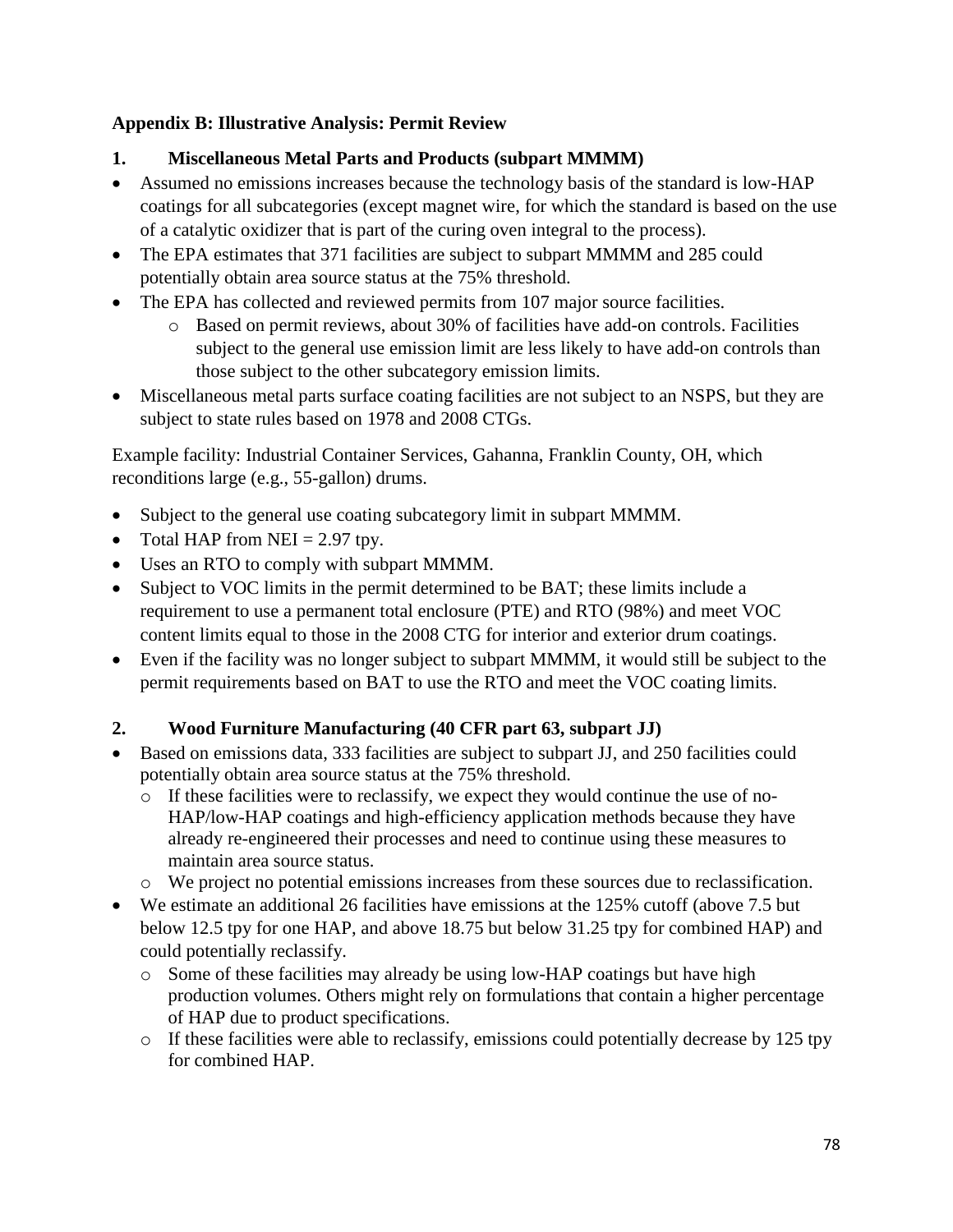Example facility: Woodcrest Manufacturing, Peru, Miami County, IN, which builds and coats wood furniture using dip coating, flow coating, and spray coating.

- Subject to subpart JJ as an existing source.
- Total HAP from NEI = 10.1 tpy (we do not have an estimate for largest individual HAP).
- Uses low-HAP materials and high-efficiency application methods to comply with subpart JJ.
- Subject to a PSD minor VOC limit of no more than 249 tons VOC per rolling 12-month period.
- Subject to Indiana state rule 326 IAC 8-2-12 (Wood Furniture and Cabinet Coating) that requires the use of high-efficiency coating application methods. The state rule and permit do not include any limits on the VOC content of wood furniture coatings.
- Not subject to any Indiana state rules limiting VOC or HAP content of wood furniture manufacturing coatings. [Indiana state rule 326 IAC 8-11 (Wood Furniture Coatings) applies to facilities located in Lake, Porter, Clark, or Floyd County, but no Indiana wood furniture facilities in the RTR modeling file were in these counties. Rule 326 IAC 8-11 has VOC content limits based on the 1996 CTG.]

# **3. Metal Can Manufacturing (subpart KKKK)**

• The EPA has identified five facilities subject to subpart KKKK and projects that one could potentially obtain area source status at the 75% threshold.

Facility: Ball Metal Food Container Corporation (now operating as Maple Manufacturing), Weirton, WV/ FRSID 110000344663

- Total HAP from NEI = 7.70 tpy; single HAP = 1.97 tpy; can meet the 75% threshold.
- Uses five thermal oxidizers to comply with subpart KKKK.
- No state VOC rule is referenced in permit, but WV CSR 45-21-11 regulates can coating with limits equal to the CTG (see p. 30 of 278 in WV CSR 45-21-11).
- Permit requires capture and control of VOC separate from subpart KKKK requirements. Assumed this requirement as backstop and updated analysis to reflect no emissions increases.

# **4. Wet-Formed Fiberglass Mat (subpart HHHH)**

- The technology basis for the rule is a thermal oxidizer, and all sources use some form of oxidizer.
- The EPA has identified seven facilities subject to subpart HHHH and projects that five could potentially obtain area source status at the 75% threshold.
- There are no individual state rules/NSPS/CTG that would otherwise limit HAP from these sources, though some may be subject to state VOC limits.

Johns Manville, Plant #01 Waterville, OH/ FRSID 110000383870,

- Facility which produces both glass fibers and wet formed fiberglass mat.
- Subject to NESHAP subparts HHHH and DDDDD (ICI Boilers).
- Total HAP from NEI = 2.48 tpy; single HAP = 1.29 tpy.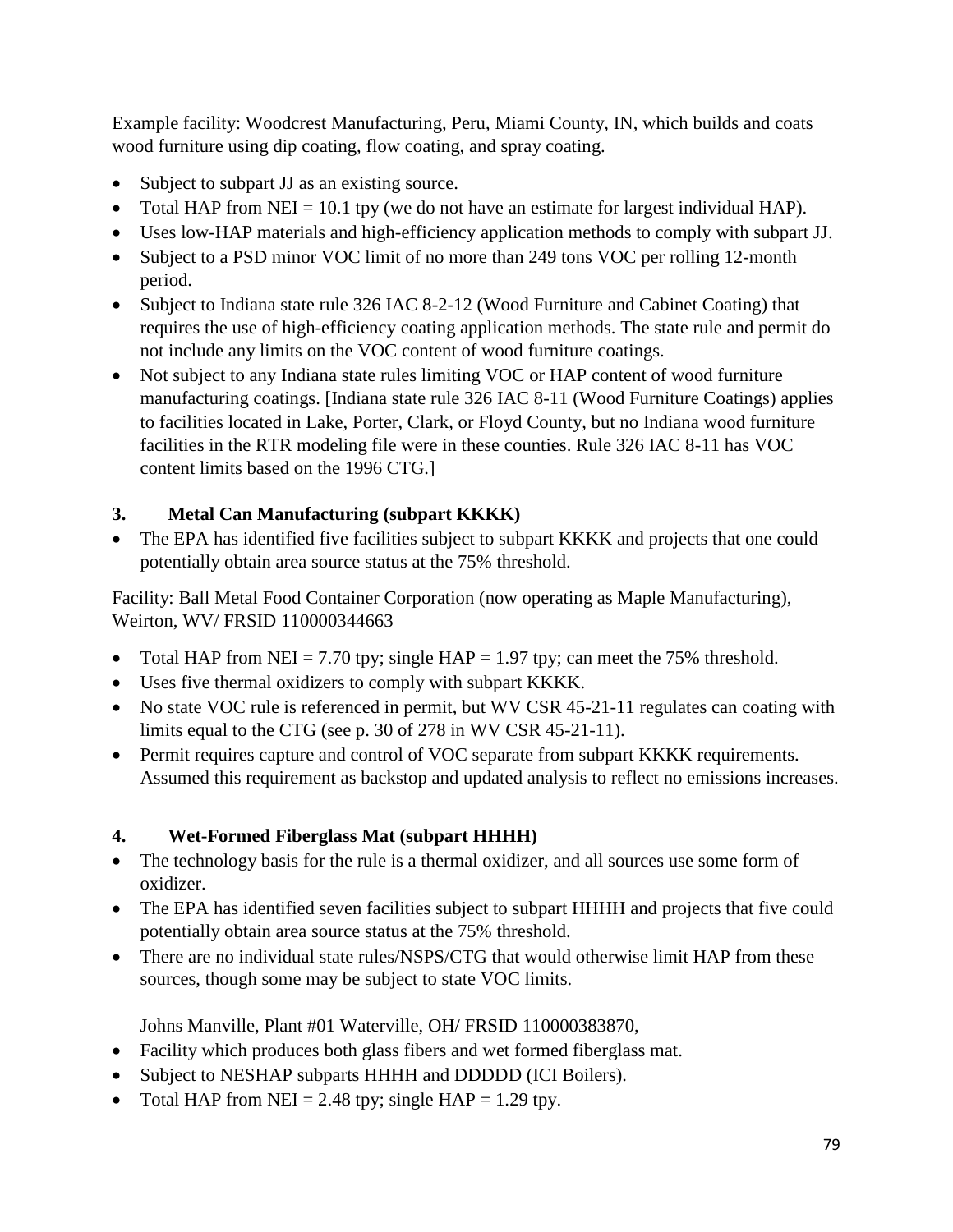- Subject to NSPS subpart CC for glass manufacturing plants.
- Wet process fiberglass mat line controlled by a regenerative thermal oxidizer
- Mat machine oven with catalytic incinerator
- Subject to PTI of 3.3 lb of formaldehyde per hour/14.5 tons of formaldehyde per year
- Subject to a state rule requirement requiring organic carbon destruction efficiency of the RTO such that 90% or more of the carbon in the organic material being incinerated is oxidized to carbon dioxide. [OAC 3745-21-07(M)(2)] Assumed this requirement as backstop and updated illustrative analysis to reflect no potential for emissions increases.

Building Materials Manufacturing Corp, Chester, SC/ FRSID 110002233164

- Subject to NESHAP subpart HHHH.
- Total HAP from NEI = 5.21 tpy; single HAP = 4.92 tpy.
- Subject to NSPS subpart CC for glass manufacturing plants.
- Not subject to any state rules limiting VOC or HAP emissions from WFFM manufacturing or otherwise requiring the operation and maintenance of the emission capture and control system.

CertainTeed, North Charleston, SC/ FRSID 110017203523

- Subject to NESHAP subpart HHHH.
- Total HAP from NEI = 11.15 tpy; single HAP = 6.14 tpy.
- Not subject to any state rules limiting VOC or HAP emissions from WFFM manufacturing or otherwise requiring the operation and maintenance of the emission capture and control system.

Johns-Manville Inc.-Waterville 07 Waterville OH/ FRSID 110009650911

- Subject to NESHAP subpart HHHH.
- Total HAP from NEI = 2.48 tpy; single HAP =  $0.82$  tpy.
- Mat machine oven with catalytic incinerator
- Subject to separate permit requirements to limit VOC emissions (5.3 pounds of VOC per hour and 90% destruction efficiency of VOC emissions by catalytic incineration, or maximum uncontrolled VOC emissions of 3 pounds per hour and 15 pounds per day; 23 tons of VOC emissions per year). Assumed this requirement as backstop and updated illustrative analysis to reflect no potential for emissions increases.
- Subject to separate permit requirements to limit formaldehyde emissions (3.3 pounds of formaldehyde per hour and 14.5 tons of formaldehyde per year).

Owens Corning Non-Woven Technology LLC, Aiken, SC/ FRSID 110022334375

- Subject to NESHAP subparts HHHH and JJJJ.
- Total HAP from NEI = 7.37 tpy; single HAP = 3.93 tpy.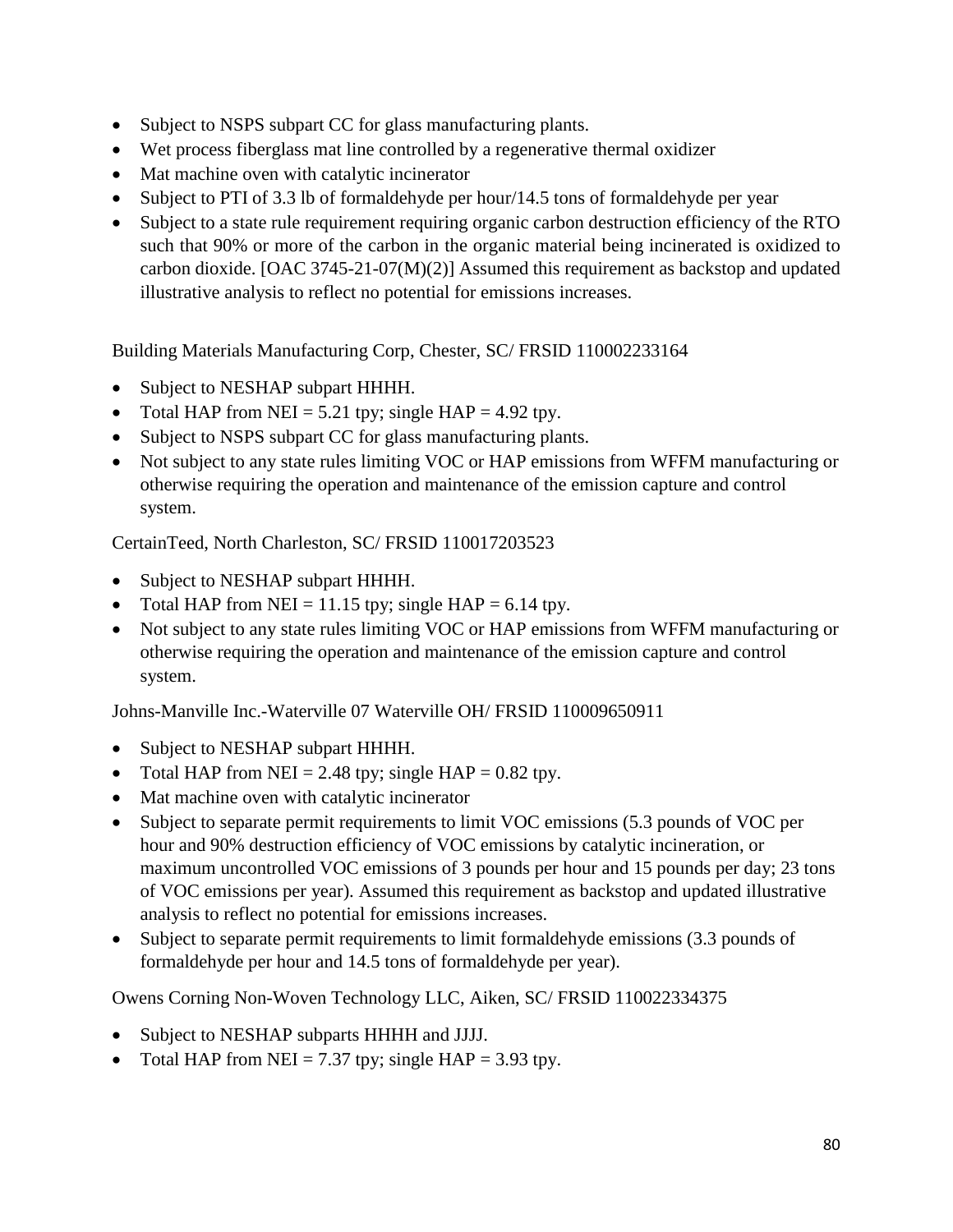• Not subject to any state rules limiting VOC or HAP emissions from WFFM manufacturing or otherwise requiring the operation and maintenance of the emission capture and control system.

### **5. Hydrochloric Acid (HCl) Production (subpart NNNNN)**

- The technology basis of the standard is the use of scrubbers on process vents, storage tanks, and transfer operations, plus the use of an LDAR program.
- The EPA estimates that 19 facilities are subject to subpart NNNNN and projects that three could obtain area source status at the 75% threshold.
- Hydrochloric acid production facilities are subject to only subpart NNNNN for emissions of HCl and chlorine  $(Cl<sub>2</sub>)$  and are not subject to any NSPS.

The Dow Chemical Company, Pittsburg, CA/ FRSID 110000602544

- Total HAP from NEI = 6.41 tpy; single HAP = 2.19 tpy
- Not subject to any BAAQMD rules specific to emissions of HCl or  $Cl_2$ ; subject to BAAQMD rules for visible emissions (VE) and PM, organic compounds, and odorous substances.

E. I. DuPont de Nemours & Co., Inc., Louisville, KY/ HCl RTR modeling file ID 110040920242/ FRSID 110000378494

- Total HAP from NEI = 4.44 tpy; single HAP =  $2.07$  tpy
- Toxic air contaminants (TAC), including HCl and Cl<sub>2</sub>, are regulated for the Louisville Metro APCD under the Strategic Toxic Air Reduction (STAR) Program, which requires companies that emit the largest amounts of chemicals to determine through modeling whether they are exceeding the health risk goal for each of the targeted chemicals. It requires companies that exceed the goal to present a plan to reduce emissions and reach the goal over the next six years.

BASF Kankakee, Kankakee, IL/ FRSID 110043972207

- Total HAP from NEI = 6.18 tpy; single HAP = 3.82 tpy
- Area 90 CSA Process High molecular weight compounds result in negligible volatile organic matter (VOM) emissions, but hydrochloric acid is a co-product of the process resulting in HCl emissions, which are subject to subpart NNNNN and controlled by a scrubber.
- For subpart NNNN the facility complies with the outlet concentration limit of 20 ppm. Subpart NNNN outlet concentration limit for HCl tanks and transfer operations is less stringent (120 ppm) but since the units are vented to process vent with the more stringent standard of 20 ppm mist be met.
- The permit also limits total HCl emissions to 0.29 tpy, which is described as more stringent than the NESHAP.
- Vents from any process vessel, HCl storage tanks, or HCl transfer operation vent to either two absorbers then to control device (scrubber/mist eliminator).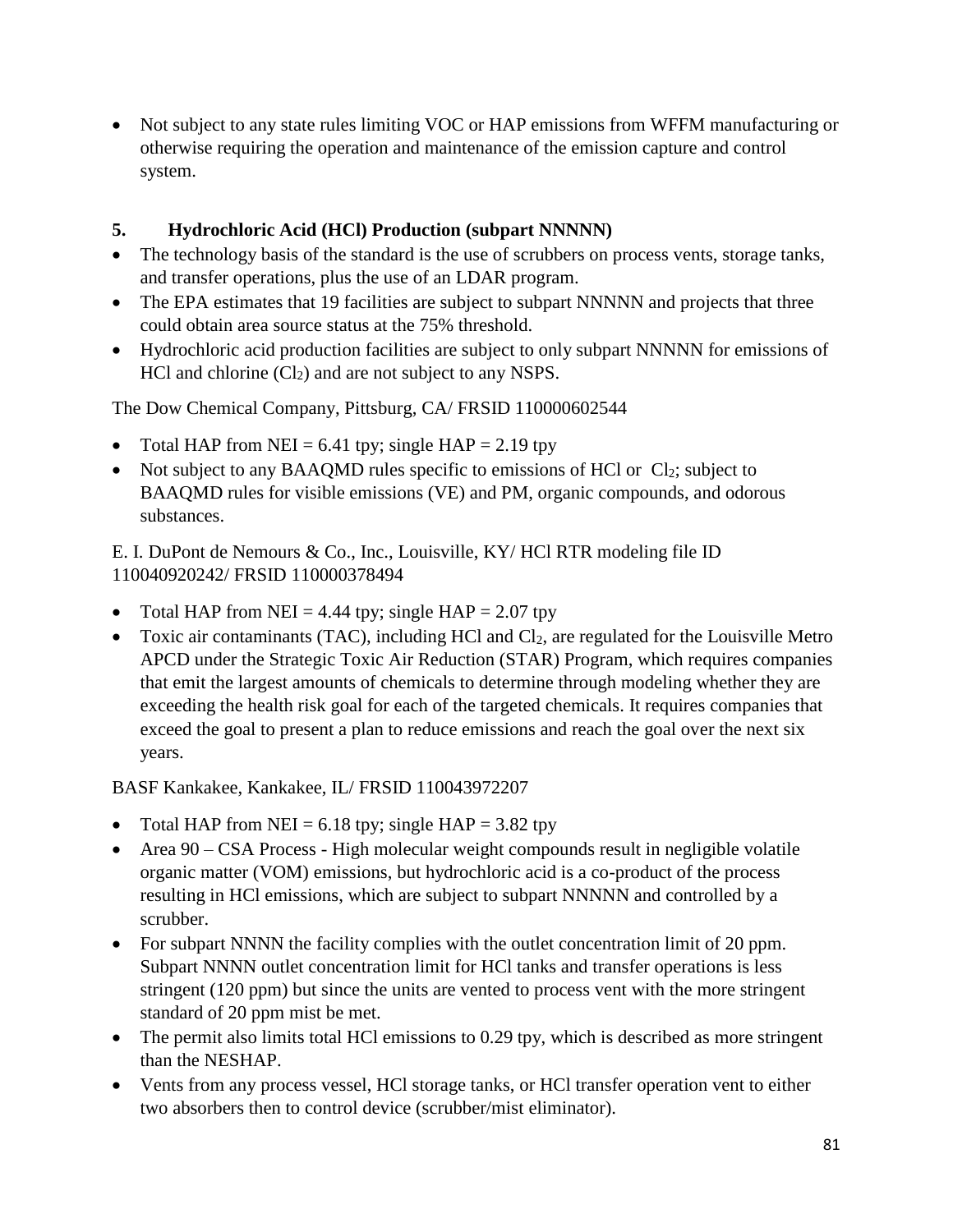Assumed these permit requirements as backstop and updated illustrative analysis to reflect no potential for emissions increases.

## **6. Organic Liquids Distribution (OLD) (subpart EEEE)**

- **ONE** of the 15 facilities does not have an air permit publicly available online. We only have a technical review document for *Montgomery Chem Ltd (Conshohocken, PA)*, but it does not contain enough information to conduct this analysis.
- **SIX** of the 15 facilities are not subject to the control requirements of the OLD NESHAP.
	- o *Marathon Petroleum - Neal Propane Cavern (Kenova, WV)* is a propane storage cavern that is not subject to any NESHAP.
	- o *Kinder Morgan Liquid Terminals LP (Argo, IL)* is not subject to the OLD NESHAP because the facility has a synthetic minor limit for HAP emissions in their permit explicitly excluding it from the NESHAP. Section 3.7.a.i.A of the permit limits the facility to less than 8 tpy of individual HAP and 20 tpy of combined HAP.
	- o *Wolf Lake Terminals, Inc. (Hammond, IN) and Crane Composites, Inc. (Channahon, IL)* are subject to the OLD NESHAP but no control is required because the vapor pressure of the liquids used at these facilities are below the OLD NESHAP thresholds requiring control.
	- o *Proctor & Gamble (Sacramento, CA) and Allnex USA, Inc. (Wallingford, CT)* are not subject to the OLD NESHAP, but rather the MON NESHAP. Both facilities do have state rules that regulate tanks and loading operations.
		- Applicable CA rules do *not* appear to be as stringent as the level required in the MON NESHAP:
			- **CA rule SMAQMD Rule 447** limits emissions from the loading of organic liquids.
			- **CA rule SMAQMD Rule 464, Sections 306 & 307** require liquid transfers utilizing vapor balance, VOC capture and control, or internal floating roof.
		- Applicable CT rule may be as stringent as the level required in the MON NESHAP:
			- **CT rule RCSA §22a-174-20(a)** requires a floating roof or a vapor recovery and control system with 95% control efficiency.
- **EIGHT** of the 15 facilities are subject to the control requirements of the OLD NESHAP.
	- o *Kinder Morgan Liquids Terminals, LLC* has applicable state rules that regulate transfer, tank, and other related operations and these rules may be as stringent as the level required in the OLD NESHAP:
		- **CA rule SCAQMD Rule 462** requires this facility to reduce VOC emissions from transfer operations to 0.08 pound or less per thousand gallons of organic liquid transferred (a production-based standard) or comply with a performance-based standard (recover at least 90% of the displaced vapors which is NOT as stringent as the OLD NESHAP 98% control requirement).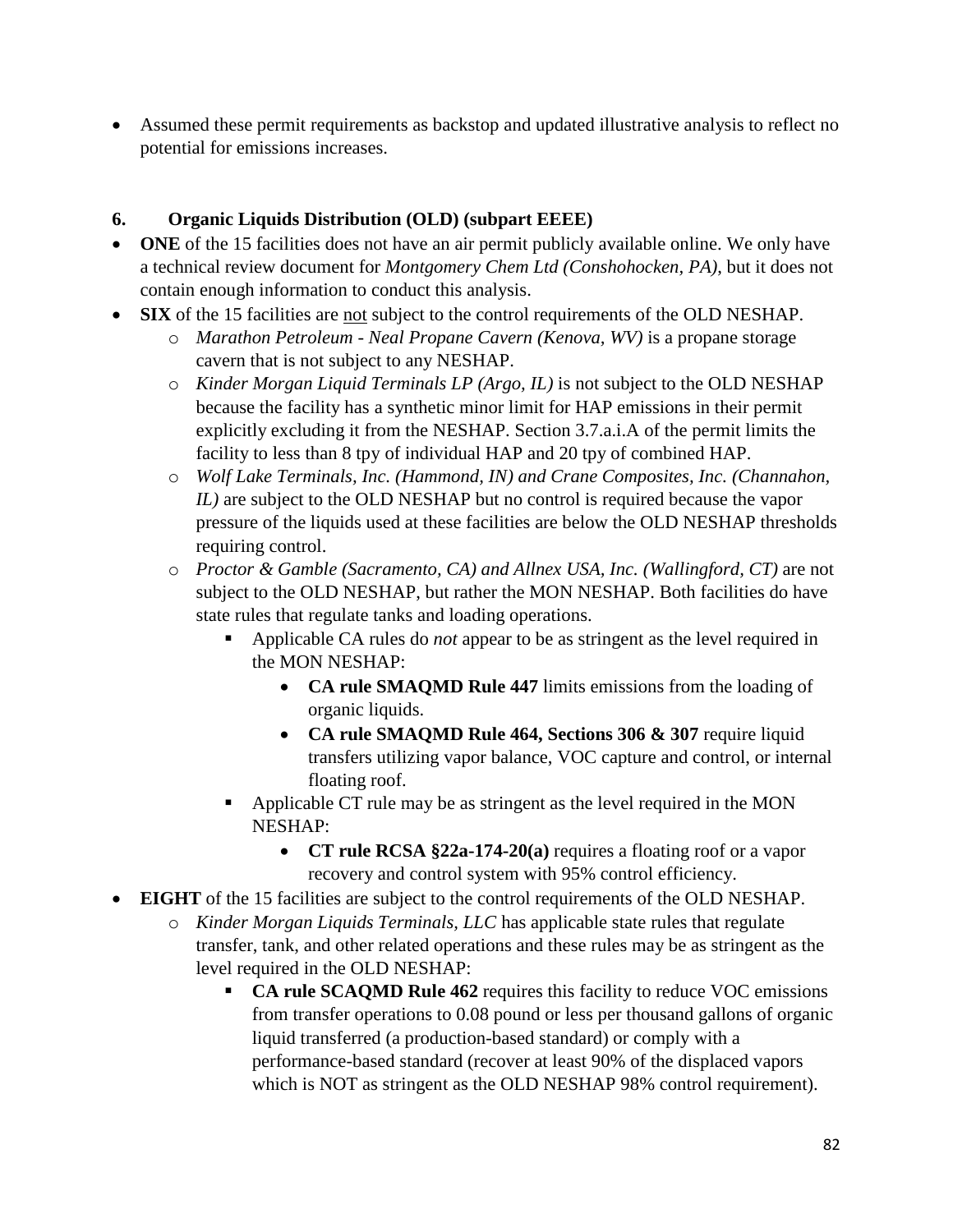- **CA rule SCAQMD Rule 463** requires all openings and fittings of certain IFR at this facility to be fully gasketed or controlled in a manner specified by the Executive Officer (generally speaking, both this rule and the OLD NESHAP require at least IFR with proper seals).
- **CA rule SCAQMD Rule 1149** regulates emissions from certain tank related activities at this facility, including roof landings, cleaning, maintenance, testing, repair and removal of storage tanks and pipelines (these requirements are more stringent than the OLD NESHAP requires).
- CA rule SCAQMD Rule 1178 includes additional requirements for IFR, EFR, DEFR, and fixed roofs at this facility.
- o *Cargill, Inc (Hammond, IN)* does *not* have any applicable state rules that regulate affected sources of the OLD NESHAP. However, the facility is subject to a Consent Decree that may be as stringent as the level required in the OLD NESHAP:
	- The propylene oxide tanks (subject to the OLD NESHAP) at this facility are required to be controlled by a thermal oxidizer or with a 98% efficient condenser, and all transfers from these tanks are required to be controlled.
- o *AMES Advanced Materials Corp (South Plainfield, NJ)* does not have any applicable state rules that regulate affected sources of the OLD NESHAP. However, the facility is subject to an operating permit condition under **NJ rule N.J.A.C. 7:27-22.16(a)** limiting HAP emissions from formaldehyde storage to less than 0.6 tpy requiring use of a scrubber, and also limits methanol emissions from methanol storage to less than 1.5 tpy requiring use of a conservation vent. The required scrubber control efficiency is not specified, but allowable HAP emissions are less than 5% of potential HAP emissions; therefore, the permit requirements exceed the OLD NESHAP requirement of 95% control.
- o *Air Products Baytown Plant (Houston, TX)* has an applicable state rule that regulates affected loading and unloading operations, but the rule does *not* appear to be as stringent as the level required in the OLD NESHAP:
	- **TX rule 30 TAC Chapter**  $115.212(a)(2)$  **and (3) require this facility to keep** transport vessels vapor-tight, and all liquid and vapor lines of the land-based VOC transfer leak-free.
- o *Morgans Point Complex (La Porte TX)* has applicable state rules that regulate affected loading and unloading operations and tanks, but the rules do *not* appear to be as stringent as the level required in the OLD NESHAP:
	- **TX rule 30 TAC Chapter 115.212(a)(2) and (3) require this facility to keep** transport vessels vapor-tight, and all liquid and vapor lines of the land-based VOC transfer leak-free.
	- **TX rule 30 TAC Chapter 115.212(a)(6)** limits this facility to 0.09lb VOC emissions per 1,000 gal loaded from the loading and unloading operations; or the facility must use a vapor control system that achieves a minimum control efficiency of 90%, a vapor balance system, or pressurized loading.
	- **TX rule 30 TAC Chapter 115.112(e)** requires certain storage tanks containing VOC at this facility to maintain working pressure sufficient at all